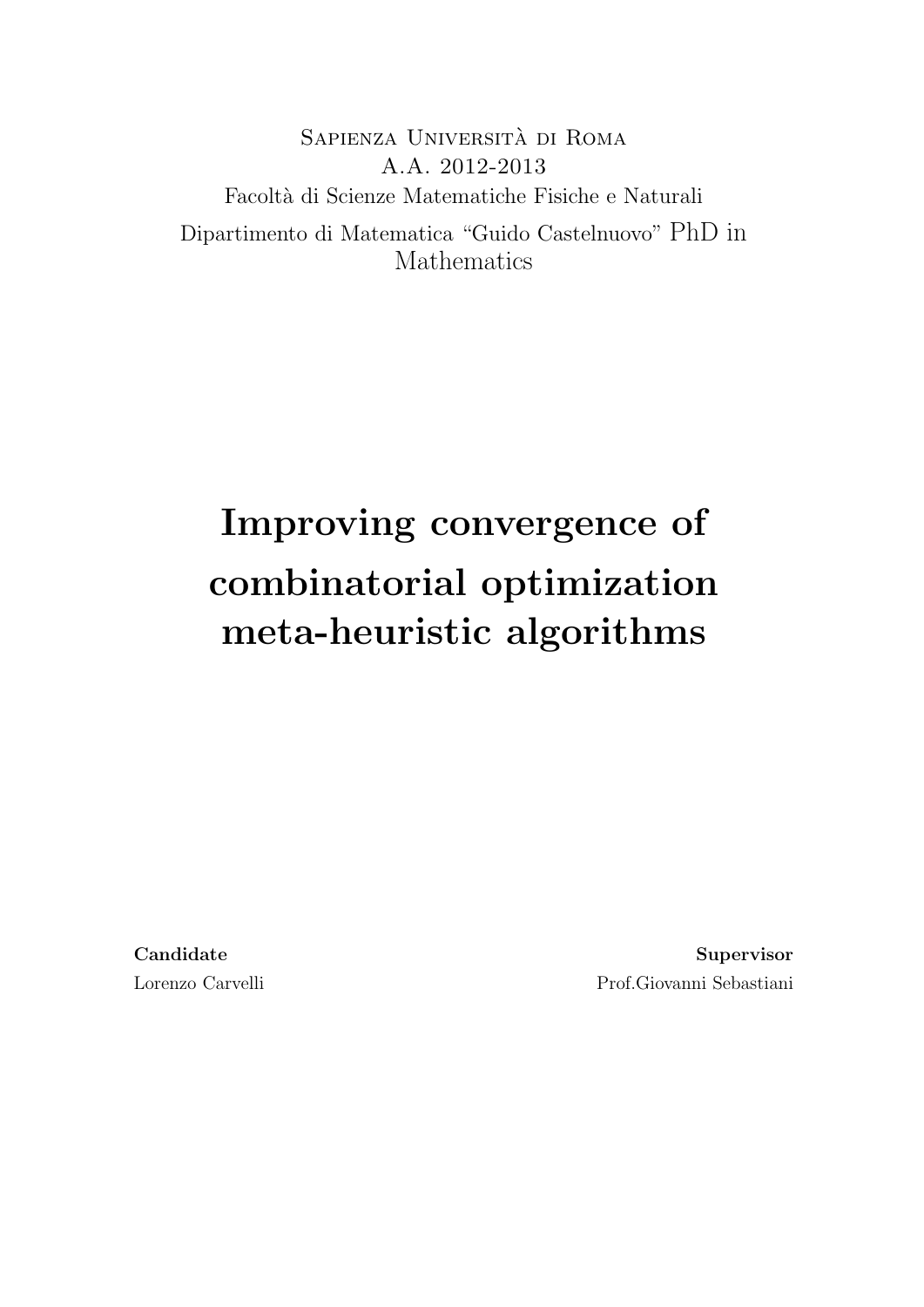# **Contents**

### Introduction iii

|     |                                                                                        | $\mathbf{1}$                                                                                                 |
|-----|----------------------------------------------------------------------------------------|--------------------------------------------------------------------------------------------------------------|
| 1.1 |                                                                                        | $\overline{2}$                                                                                               |
| 1.2 |                                                                                        | 3                                                                                                            |
| 1.3 | Combinatorial Optimization Problems (COP)                                              | $\overline{7}$                                                                                               |
|     | 1.3.1                                                                                  | 8 <sup>8</sup>                                                                                               |
| 1.4 | Solution methods for combinatorial problem $\ldots \ldots \ldots \ldots$               | 10                                                                                                           |
|     | 1.4.1                                                                                  | 11                                                                                                           |
|     | The meta-heuristic algorithms $(MHA) \dots \dots \dots \dots \dots$<br>1.4.2           | 12                                                                                                           |
|     | 1.4.3                                                                                  | 13                                                                                                           |
| 1.5 |                                                                                        | 14                                                                                                           |
|     |                                                                                        | 17                                                                                                           |
| 2.1 | The algorithms $\ldots \ldots \ldots \ldots \ldots \ldots \ldots \ldots \ldots \ldots$ | 18                                                                                                           |
| 2.2 | A classification of ACO                                                                | 19                                                                                                           |
| 2.3 |                                                                                        | <b>20</b>                                                                                                    |
| 2.4 |                                                                                        | 21                                                                                                           |
|     |                                                                                        | 27                                                                                                           |
| 3.1 |                                                                                        | 29                                                                                                           |
| 3.2 |                                                                                        | 30                                                                                                           |
| 3.3 |                                                                                        |                                                                                                              |
| 3.4 |                                                                                        | 36                                                                                                           |
| 3.5 |                                                                                        | 38                                                                                                           |
|     |                                                                                        | Computational complexity and some approach<br>ACO algorithms<br>The restart and some new theoretical results |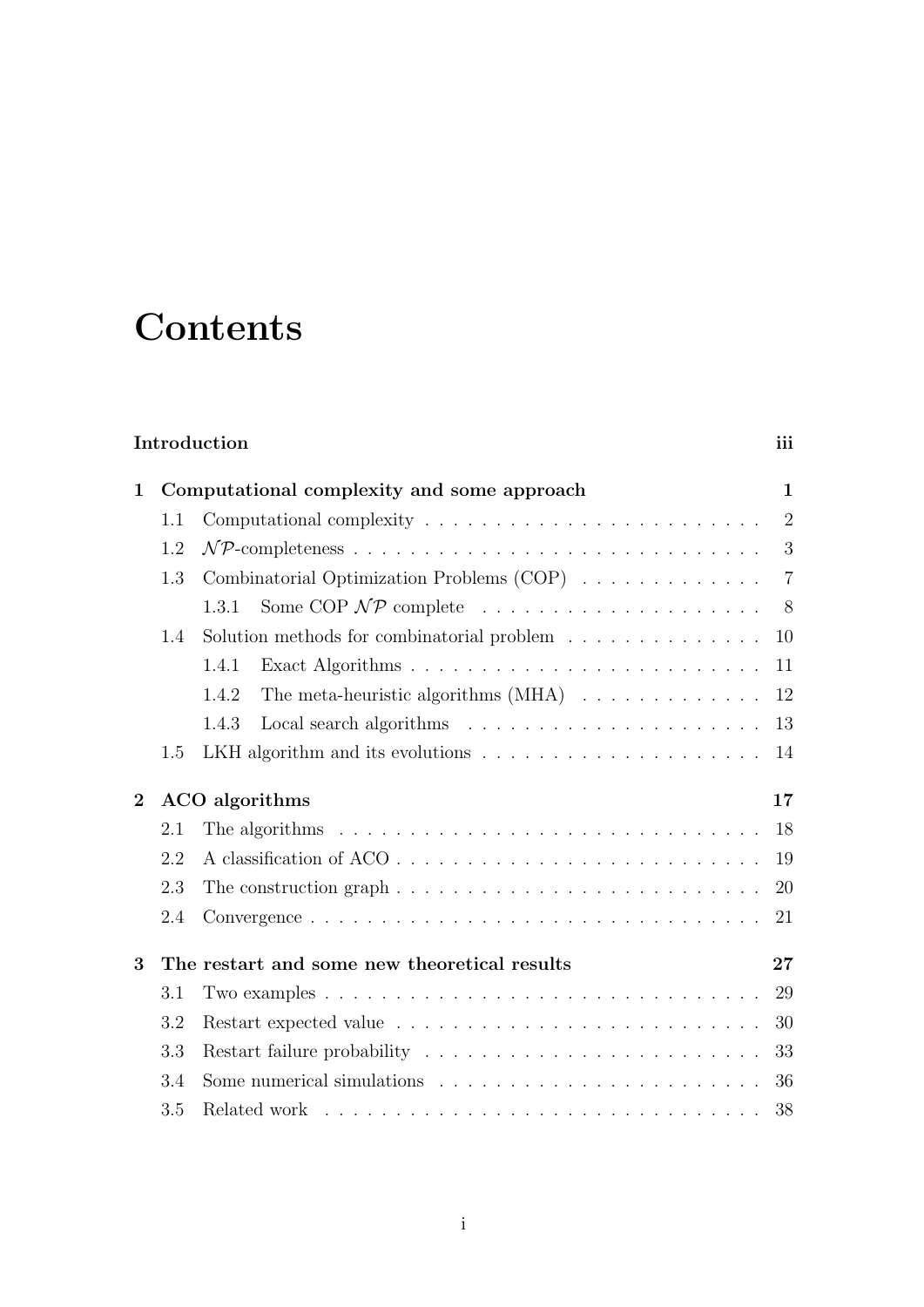### CONTENTS ii

| 4 A new restart procedure and its convergence |                                                                                | 40 |
|-----------------------------------------------|--------------------------------------------------------------------------------|----|
|                                               |                                                                                |    |
|                                               |                                                                                |    |
| 4.3                                           | Application of the RP to TSP instances $\ldots \ldots \ldots \ldots \ldots$ 46 |    |
| Conclusions                                   |                                                                                |    |
| <b>Bibliography</b>                           |                                                                                |    |
| A ACO implementation code                     |                                                                                | 60 |
|                                               | B ACO for pseudo boolean functions                                             | 77 |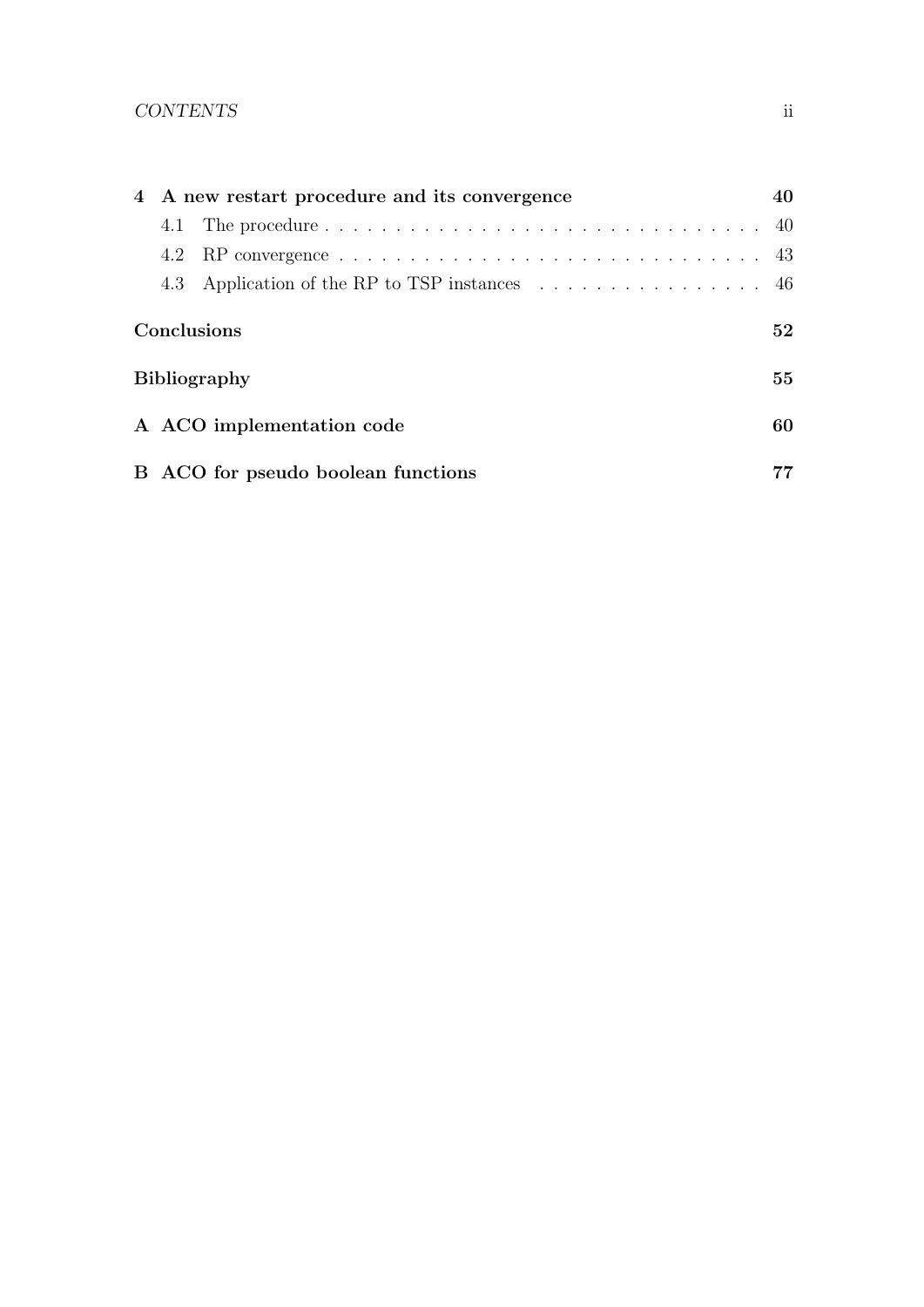# Introduction

In this thesis, we focused on algorithms to solve combinatorial optimization problems (COP). Solving a COP consists of finding an element within a finite space, typically exploiting a combinatorial nature, e.g. the space of the permutations of the first N natural numbers. Such an element should minimize (maximize) a given so called fitness function. The COP prototype is the Traveling Salesman Problem (TSP), whose solution is an Hamiltonian cycle on a weighted graph with minimal total weight. Although a solution of a COP always exists, finding it may involve a very high computational cost. The study of algorithm computational cost started in the early 1940s with the first introductions of computers. Two different kinds of algorithms can be used to solve a COP problem: exact or heuristic (approximation). A method of the former type consists of a sequence of non ambiguous and computable operations producing a COP solution in a finite time. Unfortunately, it is often not possible to use exact algorithms. This may be the case for instances of a  $\mathcal{NP}$ -complete COP. In fact, to establish with certainty if any element of the search space is a solution, requires non polynomial computational cost. Alternatively, heuristic algorithms can be applied. Such type of algorithms only guarantee either a solution in an infinite time or a suboptimal solution. Of great importance are the meta-heuristic algorithms (MHA). They are general purposes algorithms independent of the particular COP considered. Moreover, they are usually based on advanced techniques. Often, algorithms of this kind are stochastic. Among them, there are Simulated Annealing, Tabu Search, Genetic Algorithms and Ant Colony Optimization (ACO).

The simulated annealing (SA) takes the name from technique involving heating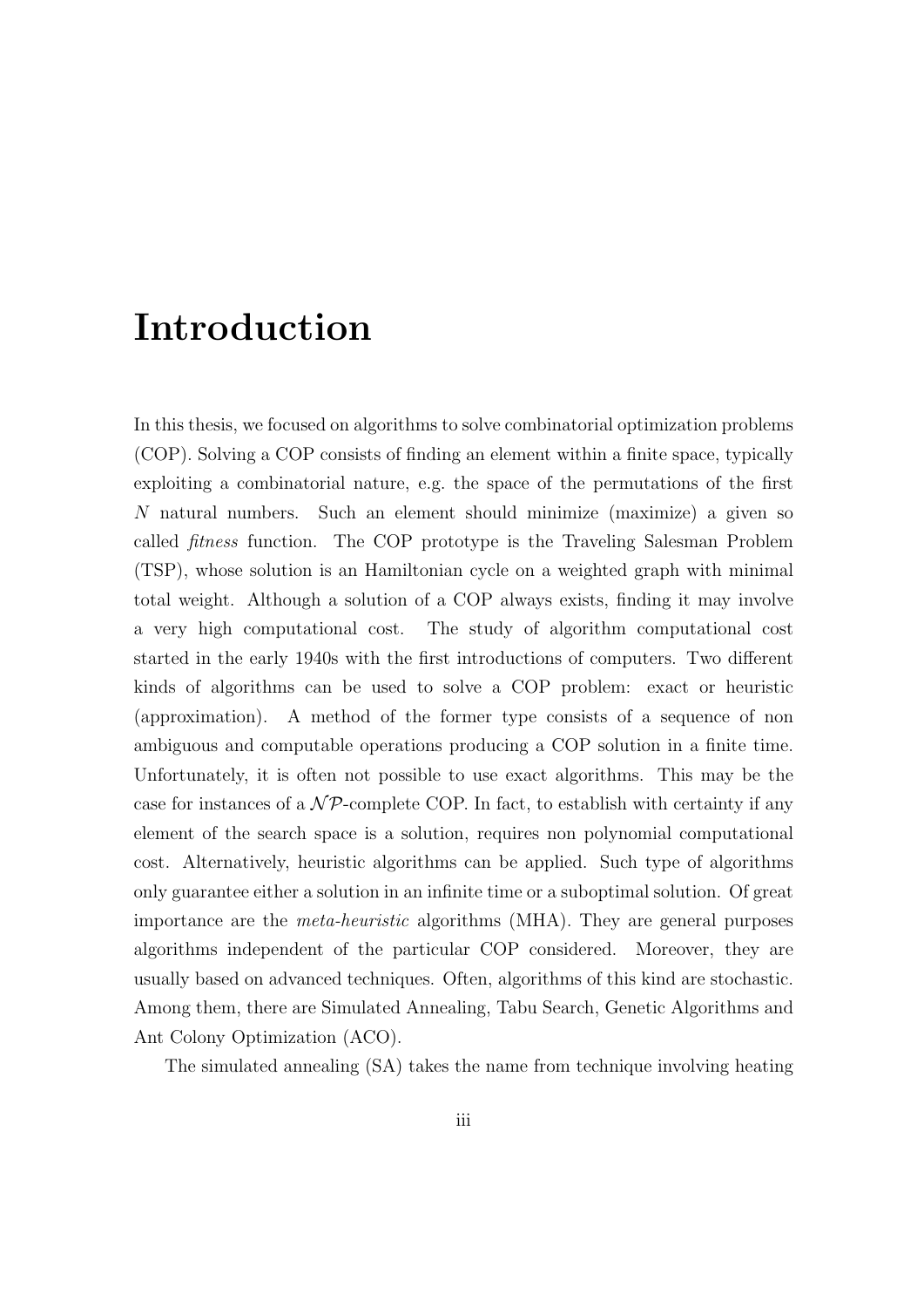#### **Introduction** iv

and controlled cooling of a material to increase the size of its crystals and reduce their defects, both are attributes of the material that depend on its thermodynamic free energy. This notion of slow cooling is implemented in the Simulated Annealing algorithm as a slow decrease in the probability of accepting worse solutions as it explores the solution space ([30],[7]).

Tabu search (TS) enhances the performance of these techniques by using memory structures that describe the visited solutions or user-provided sets of rules [17]. If a potential solution has been previously visited within a certain short-term period or if it has violated a rule, it is marked as "tabu" (forbidden) so that the algorithm does not consider that possibility repeatedly.

The genetic algorithm (GA) mimics the process of natural selection is routinely used to generate useful solutions to optimization and search problems. The GA belongs to the larger class of evolutionary algorithms (EA), which generate solutions to optimization problems using techniques inspired by natural evolution, such as inheritance, mutation, selection, and crossover [18].

The prototype of ACO takes into account the basic mechanisms by which a colony of ants finds the shortest path between nest and food.

A natural issue for MHA is their convergence. Given the stochastic nature of such algorithms, they are studied probabilistically. Anyway, when convergence is theoretically guaranteed, often it is too slow for using the algorithm in practice. One possible way to cope with this problem is the so called restart approach. This consists of several independent executions of a basic MHA. The executions are randomly initialized and the best solution is chosen among those produced. Despite the fact that the restart is widely used, very little work has been done to study theoretically this approach. Here, first we studied under which conditions there is an advantage to apply the restart. This was done by looking at the expected time to find a solution by both the basic MHA and the restart one. We provided conditions for the MHA *failure probability* along iterations, which are sufficient to obtain a gain when applying the restart.

Another important issue is the choice of the time to restart the MHA. Usually, the basic MHA is restarted when there are negligible differences in the fitness of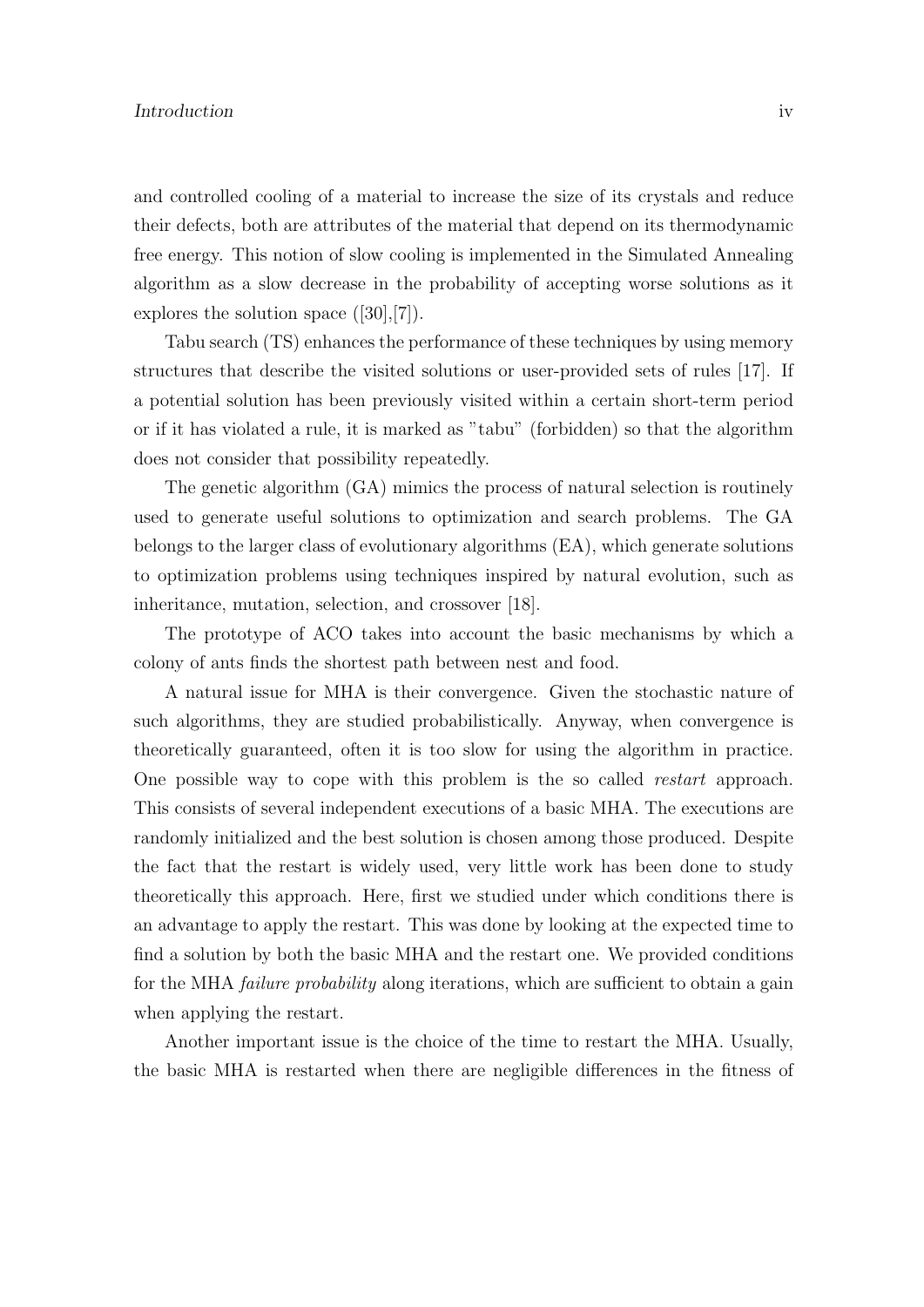candidate solutions at consecutive iterations. However, this criterion may not be adequate when we want to really find the COP solution while we are not satisfied with suboptimal ones. This is because the criterion above is not related to the restart failure probability. The failure probability when applying the restart is geometrically decreasing towards zero with the number of restarts. The base of such geometric sequence is the failure probability of the involved the MHA at the restart time. Therefore, if the above criterion provides a short restart time, this may result in a slow convergence. In order to increase the speed of convergence one can decrease the base value by choosing a high value of the restart time. Unfortunately, this either may require a very long computation time or may correspond to a low number of restarts. Therefore, a natural problem is to find an "optimal value" of the restart time. This is studied here theoretically. To this aim, we adopted the criterion of minimizing the restart failure probability corresponding to a fixed amount of total computation time. The problem is then to find a minimum of a suitable function of the MHA failure probability curve along time. Whenever the minimum of this function does not exist, there is no advantage to use the restart. In one part of the study, we derived sufficient or necessary conditions for the MHA failure probability in order to have the existence of this minimum. However, these conditions cannot be applied in practice since the MHA failure probability is obviously unknown.

In another part of the study, we propose a new iterative procedure to optimize the restart. It does not rely on the MHA failure probability. Therefore, it can be applied in practice. The procedure consists of either adding new MHA executions or extending the existing ones. The procedure uses a certain version of the MHA failure probability where the optimal solution is replaced by the *best so far* one. We make the hypothesis that the MHA failure probability converges to zero with the number of iterations. Then, we proved that with probability one the restart time of the proposed procedure approaches, as the number of iteration diverges, the optimal value based on the criterion of above.

We applied the proposed restart procedure to several TSP instances with hundreds or thousands of cities with known solution. As MHA we used different versions of an ACO. We compared the results from the restart procedure with those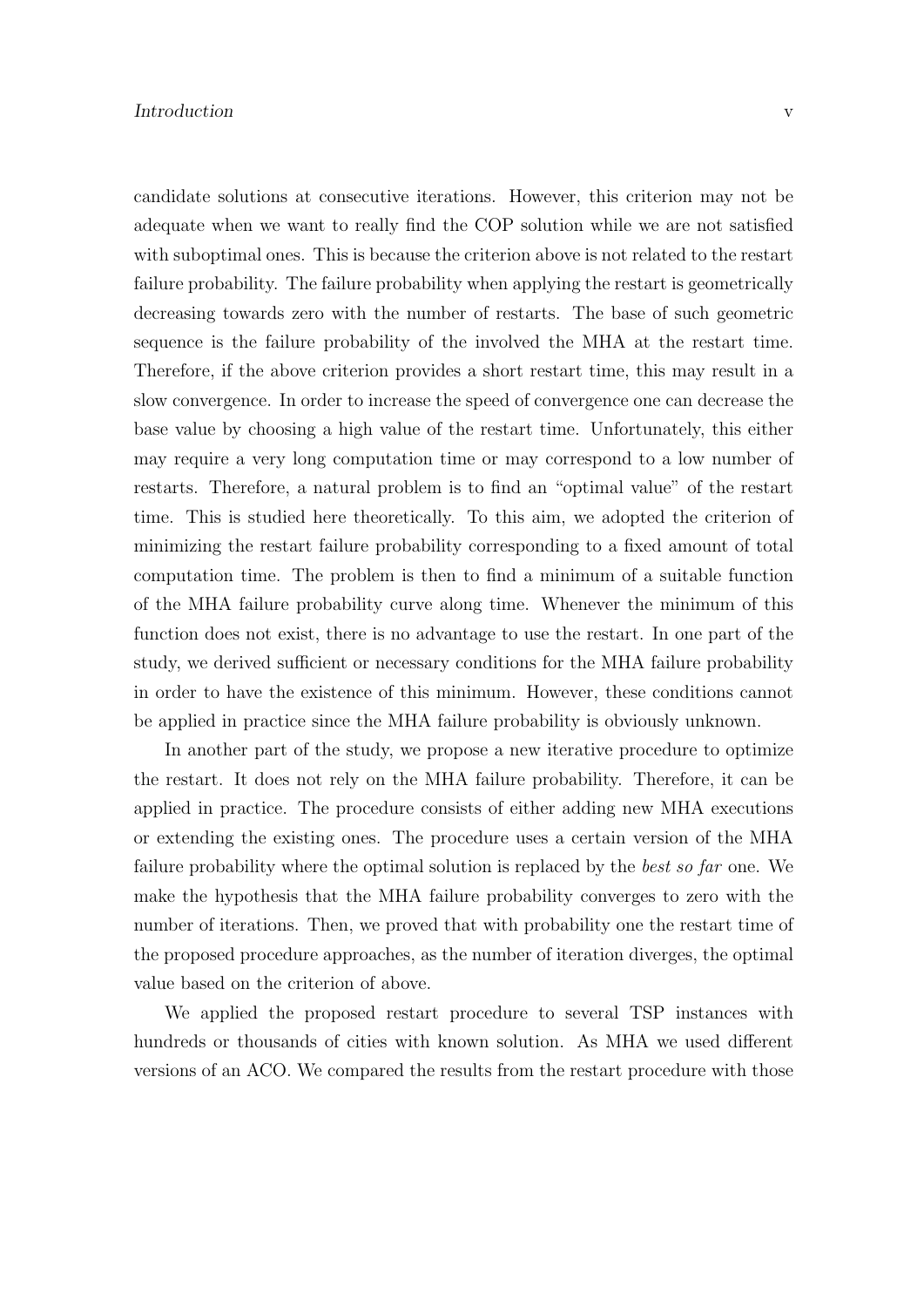from the basic ACO, which we implemented in the C language. This was done by considering the failure probability of the two approaches corresponding to the same total computation cost. This comparison showed a significant gain when applying the proposed restart procedure. In fact, the failure probability decreased by one or two orders of magnitude.

The thesis is structured as follow. In the first chapter, we introduce both the computational complexity issue for COP algorithms and the MHA. In the second chapter, we illustrate some theoretical results on ACO convergence. In the third chapter, we study theoretically when there is an advantage to use the restart. Finally, in the last chapter, we describe the proposed restart procedure and we study its convergence. Furthermore, we show some results of the application of the procedure to solve TSP instances in combination with ACO. In the appendix, we include the C code of the used ACO.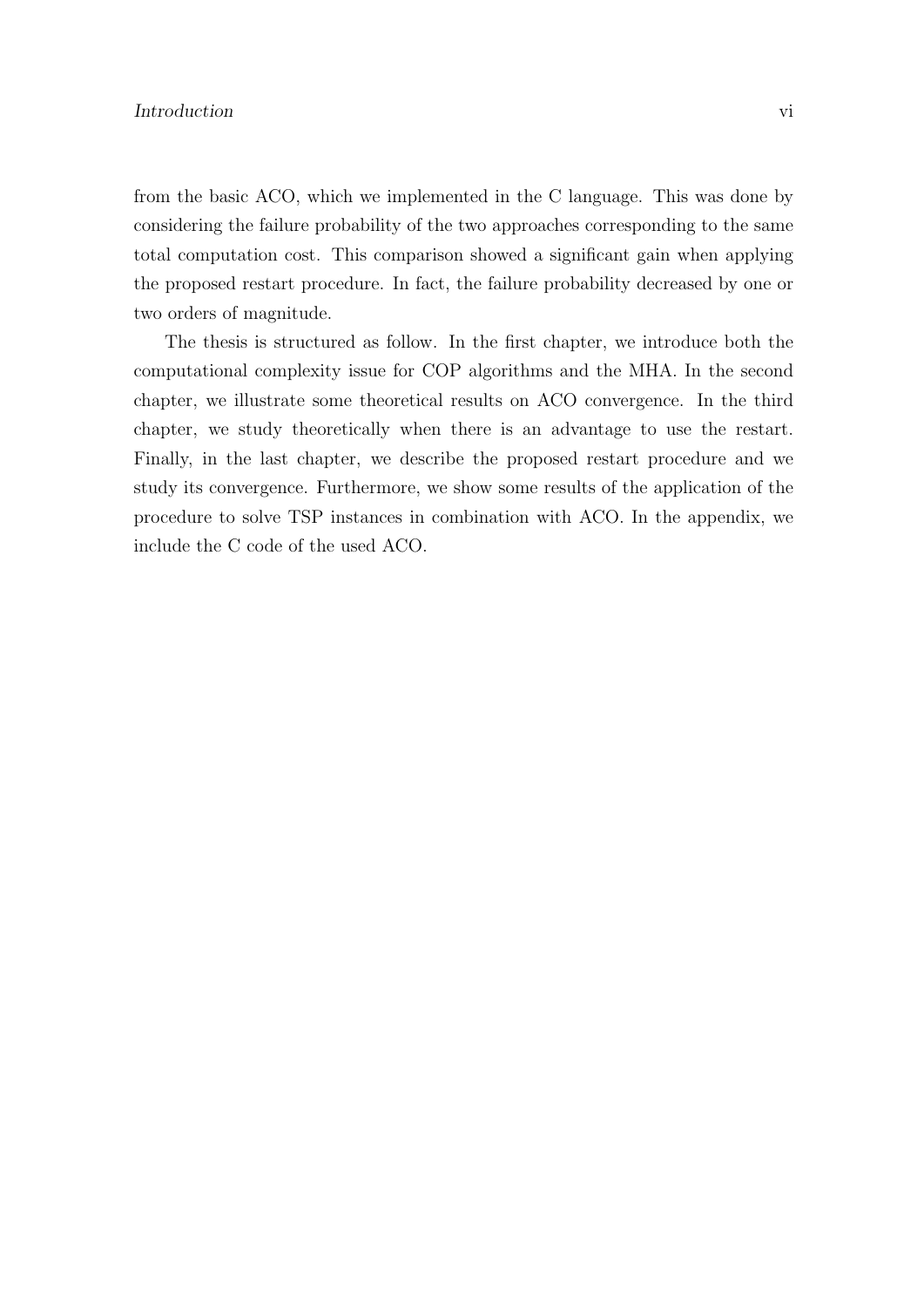# Chapter 1

# Computational complexity and some approach

An algorithm is an effective method expressed as a finite list of well-defined instructions for calculating a function. Starting from an initial state and initial input, the instructions describe a computation that, when executed, proceeds through a finite number of well-defined successive states, eventually producing "output" and terminating at a final ending state. The transition from one state to the next is not necessarily deterministic; some algorithms, known as randomized algorithms, incorporate random input. The definition of the algorithm above is, of course, quite informal. In order to deal with the concept of algorithm with mathematical tools, it was necessary to give a more rigorous definition. This was achieved by inventing a series of mathematical models. One of the most famous is the Turing machine [41]. It represents a sort of ideal computer equipped with a program to run. Compared to an ideal computer, the Turing machine has an easier operation, but with the advantage that its operation is easily described in mathematical terms, using concepts such as set, relation and function. Furthermore, it was shown that the Turing machine is as powerful as the Von Neumann machine, which is the model underlying all real computers. In algorithms theory the study of computational and spatial complexity is very important. We want to know, when the complexity of the problem increasing, how the time to execute the algorithm and the space occupied in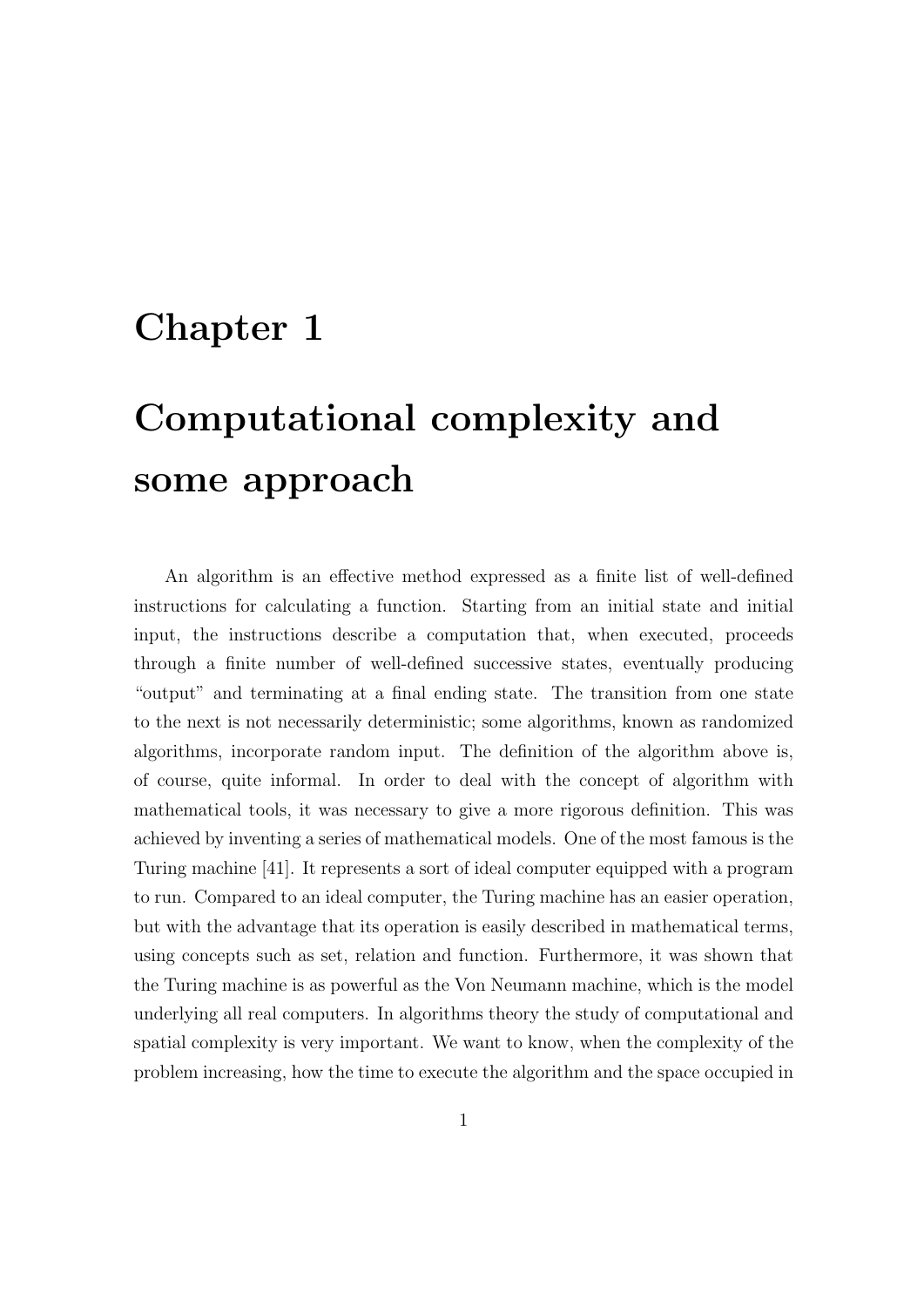the computer's memory increase. These kind of studies was born in the early 1940s with the confluence of algorithms theory, mathematical logic, and the invention of the stored-program electronic computer. The body of knowledge of computing is frequently described as the systematic study of algorithmic processes that describe and transform information: their theory, analysis, design, efficiency, implementation, and application. The fundamental question underlying all of computing is, What can be (efficiently) automated?

### 1.1 Computational complexity

A problem is described by giving a general description of all its parameters and a statement of what properties answer or solution is required to satisfy. An instance of a problem is obtained specifying particular values for all the problem parameters. An algorithm is said to solve a problem Π if that algorithm can be applied to any instance I of  $\Pi$  and is guaranteed always to produce a solution for instance I. Each problem has associated with it a fixed encoding scheme which maps problem instances into the strings describing them.

**Definition 1.1.1.** The input length for the instance I of a problem  $\Pi$  is the number of symbols in the description of I obtained from the encoding schema for Π.

Definition 1.1.2. The time complexity function for an algorithm expresses that its time requirements by giving, for each possible input length, the largest amount of time needed by the algorithm to solve a problem instance of that size

**Definition 1.1.3.** Let us say that  $f(n)$  is  $\mathcal{O}(g(n))$  whenever there exists a constant c such that  $f(n) \leq c \cdot |g(n)|$  for all  $n \geq 0$ .

A polynomial time algorithm is defined to be one whose time complexity function in  $\mathcal{O}(p(n))$  for some polynomial function  $p(n)$ , where n is the input length. Any algorithm where time complexity function cannot be bounded with a polynomial function is called on exponential time algorithm. In complexity theory there is wide agreement that a problem has not been well-solved until a polynomial time algorithm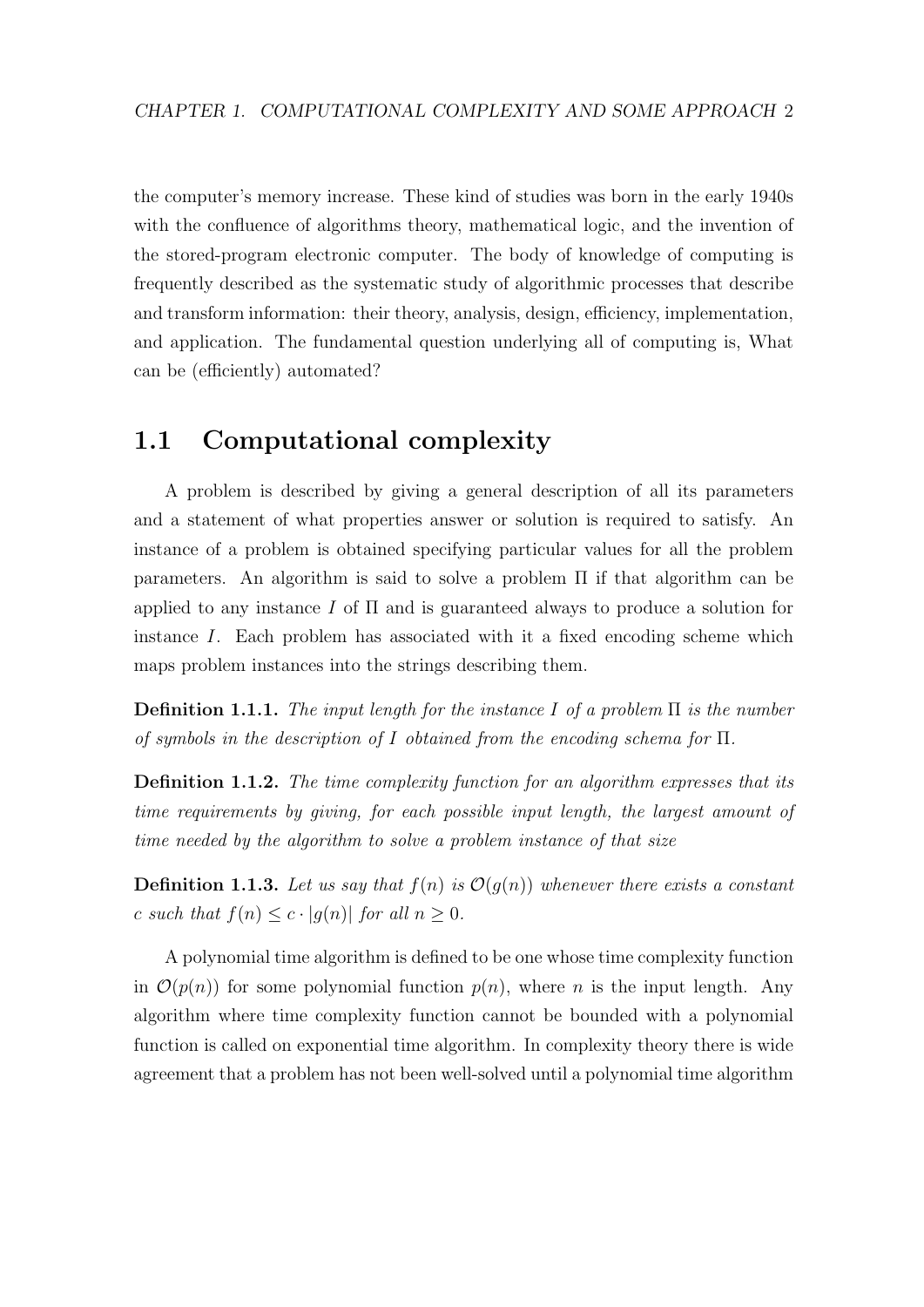is known for it. So, we shall refer to a problem as formatting if it is so hard that no polynomial time algorithm can possibly solve it. The intractability can be a consequence of two facts. The first, which is the most intuitive, is that the problem is so difficult that an exponential amount of time is needed to discover a solution. The last is that the solution itself is required to be so extensive that it cannot be described with an expression having length bounded by a polynomial function of the input length. For example, if we consider the following variation of traveling salesman problem (TSP): for a fixed length  $l > 0$ , to find all tours with length almost l, we have that the intractability is a consequence of second fact. However, in most cases, the existence of the second type of intractability is apparent from the problem definition because we are asking for more information than we could ever hope to use. So, from now, we shall consider only the first type of intractability. The earliest intractability results for such problems are the classical undecidability result of Alan Turing (cf. [41]) which demonstrated that certain problems are so hard that they are "undecidable" in the sense that no algorithm at all can be given for solving them.

## 1.2  $\mathcal{NP}$ -completeness

In order to introduce the  $\mathcal{NP}$ -completeness we give the following definitions.

Definition 1.2.1. A decision problem consists of some formalized question admitting a yes-or-no answer, which may depend on the values of some input parameters.

**Definition 1.2.2.** The class  $P$  is the class of decision problems that can be solved by a polynomial time algorithm.

**Definition 1.2.3.** The class  $\mathcal{NP}$  consists of decision problems that can be solved by a nondeterministic polynomial-time algorithm.

The relation between these two kind of problems can be established by the following theorem; for the proof we refer to [14].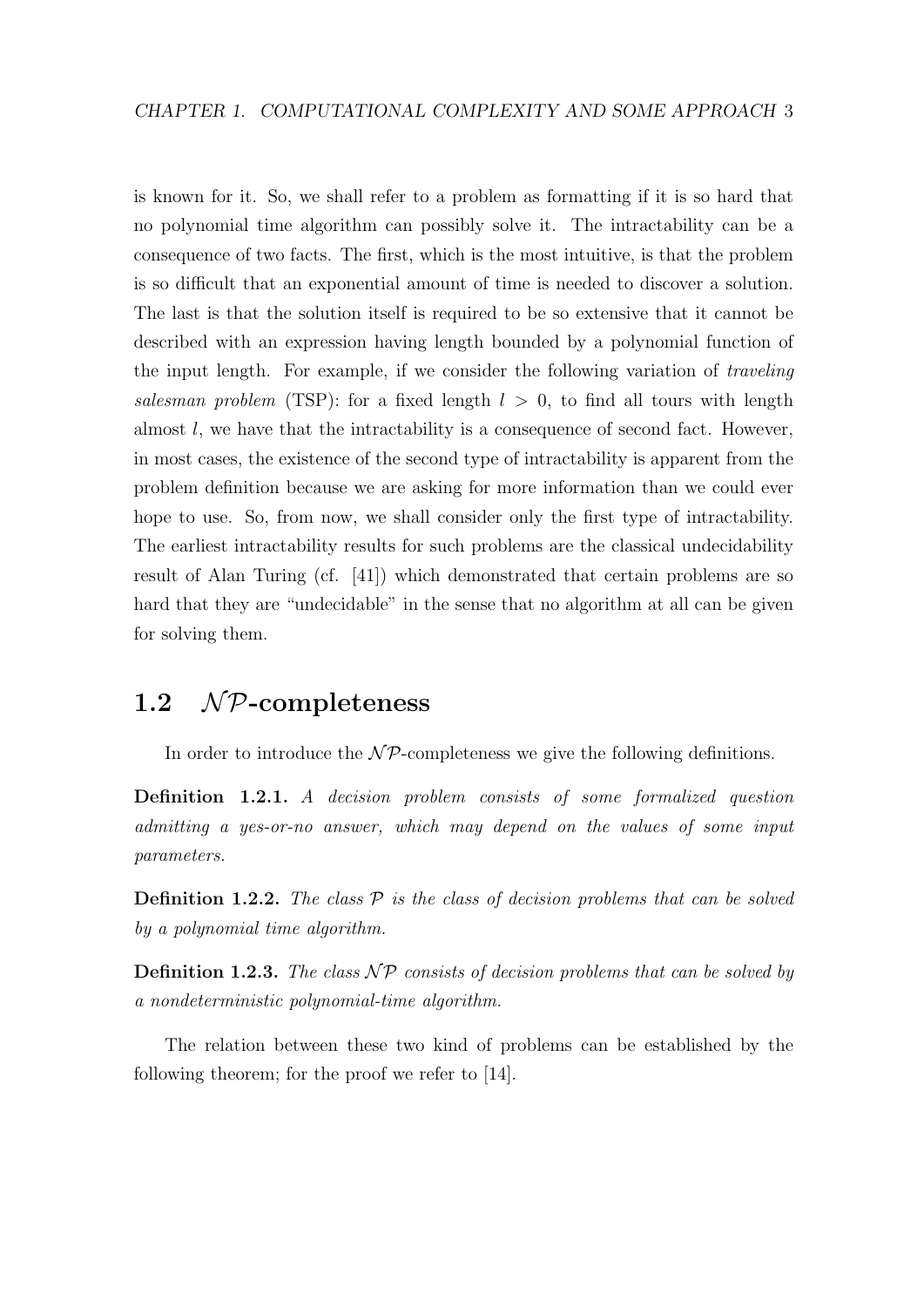**Theorem 1.2.4.** If  $\Pi \in \mathcal{NP}$ , then there exists a polynomial p such that  $\Pi$  can be solved by a deterministic algorithm having time complexity  $\mathcal{O}(2^{p(n)})$ .

The foundations for the theory of  $\mathcal{NP}$ -completeness is due to Stephen Cook (cf [8]) where it is emphasized the significance of "polynomial time reducibility" for which the required transformation can be executed by a polynomial time algorithm. In order to give a formal definition of "P-reducible", we have to introduce some definitions.

**Definition 1.2.5.** A deterministic Turing machine (DTM) is a 6-tuple  $T =$  $(\Gamma, \bar{b}, Q, q_0, F, \delta)$  where  $\Gamma$  is tape symbol alphabet,  $\bar{b} \notin \Gamma$  is blank symbol, Q is finite set of states no void,  $q_0$  is initial state,  $F \subseteq Q$  is final set of states,  $\delta$  is transition function defined as follow

$$
\delta : (Q \setminus F) \times (\Gamma \cup \{\bar{b}\}) \to Q \times (\Gamma \cup \{\bar{b}\}) \times \{r, l, s\},
$$

where we denote by  $r$ ,  $l$ ,  $s$  the head tape which moves right, left, stationary, respectively.

This definition can be extended to multi-tape Turing machine (MTM) defining the functions  $\delta^{(i)}$  in the space  $(Q \setminus F) \times (\Gamma_1 \cup {\overline{b}}) \times \cdots \times (\Gamma_k \cup {\overline{b}})$  to  $(Q \setminus F) \times (\Gamma_1 \cup \{\overline{b}\}) \times \cdots \times (\Gamma_k \cup \{\overline{b}\}) \times \{r, l, s\}^k$ , where k is a tapes number and  $i = 1, \ldots, k$ . It proves that MTM and DTM are equivalents.

**Definition 1.2.6.** A non-deterministic Turing machine (NDTM) is a 6-tuple  $T =$  $(\Gamma, \bar{b}, Q, q_0, F, \delta_N)$  where  $\Gamma$  is tape symbol alphabet,  $\bar{b} \notin \Gamma$  is blank symbol, Q is finite set of states no void,  $q_0$  is initial state,  $F \subseteq Q$  is final set of states,  $\delta_N$  is a partial transition function defined as follow

$$
\delta_N: Q \times (\Gamma \cup \overline{b}) \to \mathcal{P}(Q \times (\Gamma \cup \{\overline{b}\}) \times \{r, l, s\}),
$$

where we denote by  $r, l, s$  the head tape which moves right, left, stationary, respectively.

A query machine is a multi-tape Turing machine with a distinguished tape called the query tape, and three distinguished states called the query state, yes state, and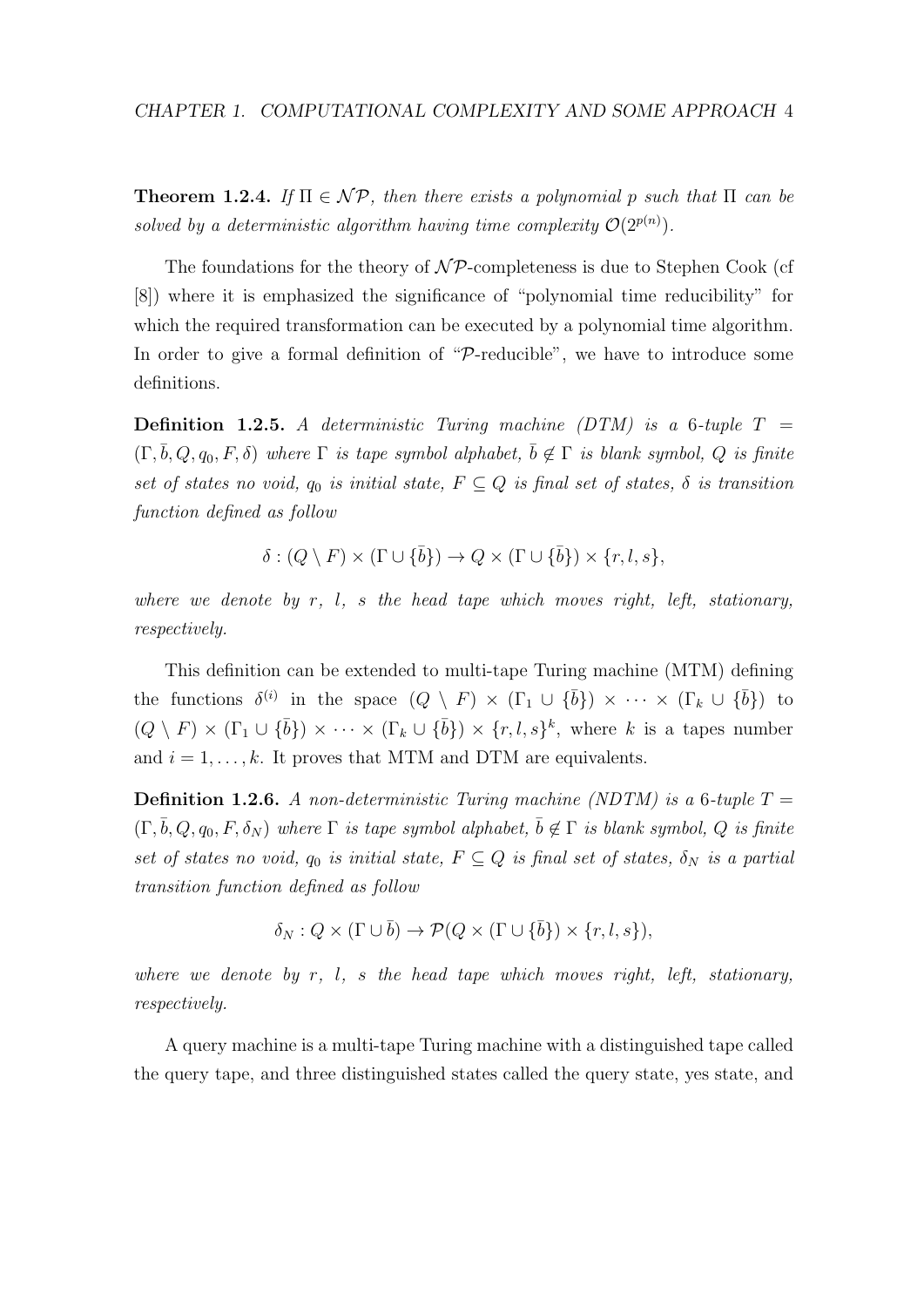no state, respectively. If M is a query machine and T is a set of strings, then a T-computation of M is a computation of M in which initially M is in the initial state and has an input string  $w$  on its input tape, and each time  $M$  assumes the query state there is a string u on the query tape, and the next state  $M$  assumes is the yes state if  $u \in T$  and the no state if  $u \notin T$ .

**Definition 1.2.7.** A set S of strings is  $P$ -reducible ( $P$  for polynomial) to a set T of strings iff there is some query machine M and a polynomial  $Q(n)$  such that for each input string w, the T-computation of M with input w halts within  $Q(|w|)$  steps  $(|w|$  is the length of w) and ends in an accepting state iff  $w \in S$ .

Informally, this definition says that if  $\Pi$  can be polynomially reduced to  $\Pi'$ , then problem  $\Pi'$  is at least as difficult to solve as problem  $\Pi$ . If we have a polynomial time reduction from one problem to another, this ensures that any polynomial time algorithm for the second problem can be converted into a corresponding polynomial time algorithm for the first problem. Moreover Cook studied on the class  $\mathcal{NP}$ of decisions problem that can be solved in polynomial time by nondeterministic computer. He studied satisfiability problem also called SAT that it establishes if the variables of a given boolean formula can be assigned such that the entire logical expression is true. Cook proved that the satisfiability problem has the property that every other problem in  $\mathcal{NP}$  can be polynomially reduced to it. If the satisfiability problem can be solved with a polynomial time algorithm, then so can every problem in  $\mathcal{NP}$ , and if any problem in  $\mathcal{NP}$  is intractable, then the satisfiability problem also must be intractable. In this sense, the SAT problem is the hardest problem in  $\mathcal{NP}$ .

Definition 1.2.8. A problem  $\Pi$  is  $\mathcal{NP}$ -complete if and only if for all  $\Pi' \in \mathcal{NP}$ holds that  $\Pi'$  is polynomially reducible to  $\Pi$ .

Definition 1.2.9. A problem  $\Pi$  is  $\mathcal{NP}$ -hard if and only if there is an  $\mathcal{NP}$ -complete problem  $\Pi'$  that is  $P$ -reducible to  $\Pi$ .

It is no difficult to see that if  $\Pi$  belongs to  $P$  and there exist a polynomial time reduction of  $\Pi'$  to  $\Pi$ , then also  $\Pi'$  belongs to  $P$ . It implies that if one  $\mathcal{NP}$ -complete problem can be solved in polynomial time, then each problem in  $\mathcal{NP}$  can be solved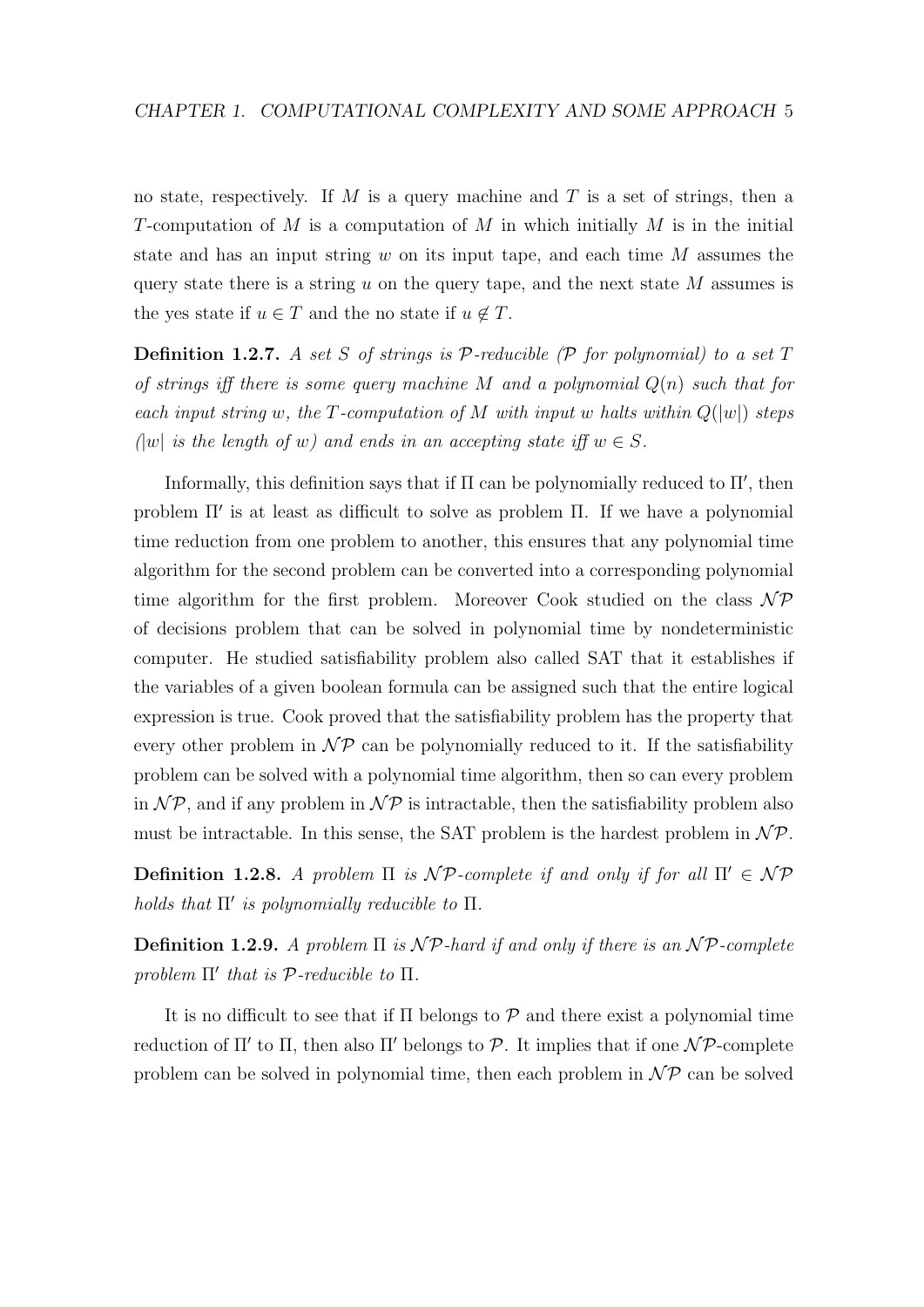

Figure 1.1: In this figure, we illustrate two possibilities in relation with answer of the problem P/NP

in polynomial time. Moreover, if  $\Pi$  belongs to  $\mathcal{NP}$ , and  $\Pi'$  is  $\mathcal{NP}$ -complete and there exists a polynomial time reduction of  $\Pi'$  to  $\Pi$ , then also  $\Pi$  is  $\mathcal{NP}$ -complete.

Theorem 1.2.10. (Cook's theorem) The satisfiability problem is  $\mathcal{NP}\text{-complete}$ .

After this result, Richard Karp (cf. [29]) presentend a collection of results proving that indeed the decision problem versions of many well known combinatorial problem, including the TSP are just as "hard" as the SAT problem. Since then a wide variety of other problems have been proved equivalent in difficulty to these problems, and this equivalence class, consisting of the "hardest" problems in  $\mathcal{NP}$ has been given a name: the class of  $N\mathcal{P}$ -complete problems. So the Cook's ideas have provided the means for combining many individual complexity questions into the single question: Are the  $\mathcal{NP}$  complete problems intractable? This question is now considered to be one of the foremost open questions of contemporary mathematics and computer science.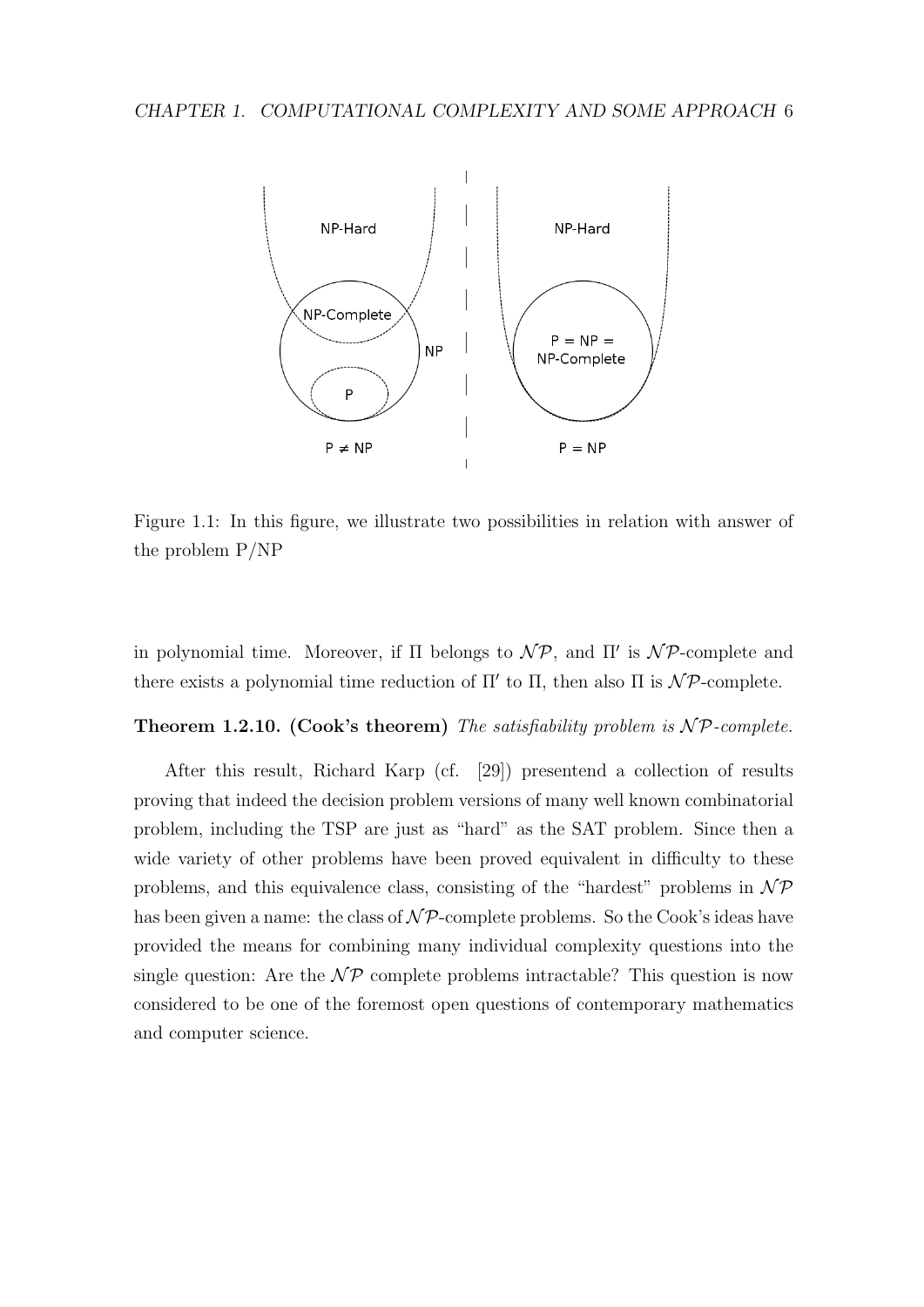# 1.3 Combinatorial Optimization Problems (COP)

A combinatorial optimization problem (COP) is either a maximization or minimization problem with an associated set of feasible solutions S.

Definition 1.3.1. An instance of a combinatorial optimization problem is a pair  $(S, f)$  where S is the finite set of candidate solutions and  $f : S \to \mathbb{R}$  is a function which assigns to every  $s \in \mathcal{S}$  a value  $f(s)$ , also called objective function value. To goal of a combinatorial optimization problem is to find a solution  $s \in \mathcal{S}$  with minimal (maximal) objective function, i.e.  $f(s_{opt}) \leq (\geq) f(s)$   $\forall s \in S$ . Moreover  $s_{opt}$  is called a globally optimal solution of  $(S, f)$  and  $S_{opt}$  is the set of all globally optimal solutions.

Often the set S naturally arises as a subset of  $2^E$  (the set of all subsets of  $E$ ), for some finite ground set E. Of course, there is no problem because we can just enumerate all feasible solutions but we seek to do better. Usually, the feasible solutions are described in some concise manner, rather than being explicitly listed. The challenge is to develop algorithms that are provably or practically better than enumerating all feasible solutions. Applications of discrete optimization problems arise in industry and in applied sciences. Besides the applications, discrete optimization has aspects that connect it with other areas of mathematics as well as computer science. Thus research in discrete optimization is driven by mathematics as well as by applications.

In COP, we have to find solutions which are optimal or near-optimal with respect to some goals. Usually, we are not able to solve problems in one step, but we follow some process which guides us through problem solving. Often, the solution process is separated into different steps which are executed one after the other. Commonly used steps are recognizing and defining problems, constructing and solving models, and evaluating and implementing solutions.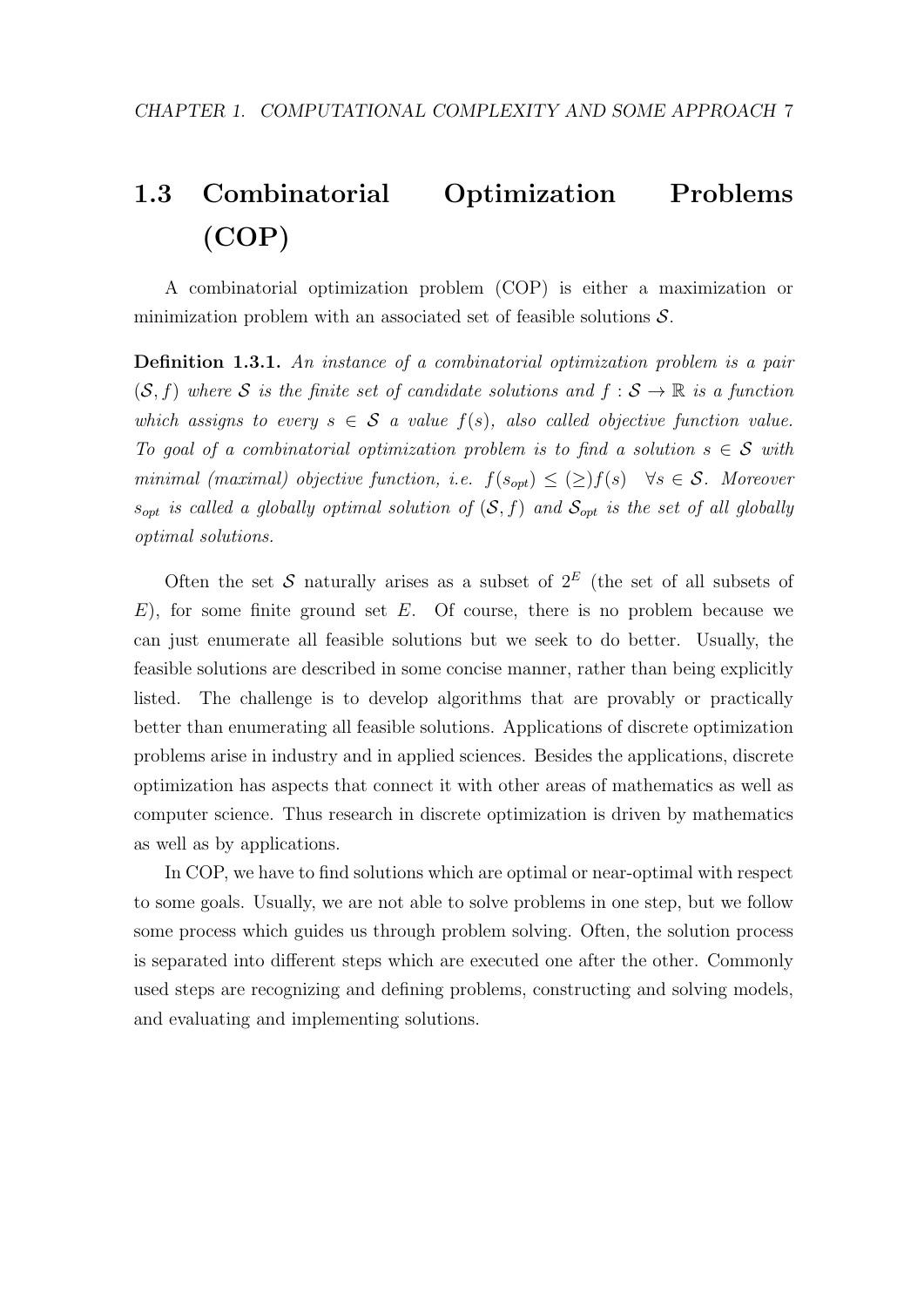### 1.3.1 Some COP  $\mathcal{NP}$  complete

As mentioned above, the first problem that has been shown to be NP complete is

Boolean satisfiability problem: In computer science, satisfiability (often abbreviated SAT) is the problem of determining if there exists an interpretation, which satisfies the formula. In other words, it establishes if the variables of a given boolean formula can be assigned in such a way as to make the formula evaluate to "1". Equally important is to determine whether no such assignments exist, which would imply that the function expressed by the formula is identically "0" for all possible variable assignments.

Since SAT is  $\mathcal{NP}$  complete, it is shown that the partition problem is  $\mathcal{NP}$ complete (cf. [29]).

Partition problem: Given a collection  $\mathcal C$  of subsets of a finite set X, is there a subcollection of  $\mathcal C$  that forms a partition of  $X$ ?

A corollary of the last result cited is that hamiltonian path problem is  $\mathcal{NP}$  complete.

Hamiltonian path problem: Remembering that a Hamiltonian path (Hamiltonian cycle) is a path that visits each vertex exactly once, given a graph  $G$ , the problem consists of determining whether G contains a Hamiltonian path.

Moreover, in [29] is shown that also TSP is  $\mathcal{NP}$  complete. In order to show this, was given a polynomial time reduction of undirected hamiltonian path to TSP.

Traveling salesman problem (TSP): The problem was first formulated in 1930 and is one of the most intensively studied problems in optimization. For this problem, we have two versions: the first is the optimization version and the latter is the decision version. Here we describe both versions. Given a symmetric complete graph  $G = (V, E)$ , where V is a vertices set (cities) and E is a edge set (distances between each pair of cities) what is the shortest possible route that visits each link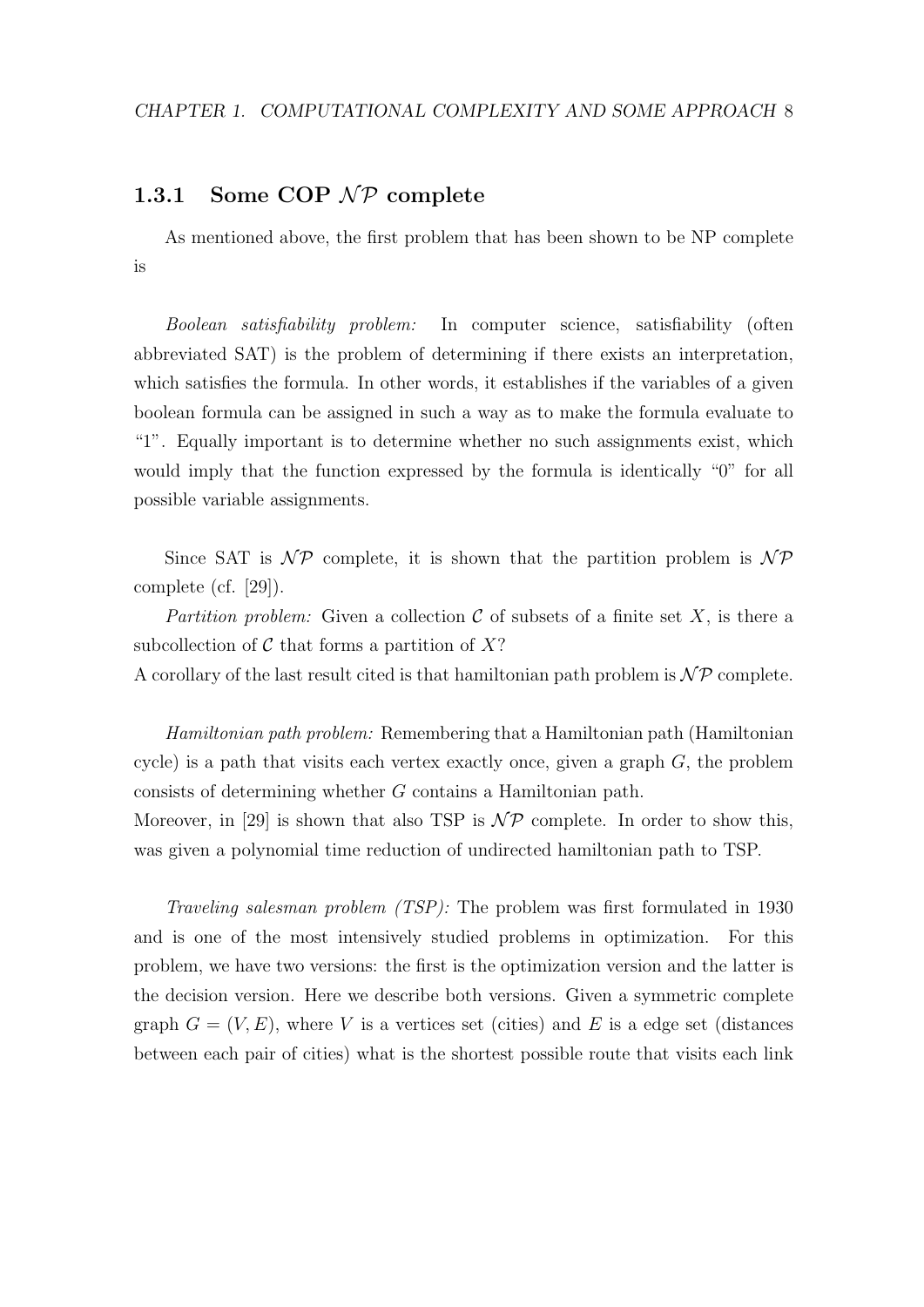exactly once and returns to the origin node? The parameters of this problem consist of finite set  $C = \{c_1, c_2, \dots, c_m\}$  of cities and, for each pair of cities  $(c_i, c_j) \in C \times C$ , a distance  $d(c_i, c_j)$  between them. A solution is an ordering of  $(c_{\pi(1)}, c_{\pi(2)}, \ldots, c_{\pi(m)})$ of the given cities that minimizes

$$
\left[\sum_{i=1}^{m-1} d(c_{\pi(i)}, c_{\pi(i+1)})\right] + d(c_{\pi(m)}, c_{\pi(1)}).
$$

The decision version of this problem is: fixed a length  $l$ , does it exist a tour with length at most l? There are many variation of this problem. For example, it is possible to consider the tour without the edge that connects the last city with the first city; or it is possible to eliminate the hypothesis of symmetry (existence of one-way streets).

Quadratic assignment problem  $(QAP)$ : There are a set of n facilities P and a set of n locations L. For each pair of locations, a distance is specified and for each pair of facilities a weight or flow is specified (e.g., the amount of supplies transported between the two facilities). The problem is to assign all facilities to different locations with the goal of minimizing the sum of the distances multiplied by the corresponding flows. In other words, let  $c_{i,j}$  be non-negative integer costs with  $1 \leq i, j \leq n \ (c : P \times P \to \mathbb{R})$ , and distances  $d_{k,l}$ , where  $1 \leq k, l \leq m$ . A solution is a bijective function  $f: P \to L$  ("assignment") such that the cost function

$$
\left[\sum_{i=1}^n \sum_{\substack{j=1 \ j \neq i}}^n c_{i,j} \cdot d_{f(i),f(j)}\right]
$$

is minimized.

Vehicle routing problem (VRT): The road network, used for the transportation of goods, is generally described through a graph  $G = (V, E)$ , whose arcs represent the road sections and whose vertices correspond to the road junctions and to the depot d and customer locations. The arcs (and consequently the corresponding graphs) can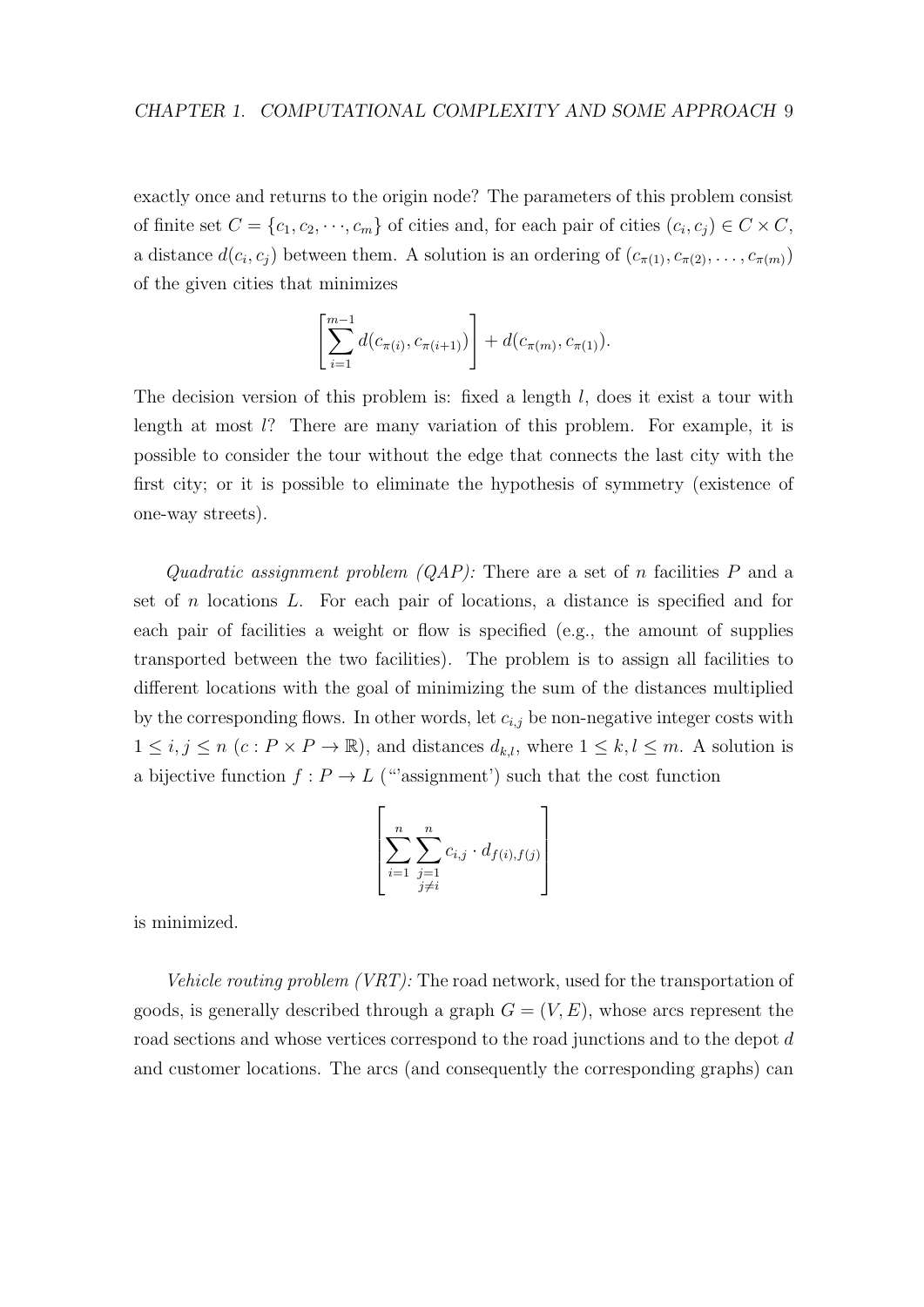be directed or undirected, depending on whether they can be traversed in only one direction (for instance, because of the presence of one-way streets, typical of urban or motorway networks) or in both directions, respectively. Each arc is associated with a cost  $c_{i,j}$ , which generally represents its length, and a travel time, which is possibly dependent on the vehicle type or on the period during which the arc is traversed. In other words, introducing three kind of variables:  $x_{i,j}^k$  to represent if the edge  $(i, j)$  belongs to the path of vehicle k,  $y_{i,j}$  to consider every vehicle,  $z_i^k$  to describe if the customer  $i$  belongs to the path  $k$ , we have to minimize the objective function

$$
\sum_{(i,j)\in V} c_{i,j} y_{i,j},
$$

with suitable constraints. The constraints are:

- a feasible solution has to verify the maxima capacity  $Q:\sum$ i∈V  $z_i^k \leq Q,$
- every customer has to be visited by only one vehicle:  $\sum$ k∈K  $z_i^k=1,$

• 
$$
x_{ij}^k \leq z_i^k \quad \forall (i,j) \in E, \quad \forall k \in K,
$$

• 
$$
y_{ij} = \sum_{k \in K} x_{ij}^k, \quad \forall (i, j) \in E,
$$

• 
$$
\sum_{(i,j)\in\delta(h)} y_{ij} = 2, \quad \forall h \in V \setminus d,
$$

$$
\bullet \sum_{(i,j)\in \delta(d)} y_{ij} = 2k.
$$

A complete description about this problem it can find in [40].

## 1.4 Solution methods for combinatorial problem

If we consider a problem  $N\mathcal{P}$ -hard, now, it is not possible to have a polynomialtime algorithm that solves the problem. Therefore we study algorithms of different types. In particular, we have two kind of algorithms.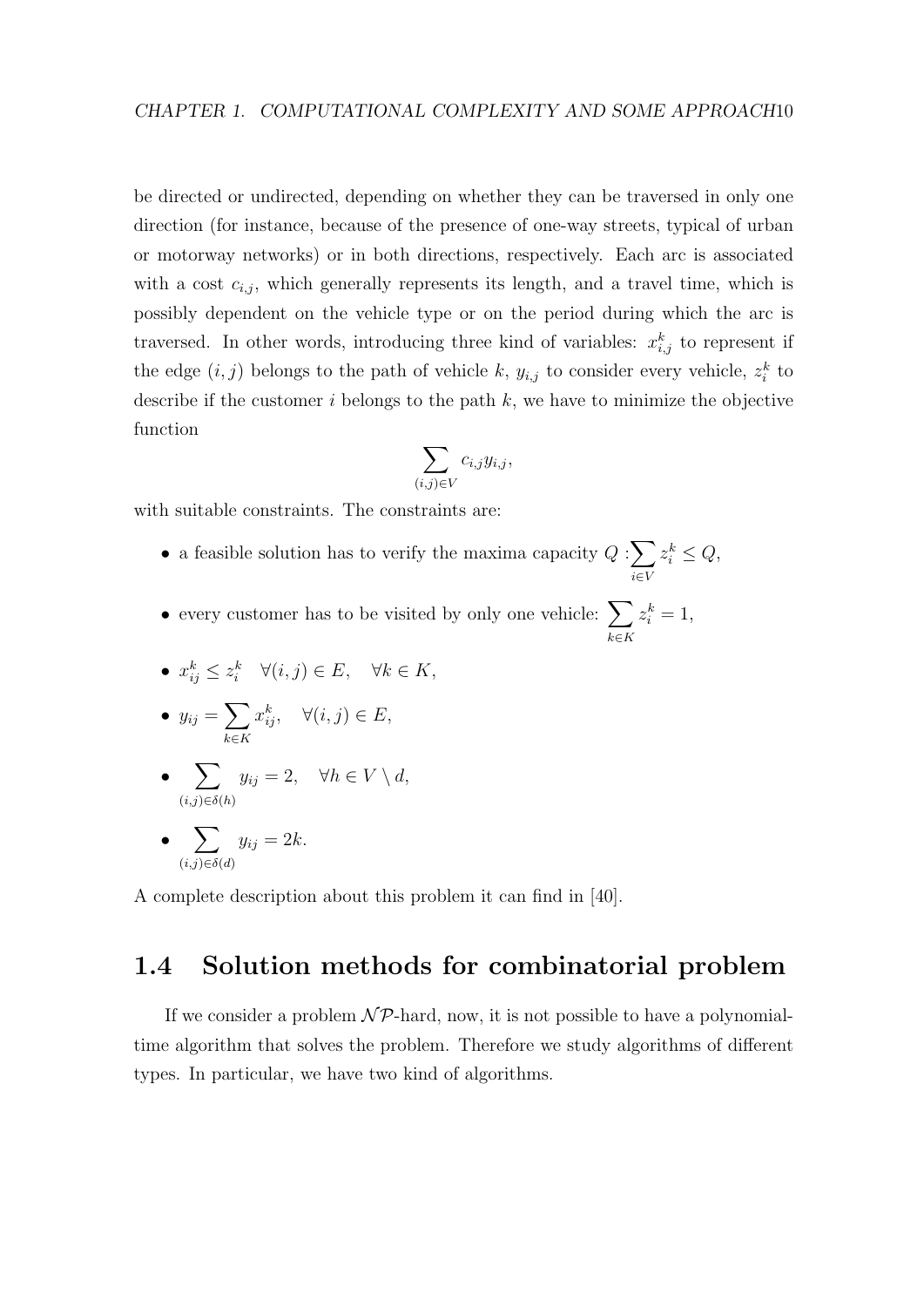- Exact algorithms: They reach the optimal solution after a finite number of steps.
- Approximation algorithms: They make research in the search space according to appropriate criteria based on stochastic search and/or local search.

#### 1.4.1 Exact Algorithms

For any optimization problem, way to know the solution is to try all the elements in the search space. This means that for problems  $N\mathcal{P}$ -hard as TSP, if, for a fixed instance, the space is too large, it is impossible to obtain a exact solution of the problem. For the TSP, the computational cost of a generic algorithm exhaustive search is  $\mathcal{O}(n!)$ . Nevertheless, research carried out in this area have obtained considerable improvements. In fact, by the dynamic programming, introduced by Bellman in 1960 (cf. [3], [4]), it was born one of the earliest applications of dynamic programming with the Held Karp algorithm [24] that solves the problem in time  $\mathcal{O}(n^22^n)$ . The dynamic programming solution requires exponential space. Using inclusion-exclusion, the problem can be solved in time within a polynomial factor of  $2^n$  and polynomial space (cf. [31], [28]). For some problems in restricted suitable conditions it is possible to find exact algorithm with less time. For example Hwang, Chang and Lee describe in [26] a sub-exponential time  $\mathcal{O}(c^{\sqrt{n}\log n})$  exact algorithm with some constant  $c > 1$  for the Euclidean TSP. The last one is a special case of the TSP where the cities are points in the euclidean plane and where the distance between two cities is the euclidean distance. This result is based on planar separator structures, and it can not be generalized for all TSP. Other approaches include: various branch-and-bound algorithms, which can be used to process TSPs containing 40-60 cities; progressive improvement algorithms which use techniques reminiscent of linear programming (works well for up to 200 cities); implementations of branchand-bound and problem-specific cut generation (branch-and-cut) (cf. [2]); this is the method of choice for solving large instances. This approach holds the current record, solving an instance with 85900 cities ( see [1]). A survey about exact algorithms for  $\mathcal{NP}$ -complete problems can be found in [43].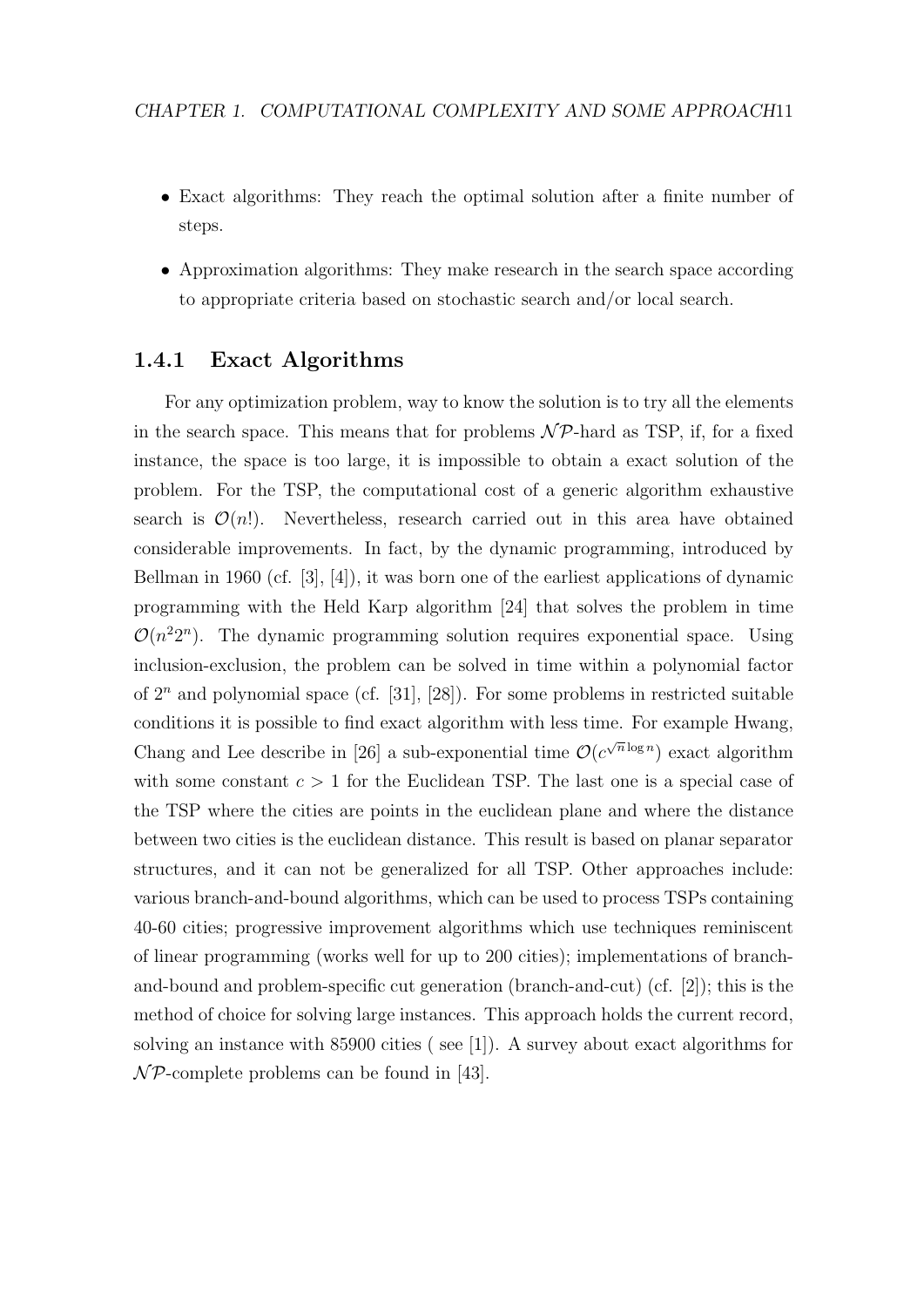#### 1.4.2 The meta-heuristic algorithms (MHA)

Since many problems  $N\mathcal{P}$ -hard can not be solved by exact algorithms, we resort to use approximate algorithms to accept even sub-optimal solutions near global optimum. However, using, these kind of algorithm we can not guaranteed to have obtained the optimum. There are different type of an approximate. In fact there are heuristic-constructive algorithms that start by initial point and construct a solution following an appropriate criterion. These algorithms have the advantage of being very fast losing precision compared to local search algorithms which, starting from an initial solution try to improve it moving to solutions neighboring of the current solution and iterating the procedure. An approximation algorithm is always assumed to be polynomial. We also assume that the approximation algorithm delivers a feasible solution to some  $\mathcal{NP}$ -hard problem that has a set of instance [I].

**Definition 1.4.1.** A polynomial algorithm,  $A$ , is said to be a  $\delta$ -approximation algorithm if for every problem instance I with an optimal value  $OPT(I)$ ,

$$
\frac{f_{\mathcal{A}}(I)}{OPT(I)} \le \delta,
$$

where  $f_{\mathcal{A}}(I)$  is the value of optimal solution found by A for the instance I.

We recall that  $\delta \geq 1$  for minimization problems and  $\leq 1$  for maximizations problems. The smallest value of  $\delta$  is the approximation ratio  $R_{\mathcal{A}}$  of the algorithm  $\mathcal{A}$ . For maximization problems, sometimes  $\frac{1}{5}$ δ is considered to be the approximation ratio/factor.

**Definition 1.4.2.** The absolute performance ratio,  $R_A$ , of an approximation algorithm A is,

$$
R_{\mathcal{A}} = \inf \{ r \ge 1 \mid R_{\mathcal{A}}(I) \le r \quad \text{for all problem instances } I \},
$$

and the asymptotic performance ratio  $R_A^{\infty}$  for A is

$$
R_{\mathcal{A}}^{\infty} = \inf \{ r \ge 1 \mid \exists n \in \mathbb{N}, R_{\mathcal{A}}(I) \le r \quad \forall |I| \ge n \},\
$$

where  $|I|$  is the size of the instance I.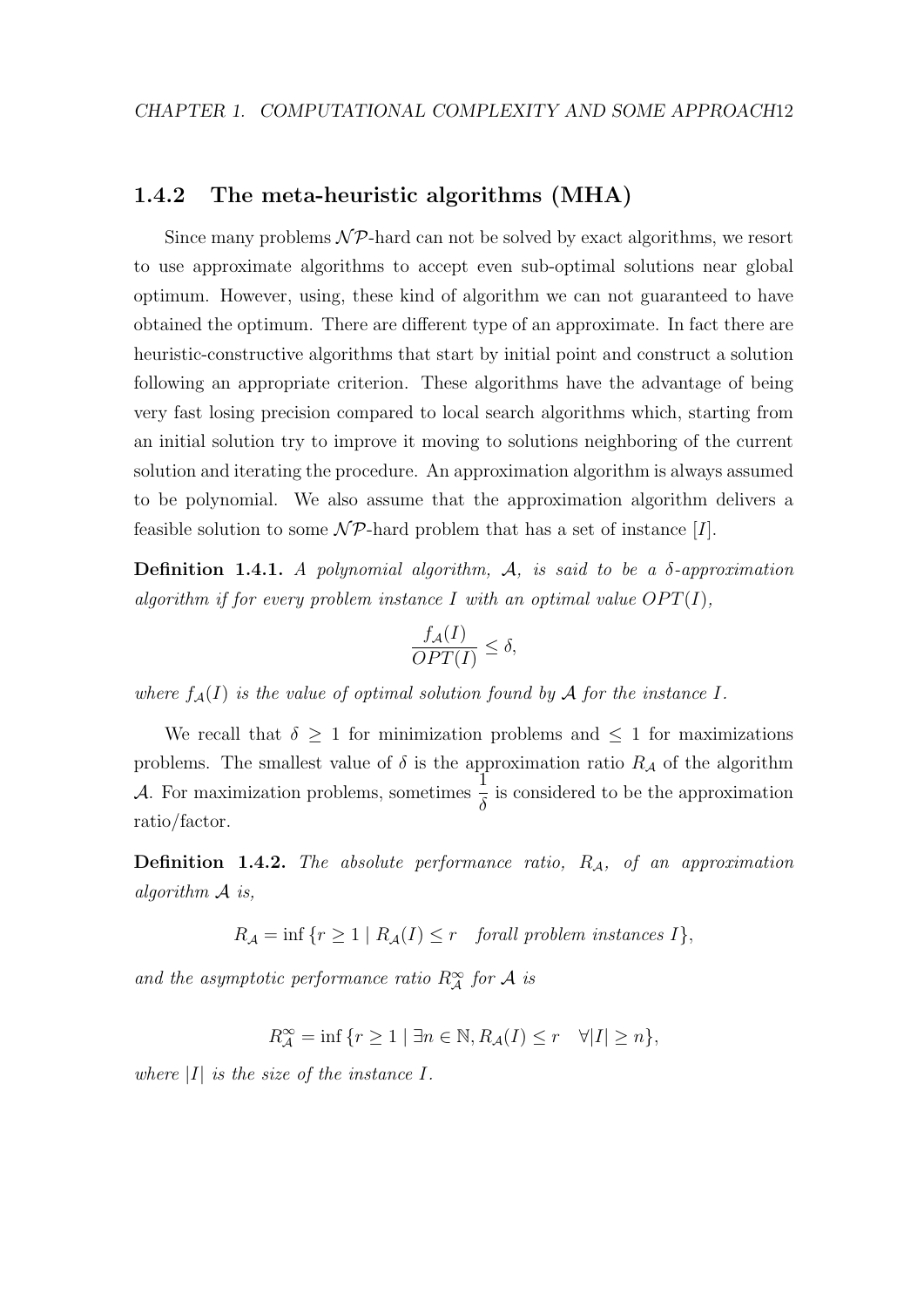The means of  $R_A$  is a "worst case" notion, i.e. it suffices to have a single "bad" instance to render the value of  $\delta$  larger than it is for all other encountered instances. It is the same as the absolute performance ratio, with a lower bound  $n$  on the size of problem instances.

#### 1.4.3 Local search algorithms

In computer science, local search is a heuristic method for solving computationally hard optimization problems. Local search can be used on problems that can be formulated as finding a solution maximizing a criterion among a number of candidate solutions. Local search algorithms move from solution to solution in the space of candidate solutions (the search space) by applying local changes, until a solution deemed optimal is found or a time bound is elapsed. Local search algorithms are widely applied to numerous hard computational problems, including problems from computer science (particularly artificial intelligence), mathematics, operations research, engineering, and bioinformatics. Most problems can be formulated in terms of search space and target in several different manners. For example, for the TSP a solution can be a cycle and the criterion to maximize is a combination of the number of nodes and the length of the cycle. But a solution can also be a path, and being a cycle is part of the target. A local search algorithm starts from a candidate solution and then iteratively moves to a neighbor solution. This is only possible if a neighborhood relation is defined on the search space. As an example, the neighborhood of a vertex cover is another vertex cover only differing by one node.

For boolean satisfiability, the neighbors of a truth assignment are usually the truth assignments only differing from it by the evaluation of a variable. The same problem may have multiple different neighborhoods defined on it; local optimization with neighborhoods that involve changing up to  $k$  components of the solution is often referred to as k-opt. Typically, every candidate solution has more than one neighbor solution; the choice of which one to move to is taken using only information about the solutions in the neighborhood of the current one, hence the name local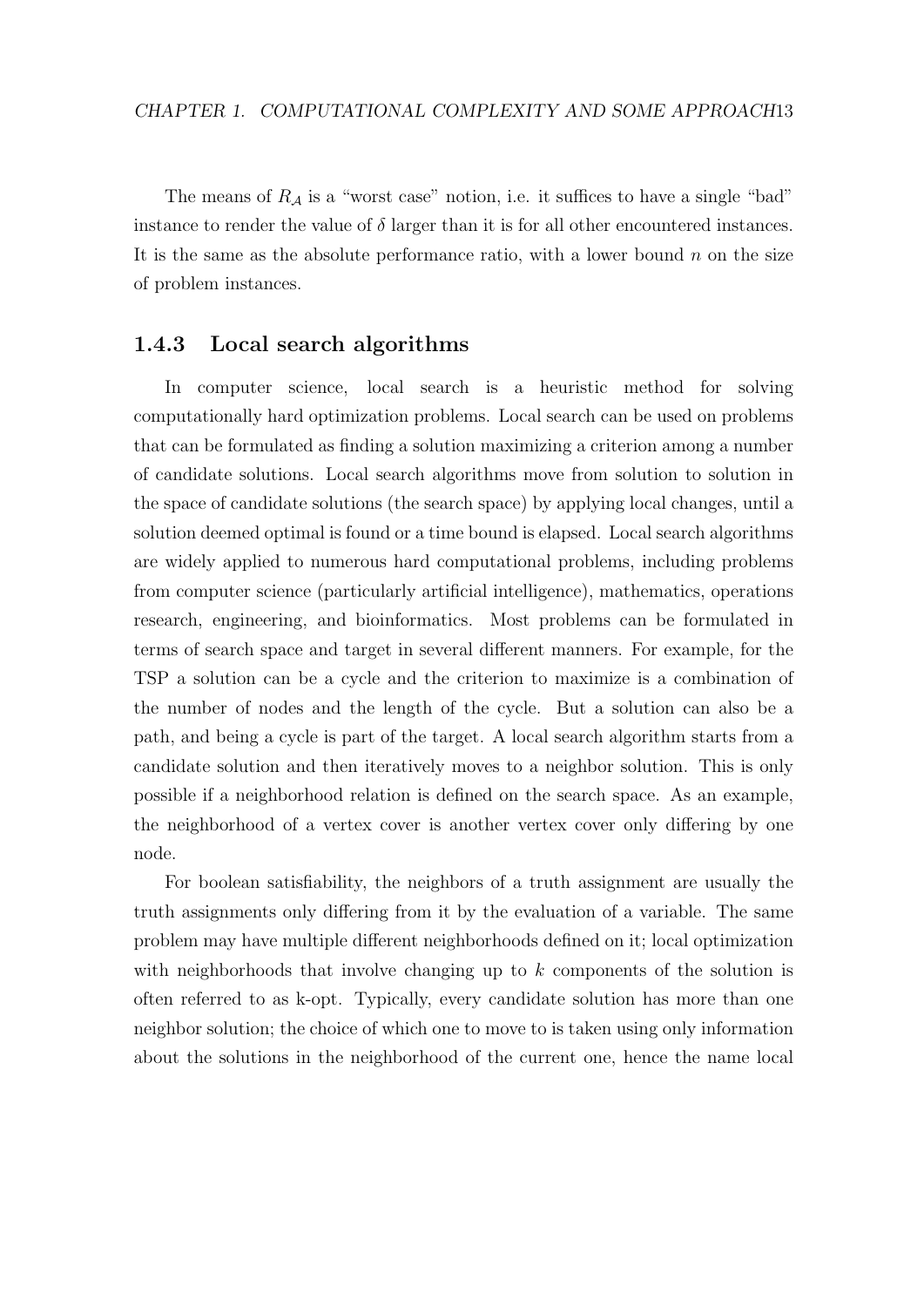search. When the choice of the neighbor solution is done by taking the one locally maximizing the criterion, the meta-heuristic takes the name hill climbing. When no improving configurations are present in the neighborhood, local search is stuck at a locally optimal point. This local-optima problem can be cured by using restarts (repeated local search with different initial conditions), or more complex schemes based on iterations, like iterated local search, on memory, like tabu search (TS), on memory-less stochastic modifications, like simulated annealing. Termination of local search can be based on a time bound. Another common choice is to terminate when the best solution found by the algorithm has not been improved in a given number of steps. Local search is an anytime algorithm: it can return a valid solution even if it's interrupted at any time before it ends. Local search algorithms are typically approximation or incomplete algorithms, as the search may stop even if the best solution found by the algorithm is not optimal. This can happen even if termination is due to the impossibility of improving the solution, as the optimal solution can lie far from the neighborhood of the solutions crossed by the algorithms. For specific problems it is possible to design neighborhoods which are very large, possibly exponentially sized. If the best solution within the neighborhood can be found efficiently, such algorithms are referred to as very large-scale neighborhood search algorithms.

Many widely known and high-performance local search algorithms make use of randomized choices in generating or selecting candidate solutions for a given combinatorial problem instance. These algorithms are called stochastic local search (SLS) algorithms, and they constitute one of the most successful and widely used approaches for solving hard combinatorial problems.

### 1.5 LKH algorithm and its evolutions

The Lin Kernighan heuristic algorithm (LKH) was introduced in [33] by Lin ad Kernighan which extended and generalized a method of local search introduced by Croes in [9] several previous years: 2-opt. Lin and Kernighan suggested the k-opt as the central point of their algorithm Lin Kernighan Heuristic (LKH). A first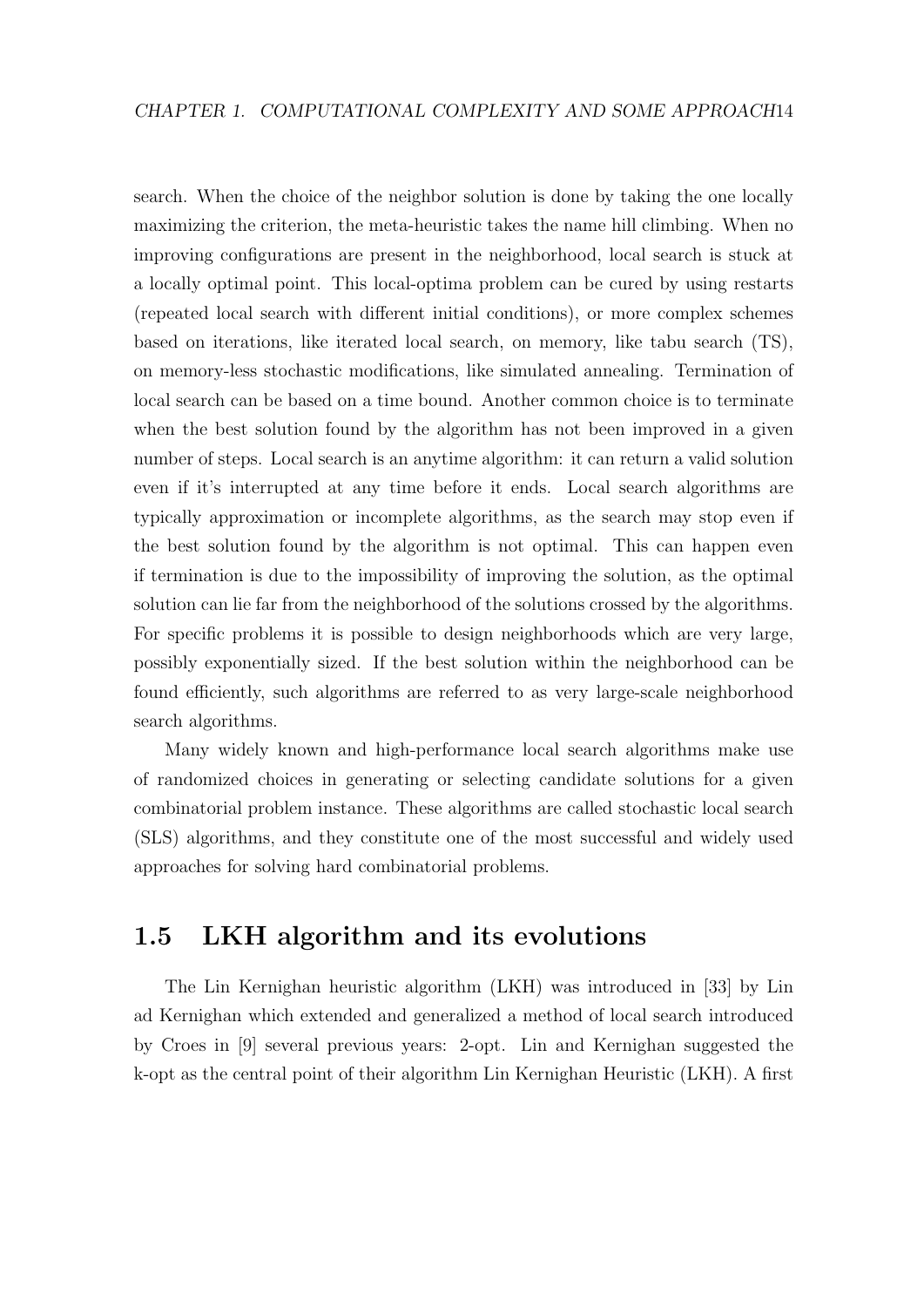

Figure 1.2: A 3-opt move.  $x_1, x_2, x_3$  are replaced by  $y_1, y_2, y_3$ 

on of  $[0]$  was proposed by Lin  $[32]$ generalization of [9] was proposed by Lin [32] introducing a concept of  $k$ -optimality as follows

following. **Definition 1.5.1.** A tour is said to be k- optimal (or simply k-opt) if it is impossible to obtain a tour with smaller cost by replacing any  $k$  links by any other set of  $k$  links.

Empirical evidence suggests that iterative improvement algorithms based on kempty. In step *i* a pair of edges, *xi* and *yi* , are added to *X* and *Y* , respectively. Figure 1 exchange neighborhoods with  $k > 3$  return better tours, but the computation times  $\begin{bmatrix} 1 & 0 & 1 \end{bmatrix}$  efficiently efficiently efficiently efficiently efficiently effects that fulfill the fulfill the fulfill the fulfill the fulfill the fulfill the fulfill the fulfill the fulfill the fulfill the fulfi required for searching these large neighborhoods render this approach ineffective. An idea to overcome this problem is to compose more complex steps from a number of steps in small, simple neighborhoods. The best-known algorithm that exploits *xi* = (*t*2*i*−1, *t*2*i*), *yi* = (*t*2*i*, *t*2*i*+1) and *xi*+<sup>1</sup> = (*t*2*i*+1, *t*2*i*+2) for *i* ≥ 1 (see Fig. 2). this idea is LKH. The logic of this procedure is to understand the optimal  $k$  to apply ing edges. A necessary (but not sufficient) condition that the exchange of edges *X* the k-opt. In fact, the authors suppose to have a solution  $T$  which has k different extimal solution Lin and Kernighan want to understand the chain of the contract of the contract of the contract o arcs to the optimal solution. Lin and Kernighan want to understand this unknown k. In order to do this, they propose the procedure as follow:  $\mathcal{L}$  affected edges. However, this is not always the affected edges. However, this is not always the case.

- 1. Generate a random initial solution  $T$
- 2. (a) Set  $i=1$ .
	- (b) Select  $x_i$  and  $y_i$  as the most-out-of place pair at the *i*th step. This means that  $x_i$  and  $y_i$  are chose to maximize the improvement.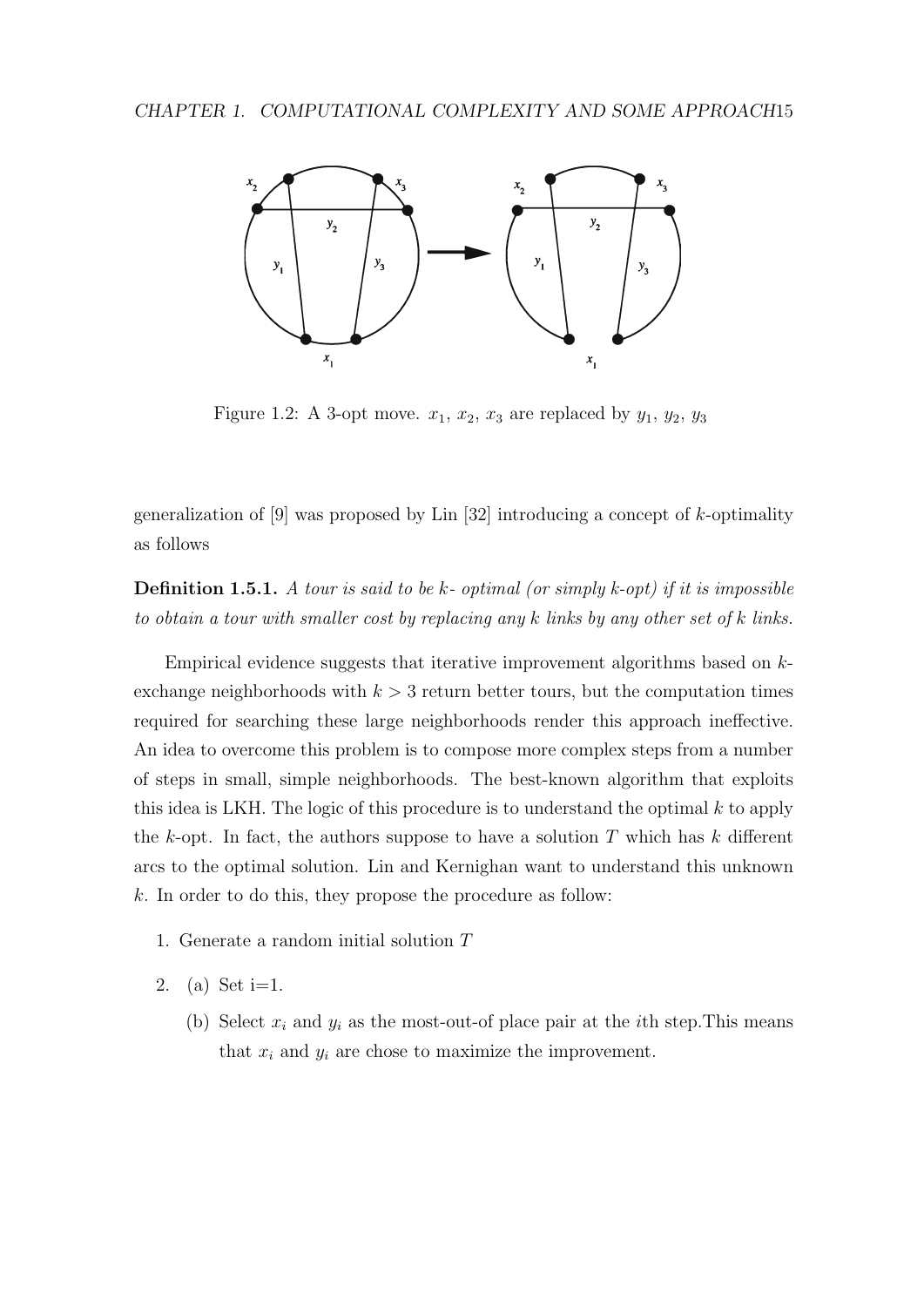- (c) If it appears that no more gain can be made according to "stopping rule", go to Step 3; otherwise, set  $i = i + 1$  and go back to Step 2 (b).
- 3. If the best improvement is found for  $i = k$ , exchange  $x_1, \ldots, x_k$  with  $y_1, \ldots, y_k$ to give a new T and go to Step 2; if no improvement is found, go to Step 4.
- 4. Repeat from Step 1 if desired.

In [33] there is a detailed description of this procedure applied to the TSP. The k-opt is applied such that there are not repeated path, there is a gain, the gain is maximized. These constraints identify the "stopping rule" mentioned in the Step  $2(c).$ 

Some variants of this algorithm in [27] and [25].

In [38] is proposed the k-opt integrate in ACO algorithm in order to improve the performances.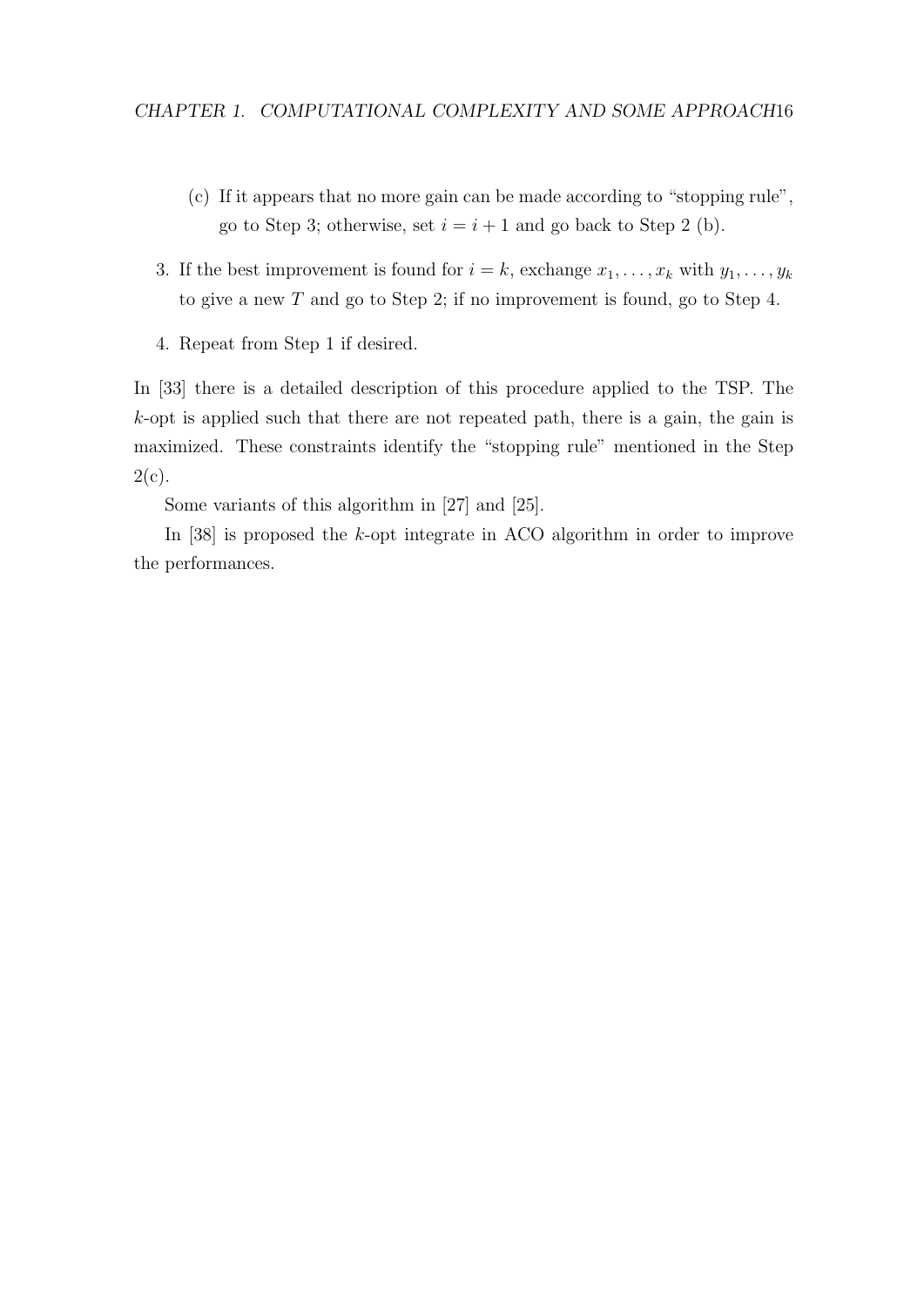# Chapter 2

# ACO algorithms

The Ant Colony Optimization (ACO) paradigm was developed by Dorigo, Maniezzo and Colorni (cf.  $[11],[12]$ ).It imagines to have a graph and an ant moving randomly from one of these vertices to some other vertex, then to a third, etc., always avoiding still visited vertices. After the visit of the last point, the ant returns to its start position. This defines a tour, which can also be described by a sequence of arcs  $(i, j)$ , where i and j are vertex indices. The ant releases a substance in the arcs on which it is passed it will attract other ants: the pheromone. So it assumes that if the tours happens to be comparably short, the ant increases its probability to traverse arcs  $(i, j)$  that lie on that tour in the future, and it decreases the probability of traversing other arcs. In other words, successful moves are reinforced. Computationally, this is done by an increment of real numbers assigned to the arcs, the so-called pheromone values, along the arcs of the tour. Then, the ant starts its walk from a new vertex, applying transition probabilities that are proportional to the current pheromone values. By this mechanism, the average quality of a tour improves over time, which can be used to obtain approximate solutions to the TSP. After first successes on the TSP, it turned out that the range of application of the ACO paradigm was much broader. The paradigm can be extended to the whole area of combinatorial optimization problems (COP) and even beyond this field, which means that ACO algorithms may be considered as meta-heuristic (cf [10]). A survey on different variants of ACO algorithms, their applications and properties is given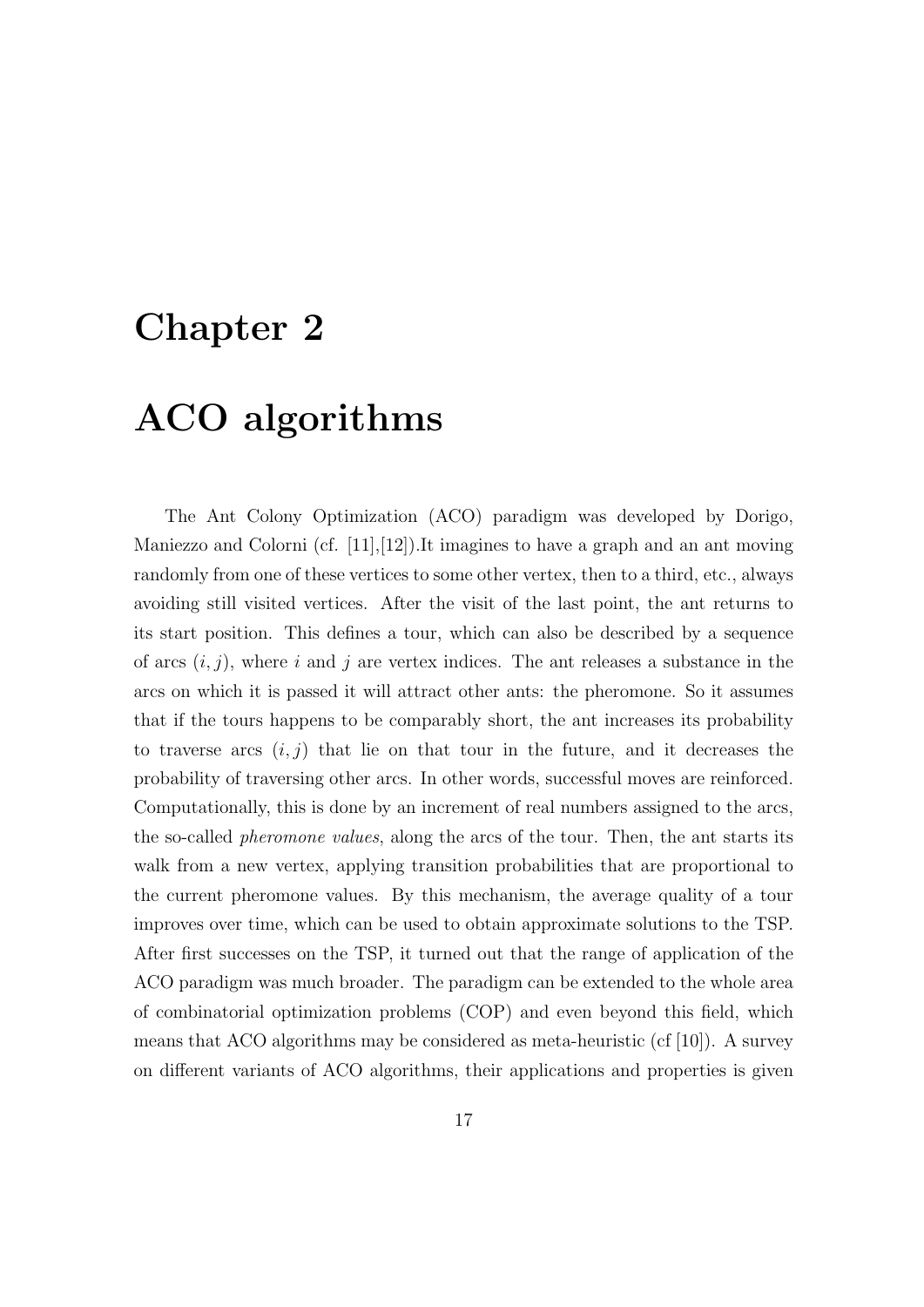in [13].

### 2.1 The algorithms

Let  $V$  and  $E$  the set of the nodes (cities) and the set of the arcs, respectively. We denote by  $\tau_{i,j}(t)$  the generic element  $(i, j)$  of pheromone matrix  $\tau$  at the time t. The pheromone matrix depends the iteration of the algorithm so that the probability that an ant traverses the arc  $(i, j)$  change with the pheromone update rule. In order to solve the TSP, it was introduced a quantity called visibility to reward the shorter paths. That is, we define a function  $\eta: V \times V \to \mathbb{R}^+$  (visibility) inversely proportional to the length of the arc  $(i, j)$  following the rule  $\eta_{i,j} := \eta(i, j) = \frac{1}{d_{i,j}},$ where  $d_{i,j}$  is the distance between i to j. Let u denote the current partial path of the ant, and we denote by  $\mathcal{F}(u)$  the set of arcs of u that are considered "feasible". The set of "feasible" arcs are the arcs of the best solution found until current time or a variation of this rule. It depends ACO algorithm, which it could be exploit.

#### Procedure ACO

Initialize pheromone value  $\tau_{i,j}$  on the arcs  $(i, j) \in E$ ;

for iteration 
$$
t = 1, 2, \ldots
$$
 do

for ant  $\sigma = 1, 2, \ldots, s$  do

set i the current position of the ant, equal to the start node of  $V$ ; set  $u$ , the current partial path of the ant, equal to the empty list; while  $(\mathcal{F}(u) \neq \emptyset)$ 

select successor node  $j$  with probability  $p_{i,j} = \mathbf{1}_{\{(\mathbf{i}, \mathbf{j}) \in \mathcal{F}(\mathbf{u})\}}$  .  $\tau_{\mathbf{i},\mathbf{j}}(\mathbf{t})^\alpha\cdot\eta_{\mathbf{i},\mathbf{j}}^\beta$ i,j  $\sum$  $(i,r)\in \mathcal{F}(\mathbf{u})$  $\tau_{\mathbf{i},\mathbf{r}}(\mathbf{t})^\alpha\cdot\eta_{\mathbf{i},\mathbf{r}}^\beta$ i,j append arc  $(i, j)$  to u and set  $i = j$ ;

end while

set  $x^{\sigma} = u$ ;

#### end for

update the pheromone values  $\tau_{i,j}$  based on the current solution  $x^{\sigma}$ ;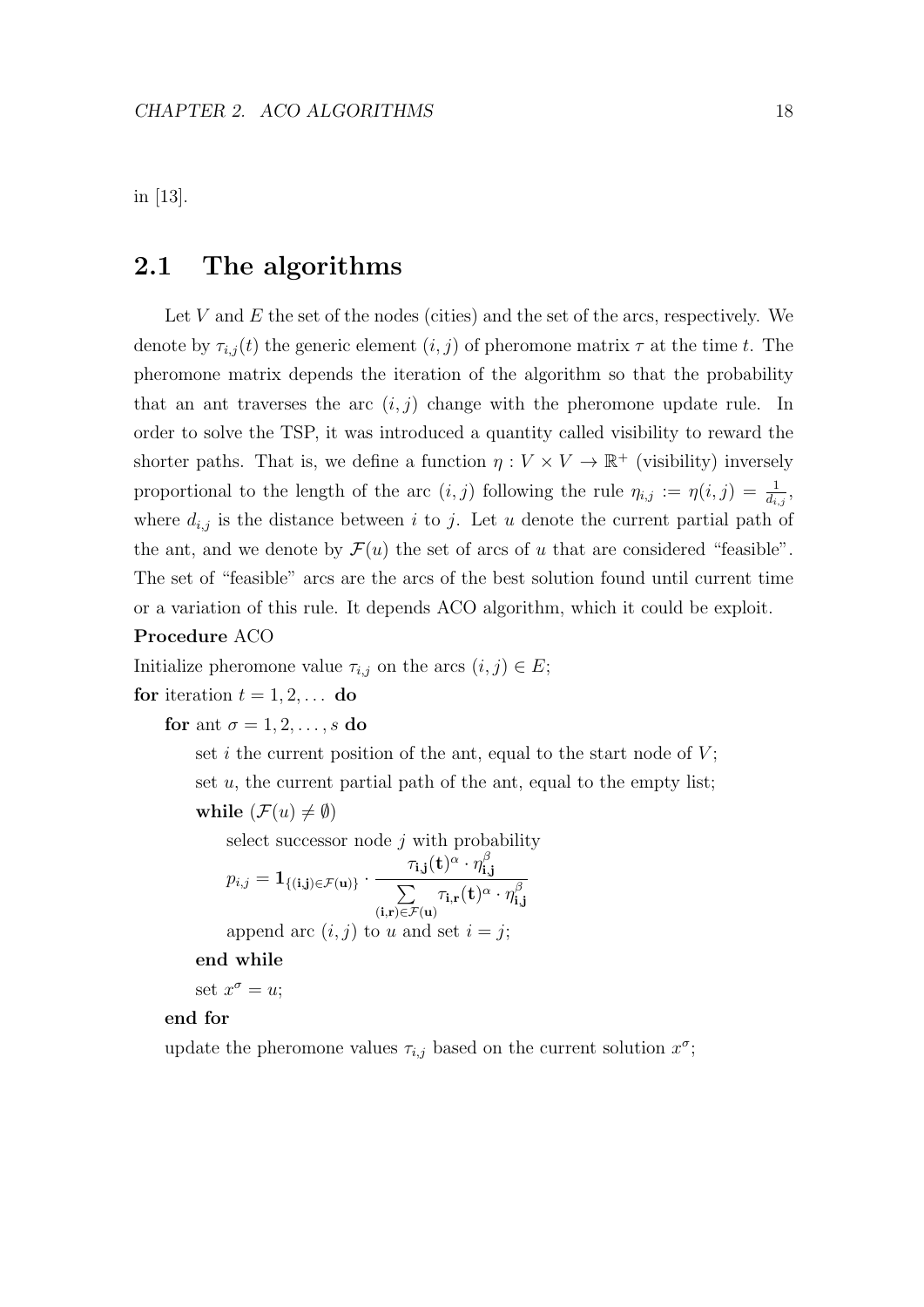end for The parameters  $\alpha, \beta \in \mathbb{R}^+$ :  $\alpha$  represents the weigh given to the pheromone matrix,  $\beta$  represents the weigh given to the visibility. Generally,  $\alpha = 1$  and  $\beta \in \{1, 2, 3, 4, 5\}$ . The last one depends the problem.

## 2.2 A classification of ACO

The ACO algorithms, having many parameters and functions to be defined, are many and can be classified. Clearly any ACO depends the numbers of ants.

A parameter that gives rise to different algorithms is the rule that indicates which paths are reinforced. This parameter can take the following values:

ac: all the current iteration;

bf: best so far;

bf<sup>\*</sup>: best so far with strict improvements;

 $bf_0$ : best so far on exchange only;

bf<sub>0</sub><sup>\*</sup>: best so far strict improvements on exchange only;

ib $(r)$ : iteration best with r ranked ants.

ac: Each path traversed by some ant in the current iteration is reinforced, for any arc  $(i, j) \in E$ , following the rule:

$$
\tau_{i,j} = (1 - \rho) \cdot \tau_{i,j} + \frac{\rho}{s} \cdot \sum_{\sigma=1}^s \mathbf{1}_{\{(i,j)\in x^{\sigma}\}} \cdot R(x^{\sigma}),
$$

where  $\rho \in [0, 1]$  is the so called evaporation rate and R is the reward function.

 $bf, bf^*, bf_0, bf_0^*$ : Only the best path found up to now in any of the previous iterations (including the current one) by any ant is reinforced. The difference between these variants are that  $\mathbf{b}$  f and  $\mathbf{b}$  f<sub>0</sub> change the optimum if the current solution of the generic ant  $\sigma$  is ' $\leq$ ' of the previous best path; otherwise for bf<sub>0</sub> and bf<sub>0</sub><sup>\*</sup> the relation is '<'. The rule, which reinforces any arc  $(i, j) \in E$ , is

$$
\tau_{i,j} = (1 - \rho) \cdot \tau_{i,j} + \rho \cdot \mathbf{1}_{\{(i,j)\in\hat{x}\}} \cdot R(\hat{x}),
$$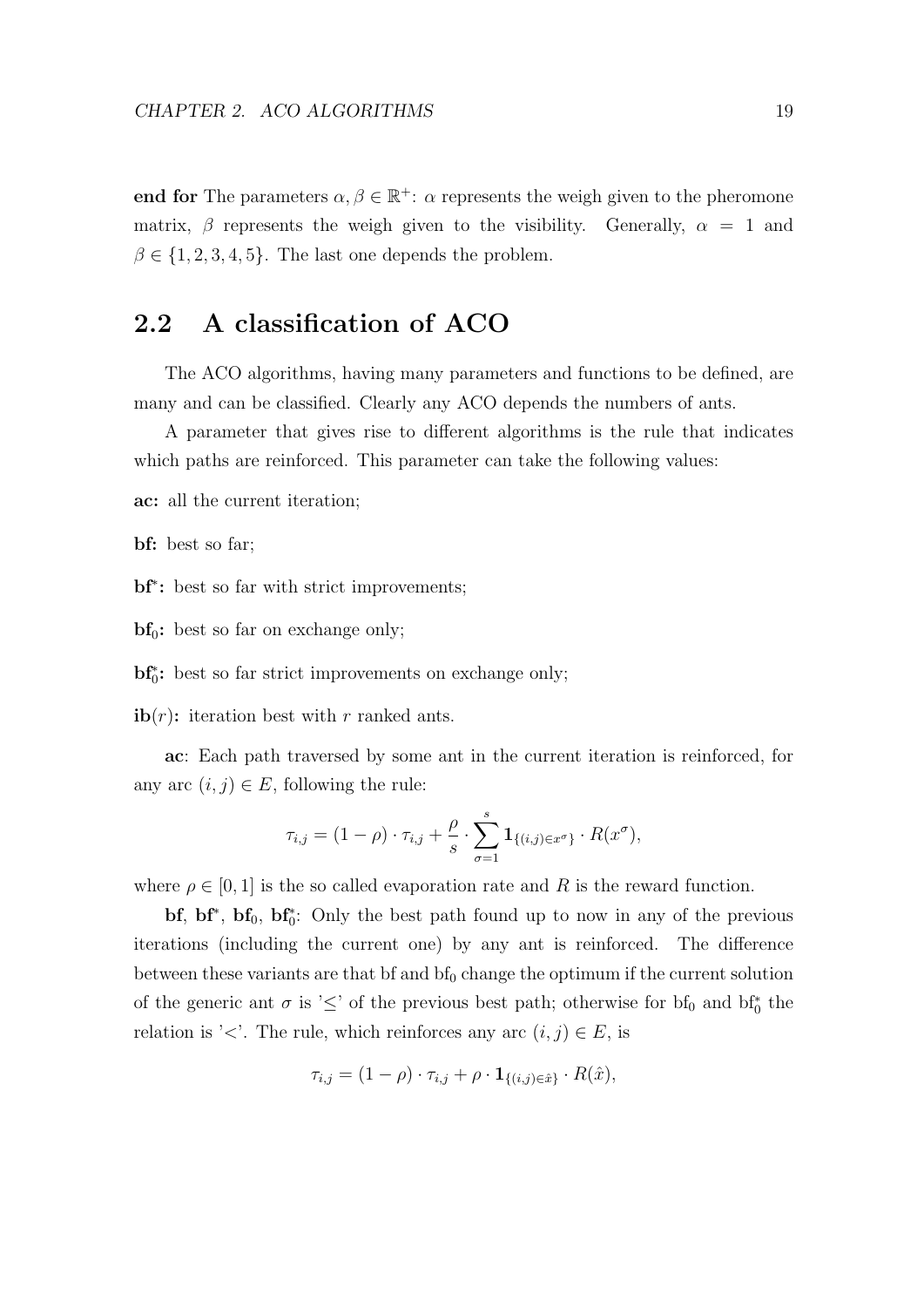where  $\hat{x}$  is the best solution found until current time.

(ib)(r): Let  $x^1, x^2, \ldots, x^r$  denote the r best paths found until current iteration. Then, for any arc  $(i, j) \in E$  the following pheromone update rule is applied:

$$
\tau_{i,j} = (1 - \rho) \cdot \tau_{i,j} + \rho \cdot \sum_{k=1}^r (r - k + 1) \cdot \mathbf{1}_{\{(i,j)\in x^k\}} \cdot R(x^k).
$$

Clearly these reinforcement rules can be combined.

The value of the reward function  $R(x)$  describes the amount of reward that is added to the pheromone value of a reinforced arc. This can be constant (co) or fitness-proportional (fp). For the last case, an example of reward function is  $\mathcal{C}$  $length(x)$ , where  $C$  is a constant.

An other important parameter is the pheromone bound. In fact it could set that any element of pheromone matrix is upper and/or lower bound by  $\tau_{max}$  and  $\tau_{min}$ , respectively. These bounds (we denote by b) will be important if  $\rho$  is constant.

The classical ACO algorithms, Ant System  $([11],[12])$  is the variant s-ac-fp-nb. MAX-MIN Ant System (MMAS) in [38] regards the variants s-bf<sup>∗</sup> -fp-b, s-ib(1)-fp-b and s-bf<sup>\*</sup>+ib(1)-fp-b. In [5] there are the cases s-ib(r)-fp-nb and s-bf<sup>\*</sup>+ib(r)-fpnb, with  $r \geq 2$ . In theoretical research, a simplified ACO algorithm called GBAS has been designed in order to study convergence properties. The GBAS variant investigated in  $[19]$  is s-bf<sub>0</sub>-co-nb and in  $[20]$  the variants are s-bf<sup>\*</sup>-co-nb and s-bf<sup>\*</sup>-cob. For runtime analysis purposes in [34] there is the study of the variant  $1-bf_0$ -co-b and in [21], [23] there is the study of runtime analysis of variants 1-bf<sup>∗</sup> -co-b and 1-bf<sup>∗</sup> -fp-b.

### 2.3 The construction graph

For treating a given CO problem by ACO we have to define a graph on which the fictitious computational unit called "ant" performs its random walks and to encode each solution  $x \in S$  as a path in this graph, such that the trajectories of the ants can be decoded to solutions in S. This graph which obviously has to depend on the problem instance, is called the construction-graph (CG). Two different suggestions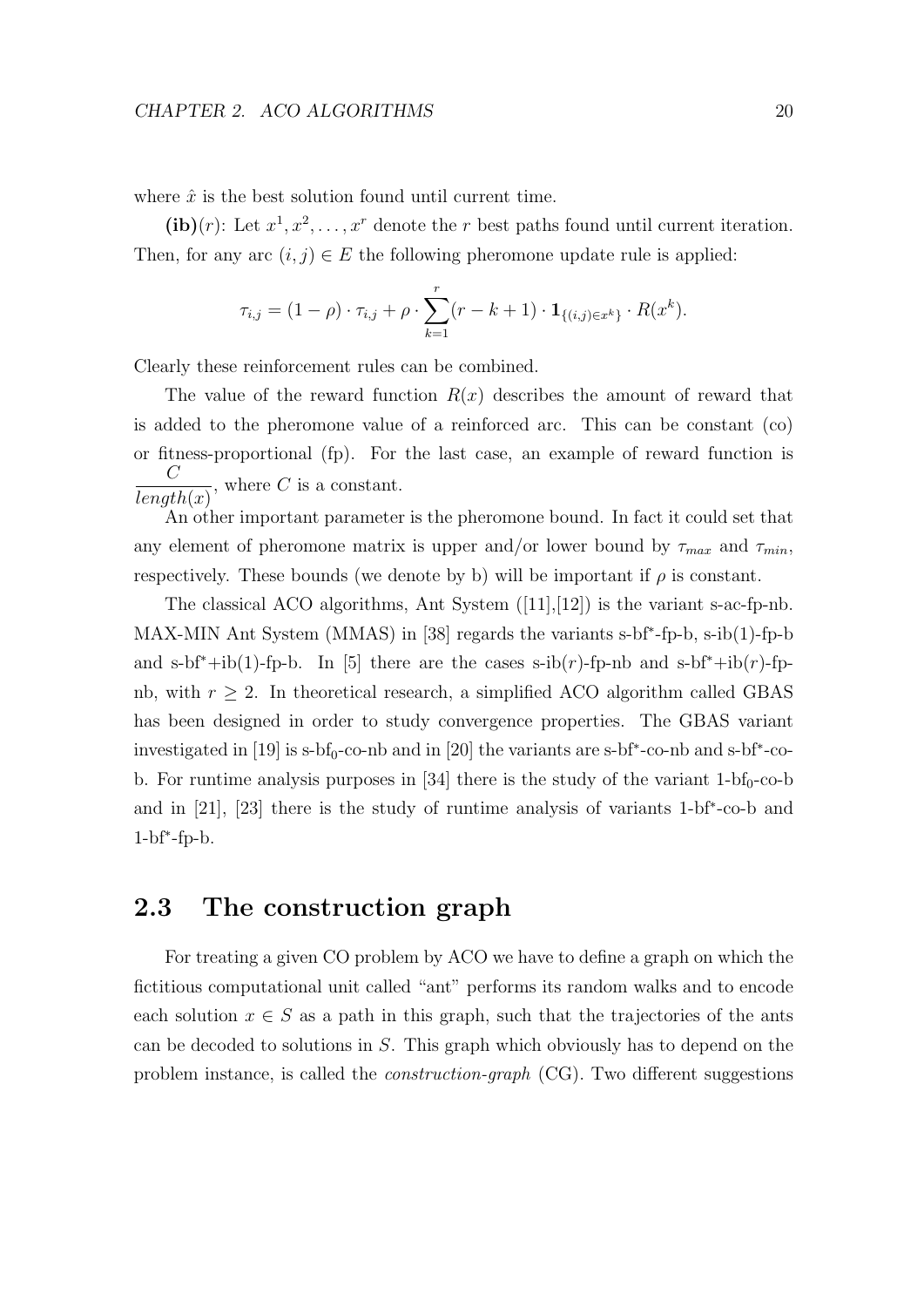for formally defining the CG have been given in the ACO literature: a pheromoneon-arcs version and a pheromone-on-nodes version.

**Definition 2.3.1.** It supposes that  $G = (V, E)$  is a directed graph with node set V and arc set E. Let a unique node in  $\mathcal V$  marked as the so called start node and let W be a set of directed paths  $w \in G$ , called feasible paths, that satisfy the following conditions

- i) w starts at the start node of  $V$ ;
- ii) w contains each node of  $V$  at most once;
- iii) w is a maximal in  $W$ , i.e., it cannot be prolonged to a longer feasible path in W.

Moreover, let  $\phi$  be a function mapping the set W of feasible paths onto the search space S of the given problem instance: To each feasible path  $w \in W$ , there corresponds a feasible solution  $x = \phi(w) \in S$ , and to each feasible solution  $x \in S$ corresponds at least one feasible path in W such that  $\phi(w) = x$ . Then, the graph G, endowed with the function  $\phi$ , is called a construction graph for the problem instance  $(S, f).$ 

### 2.4 Convergence

In order to study ACO algorithms theoretically, a way is to use Markov chain theory. In order to do this, it needs to identify the Markov chain to work. If we denote by  $\hat{x}(t-1)$  the best solution of ACO until time  $t-1$  we can define  $X_t = (\tau(t), \hat{x}(t-1))$  which can be proved to be a Markov chain.

Let  $X^{i}(t)$  be the stochastic process modeling the configuration assumed by the *i*-th of the  $|A|$  ants of the colony. Let  $X^*$  denote the optimal set for the function f to be maximized (or minimized).

**Definition 2.4.1.** Given a function  $f : S \to \mathbb{R}$  to be maximized (or minimized),  $X(t)$  be the stochastic process and  $X^*$  the optimal set for the function f we define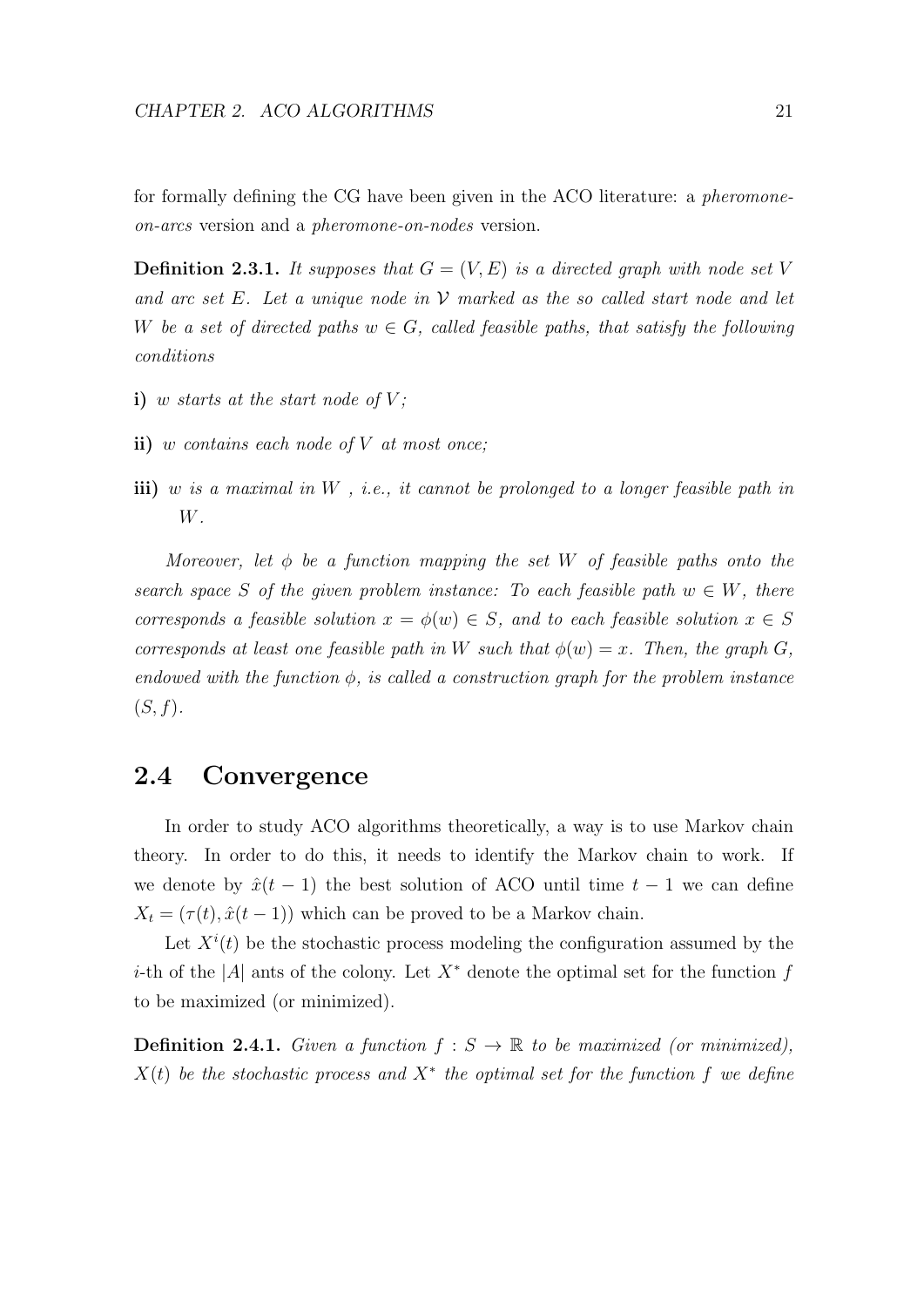the failure probability as following:

$$
p(t) = \mathbb{P}(X(t) \notin X^*).
$$

By definition, the failure probability is a non-increasing function of the number of iterations. The effectiveness of the algorithm can then be translated into the convergence to zero of the failure probability. Although this kind of convergence requirement is very basic, it is not always fulfilled. Therefore, theoretical studies on this kind of convergence are well motivated. Knowing in advance that the failure probability is decreasing to zero makes the user confident that waiting long enough time, there are very good chances that the algorithm will solve the problem.

We can distinguish two kinds of convergence:

convergence in value: when it holds

$$
p_v(t) := P\left(\bigcap_{i=1}^A \left\{ X^i(t) \notin X^* \right\} \right) \to 0;
$$

convergence in model: if for some  $x^* \in X^*$  we have

$$
p_m(x^*, t) := P\left(\bigcap_{i=1}^A \left\{ X^i(t) = x^* \right\} \right) \to 1.
$$

The convergence in value is important. This property tells us something about the way in which the algorithm is exploring the configuration space  $X$ . It is strongly connected with the strict positivity of the conditional probability to visit at the end of any iteration one point of  $X^*$  given that we are not currently in X<sup>∗</sup> . However, the convergence in model is stronger than the one in value. In the former, the probabilistic model itself evolves towards one that generates only optimal solutions. Not all algorithms converging in value are also converging in model. For example, this is the case for the algorithm that explores the configuration space in a uniform and independent way, known as Random Search (RS). In fact,  $p_v(t) = \bigg(1 |X^*|$  $|X|$  $\bigwedge |A|t$  $\to 0$ , while it holds  $p_m(x^*, t) = \left(\frac{1}{\sqrt{N}}\right)^m$  $|X|$  $\setminus$   $^{|A|}$ .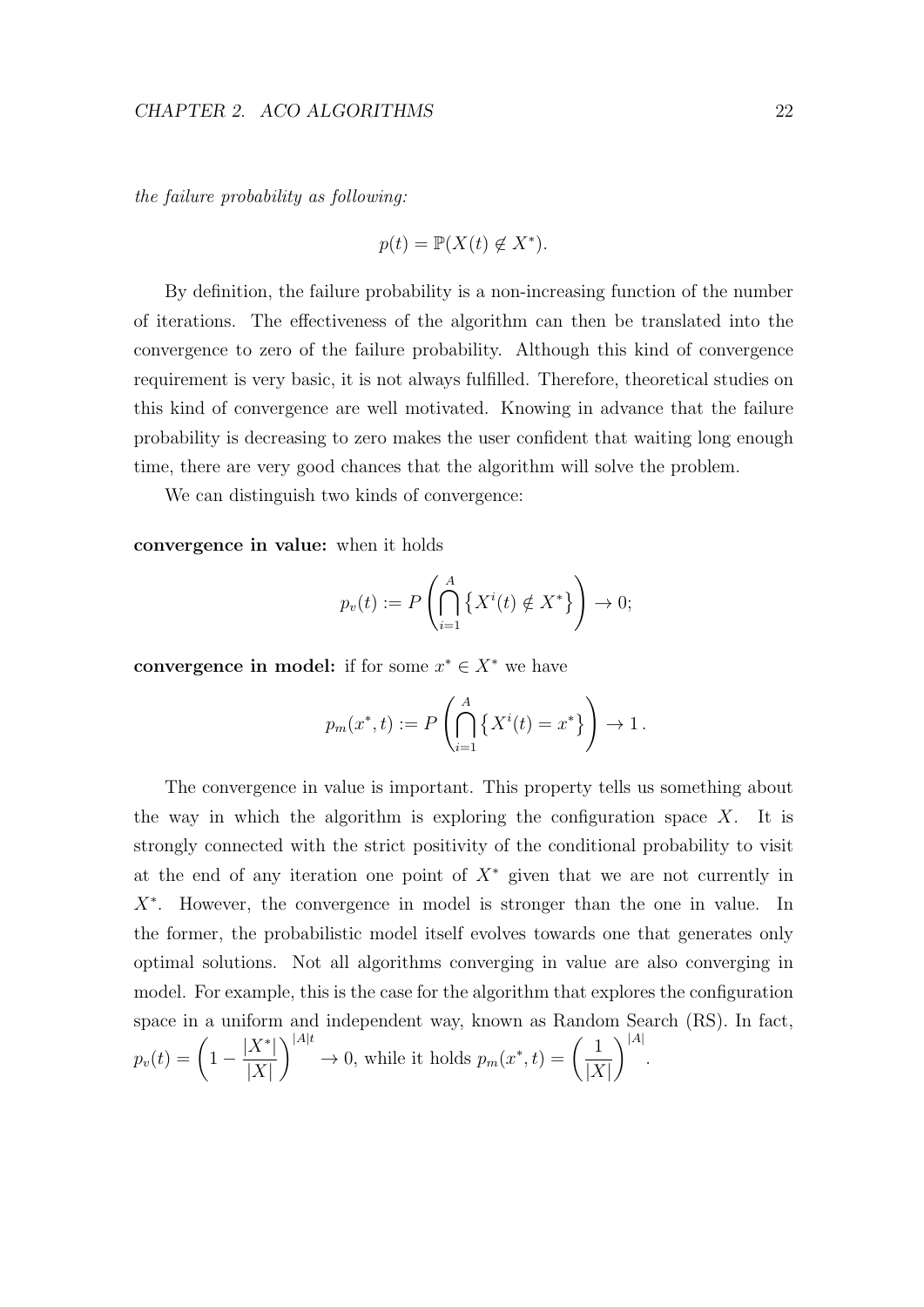#### CHAPTER 2. ACO ALGORITHMS 23

In the following, we will only cope with the case where the ACO algorithm does not use the visibility matrix  $\eta_{ij}$ . In this case, the configuration of each ant of the colony is built by a path over the construction graph [19]:

$$
p(j|s^p) = \frac{\tau_{ij}^{\alpha}}{\sum_{j \in N(s^p)} \tau_{ij}^{\alpha}}, \quad \forall j \in N(s^p)
$$
\n(2.1)

where  $(i, j)$  is the arc by which we continue the partial path  $s^p$ , and  $\tau_{ij}$  is its current pheromone value.

By simply imposing some constraints on the pheromone matrix, it is possible to have an ACO algorithm that converges in value. In fact, for an ACO algorithm with  $0 < \tau_{min} \leq \tau_{ij} \leq \tau_{max}$ , given any  $\epsilon > 0$ , we have that, for t large enough, it holds

$$
p_v(t)\leq \epsilon.
$$

that is, by definition,

$$
\lim_{t\to\infty}p_v(t)=0.
$$

Because of the bounds on the pheromone matrix, every choice made by the rule in Eq. (2.1) has a probability larger or equal to

$$
p_{min} = \frac{\tau_{min}^{\alpha}}{(D_{max} - 1)\tau_{max}^{\alpha} + \tau_{min}^{\alpha}} > 0,
$$

where  $D_{max}$ , is the maximum value of the degree of the nodes of the construction graph. It then follows that any configuration of the whole space  $X$ , including an optimal one  $x^*$ , can be visited with a probability larger or equal  $\hat{p} = (p_{min})^{L_{max}} > 0$ , where  $L_{max} = \max_{x \in X} L(x)$ , and  $L(x)$  is the length of the path by which we have built the configuration  $x$ . From this, it follows that

$$
p_v(t) \le (1 - \hat{p})^{|A|t},\tag{2.2}
$$

i.e. there is convergence in value.

Different kinds of ACO algorithms are such that suitable bounds on the pheromone matrix values hold. Among them, the Max Min Ant System (MMAS),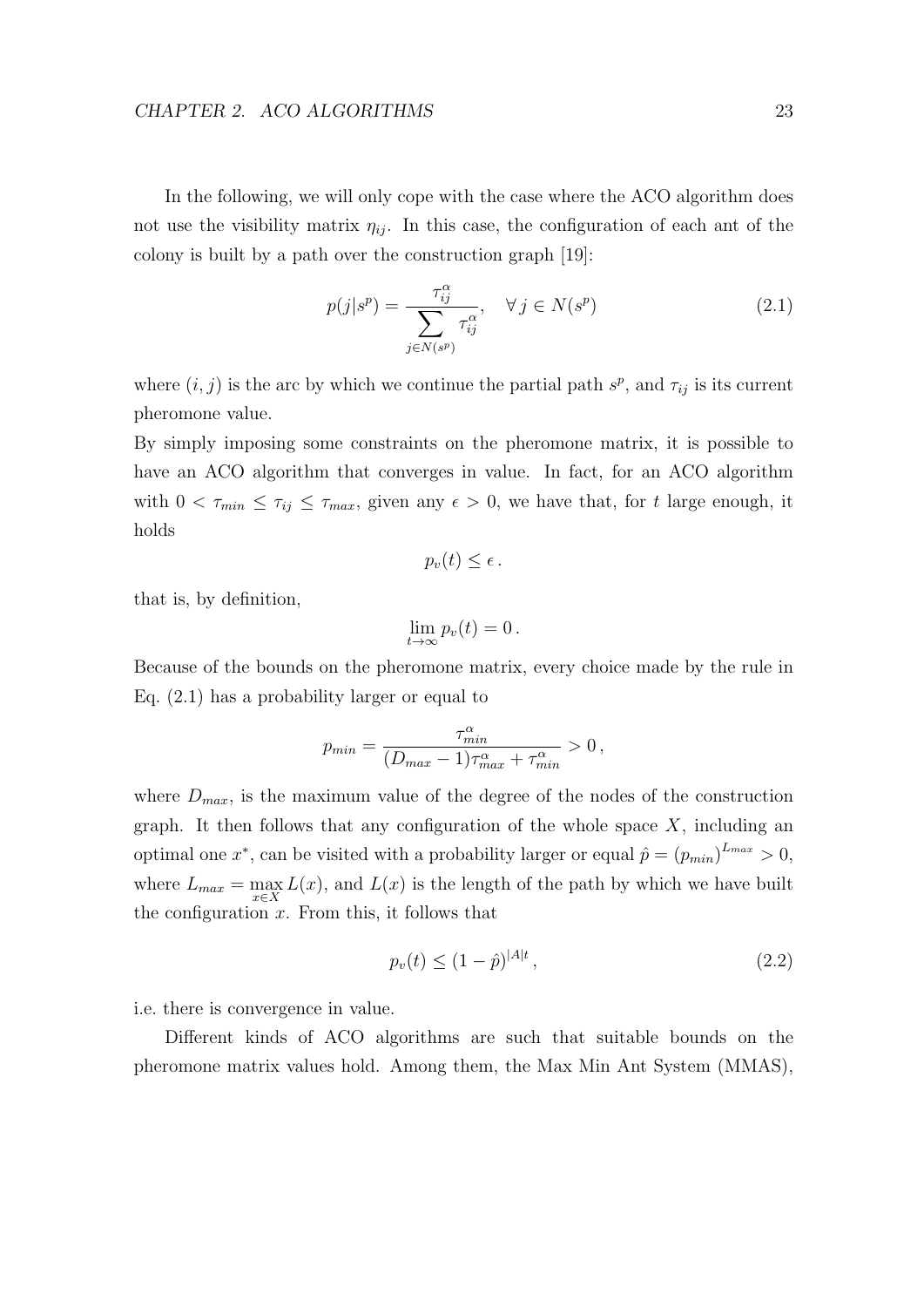where lower and upper bounds on the pheromone matrix values are imposed explicitly when updating recursively them along iterations

$$
\tau_{ij}(t+1) = \min\{\tau_{max}, \max\{(1-\rho)\tau_{ij}(t) + \rho \mathbb{1}\{(i,j) \in x_b\}/L(\bar{x}), \tau_{min}\}\},\
$$

where  $0 < \rho < 1$ , and  $1(\cdot)$  is the indicator function [39], [38]. We notice that the pheromone is reinforced only on arcs belonging to one configuration  $x_b$ , e.g. the best one (w.r.t the objective function  $f$ ) that we have visited so far, i.e.  $x_b = \arg_{i=1,\dots,A,\ k=1,\dots,t} \max f(x^i(k))$ . We could use another kind of update where no bound on the pheromone are explicitly imposed:

$$
\tau_{ij}(t+1) = (1-\rho)\tau_{ij}(t) + \rho \, 1\{(i,j) \in x_b\}/L(x_b).
$$

In this case, after t iterations, the pheromone values are bounded from above by

$$
(1 - \rho)^t \tau_0 + \rho \sum_{i=1}^t (1 - \rho)^{t-i} / L_{min} \, .
$$

The above quantity converges from below to  $1/L_{min}$ . In this case, we do not have in general any guarantee that also a lower bound holds. However, not having a lower bound sometimes can be a positive condition. In fact, as seen above, when we have both lower and upper bounds, convergence in value holds. When a lower bound holds, however, we cannot have convergence in model because at any iteration we have a lower bound for the conditional probability of reaching any configuration given any other. We will see now that if we impose the weaker condition that the lower bound of the pheromone matrices at time t,  $\tau_{min}(t)$  (it always exists since there is a finite number of edges) goes to zero slowly enough, convergence in value still holds. This is stated by the following theorem [13].

Theorem 2.4.2. Given an ACO algorithm with pheromone values having constant upper bound  $\tau_{max}$  and lower bound  $\tau_{min}(t)$ 

$$
\tau_{min}(t) = \Omega\left(\frac{1}{\ln(t+1)}\right),\,
$$

then we have

 $p_v(t) \rightarrow 0$ .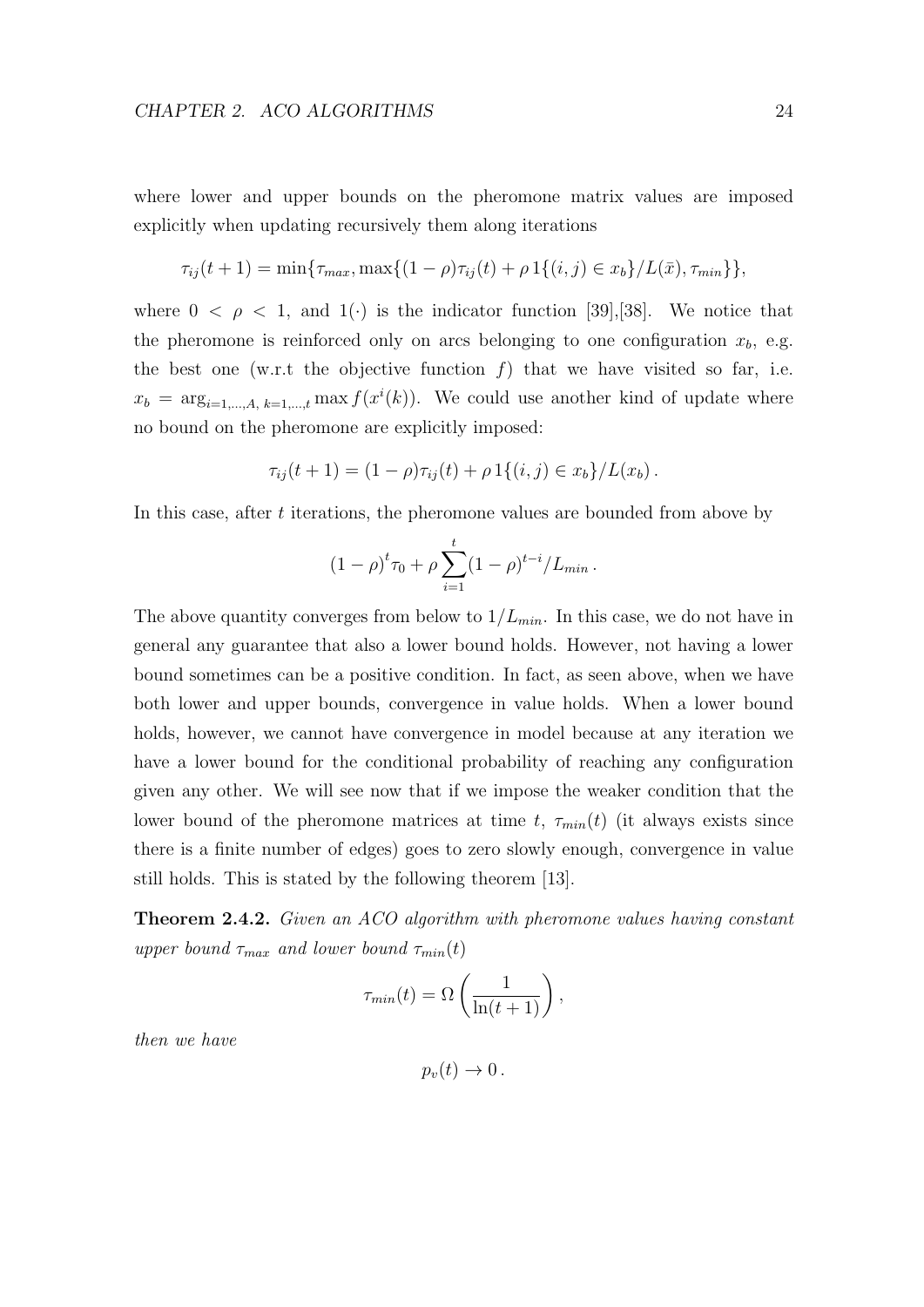In fact, similarly to Eq.  $(2.2)$ , one can prove that

$$
p_v(t) \leq \prod_{k=1}^t \left(1 - (p_{min}(k))^{L_{max}}\right)^A,
$$

where

$$
p_{min}(t) \ge \frac{\tau_{min}^{\alpha}(t)}{(D_{max} - 1)\tau_{max}^{\alpha} + \tau_{min}^{\alpha}(t)} \ge \frac{\tau_{min}^{\alpha}(t)}{D_{max}\tau_{max}^{\alpha}}.
$$

By combining the two inequalities of above, we have

$$
p_v(t) \le \prod_{k=1}^t \left( 1 - \left( \frac{\tau_{min}^{\alpha}(t)}{D_{max} \tau_{max}^{\alpha}} \right)^{L_{max}} \right)^A = \prod_{k=1}^t \left( 1 - K \left( \tau_{min}(t) \right)^{\alpha L_{max}} \right)^A.
$$

By the following lemma, it is sufficient to show that

$$
\sum_{t=1}^{\infty} \left(\tau_{min}(t)\right)^{\alpha L_{max}} \to +\infty.
$$

**Lemma 2.4.3.** Let  $\{a_n\}_{n\in\mathbb{N}}$  be a sequence of real numbers converging to zero such that  $0 \leq a_n < 1$ ,  $\forall n$ . Then, it follows that  $\sum$ n  $a_n \to +\infty \Rightarrow \prod$ n  $(1-a_n)^k \rightarrow 0,$  $\forall k > 1.$ 

Since  $\tau_{min}(t) = \Omega\left(\frac{1}{\ln(t+1)}\right)$ , then the terms of the series  $\sum_{n=1}^{\infty}$  $t=1$  $(\tau_{min}(t))^{\alpha L_{max}}$  are eventually bounded from below by  $\left(\frac{C}{\ln(t+1)}\right)^{\alpha L_{max}}$ . Then, this series is diverging because  $\sum_{n=1}^{\infty}$  $t=1$  $\left(\frac{C}{\ln(t+1)}\right)^{\alpha L_{max}}$ is infinite. Finally, we have  $\lim_{t\to\infty} p_v(t) = 0.$ 

In order to obtain ACO convergence avoiding to bound the pheromone matrix, it needs to have pheromone evaporation depending to the time-dependent evaporation factor (tdev). In particular  $\rho = \rho(t)$  has to converge to zero "slowly". This kind of problem is studied in [20], for a ACO variant called GBAS (Graph based Ant System). In [20] the pheromone update rule is as follows:

$$
\tau_{kl}(t+1) = \begin{cases}\n(1-\rho(t))\tau_{kl}(t) + \frac{\rho(t)}{L(\hat{x}(t))} & \text{if } (k,l) \in \hat{x}(t)), \\
(1-\rho(t))\tau_{kl}(t) & \text{otherwise.} \n\end{cases}
$$

where  $0 < \rho(t) < 1$   $(t = 1, 2, ...)$  and  $\hat{x}(t)$  is the best so far solution until time t.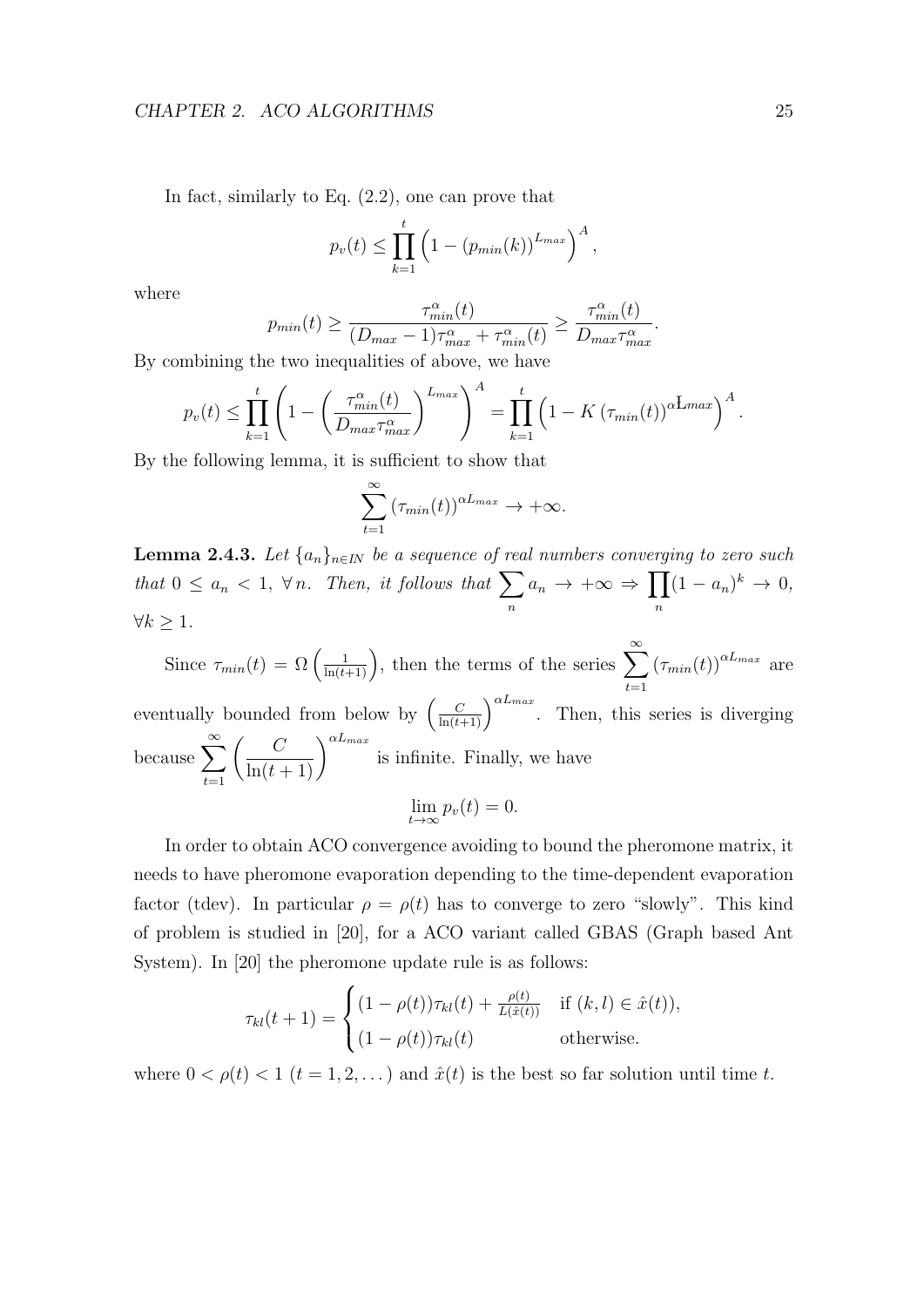### CHAPTER 2. ACO ALGORITHMS 26

Theorem 2.4.4. Let, in the algorithm GBAS-tdev,

$$
\rho(t) \le 1 - \frac{\log(t)}{\log(t+1)} \qquad eventually,
$$

and it holds

$$
\sum_{t=1}^{\infty} \rho(t) = \infty.
$$

Then, the algorithm converges in model.

Several convergence results of different types have been shown for different ACO variants. Some can be found in [19], [22], [36].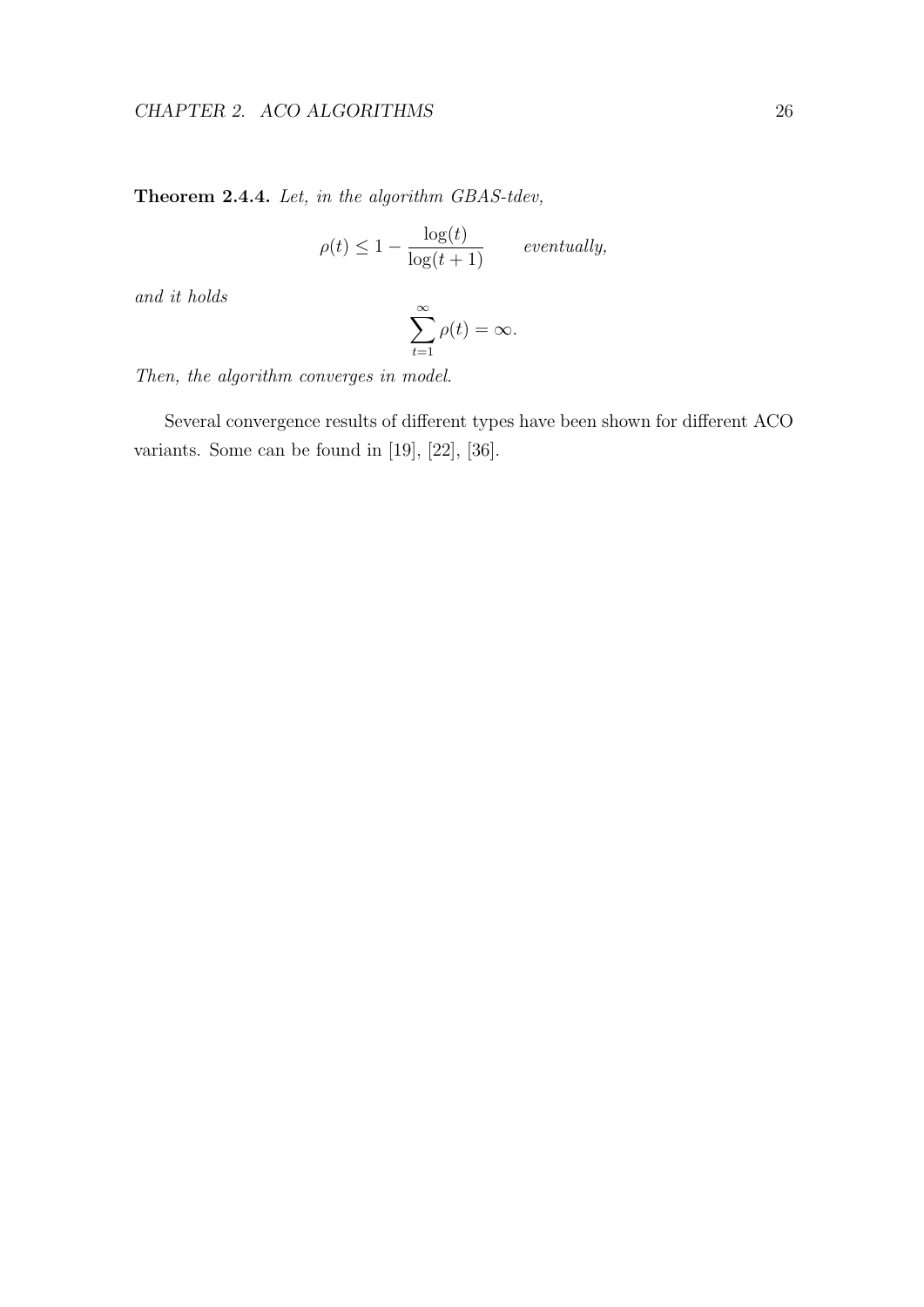# Chapter 3

# The restart and some new theoretical results

Trying to find the optimal solution of an instance of a  $\mathcal{NP}$ -hard problem by using a meta-heuristic algorithms (MHA) may be unsatisfactory. This is typical when the instance dimension is high. In fact, also in the case when the failure probability converges theoretically to zero, the expected time to find the optimal solution can be very large. Hence, in practice the failure probability remains high. Based on the stochastic nature of a MHA, a very simple approach has been proposed known as restart. This consists of the execution of a certain number of independent runs of the underlying algorithm. Each independent run has the same temporal length T. The different restarts are obtained by changing typically the starting point and or some other characteristics of the underlying algorithm. The restart has been widely applied with success in combination with several algorithms to solve instances of different  $\mathcal{NP}$ -hard problems. For example, in [35],[37],[38] a restart for ACO algorithms is proposed to solve the TSP. In [15] and [16], a method is proposed to apply the restart at some intermediate stages to generate more occurrences of a rare event. When applying the restart, the failure probability decreases to zero geometrically with the number of restarts. Therefore, one is interested to use the highest number of restarts that is compatible with the computational resource available. Having a finite computation time  $t$  available, the number of restarts can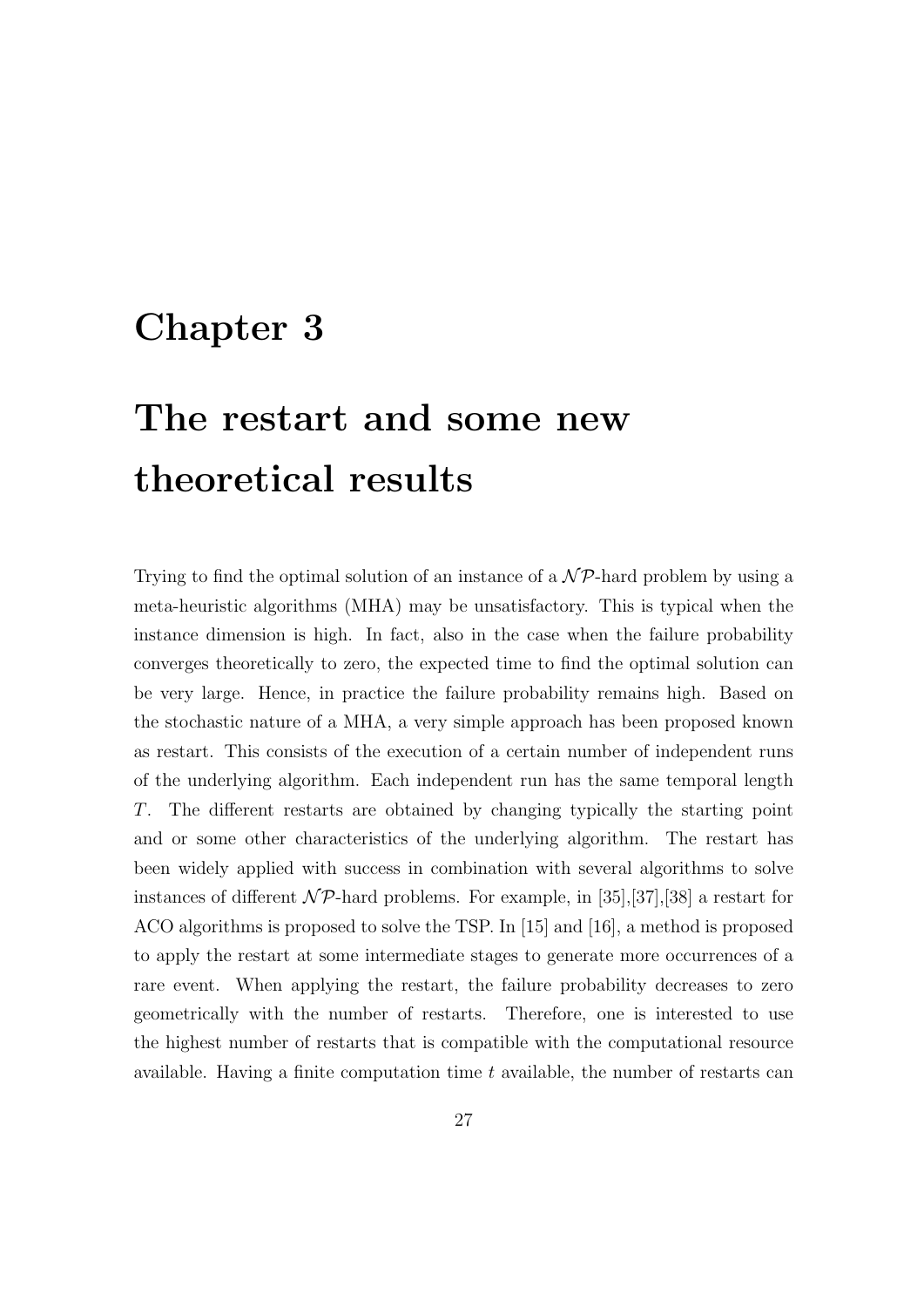be increased by decreasing  $T$ . On the other side, the base of the geometric sequence of above is the failure probability  $p<sub>T</sub>$  of the underlying algorithm at the restart time T. Hence, we wish to execute each restart for a sufficiently long T in order to make  $p_T$  small. Therefore, it is natural that the choice of T optimized the trade off between those to requirements. Usually, the criterion to find a value of  $T$  is based on the presence of negligible fluctuation in the solution values along time.

Despite the huge literature on the application of the restart, a few theoretical works on this approach are available  $(42)$ . In this thesis, we study theoretically the restart. In this chapter, we first illustrate two examples of the application of the restart. This is done to provide an intuitive idea about the conditions when applying the restart is convenient in terms of the failure probability. After that, we proceed by studing the expected value of the time needed to find the optimal solution. We give sufficient conditions in terms of  $p(t)$  (cf. [6]) ensuring that the above expected value is lower than when applying the underlying algorithm. Moreover, we cope with the problem of finding an optimal value for  $T$ . This is done by adopting the following criterion. Given the finite computation time  $t$  available, as criterion to find an optimal value for the restart time  $T$ , we choose to minimize the restart failure probability at the time  $t$ . As it will be clear later, this is strongly related to the problem of minimizing the function  $p(T)^{\frac{1}{T}}$ . We provide necessary and sufficient conditions in terms of  $p(t)$  so that such optimal value exists. We illustrate some numerical example when the restart is convenient, assuming to know the optimal restart time. Finally, we describe a related theoretical work.

Let  $X(t)$  be a stochastic process corresponding to the state of underlying algorithm at the time (iteration) t and let f be the function to maximize (minimize). We denote by  $f_m$  the optimal value of the function f. Let  $Y(t)$  the value of the function  $f$  evaluated at the state at the time  $t$  of the process corresponding to the "best so far solution", i.e.  $Y(t) = \max\{f(X(i)) : i \in [1, t] \cap \mathbb{N}\}\.$  In the case the function f should be minimized, the max is replaced by min.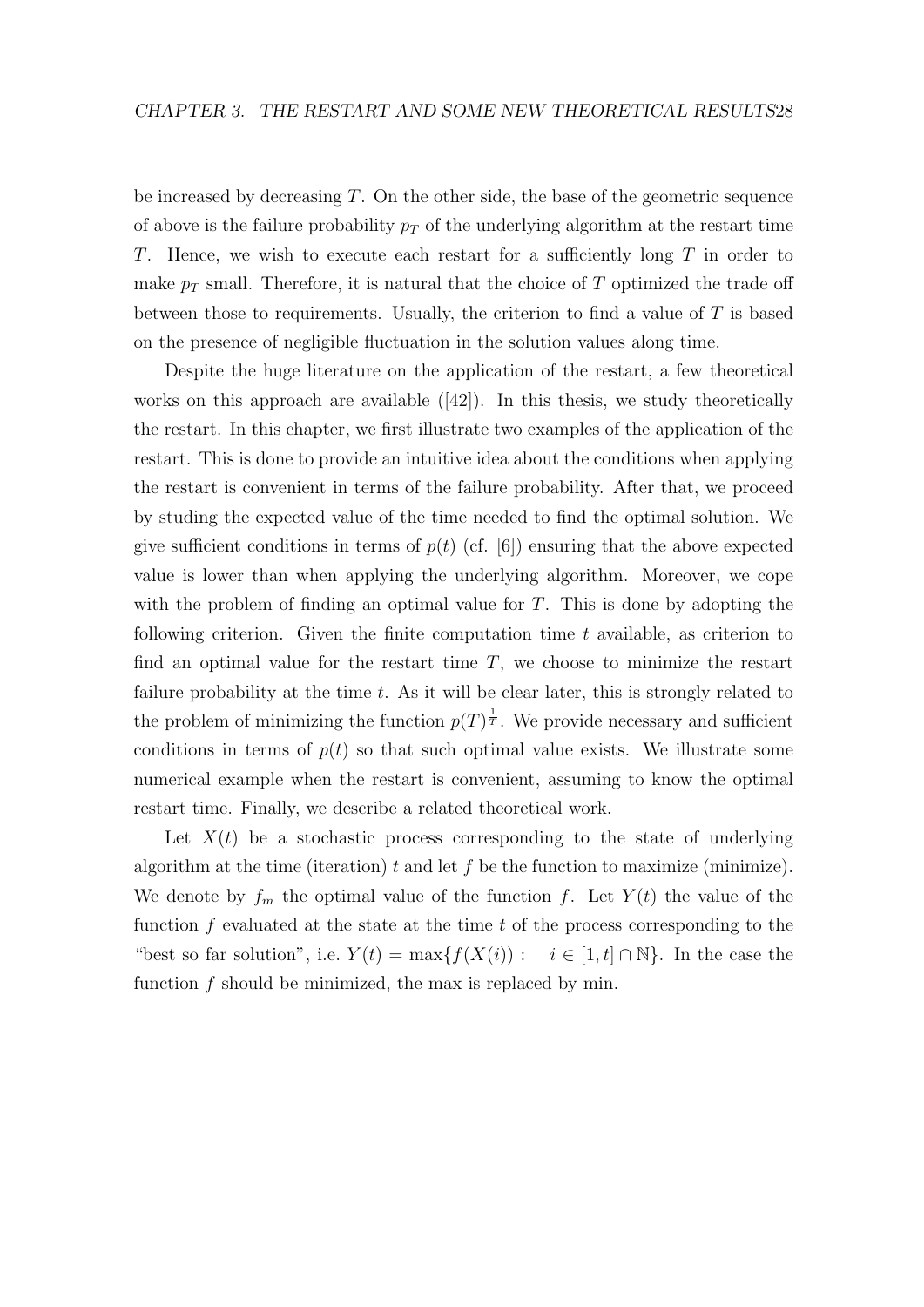# 3.1 Two examples

We describe now two examples. In the first example, due to the sub-exponential decay to zero of the failure probability  $p(t)$  of the underlying algorithm, the restart is successful. Instead, in the second example the underlying failure probability goes to zero more than exponentially. Then, the restart is not successful.

**Example 3.1.1.** If  $p(t) = \frac{c}{c}$  $\frac{\epsilon}{t^{\alpha}}$ , where  $\alpha > 0$  and  $0 < c < 1$ , we are going to show that, for any t sufficiently large, there exists  $T < t$  such that the failure probability  $p(t)$  of the algorithm after t iterations is larger than  $p(T)^{\lfloor \frac{t}{T} \rfloor}$ , that is the failure probability of the algorithm restarted  $\frac{1}{7}$  $\frac{t}{T}$  times with restart time equal to T. To this aim, it will be sufficient to have that

$$
p(t) > p(T)^{(\frac{t}{T} - 1)}.
$$

To show this, we compute the derivate of  $p(T)^{\frac{1}{T}}$ :

$$
\frac{d}{dT}\left(p(T)^{\frac{1}{T}}\right) = \left(\frac{c}{T^{\alpha}}\right)^{\frac{1}{T}} \left[-\frac{1}{T^2}\ln\left(\frac{c}{T^{\alpha}}\right) + \frac{1}{T}\left(-\alpha\frac{1}{T}\right)\right]
$$
\n
$$
= -\left(\frac{c}{T^{\alpha}}\right)^{\frac{1}{T}} \frac{1}{T^2}\left(\ln\left(\frac{c}{T^{\alpha}}\right) + \alpha\right).
$$

This derivate vanishes when  $\ln\left(\frac{c}{T} \right)$  $\frac{c}{T^{\alpha}}$  +  $\alpha = 0$  and hence for  $T = ec^{\frac{1}{\alpha}}$ . Of course we will choose a restart time equal to  $\overline{T} = \left[ec^{\frac{1}{\alpha}}\right] = \beta ec^{\frac{1}{\alpha}}$ , where  $\beta \geq 1$ . After having calculated  $p(\bar{T}) = \frac{1}{\sqrt{2}}$  $\frac{1}{(\beta e)^{\alpha}}$ , we consider the quantity

$$
p(\bar{T})^{t/\bar{T}-1} = \left(\frac{1}{(\beta e)^{\alpha}}\right)^{t/(\beta e \sqrt[\alpha]{c})-1} < \frac{c}{t^{\alpha}} = p(t),
$$

where the last inequality is true for  $t$  sufficiently large. Therefore, in this case there is an advantage to consider the process with restart.

**Example 3.1.2.** Here, we choose  $p(t) = c^{t^{\alpha}}$ , where  $c < 1$  and  $\alpha > 1$ . In this case, it holds

$$
p(T)^{\left\lfloor \frac{t}{T} \right\rfloor} \ge p(T)^{\frac{t}{T}} = c^{T^{\alpha - 1}t} \ge c^{t^{\alpha}} = p(t) \quad \forall \ T \le t.
$$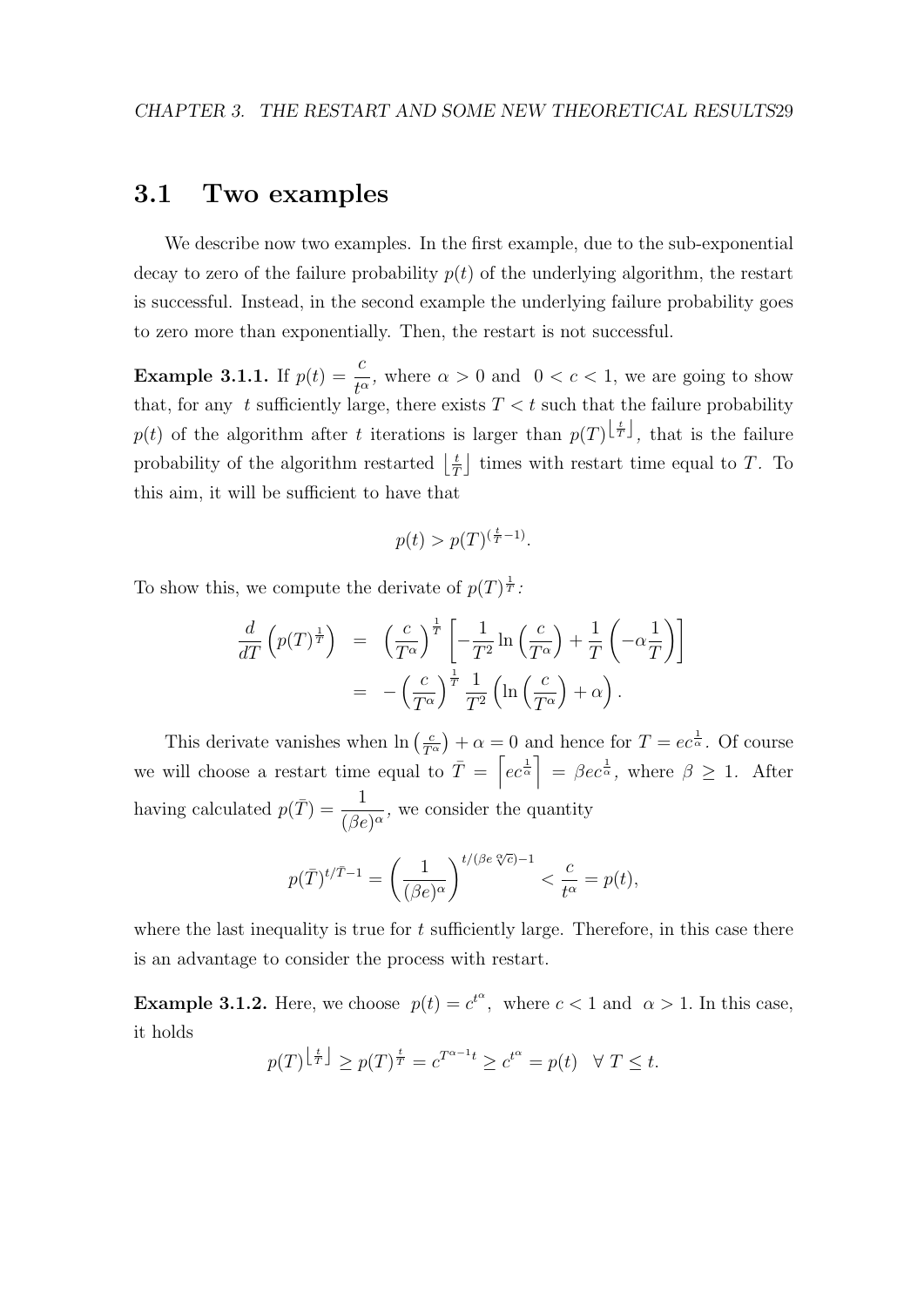Therefore, in this case the choice  $T = t$  minimizes the restart failure probability, which unfortunatly is then equal to the underlying failure probability. Hence there is no advantage to use the restart.

### 3.2 Restart expected value

We will now study the restart in terms of the expected value of the first time  $\tau_T$ we find the optimal solution. Let  $\tau_{\infty}$  denote the analogous time for the underlying algorithm i.e.  $\tau_{\infty} = \inf \{ t : Y(t) = f_m \}.$  The expected value of  $\tau_{\infty}(\tau_T)$  can be expressed in terms of the survival function

$$
E[\tau_{\infty}] = \sum_{k=0}^{\infty} P(\tau_{\infty} > k).
$$
 (3.1)

We notice that the event  $\{\tau_{\infty} > t\}$  is equal to the event  $\{Y(t) \neq f_m\}$  for  $t \geq 1$ . Then, the equation (3.1) becomes

$$
E[\tau_{\infty}] = \sum_{k=0}^{\infty} p(k),
$$

where  $p(k) = P(Y(k) \neq f_m)$  and we defined  $p(0) = 1$ . The same reasoning is valid for  $\tau_T$  so that  $\mathbb{P}(\tau_T > t)$  can be expressed as

$$
p(T)^{\left\lfloor \frac{t}{T} \right\rfloor} p\left(t - \left\lfloor \frac{t}{T} \right\rfloor T\right).
$$

We notice that the power term appearing above gives the probability that the restart did not find the optimal value in the first  $\frac{t}{a}$ T  $\overline{\phantom{a}}$ restarts already completed, and the other term corresponds to the current restart. Moreover we can write  $t = mT + r$ where  $m = m(t) = \frac{t}{\sigma}$ T  $\overline{\phantom{a}}$ and  $r = r(t) \in \{0, 1, \ldots, T-1\}$ . Hence, we can write

$$
E[\tau_T] = \sum_{t=1}^{\infty} p_T(t),
$$

where

$$
p_T(t) = p(T)^m p(r)
$$
\n(3.2)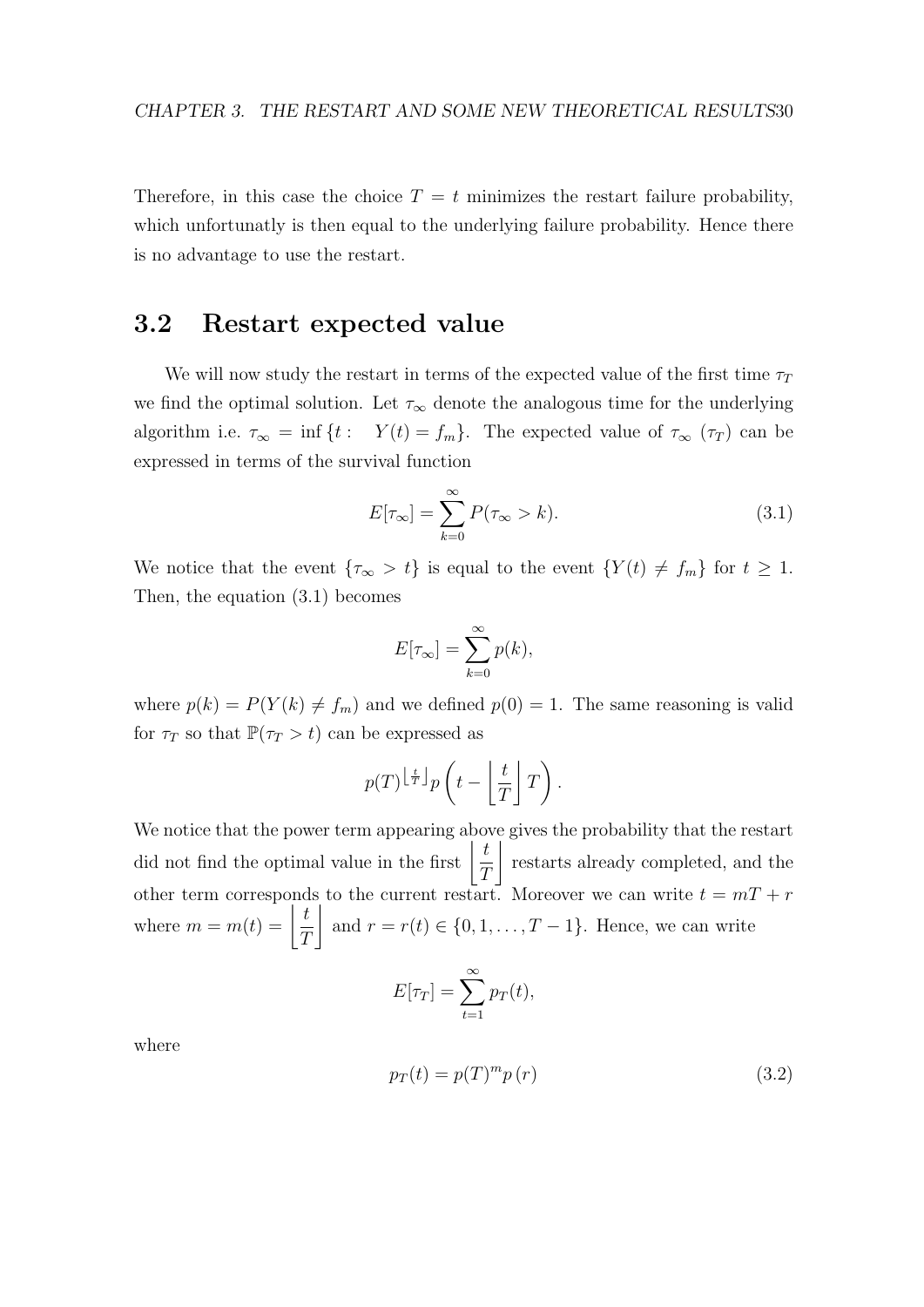is the restart failure probability at the time  $t$ . In general, we notice that a necessary condition for  $E[\tau_{\infty}]$  to be finite is that the non increasing sequence  $p(t)$  goes to zero as t diverges. Instead, to have that the expected value of  $\tau_T$  is finite is just enough that  $\exists T$  such that  $p_T < 1$ . In fact, we have

$$
E[\tau_T] \le \sum_{t=1}^{\infty} p(T)^{\frac{t-1}{T}},
$$

and the series on the r.h.s. is convergent. Here, there is an example of a case where  $p(t)$  is not going to zero as t goes to infinity.

**Example 3.2.1.** The algorithm involved is known as  $(1+1)EA$  with single flip proposed for maximizing pseudo-boolean functions [23]. This algorithm, at each iteration, first inverts the bit of a single component, randomly chosen among the  $n$  of the binary string. Then, the proposed flip is accepted if it corresponds to an increase of the function f. For this algorithm, the probability  $p(t)$  has a positive lower-bound in the case when there are more than one local maximum of the objective function f. In fact, the algorithm will converge to one of the local maxima because it is of "hill climbing" type. Moreover, the candidate solution belongs to the hamming neighborhood of size one of the current one, Therefore, if the initial point belongs to the "bacine of attraction"  $R$  of a certain local maximum different from the global one, the algorithm will converge to that local maximum with probability one. Therefore, in this case, it holds

$$
p(k) \ge P(X(0) \in R).
$$

If  $P(X(0) \in R) > 0$  we have that  $p(k)$  does not go to zero.

A sufficient condition to have  $E[\tau_T] < E[\tau_\infty]$  is obviuosly

$$
p(T)^{m}p(r) < p(t),\tag{3.3}
$$

for any  $t > T$ . However, the above condition reduces to identity for  $t \leq T$ . In the following, we provide some sufficient conditions for Eq.  $(3.3)$  when  $t > T$ , and therefore also for  $E[\tau_T] < E[\tau_\infty]$ .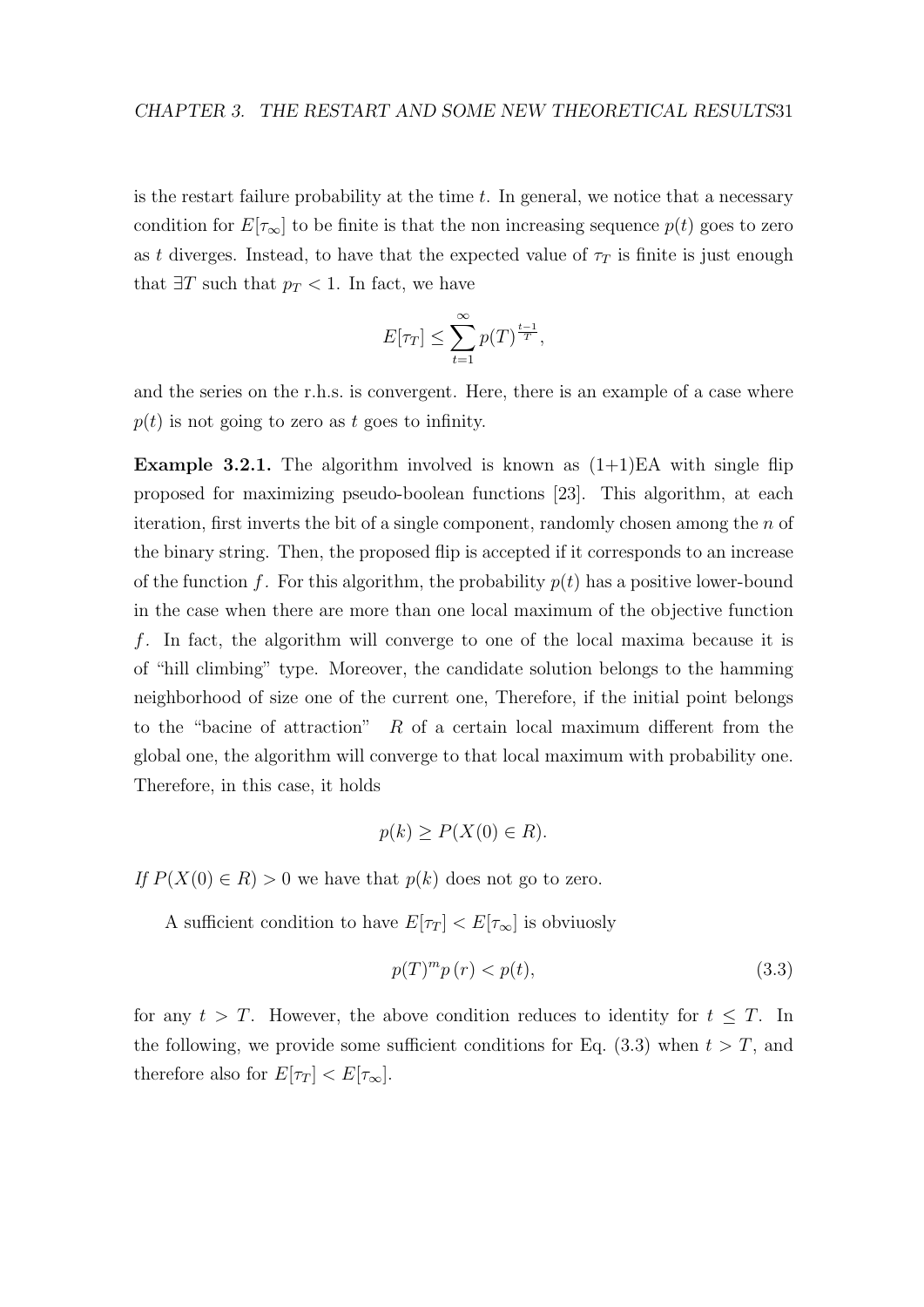**Proposition 3.2.2.** If it exists  $T > 0$  such that for any  $t > 0$ , it holds  $\frac{p(t)}{dt}$  $\frac{P(t)}{p(t-1)}$  >  $p(T)^{\frac{1}{T}}, \text{ } it \text{ } follows$ 

$$
E[\tau_T] < E[\tau_\infty].
$$

*Proof.* For any  $t > T$  we can write  $t = mT + r$ , so that using the convention  $p(0) = 1$ , we get  $\sigma$ 

$$
p(t) = p(mT + r) = \prod_{i=1}^{r} \frac{p(i)}{p(i-1)} \cdot \prod_{i=r+1}^{mT+r} \frac{p(i)}{p(i-1)} > p(r)p(T)^{m},
$$
  
.

that is  $(3.3)$ .

**Proposition 3.2.3.** If it exists  $T > 0$  for which it holds

$$
\frac{p(t)}{p(t-1)} > \frac{p(r)}{p(r-1)} \qquad \forall t > T, r > 0 \tag{3.4}
$$

$$
\frac{p(mT+1)}{p(mT)} \ge p(1) \quad \forall m \in \mathbb{N},\tag{3.5}
$$

then we have

$$
E[\tau_T] < E[\tau_\infty].
$$

Proof. To obtain the thesis it is sufficient to show that it holds

$$
p(mT + r) > p(T)^{m}p(r) \qquad \forall m \in \mathbb{N} \setminus \{0\}, \forall r \in \{0, 1, ..., T - 1\}.
$$
 (3.6)

The last inequality is true. In fact, assuming  $p(0) = 1$ , we can write

$$
p(mT+r) = \prod_{i=1}^{mT+r} \frac{p(i)}{p(i-1)} = \prod_{i=1}^{T} \frac{p(i)}{p(i-1)} \cdots \prod_{i=(m-1)T+1}^{mT} \frac{p(i)}{p(i-1)} \cdot \prod_{i=mT+1}^{mT+r} \frac{p(i)}{p(i-1)}.
$$
\n(3.7)

Using the hypothesis, we have

$$
\prod_{i=n+1}^{(n+1)T} \frac{p(i)}{p(i-1)} > \prod_{i=1}^{T} \frac{p(i)}{p(i-1)} = p(T),
$$

where  $n = 1, 2, \ldots, m - 1$ . The similar result holds for the last product of (3.7). In fact, we have

$$
\prod_{i=mT+1}^{mT+r} \frac{p(i)}{p(i-1)} > \prod_{i=1}^{r} \frac{p(i)}{p(i-1)} = p(r).
$$

Hence, since (3.7) we obtain (3.6), that implies the thesis.

 $\Box$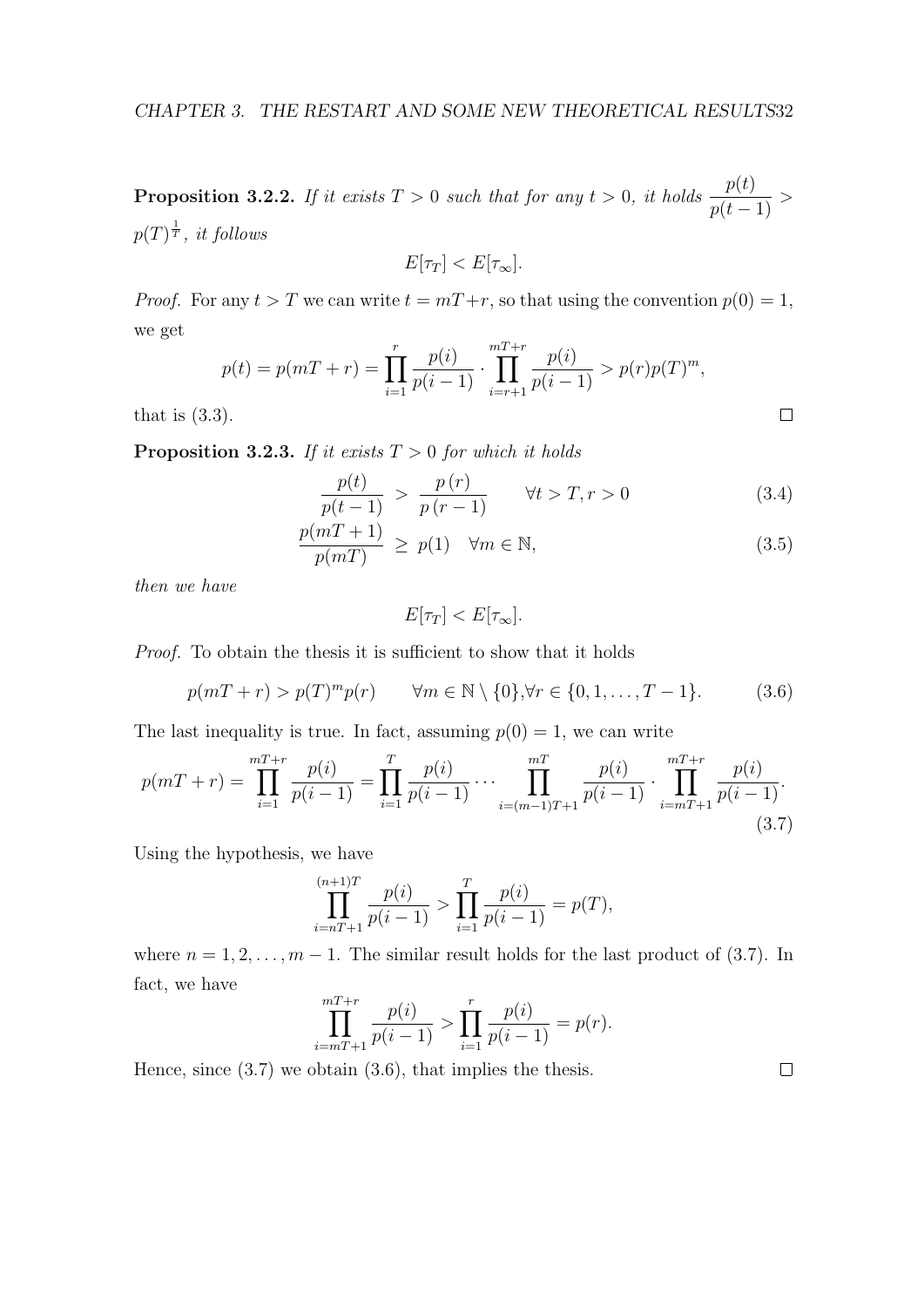#### 3.3 Restart failure probability

From the equation (3.2), we see that the failure probability of the restart algorithm at the finite computational time available  $t$  is geometrically decreasing to zero with base equal to  $p(T)^{\frac{1}{T}}$ . Therefore, a criterion for choosing an optimal value for the restart time T could consist of minimizing the function  $g(k) := p(k)^{\frac{1}{k}}$ , where  $k \in \mathbb{N}$ . Moreover, the existence of a finite number of local minima of the function  $g$  is strongly related to the successfull application of the restart, as shown in the next three propositions. In order to prove the next result, we introduce the following definition. We notice that it assumes  $p(t) > 0$  for every t in order to give a sense to what follows.

**Definition 3.3.1.** We say that the restart is convenient if  $\exists T \in \mathbb{N}$  such that  $p_T(t)/p(t) = o(1)$ .

Proposition 3.3.2. The Definition 3.3.1 implies that

$$
\exists T \in \mathbb{N} \quad and \ a < 1 \quad such \ that \quad \frac{p(T)^{\frac{t}{T}}}{p(t)} < a^t \quad \text{for any } t \ \text{large enough.} \tag{3.8}
$$

Proof. The hypothesis implies that

$$
\exists T \in \mathbb{N} \text{ and } a < 1 \text{ such that } p_T(t)/p(t) = o(a^t). \tag{3.9}
$$

By using the expression of  $p_T(t)$  in (3.2), we can write  $p_T(t) = p(T)^{\frac{t}{T}} \cdot f(t)$ , where

$$
f(t) = p(r) \cdot p(T)^{-\frac{r}{T}},
$$

T. The (3.9) can be written as  $\frac{p(T)^{\frac{t}{7}}}{\langle t \rangle}$  $\vert t$  $\cdot f(t) < c \cdot a^t$  eventually. Since and  $r = t-$ T  $p(t)$ the function  $f(t)$  is bounded from below and above, the thesis easily follows.  $\Box$ 

Proposition 3.3.3. The condition  $(3.8)$  is equivalent to

$$
\lim_{t \to \infty} \inf_{s > t} g(s) > \inf_{t} g(t). \tag{3.10}
$$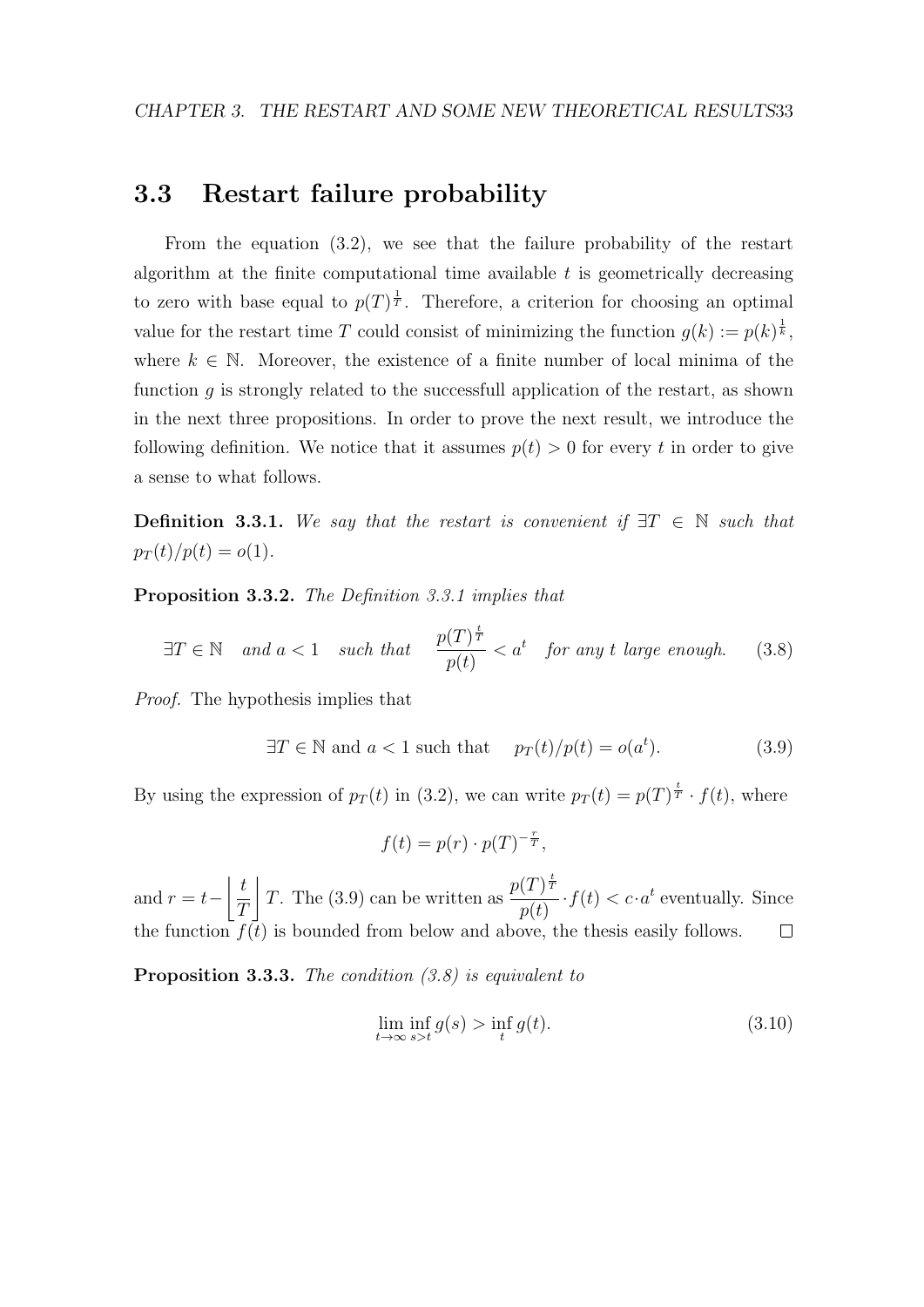*Proof.*  $(3.8) \Rightarrow (3.10)$ From (3.8), it follows that

$$
g(t) = p(t)^{\frac{1}{t}} > \frac{1}{a} \cdot p(T)^{\frac{1}{T}} = \frac{1}{a} \cdot g(T) > \inf_{t} g(t).
$$

 $(3.8) \Leftarrow (3.10)$ 

From (3.10), we have  $g(t) > c$  eventually, where  $c = \beta \cdot \inf_t g(t)$ , for a suitable  $\beta > 1$ . Condition (3.10) also implies that  $\min_t g(t)$  exists and can be reached only for a finite number of values of t. Hence, we obtain

$$
p(t)^{\frac{1}{t}} = g(t) > \beta \cdot \min_{t} g(t),
$$

for t large enough and a suitable  $\beta > 1$ , which implies that

$$
\frac{1}{\beta^t} > \frac{(\min_t g(t))^t}{p(t)}.
$$

The proof is completed by setting  $a = \frac{1}{6}$  $\frac{1}{\beta}$  and  $T = \min(\arg\min_t g(t)).$ 

We notice that for any choice of T such that  $g(T) < \lim_{t \to \infty} \inf_{s > t} g(s)$ , we could use the same scheme applied in the second implication of the above proposition, to get that the restart is convenient for such T.

We have seen that a necessary condition for the restart to be convenient accordingly to the definition 3.3.1 is the fact that  $q(t)$  admits a finite number of global minima. Moreover, as said before, a criterion to find an optimal value for the restart time could be based on the minimization of the function g.

Proposition 3.3.4. 1. Condition (3.10) holds under the hypotheses

- **B1)** There exist  $a \in (0,1)$  and  $t_a \in \mathbb{N}$  such that  $\forall t \geq t_a$  we have  $p(t) > a^t$ . **B2**) It exists  $i \in \mathbb{N}$  such that  $p(i)^{\frac{1}{i}} < a$ .
- 2. Condition (3.10) holds under the hypotheses B2) and
	- **C1)** There exist  $a \in (0,1)$  and  $t_a \in \mathbb{N}$  such that  $\forall t \geq t_a$  we have  $\frac{p(t+1)}{p(t)} > a$ .

 $\Box$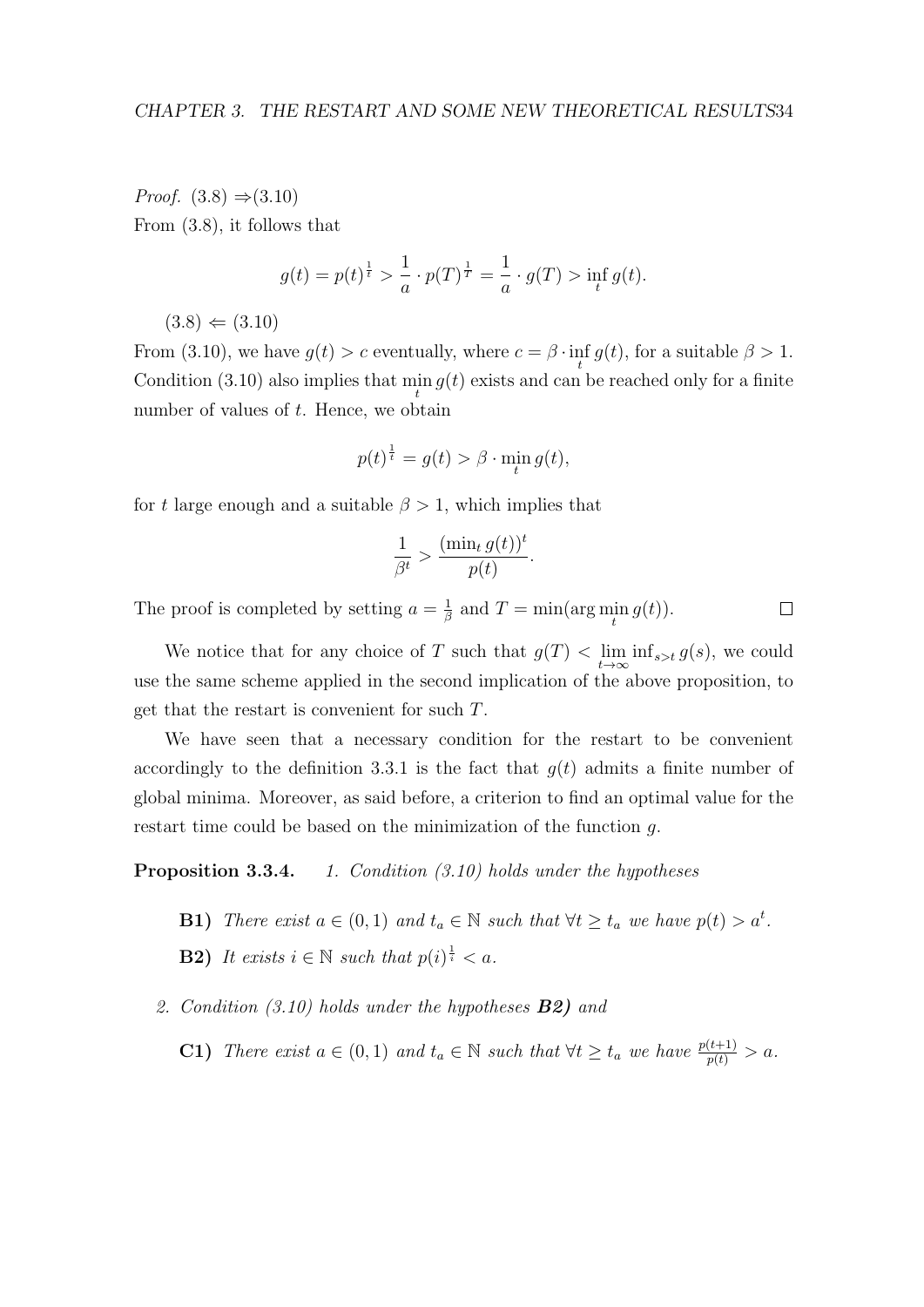3. If  $\forall a \in (0,1)$  it exists  $t_a \in \mathbb{N}$  such that  $\forall t \geq t_a$  we have  $\frac{p(t+1)}{p(t)}$  $> a$ , then, it  $\text{follows } \lim_{t \to \infty} g(t) = 1.$  Moreover, condition (3.10) holds.

#### *Proof.* 1:  $B1-B2 \Rightarrow (3.10)$

Since **B1** holds, there exist  $a \in (0,1)$  and  $t_a \in \mathbb{N}$  such that  $\forall t \geq t_a$  we have  $p(t) > a^t$ . Moreover, because of **B2**, it exists  $i \in \mathbb{N}$  such that  $g(i) < a$ . Therefore,  $g(t)$  admits minimum which is equal to  $\min_{t \in \mathbb{N} \cap [1, t_a - 1]} g(t)$ . Furthermore the minimum value of  $g(t)$ is reached at most in  $t_a - 1$  points.

#### 2:  $C1-B2 \Rightarrow (3.10)$

Since C1 holds, there exist  $a \in (0,1)$  and  $t_a \in \mathbb{N}$  such that  $\forall t \geq t_a$  we have  $\frac{p(t+1)}{p(t)} > a$ . Moreover, we remark that condition **B2** also holds when replacing a by suitable number c such that  $c < a$ . For  $t \geq t_a$  we have  $p(t + 1) > ap(t)$ , which implies  $p(t) > a^{t-t_a} p(t_a) = ka^t$ . Since  $a > c$ , the exponential sequence  $ka^t$  will be smaller than  $c^t$  after a certain time  $t_c$ . For  $t \geq max(t_a, t_c)$  condition **B1** is fulfilled. By using the implication  $B1-B2 \Rightarrow (3.10)$ , we get thesis.

**3** By the hypothesis, it follows that, for any b such that  $b < 1$ , we have

$$
\exists t_b > 0 \quad \text{such that} \quad \forall t \ge t_b \quad p(t+1) > bp(t). \tag{3.11}
$$

By applying (3.11) recursively, we get

$$
p(t) > b^{t-t_b} p(t_b) = cb^t \quad \forall t \ge t_b. \tag{3.12}
$$

The above inequality is equivalent to

$$
p_t > a^t \quad \forall t \ge t_a.
$$

Therefore, for  $t \geq t_a$  we have  $p(t)^{\frac{1}{t}} = g(t) > a$ . Hence, it holds

$$
\forall \varepsilon > 0 \quad \exists t_{\varepsilon} > 0 \quad \text{such that} \quad 1 - \varepsilon < p(t)^{1/t} < 1 \quad \forall t > t_{\varepsilon},
$$

which is the limit definition. Let  $t_1$  be such that  $p(t_1) < 1$  so that we have  $q(t_1) < 1$ . By choosing  $\varepsilon$  such that  $g(t_1) < 1 - \varepsilon$ , by the limit condition we have  $g(t) > g(t_1)$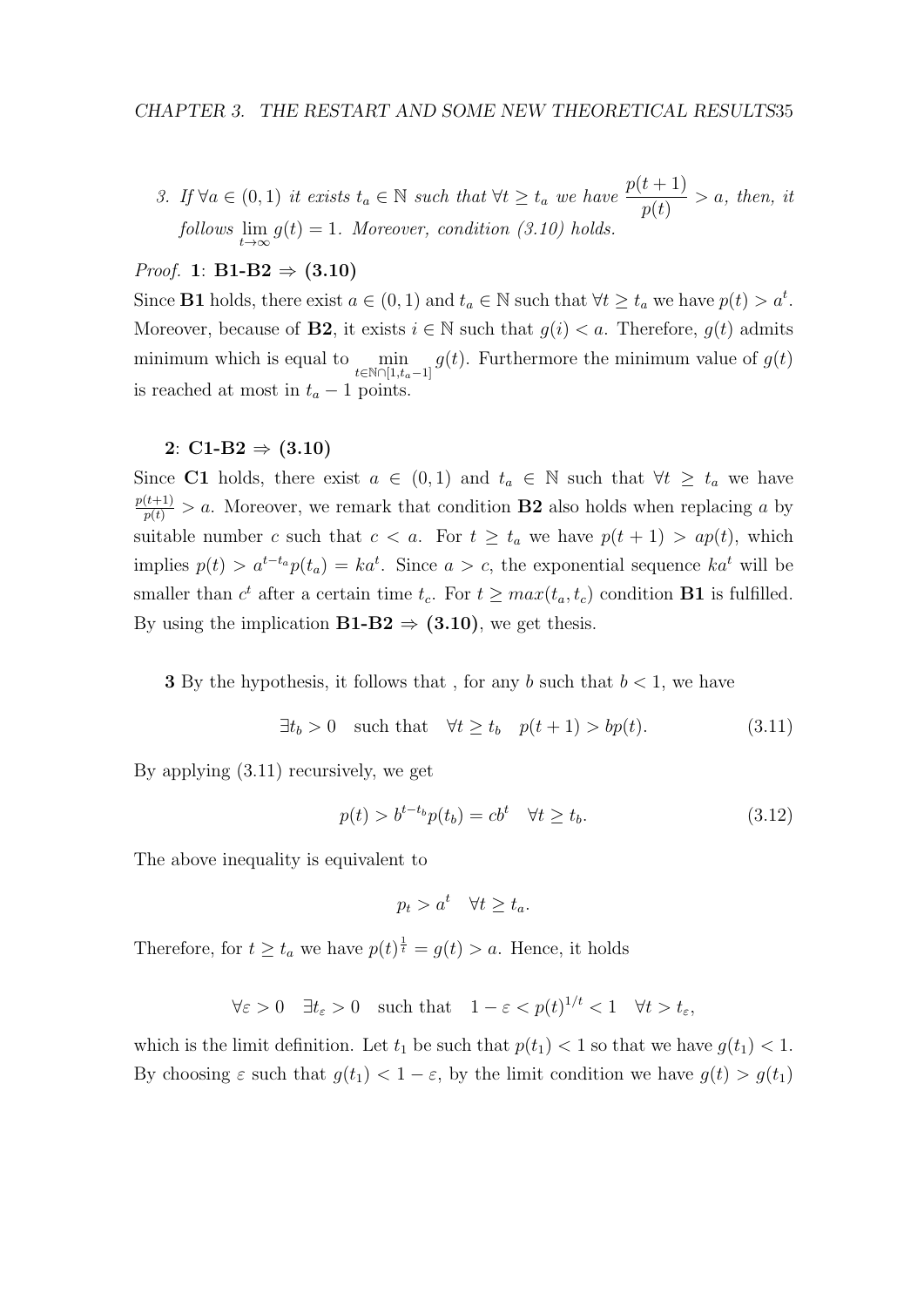for  $t > t_{\varepsilon}$ , with obviously  $t_1 < t_{\varepsilon}$ . Therefore, as in the proof of 1, the sequence  $g(t)$ admits a minimum value equal to min  $g(t)$ .  $\Box$  $t\in[1,t_{\varepsilon}]$ 

### 3.4 Some numerical simulations

We will illustrate now a simulation study where restarting the MMAS ACO algorithm is successful. We want to maximize the following pseudo-Boolean function

$$
f(x) = \left| \sum_{i=1}^{N} x_i - \frac{N-1}{2} \right|,
$$
\n(3.13)

with respect to all binary strings of length  $N$ . In Fig. 1, the function considered is plotted as function of the number of 1s in the case  $N = 20$ .



Figure 1. The plot of the considered pseudo-Boolean function versus the number of 1s of the binary string.

This function has two local maxima but only one of them is a global maximum. The presence of the pheromone bounds  $\tau_{min}$  and  $\tau_{max}$  ensures convergence in value of the MMAS algorithm. However, if the algorithm visits a configuration with few 1s it takes a very long time in average to move towards the global maximum. Therefore, we expect that in this case the restart will be successfull. By using as construction graph, the chain graph [19], and by setting the initial values of the pheromone matrix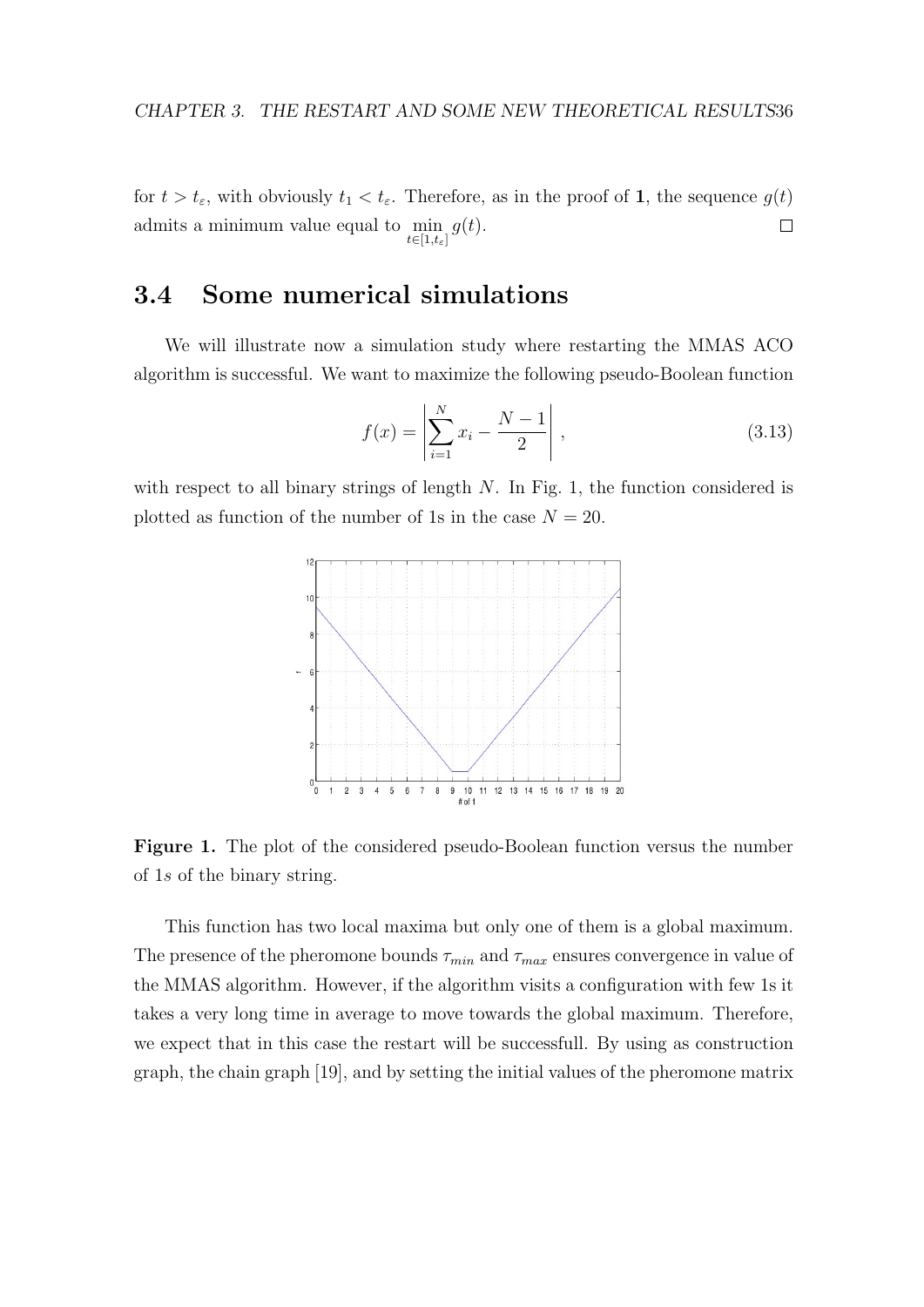equal to 0.5, the pheromone matrix coincides with the matrix of the probability of transitions [23]. The initial string was chosen uniformly in the state space  $\{0, 1\}^N$ . The algoritms were implemented in Matlab. The values of the MMAS parameters were  $\rho = 0.01$ ,  $\tau_{min} = 0.1$ ,  $\tau_{max} = 0.9$ . We used one thousands runs of the algorithm each with 20.000 iterations. Based on these simulations, we estimated the failure probability. In Fig. 2, the estimation  $\hat{g}(t)$  of  $g(t)$  is plotted versus the iteration numbers t. A minimum of this function is clearly visible and located at iteration 2876.



**Figure 2.** The estimated function  $\hat{q}(t)$ .

Finally, in Fig. 3 we show the estimated failure probability  $\hat{p}(t)$  for the MMAS algorithm with chain graph to maximize the pseudo-Boolean function of Fig. 1 (continuous line). On the same figure, the estimated failure probability of the restart algorithm with  $T = 2876$  is plotted (dashed line). As seen, there is a clear advantage to use the restart MMAS algorithm when compared to the stardard MMAS.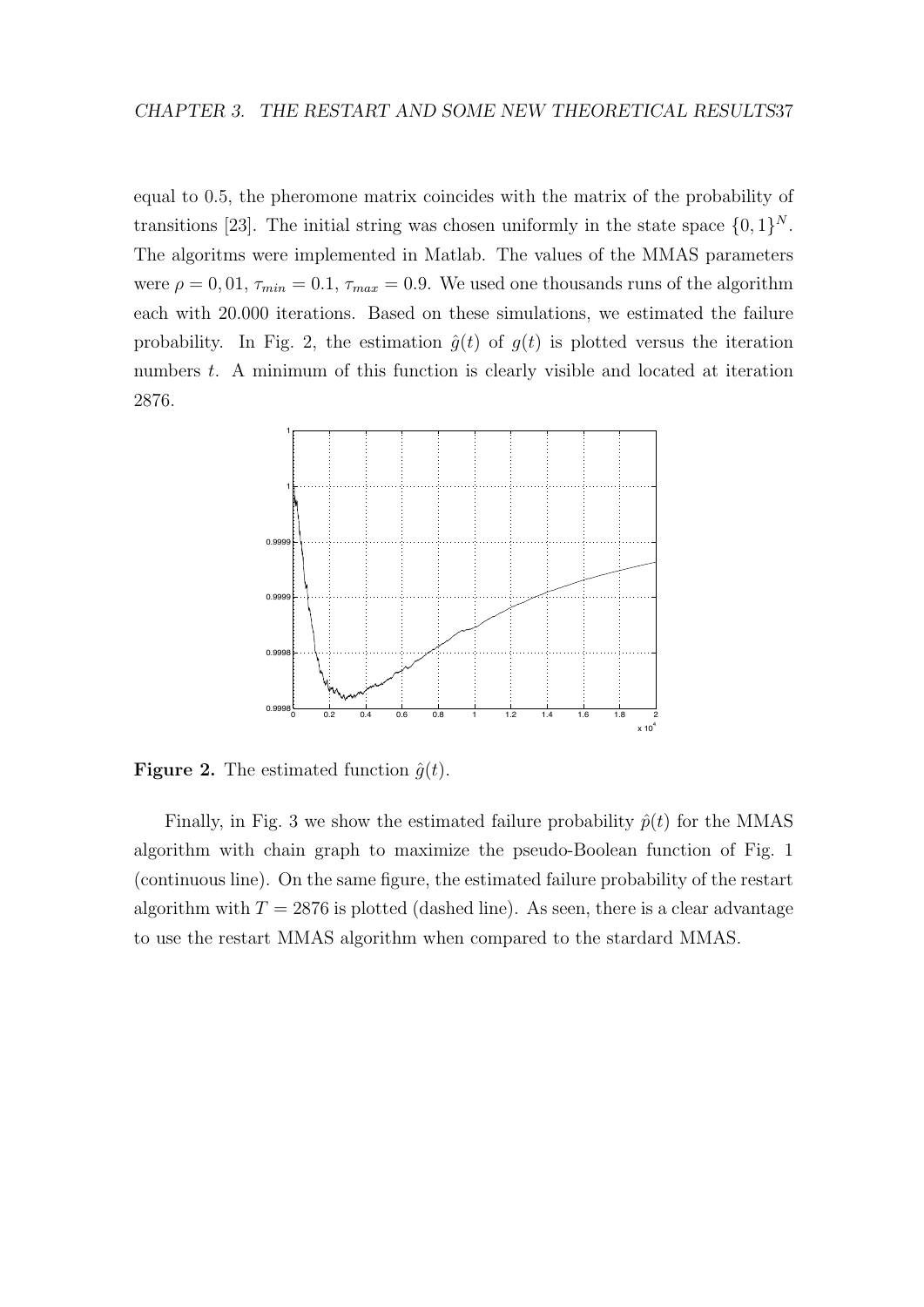#### CHAPTER 3. THE RESTART AND SOME NEW THEORETICAL RESULTS38



Figure 3. The estimated failure probability for the standard MMAS (continuous line) and the restarted MMAS (dashed line).

### 3.5 Related work

In [42] theoretical conditions to apply the restart are studied, though for a simple problem: when do I click my browser's reload button if a web page takes too long to download? If the random variable  $t$  denote the completion time of a job, the authors ask if one would restart at time  $T$ , when it holds

$$
\mathbb{E}[t] < \mathbb{E}[t - \tau \mid t > T].
$$

Let  $f(s)$  be probability density function of t and  $F(s)$  its distribution. The authors assume that  $F(s)$  is a continuous probability distribution function defined over  $[0, \infty)$ , such that  $F(s) > 0$  if  $s > 0$ . After assuming c time units for each restart, the authors introduce the random variable  $t_T$  to denote the completion time when an unbounded number of restarts is allowed. Let  $f_T(s)$  and  $F_T(s)$  be the density and the distribution of  $t<sub>T</sub>$ . It is possible to compute the distribution for the restart

$$
F_T(s) = \begin{cases} 1 - (1 - F(T))^k (1 - F(s - k(T + c))) & \text{if } k(T + c) \le s < k(T + c) + T, \\ 1 - (1 - F(T))^{k+1} & \text{if } k(T + c) + \tau \le s < (k+1)(T + c), \end{cases}
$$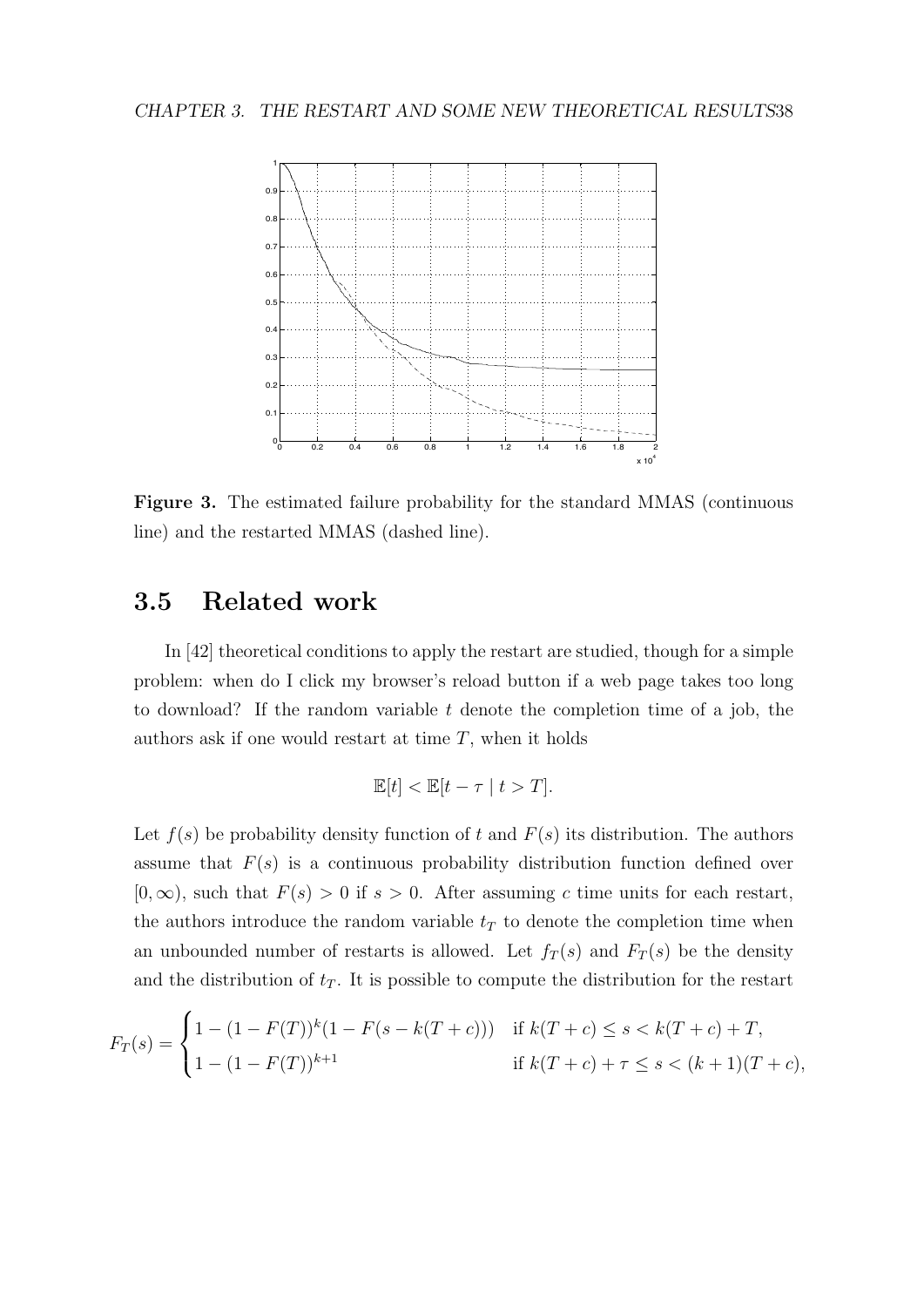and density

$$
f_T(s) = \begin{cases} (1 - F(T))^k f(s - k(T + c)) & \text{if } k(T + c) \le t < k(T + c) + T, \\ 0 & \text{if } k(T + c) + \tau \le s < (k + 1)(T + c). \end{cases}
$$

The expected value of  $t_T^n$  is computed in the next result

**Theorem 3.5.1.** The moments  $\mathbb{E}[t_T^n] = \int_0^\infty s^n s f_T(s) ds$ ,  $n = 1, 2, ...,$  of the completion time with unbounded number of restarts, restart interval length  $T > 0$ , and time c consumed by a restart, can be expressed as:

$$
\mathbb{E}[t_T^n] = \frac{M_n(T)}{F(T)} + \frac{1 - F(T)}{F(T)} \sum_{l=0}^{n-1} {n \choose l} (T + c)^{n-l} \mathbb{E}[t_T^l],
$$

where  $\mathbb{E}[t_T^0] = 1$ .

The next result describes a condition to obtain the optimal time to apply the restart.

**Theorem 3.5.2.** The optimal restart time  $T^* > 0$  that minimized the expected completion time  $\mathbb{E}[t_T]$  is such that:

$$
\frac{1 - F(T^*)}{f(T^*)} \mathbb{E}[t_{T^*}] + c.
$$

That is, if  $c = 0$ , the inverse of the hazard rate at  $T^*$  equals the expected completion time under unbounded restarts.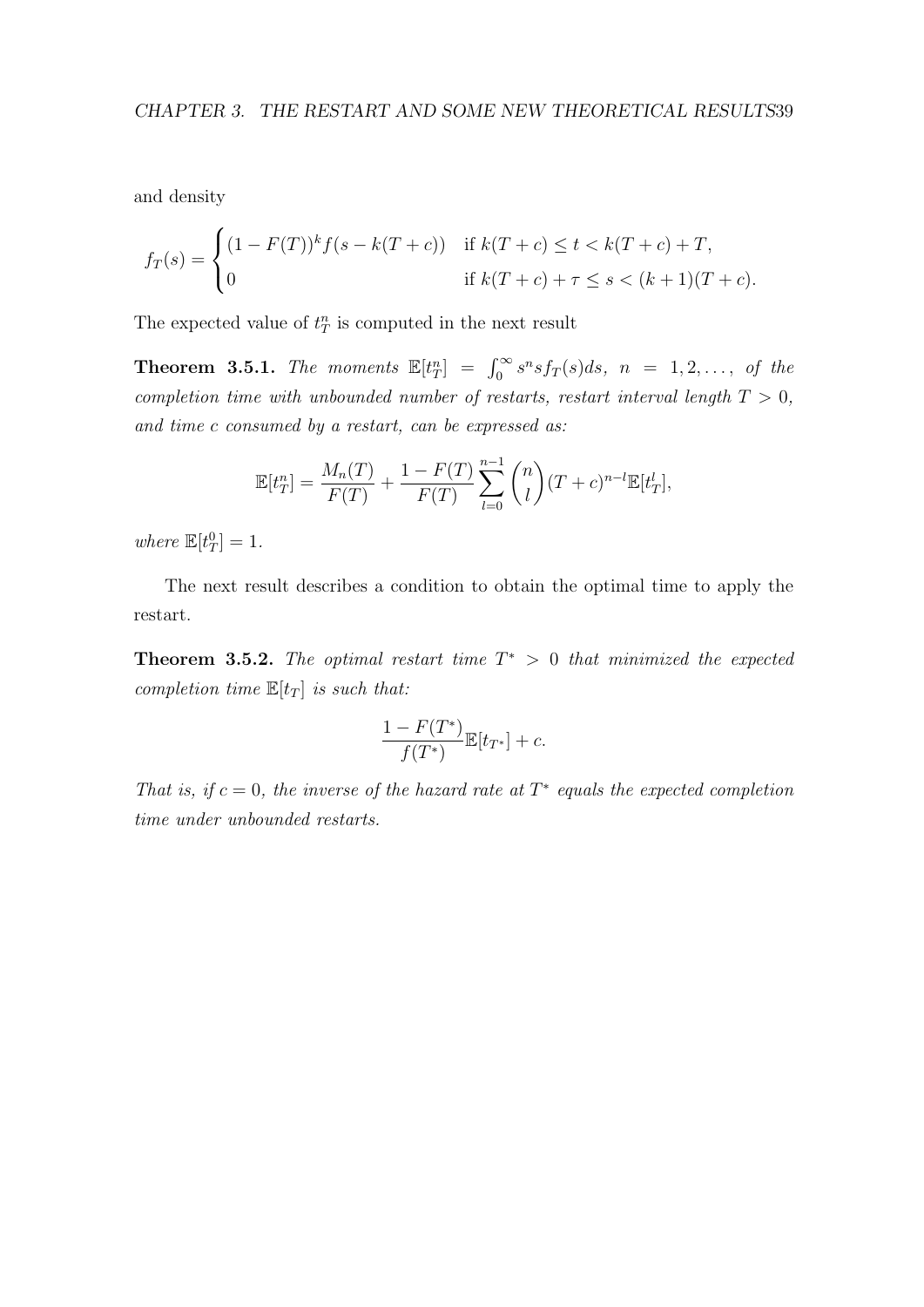## Chapter 4

# A new restart procedure and its convergence

As seen in the last chapter, the restart procedure could be optimized by choosing a value  $\sigma$  for the restart time that minimizes the function  $g(t) := p(t)^{\frac{1}{t}}$ , where  $p(t)$ is the failure probability of the underlying algorithm. This has also been illustrated by a numerical example. However, this approach cannot be used in practice. This is because the failure probability could be computed theoretically or estimated from a suitable large simulation sample only if we know the combinatorial optimization problems (COP) solution. In this chapter, we describe a new iterative procedure to optimize the restart which does not use such a knowledge. This property together with the convergence's results, allow us to apply this procedure in practice. Every iteration, the procedure provides an estimation of  $\hat{\sigma}$  which converges to  $\sigma$  as the number of steps of the procedure grows with probability one. Moreover, we show some numerical results where the proposed restart procedure (RP) is applied to ACO for solving several TSP instances.

### 4.1 The procedure

The RP starts by executing  $r_0$  replications of the underlying algorithm until time  $T_0$ . Then, at the end of iteration  $k$ , based on the criterion described later in this section,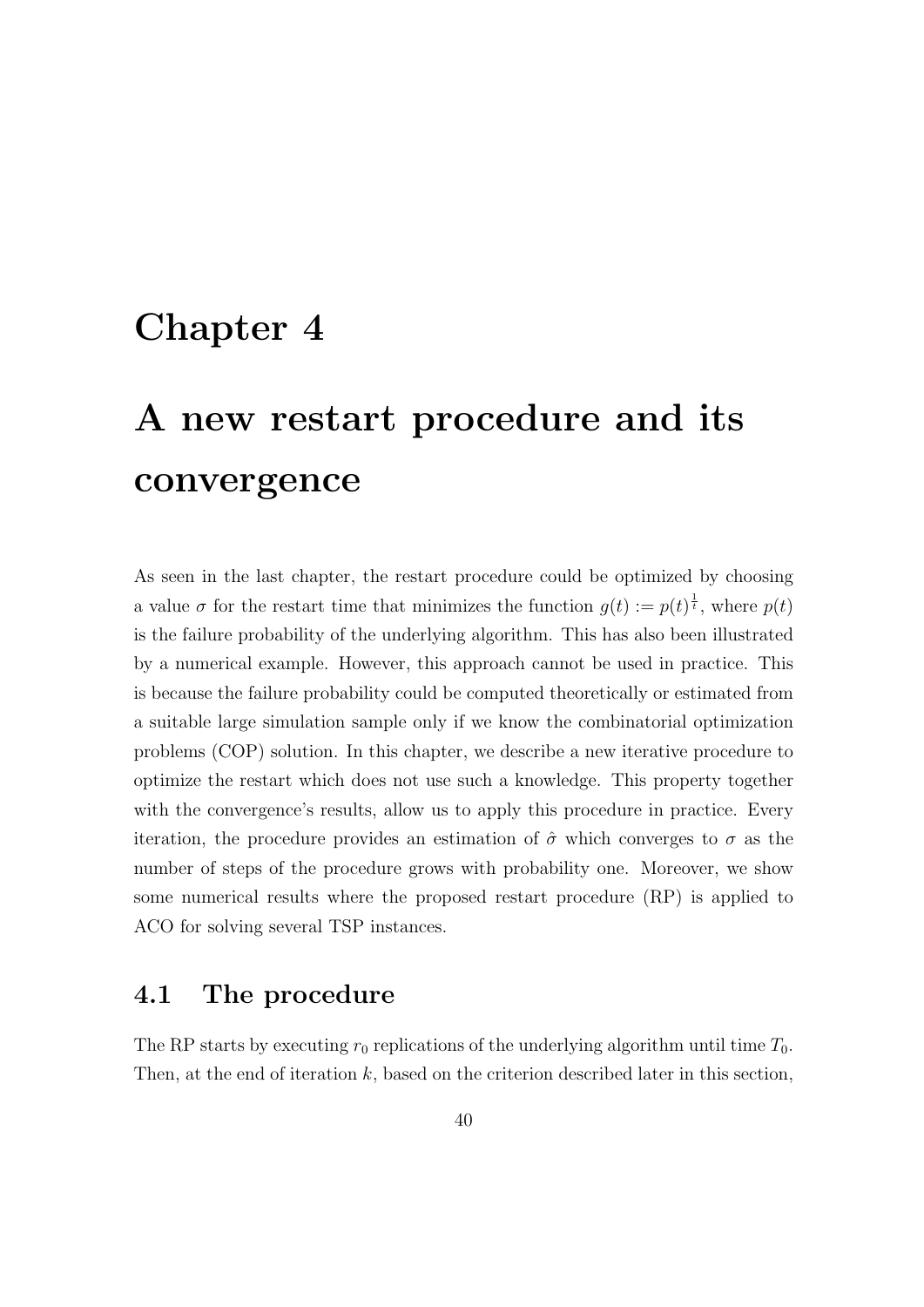the RP either increases the number of replications from  $r_k$  to  $r_{k+1}$  by executing  $r_{k+1} - r_k$  replications of the underlying algorithm until time  $T_k$ , or it continues the execution of the  $r_k$  replications until time  $T_{k+1}$ . Let  $Y_i(t)$  be the value of the best solution found by *i*-th replication until time t i.e.  $Y_i(t) = \min(f(X_i(s)), s = 1, ..., t)$ , where f is the function to minimize. Each  $Y_i(t)$  is an independent realization of the same process. We can always think at the RP in the following way. Given the infinite matrix Y with generic element  $Y_i(j)$  where  $i, j = 1, 2, \ldots$ , at iteration k, a realization of the RP consists an increasing sequence  $\{Y_{A_k}\}_{k\in\mathbb{N}}$  of finite matrices, where  $A_k := \{(i, t) : i = 1, \ldots, r_k \mid t = 1, \ldots, T_k\}$ . The matrix  $Y_{A_k}$  corresponds to the first  $r_k$  rows and  $T_k$  columns of **Y**. Let  $\tilde{Y}_k$  denote the minimum value of this matrix at the end of iteration k:  $\tilde{Y}_k = \min Y_{A_k} = \min_{(i,t) \in A_k} Y_i(t)$ . We estimate the failure probability sequence by means of the empirical frequency

$$
\hat{p}_k(t) = \begin{cases}\n\frac{1}{r_k} \sum_{i=1}^{r_k} 1_{\{Y_i(t) > \tilde{Y}_k\}} & t = 1, \dots, T_k, \\
0 & \text{otherwise.}\n\end{cases}
$$

We denote by  $\hat{\sigma}_k$  the smallest value of the time where the minimum of  $\hat{p}_k(t)^{\frac{1}{t}}$  is reached in the interval  $[1, T_k] \cap \mathbb{N}$ . Let  $\lambda$  be a number in  $(0, 1)$ . If  $\hat{\sigma}_k < \lambda \cdot T_k$ , then the RP increases the number of replications by means of the rule such that  $r_{k+1} := f_r(r_k) > r_k$ . Otherwise, the RP increases the restart time accordingly to  $T_{k+1} := f_T(T_k) > T_k$ . We assume that both  $f_r$  and  $f_T$  are functions such that for any fixed  $x > 0$  it holds  $f_r^{(k)}(x), f_T^{(k)}(x) \to \infty$  , where the power k denotes the consecutive application of the function  $k$  times. These are the two basic requirements to choose  $f<sub>r</sub>$  and  $f<sub>T</sub>$ . Apart from this, there is complete freedom to choose the functions. An example of these functions is provided in section 4.3. Therefore, the recursive formula for  $(r_k, T_k)$  is

$$
(r_{k+1}, T_{k+1}) = \begin{cases} (f_r(r_k), T_k) & \text{if } \hat{\sigma}_k < \lambda \cdot T_k, \\ (r_k, f_T(T_k)) & \text{otherwise.} \end{cases}
$$

Below, there is the pseudo code for RP:  $r = r_0;$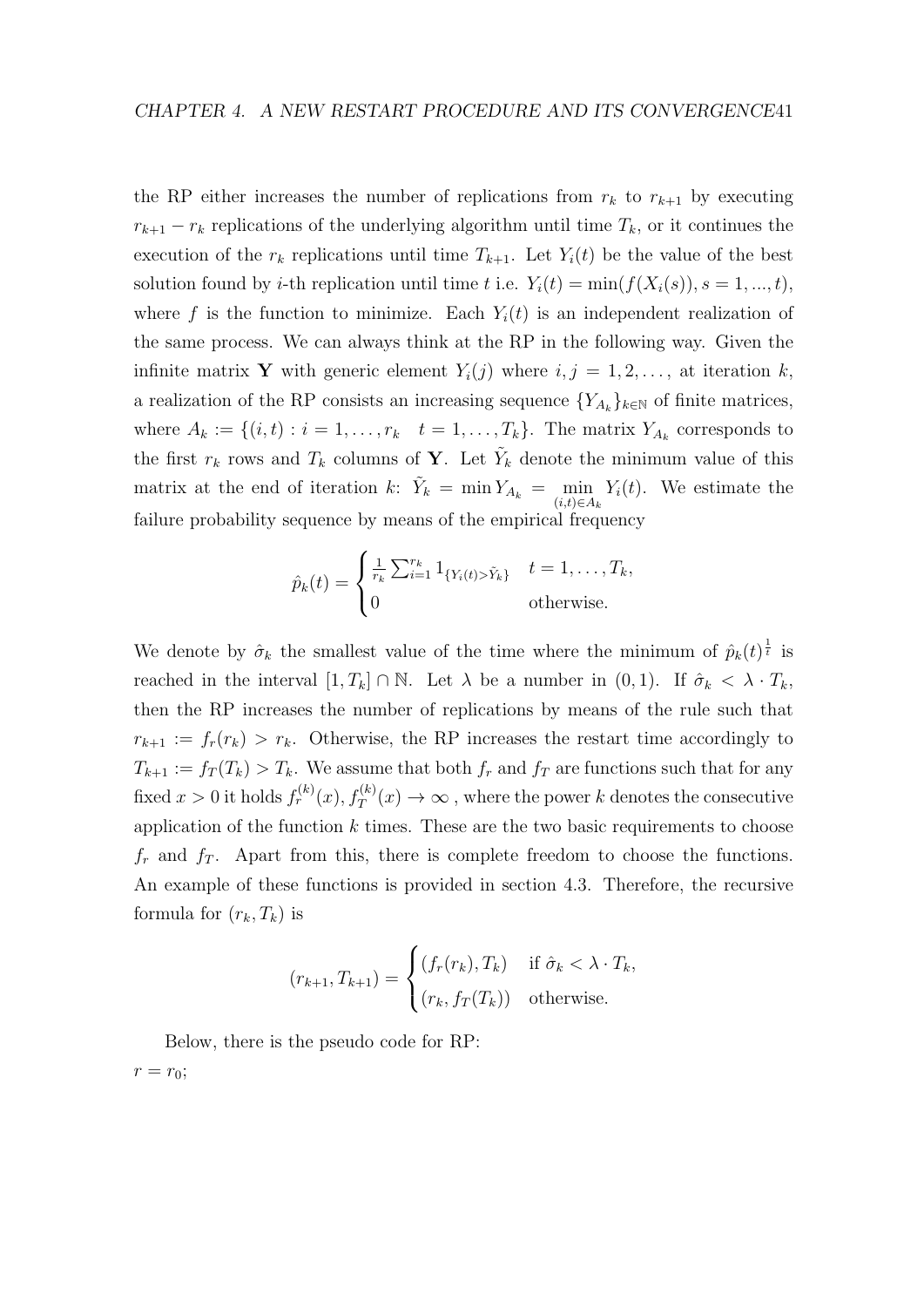$T=T_0;$ 

for replication  $i = 1, 2, \ldots, r$  do execute algorithm  $A$  until time  $T$ ; save  $\mathcal{A}_i(T)$ ; end for save  $Y_{A_0}$ ; compute  $\hat{\sigma}_0$  from  $Y_{A_0}$ ; for iteration  $k = 1, 2, \ldots$  do if  $\hat{\sigma}_{k-1} > \lambda \cdot T_{k-1}$  then  $T_k = f_T(T_{k-1});$  $r_k = r_{k-1};$ for replication  $i = 1, 2, \ldots, r_k$  do continue the execution of  $A_i$  until  $T_k$ ; save  $\mathcal{A}_i(T_k)$ ;

#### end for

else then

```
r_k = f_r(r_{k-1});T_k = T_{k-1};for replication i = r_{k-1} + 1, r_{k-1} + 2, \ldots, r_k do
     execute \mathcal{A}_i until T_k;
     save \mathcal{A}_i(T_k);
end for
```
#### end if

save  $Y_{A_k}$ ;

compute  $\hat{\sigma}_k$  from  $Y_{A_k}$ ;

end for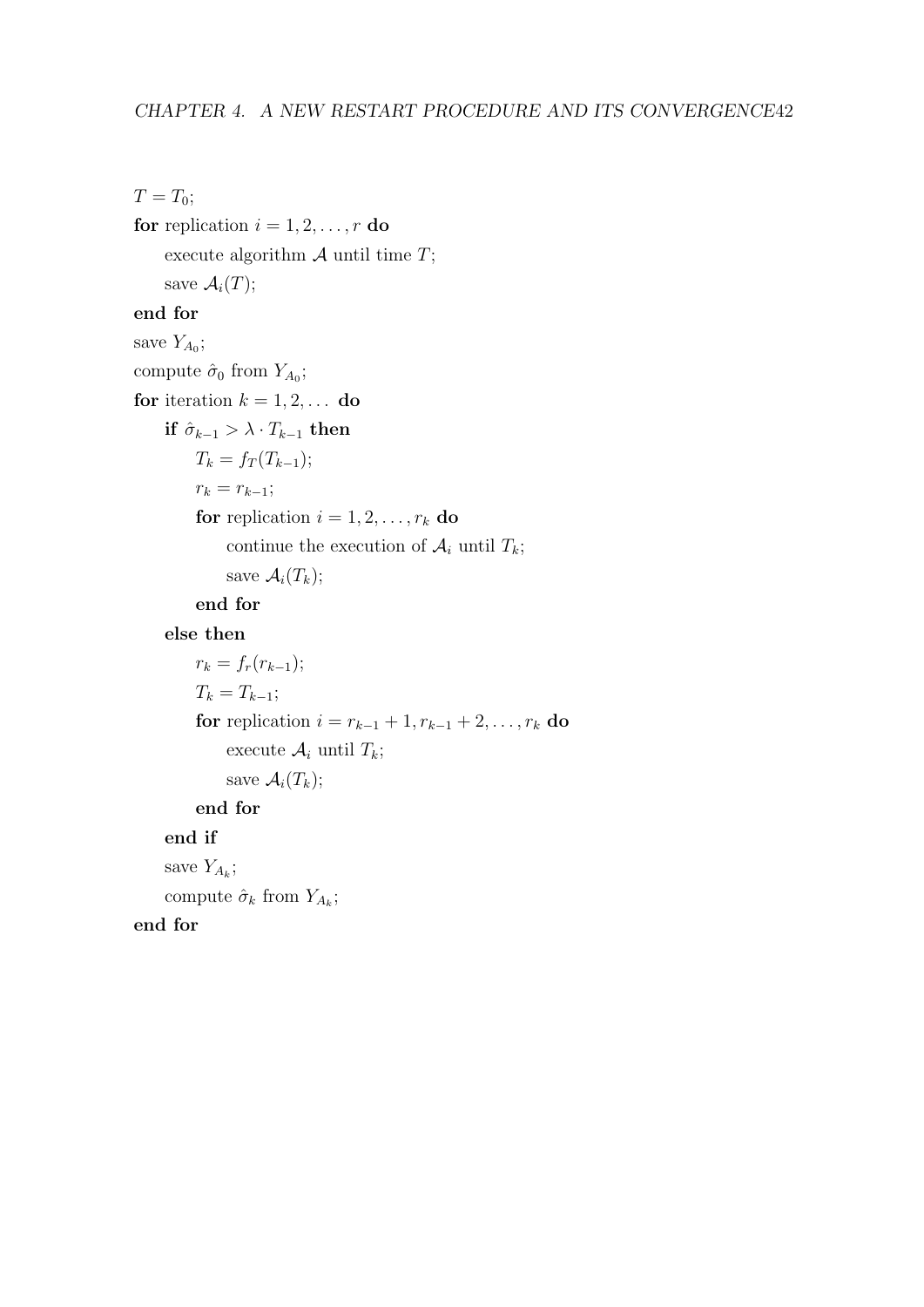### 4.2 RP convergence

We denote by  $f_m$  the value of the solution of the optimization problem. Moreover, for simplicity, we introduce the function  $g_k(t) := \hat{p}_k(t)^{\frac{1}{t}}$ , whose domain is  $\mathbb{N} \cap [1, T_k]$ . In order to derive the following results, we assume that

- 1.  $p(t) \longrightarrow_{t \to \infty} 0$ ,
- 2.  $g(t)$  admits only one point of minimum  $t_m$  and that it is strictly monotone decreasing for  $t \leq t_m$ ,
- 3.  $p(1) < 1$ .

**Remark 4.2.1.** We notice that, by the assumption on  $f_r$  and  $f_T$ , the probability that both sequences  $r_k$  and  $T_k$  are bounded is zero.

**Lemma 4.2.2.** Let  $p(t)$  be as above. Let  $(r_k, T_k)$  be the sequence of random variables which describes RP. Then

- 1.  $\mathbb{P}(r_k \to \infty) = 1$ .
- 2. It holds

$$
\mathbb{P}\left(\left\{\exists k:\quad \tilde{Y}_k = f_m\right\}\right) = 1.\tag{4.1}
$$

*Proof.* 1 If  $\mathbb{P}(r_k \to \infty)$  < 1, then with positive probability the following three conditions hold for a certain positive integer  $r$ :

- i)  $r_k = r$  eventually;
- ii)  $T_k$  diverges (for Remark 4.2.1);
- iii)  $\hat{\sigma}_k \geq \lambda T_k$  eventually (from ii and the definition of RP).

However, since  $p(t) = o(1)$ , with probability 1, the underlying r copies of the algorithm will have all reached the optimum after a certain time  $t_0$ . Therefore, since ii), it follows that, for all h large enough, we will have  $\hat{p}_h(t) = 0$  for  $t_0 \le t \le T_h$ .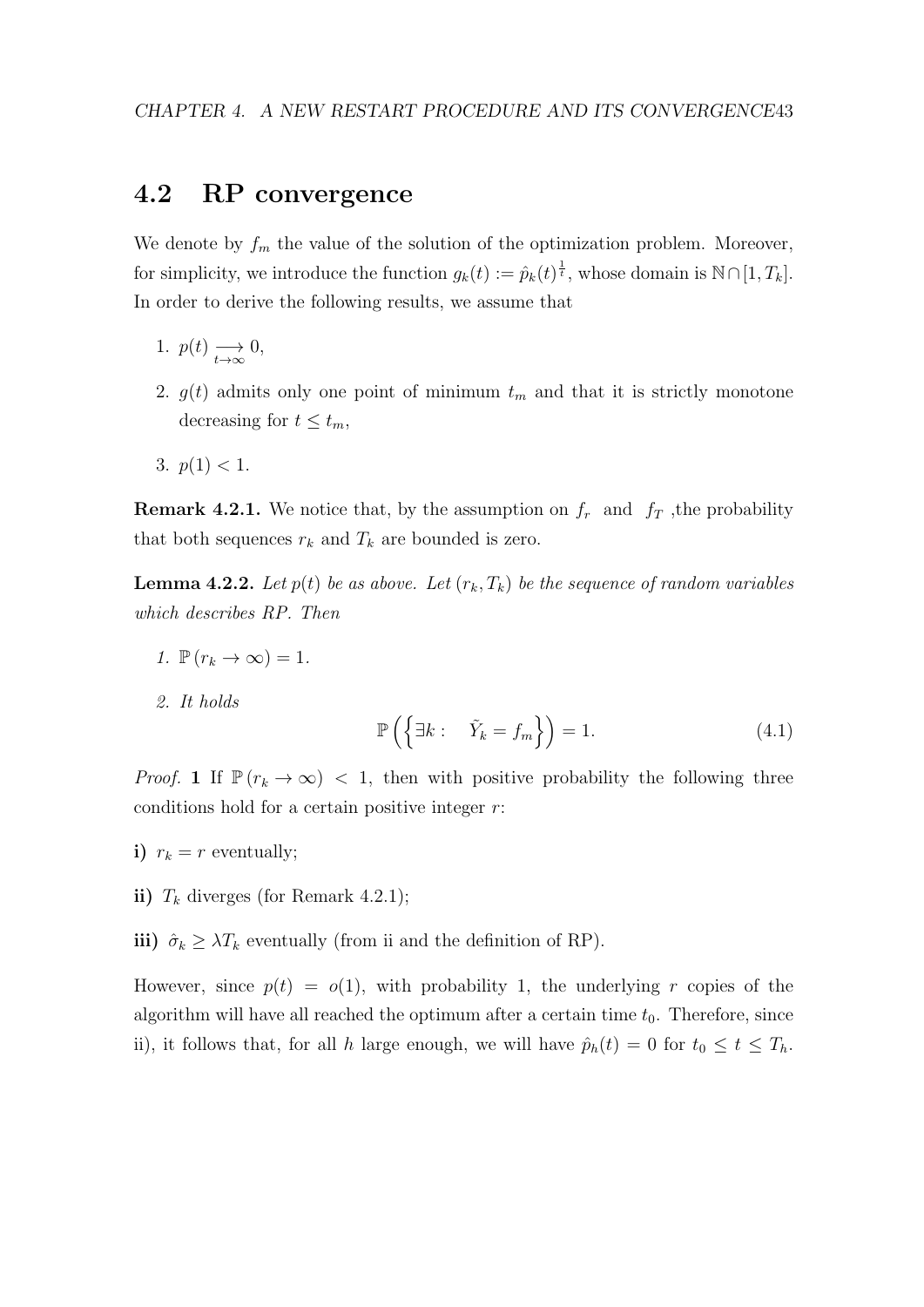Hence, eventually  $\hat{\sigma}_h$  will not change which is a contradiction with iii). Therefore  $\mathbb{P}(r_k \to \infty) = 1.$ 

2 Remark 4.2.1, by looking at the RP in terms of a increasing sequence of finite matrices extracted by Y, means that  $\mathbb{P}(A) = 1$ , where  $A =$ {the first row or the first column of  $\cup_k A_k$  is infinite}. Then, we have

$$
\mathbb{P}(\{\exists k:\quad \tilde{Y}_k = f_m\}) \ge \mathbb{P}(A \cap B),\tag{4.2}
$$

where  $B = {\exists t : Y_1(t) = f_m} \cap {\exists i : Y_i(1) = f_m}.$  The event B has probability one since it is an intersection between events with probability one. In fact,  $\mathbb{P}(\{\exists t : Y_1(t) = f_m\}) = 1$  from the hypothesis  $p(t) \to 0$ . Moreover, by the strong law of large numbers  $\mathbb{P}(\{\exists i : Y_i(1) = f_m\}) = 1$ . Hence, by (4.2)

$$
\mathbb{P}(\{\exists k:\quad \tilde{Y}_k = f_m\}) = 1.
$$

This proves (4.1).

**Lemma 4.2.3.** If, for every  $t \in \mathbb{N}$ , we have

$$
\mathbb{P}\left(\left\{\sup_{k} T_{k} < t\right\} \cup \left\{\lim_{k \to \infty} \hat{p}_{k}(t) = p(t)\right\}\right) = 1,\tag{4.3}
$$

then it holds

$$
\mathbb{P}\left(\sup_k T_k > \frac{t_m}{\lambda}\right) = 1.
$$

Proof. Assume that the thesis is not true. Then, it exists a real number M such that  $0 < M \leq \frac{t_m}{\lambda}$  $\lim_{\lambda}$  and  $\mathbb{P}(\{\sup_k T_k = M\}) > 0$ . When  $\begin{cases} \sup_k T_k = M \end{cases}$ k  $T_k = M$  $\mathcal{L}$ happens, by both (4.3) and the continuous mapping, we have the convergence  $g_k(t) \to g(t)$ , for any  $t \leq M$ . This means that, for any  $\varepsilon > 0$  eventually it holds  $\left\{ \bigcap_{i=1}^{M} \mathbb{R} \right\}$  $t=1$  $|g_k(t) - g(t)| < \varepsilon$ . This implies that  $g_k(M) < g(M) + \varepsilon$  and  $g_k(t) > g(t) - \varepsilon$  for any  $1 \le t < M$ . The first inequality can be rewritten as  $-g_k(M) > -g(M) - \varepsilon$ . Summing side by side the first and the last inequalities, we obtain

$$
g_k(t) - g_k(M) > g(t) - g(M) - 2\varepsilon.
$$

 $\Box$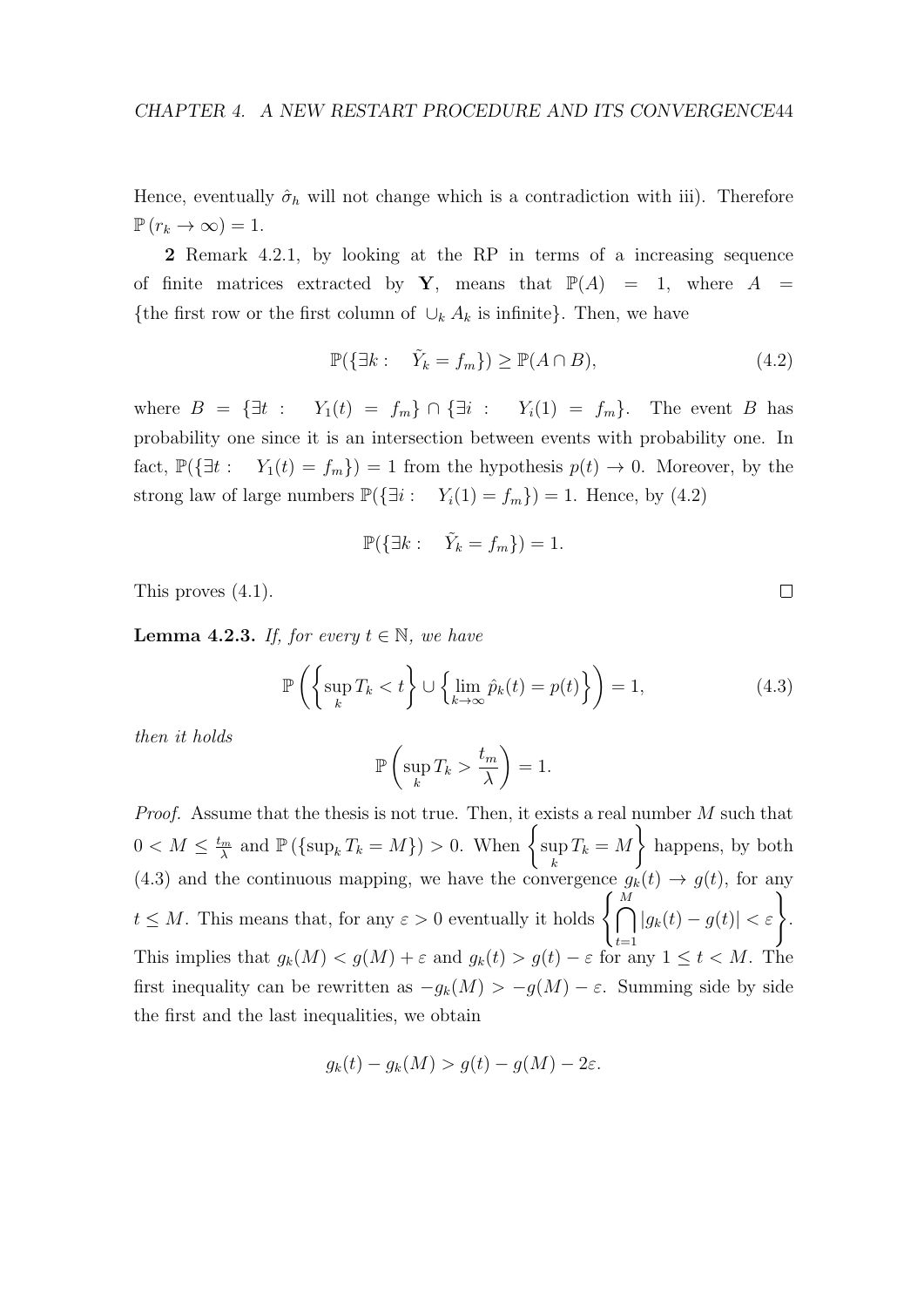Since g is strictly decreasing until  $t_m \geq \min(M, t_m) := \tilde{M}$ , the r.h.s. of the last inequality is larger than  $g(\tilde{M}-1)-g(\tilde{M})-2\delta$ . By taking  $\varepsilon = \frac{1}{2} \min_{t \in [2,\tilde{M}] \cap \mathbb{N}}$  $(g(t-1)-g(t))$ we get  $g_k(t) - g_k(\tilde{M}) > 0$  for  $t < \tilde{M}$ . Therefore,  $\hat{\sigma}_k \to \arg\min_{t \in [0,M] \cap \mathbb{N}} g(t) = \tilde{M}$ ).

Hence, with a positive probability, we get eventually  $\hat{\sigma}_k = \tilde{M}$ . If  $M \leq t_m$ , we have eventually  $\hat{\sigma}_k = M$ . Since  $\hat{\sigma}_k \leq T_k \leq \sup$ k  $T_k = M$ , we have eventually  $T_k = M$ . For one of such k, it holds  $\frac{\hat{\sigma}_k}{T_k}$  $T_k$  $= 1 > \lambda$ , so that, by the definition of the RP, at the following iteration we have  $T_{k+1} > T_k = M = \sup$ k  $T_k$ , which is a contradiction. In the other case  $t_m \leq M \leq \frac{t_m}{N}$ λ , for an infinite number of values of k, we have  $t_m = \hat{\sigma}_k \leq T_k \leq \sup$ k  $T_k = M$ . For any of these values of k, we get  $\hat{\sigma}_k$  $T_k$  $=\frac{t_m}{\pi}$  $T_k$  $\geq \frac{t_m}{\sqrt{t_m}}$  $\frac{\partial m}{\partial M} \geq \lambda$ . As a consequence, given the current value  $T_k$ , as before, the following one  $T_{k+1}$  will be  $f_T(T_k)$ . By the property of the function  $f_T$ , after a certain number of iteration k, we get  $T_k > M = \sup$ k  $T_k$ , which is a contradiction.

**Theorem 4.2.4.** If we define  $T := \frac{t_m}{t_m}$ λ  $\overline{\phantom{a}}$ it holds  $_{\mathbb{P}}$  ( sup k  $T_k >$  $t_m$ λ  $\setminus$  $= 1,$ 

and

$$
\mathbb{P}\left(\bigcap_{t=1}^T \lim_{k\to\infty} \hat{p}_k(t) = p(t)\right) = 1.
$$

Proof. We now show that

$$
\mathbb{P}\left(\left\{\sup_{k} T_{k} < t\right\} \cup \left\{\lim_{k \to \infty} \hat{p}_{k}(t) = p(t)\right\}\right) = 1. \tag{4.4}
$$

In fact, if the event  $\{\sup_k T_k \geq t\}$  happens, then we can eventually compute  $\hat{p}_k(t)$ . Therefore, by the first statement of Lemma 4.2.2 and using the strong law of large numbers, we get

$$
\mathbb{P}\left(\lim_{k\to\infty}\frac{1}{r_k}\sum_{i=1}^{r_k}1_{\{Y_i(t)>f_m\}}=p(t)\right)=1.
$$
\n(4.5)

 $\Box$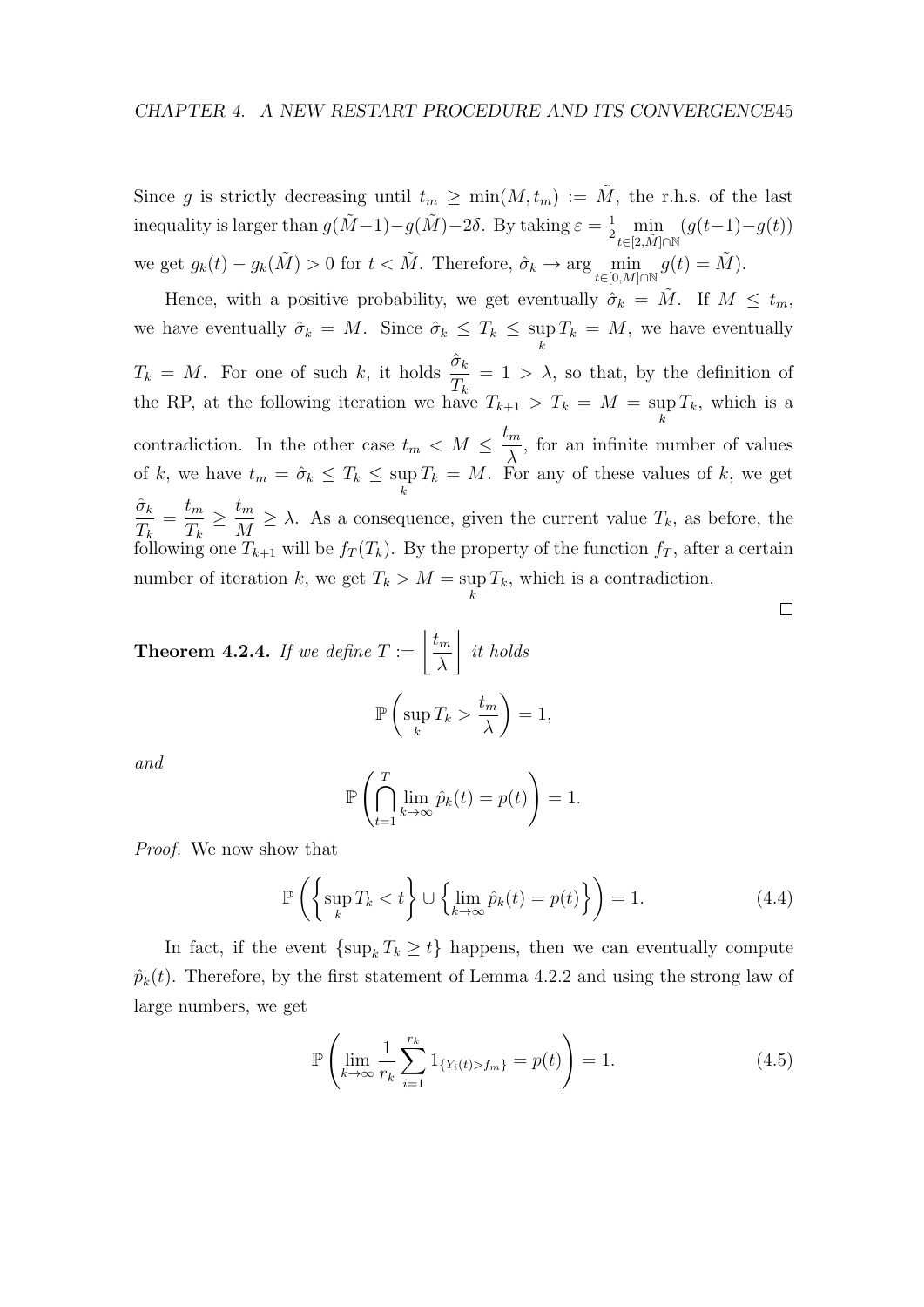Hence, using  $(4.1)$ , we obtain

$$
\mathbb{P}\left(\lim_{k\to\infty}\frac{1}{r_k}\sum_{i=1}^{r_k}1_{\{Y_i(t)>\tilde{Y}_k\}}=p(t)\right)=1.
$$
\n(4.6)

It then follows that,

$$
\mathbb{P}\left(\sup_{k} T_k \geq t\right) = \mathbb{P}\left(\left\{\sup_{k} T_k \geq t\right\} \cap \left\{\lim_{k \to \infty} \hat{p}_k(t) = p(t)\right\}\right).
$$

Since

$$
\mathbb{P}\left(\left\{\sup_{k} T_{k} < t\right\} \cup \left\{\lim_{k \to \infty} \hat{p}_{k}(t) = p(t)\right\}\right) = \n\mathbb{P}\left(\left\{\sup_{k} T_{k} < t\right\}\right) + \mathbb{P}\left(\left\{\sup_{k} T_{k} \geq t\right\} \cap \left\{\lim_{k \to \infty} \hat{p}_{k}(t) = p(t)\right\}\right),
$$

it follows (4.4), which is the hypothesis of Lemma 4.2.3, so that it holds

$$
\mathbb{P}\left(\sup_k T_k > \frac{t_m}{\lambda}\right) = 1.
$$

Therefore, for any  $t = 1, 2, \ldots T$ , with probability one we can eventually compute  $\hat{p}_k(t)$  and (4.6) holds. Therefore we get

$$
\mathbb{P}\left(\bigcap_{t=1}^T \lim_{k\to\infty} \hat{p}_k(t) = p(t)\right) = 1,
$$

that is the thesis.

 $\Box$ 

### 4.3 Application of the RP to TSP instances

Here, we assess the performances of the RP and we compare them with those of the underlying algorithm. We consider several TSP instances with hundreds or thousands of cities for which the optimal solution is known. This information can be used to estimate the failure probability of the RP and of the underlying algorithm. However, obviously, this information has not be used when applying the underlying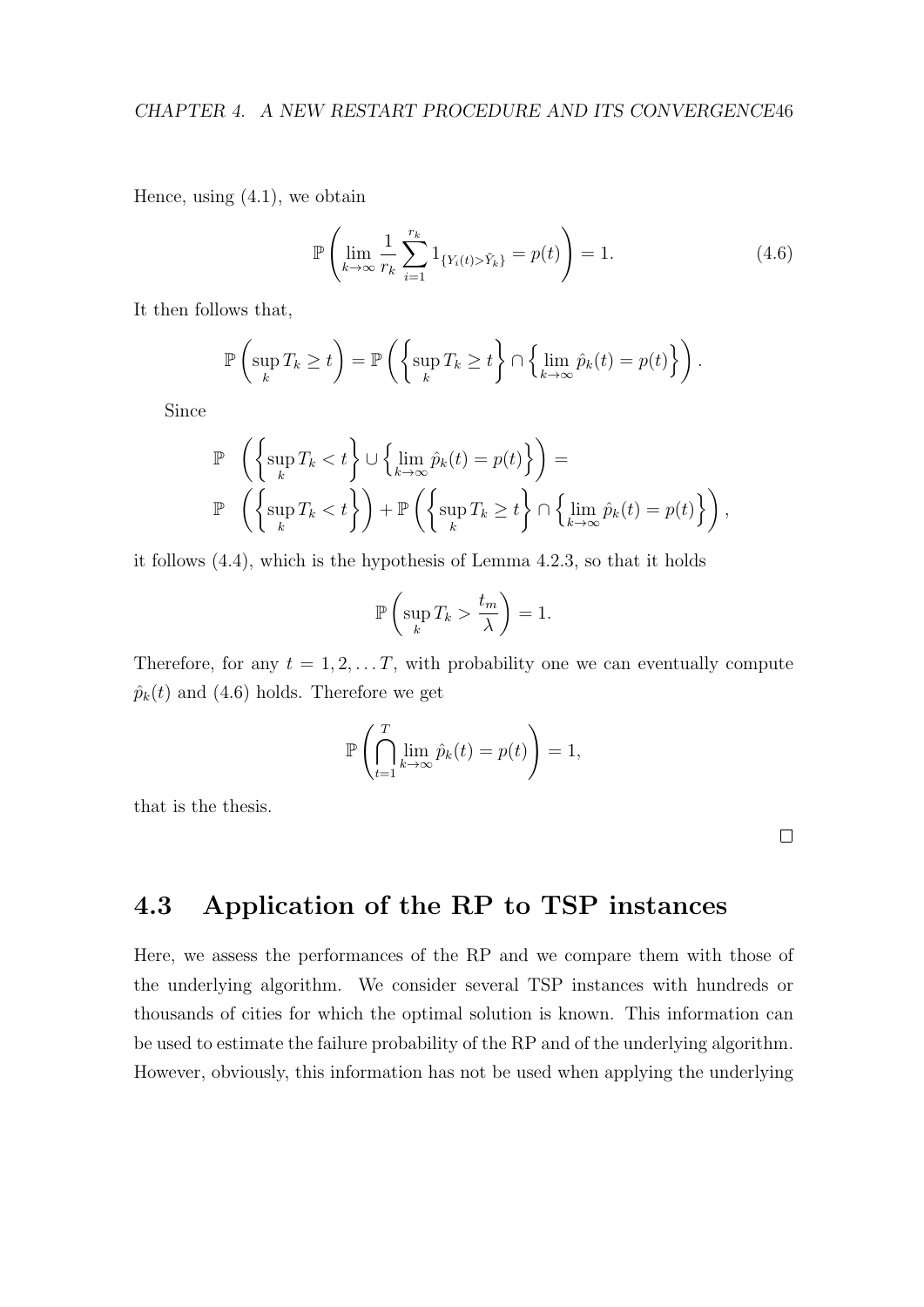algorithm and the RP. In order to compare the results from the two algorithms with the same computational effort, we consider for the RP a pseudo-time  $t$ , defined as follows. To this aim, we may think that the replications of RP are executed in parallel. When adding new replications  $(r_k$  increase), we stop the execution of the existing ones. Instead, when increasing the time  $T_k$ , we just continue the execution of them. The first  $T_1$  instants of the pseudo-time correspond to the first  $T_1$  iterations of the first replication. The following  $T_1$  pseudo-time instants correspond to the analogous of the second replication and so on. At the end of the k-th RP iteration, we have produced  $r_k$  executions (replications) for  $T_k$  times and the final pseudo-time instant is  $t = r_k \cdot T_k$ . At the  $(k + 1)$ -th iteration, we have a certain  $(r_{k+1}, T_{k+1})$ , with either  $r_{k+1} > r_k$  and  $T_{k+1} = T_k$  or  $r_{k+1} = r_k$  and  $T_{k+1} > T_k$ . In the first case, the pseudo-time instant  $t = T_k \cdot r_k + 1$  corresponds to the first iteration time of the  $r_k + 1$  replication. The pseudo-time is increased until the end of that replication. We proceed in the same way until the end of  $r_{k+1}$  replication. In the second case, the pseudo-time instant  $t = T_k \cdot r_k + 1$  corresponds to the iteration time  $T_k + 1$  of the first replication. The pseudo-time is then increased until the iteration time  $T_{k+1}$  of that replication. Then, the following pseudo-time instant  $t = T_k \cdot r_k + (T_{k+1} - T_k) + 1$ corresponds to the iteration time  $T_k + 1$  of the second replication, and so on.

We denote by  $\tilde{Y}(t)$   $(t = 1, 2, ...)$ , the process describing the best so far solution of the RP corresponding to the pseudo-time instant  $t$ . Hence, based on a set of  $m$ replications of the RP, we can estimate the failure probability  $p_{RP}(t)$  by using the classical estimator

$$
\hat{p}_{\rm RP}(t) = \frac{1}{m} \sum_{i=1}^{m} 1_{\{\tilde{Y}_i(t) \neq f_m\}}.
$$
\n(4.7)

By the law of large numbers this estimator converges to the failure probability of the RP  $p_{\text{RP}}(t)$ .

We notice now that  $\hat{p}_{RP}(t)$  conditioned to a sequence  $\{(r_k, T_k)\}_k$  can be expressed as a function of the failure probability  $p(t)$  of the underlying algorithm as follow

$$
\begin{cases}\np(T_k)^{\left\lfloor \frac{t}{T_k} \right\rfloor} p\left( t - T_k \left\lfloor \frac{t}{T_k} \right\rfloor \right), & \text{if } r_{k+1} > r_k, \\
p(T_{k+1})^{\Delta_{t,k}} \cdot p\left( t - T_k r_k - \Delta_{t,k} (T_{k+1} - T_k) + T_k \right) \cdot p(T_k)^{r_{k+1} - \Delta_{t,k} - 1}, & \text{if } T_{k+1} > T_k,\n\end{cases} \tag{4.8}
$$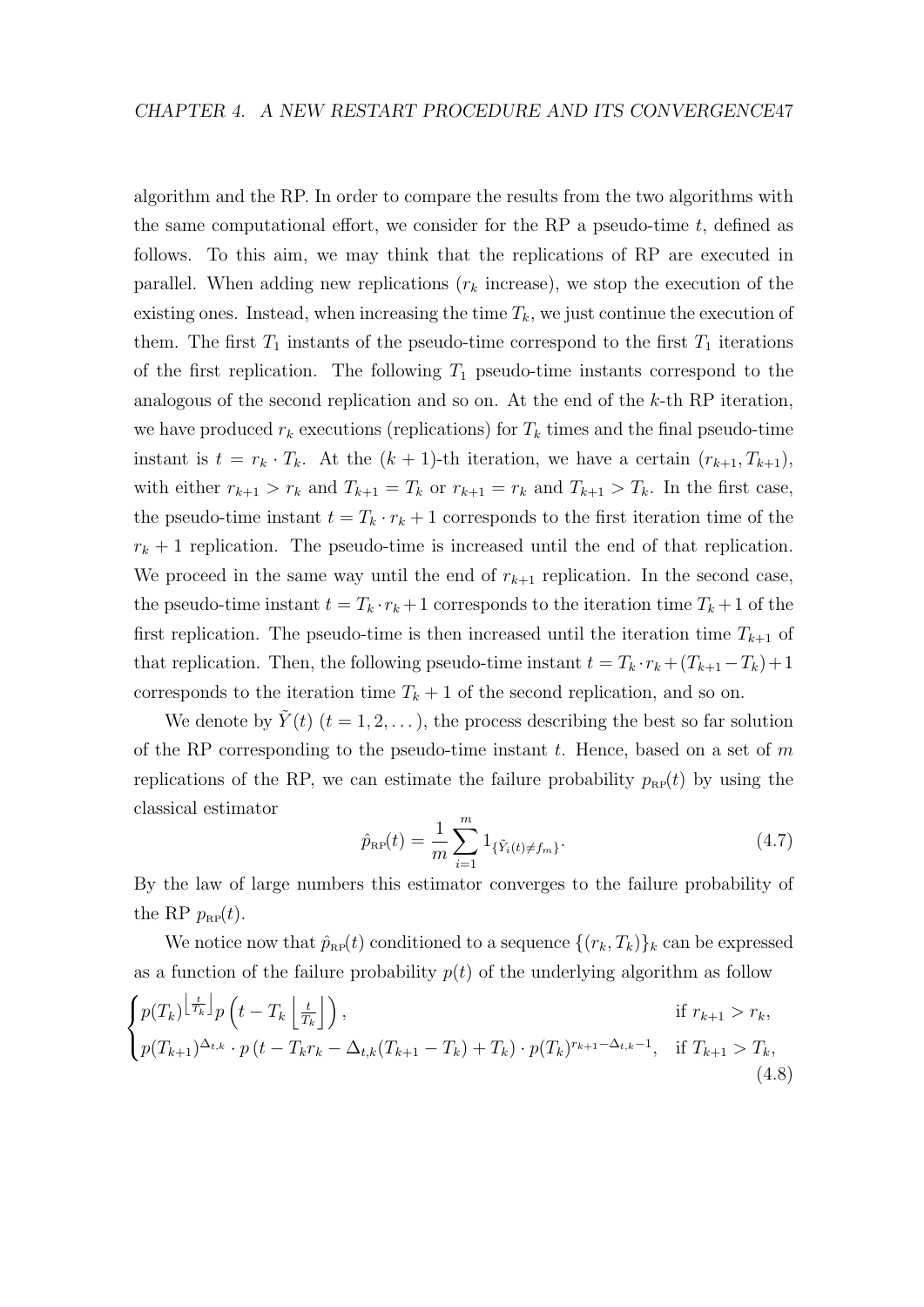where  $\Delta_{t,k} = \left| \frac{t - T_k r_k}{T_{k+1} - T_k} \right|$  $T_{k+1}-T_k$ , and  $t = T_k \cdot r_k + 1, T_k \cdot r_k + 2, \ldots, T_{k+1} \cdot r_{k+1}$ . In the second case  $r_{k+1} = r_k$ , the first factor describes the  $\Delta_{t,k}$  replications which have been already extended until time  $T_{k+1}$ . The second factor represents the replication which is currently being extended. The last one accounts for the  $r_{k+1} - \Delta_{t,k} - 1$ replications that have not yet been extended.

Replacing  $p(t)$  in the last formula by the classical estimator  $\hat{p}(t)$  in (4.7) based on a set of replications of the underlying algorithm, we can estimate the failure probability of the RP conditioned to a sequence  $\{r_k, T_k\}_k$ . Since  $\hat{p}(t)$  is a consistent estimator of  $p(t)$ , by the continuous mapping the same will be true for the above estimator of  $p_{\text{RP}}(t)$ .

Below, we describe some results of the application of the RP to different TSP instances studied in [38]. The underlying algorithm used here in the RP and as term of comparison is the ACO proposed in [38]. It is a particular ACO known as MMAS, combined with different local search procedures. Moreover, we compare them with those from the underlying algorithm. The RP setting is as follows:  $T_{k+1} = f_T(T_k) := q(T_k)T_k$  where

$$
q(T_k) = c_2 + C \cdot \sqrt{\frac{\left| \left( \bar{Y}(r_k, T_k) - \bar{Y}(r_k, \hat{\sigma}_k) \right) \right|}{\left( \bar{Y}(r_k, T_k) + \bar{Y}(r_k, \hat{\sigma}_k) \right) / 2}},
$$
\n(4.9)

where  $\bar{Y}(r, s) = \frac{1}{s}$ r  $\sum_{r}$  $i=1$  $Y_i(s)$ , and  $c_2$  and C are constant larger than one and zero, respectively. The square root factor appearing in the last formula is not essential, but we have empirical evidence that it accelerates the RP convergence. Moreover,  $r_{k+1} = f_r(r_k) := c_1 \cdot r_k$ , where  $c_1 > 1$ . Finally, we set  $\lambda = \frac{2}{3}$  $\frac{2}{3}$ .

We consider now an instance with 1291 cities (d1291). For this instance, the underlying algorithm has a high failure probability (f.p.) after some tens of thousands of iterations. Instead, the RP has a significantly lower f.p., as shown in the Figure 4.1. We remark that, until the value  $10<sup>4</sup>$  for the time or pseudo-time, the f.p. the underlying algorithm is lower than the one of RP. This is due to the fact that the RP is still searching for the optimal value of the restart time. After that, the  $T_k$  value for RP is approaching the optimal restart time  $t_m$ . In fact, the value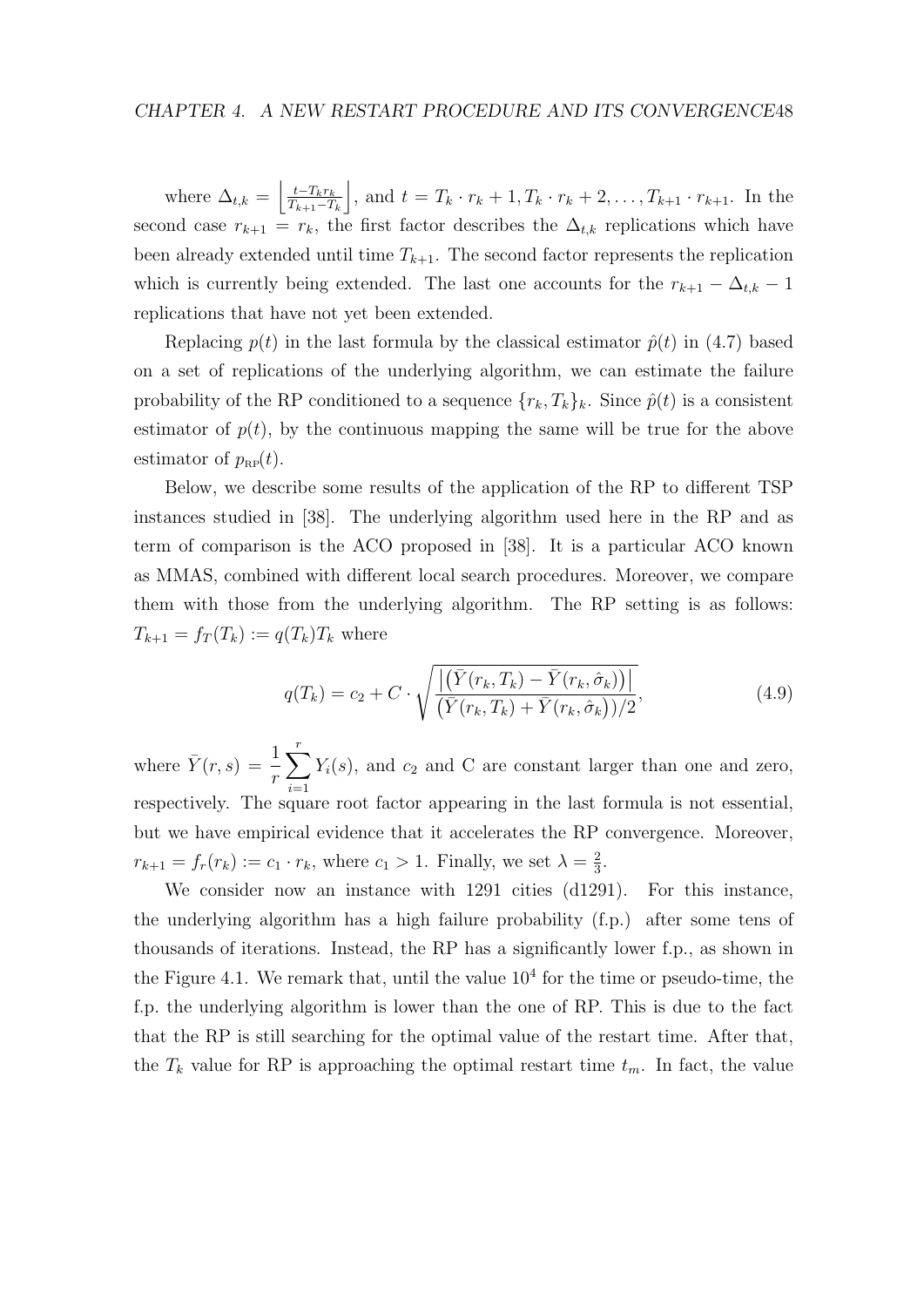of  $t_m$  and the final value of  $\hat{\sigma}_k$  are 650 and 652, respectively. Consequently, the RP overcomes the underlying algorithm and gains up to three orders of magnitude in terms of the f.p. at pseudo-time 70000.

For the same instance above, in Figure 4.2, we compare the f.p. curves of RP computed by the estimators in (4.7) and (4.8). As one can see, there is a very good agreement between the two estimates. This is an evidence that the mathematical model for the RP is adequate. Furthermore, we have seen empirically that the variance of the estimator (4.8) is lower than the other one. Therefore, we have used the first one to compute the f.p. values for the RP applied to the several TSP instances which are shown in the Table 1. Of course, the estimator (4.8), uses the information about the estimate of  $\hat{p}(t)$ . This last requires additional independent replications of the underlying algorithm. However, the estimate of  $\hat{p}(t)$  was necessary in any case for the comparison of the performances of the RP with those of the underlying algorithm.

Finally in Figure 4.3, we compare the f.p. curve of RP computed by the estimator in (4.7) (blue curve) and the curve obtained applying the restart periodically at the optimal restart time (red curve). We remark that the RP curve has the same behavior shifted by the pseudo time which takes to learn the optimal restart time than the red curve. We notice that for all instances of Table 4.3, curves similar to those as in Figure 4.1, 4.2 and 4.3 , were obtained.

By looking at the results in Table 4.3, it is evident the advantage of using the RP instead of the underlying algorithm. In fact, for all instances, the f.p. of the RP is two or three orders of magnitude lower than the one of the underlying algorithm. We can then claim the success of the RP to optimize the computation resource available with respect to the f.p. Therefore, given a certain computation resource, by applying the RP, we are far more confident that the result obtained is a solution of the COP instance analyzed.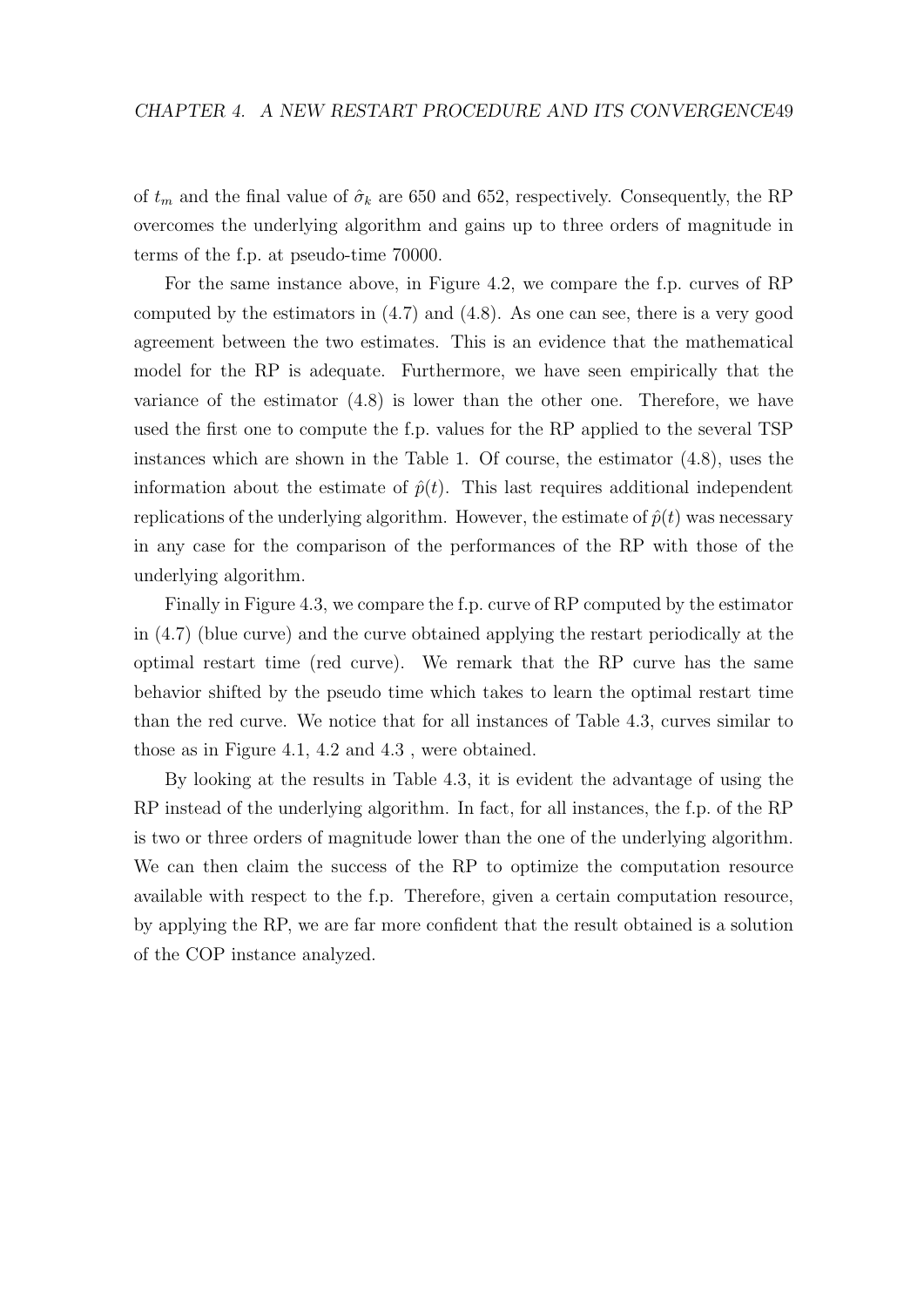

Figure 4.1: Failure probability versus pseudo-time and time for the RP (red line) and the underlying algorithm (blue line) respectively. The considered TSP instance (d1291) has 1291 cities. The f.p. curves of the RP and the underlying algorithm have been computed by the classical estimator in (4.7) based on 300 and 1600 replications, respectively. The vertical segment shows the 99% level confidence interval.

| <b>Instance</b>   | ACO algorithm   | T      | ACO f.p. | RP f.p.             |
|-------------------|-----------------|--------|----------|---------------------|
| eil <sub>51</sub> | $MMAS -2.5$ opt | 100000 | 0.88     | $5.3 \cdot 10^{-2}$ |
| lin318            | MMAS-2opt       | 84000  | 0.73     | $1.7 \cdot 10^{-3}$ |
| att532            | MMAS-3opt       | 57000  | 0.54     | $2.0 \cdot 10^{-3}$ |
| pcb1173           | MMAS-3opt       | 150000 | 0.75     | $5.2 \cdot 10^{-2}$ |
| d1291             | MMAS-3opt       | 70000  | 0.76     | $3.1 \cdot 10^{-3}$ |
| rat783            | MMAS-3opt       | 25000  | 0.10     | $2.2 \cdot 10^{-2}$ |

Table 4.1: Results of the application of the RP and the underlying algorithm to TSP instances with known optimal solutions. The f.p. values are computed at the time T reported in the third column (pseudo-time for the RP).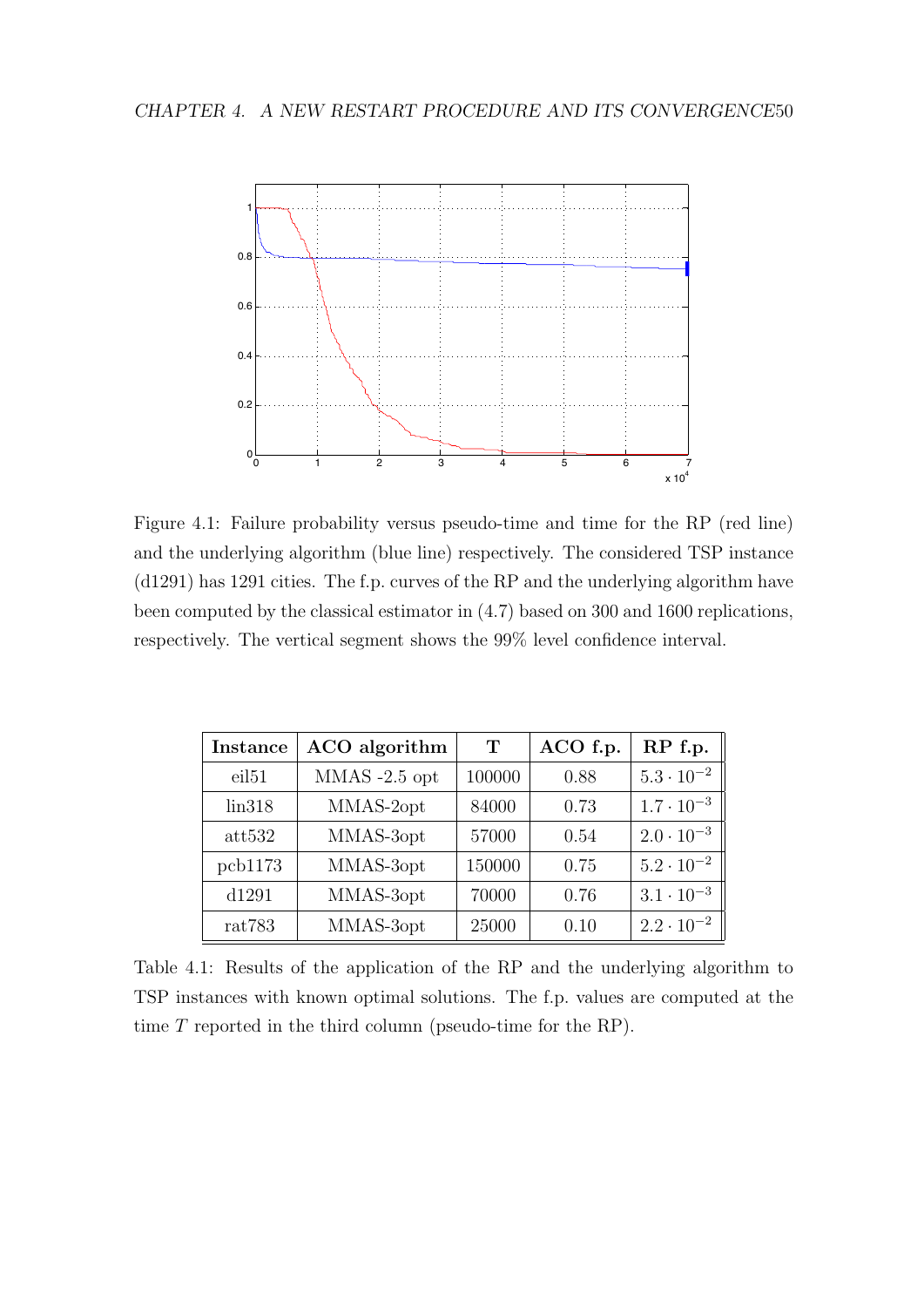#### CHAPTER 4. A NEW RESTART PROCEDURE AND ITS CONVERGENCE51



Figure 4.2: Failure probability for the RP versus pseudo-time for the TSP instance d1291. The continuous and dashed-dotted lines correspond to the estimators (4.7) and (4.8), respectively.



Figure 4.3: In this figure, using ACO as underlying algorithm, we compare f.p. of the RP that appears in Figure 1 (blue curve) with the one obtained applying the restart periodically at the optimal restart time (red curve).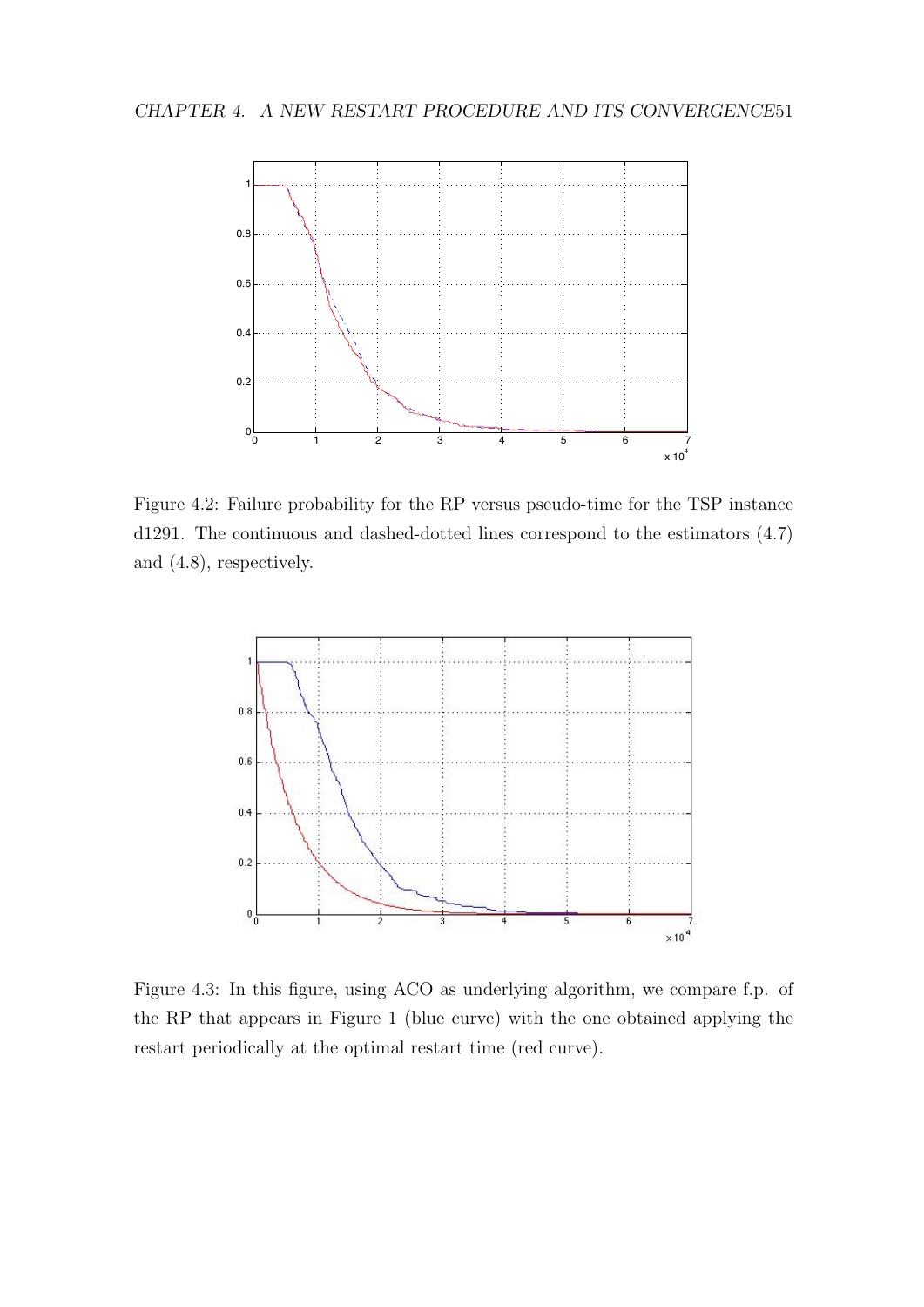# Conclusions

For a given COP, when the search space has high cardinality, it is useful to apply stochastic algorithms, which exploit the space using the regularity of the problem. In these cases the problem could be hard so that it could happen that the algorithm stays in sub-optimal solution too much time with positive probability. Hence, it could be useful to improve the algorithm's performance. A way to do this, it is to apply the restart, which consists of periodic initializations of the algorithm. Although this technique is often applied in practice, there are few theoretical works which describe when, applying the restart, there is a gain. In this thesis, we have studied, from the theoretical side, sufficient conditions to have gain applying the restart. This gain is defined in two ways: the first is based on the failure probability, the second is based on the first hitting time to optimal solutions. In the first case, we say that the restart is convenient if the ratio between the failure probabilities of restart and underlying algorithm goes to zero. We show that this condition holds if the failure probability of the underlying algorithm is sub-exponential. The second theoretical approach consists of comparing the expected value of the first hitting time in optimal solutions between the underlying and restart algorithm. We have found sufficient conditions for having mean time to reach optimal solutions is lower for the restart algorithm than the one underlying. The sufficient condition is the existence of a time T such that, for  $t > T$  the failure probability of the underlying algorithm decreases slower than for  $t \leq T$ . This conditions have limited utility, because one needs to know the failure probability of the underlying algorithm. In fact, for almost every problems the failure probability is unknown. Hence, we have proposed a new procedure, which does not use the failure probability of the underlying algorithm.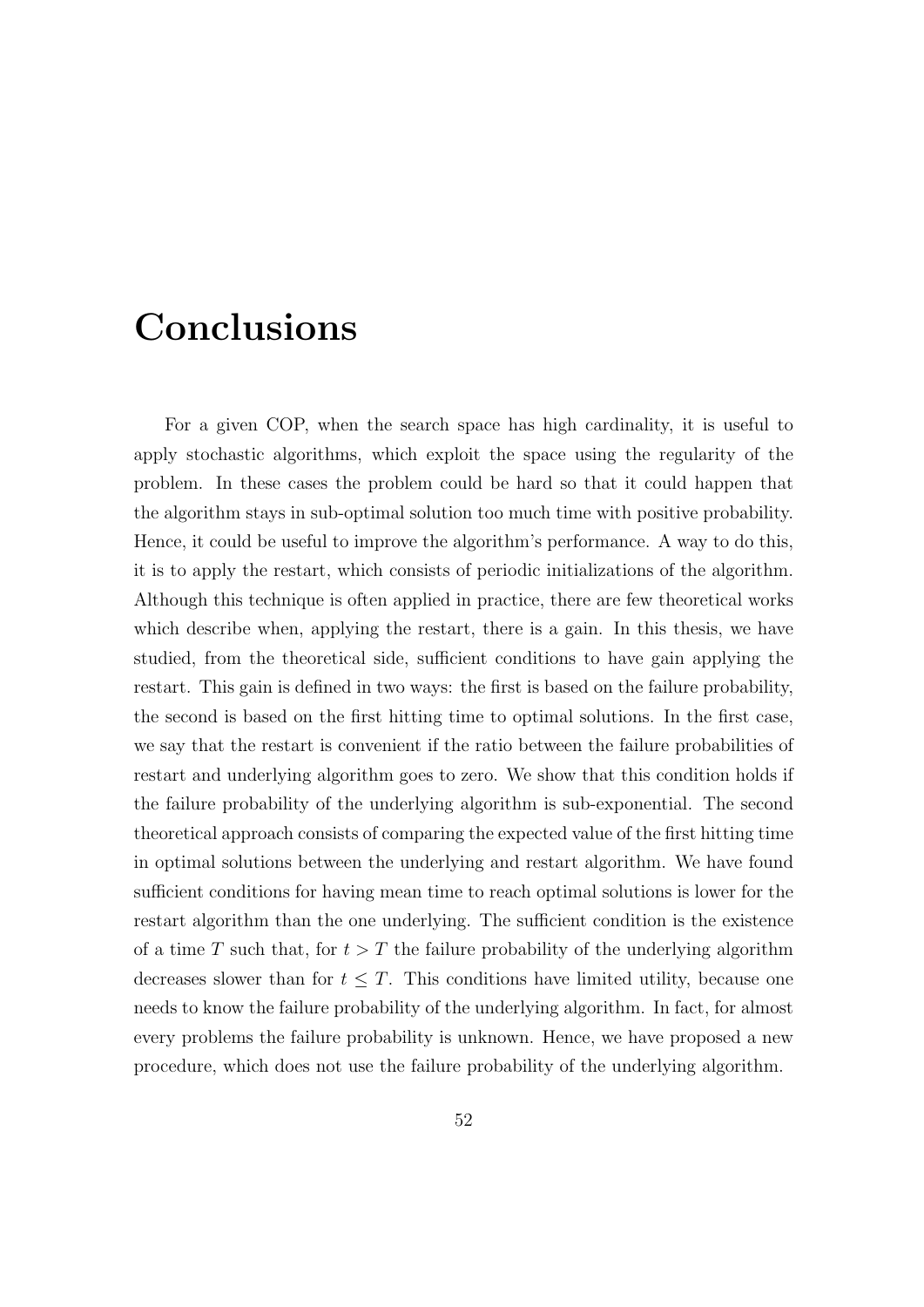The iterative procedure executes a certain number of replication until a fixed time. These replications are used to estimate the failure probability of the underlying algorithm. In order to do this, it is computed the minimum value of the replications executed  $\tilde{Y}_k$ . Hence, it is computed for any time, the failure probability respect of  $\tilde{Y}_k$ , so that we obtain  $g_k(t)$  that is an estimate of  $g(t)$ . Therefore, we have compute the position of the minimum of  $\hat{g}_k(t)$  which is  $\hat{\sigma}_k$ . If  $\hat{\sigma}_k$  close to the end of time window, the time of underlying algorithm is increased, otherwise the number of replication is increased. This choice is made because if the estimate of  $q(t)$  continues to decrease, we extend the time, otherwise we improve the estimate of  $g(t)$  increasing the number of replications. In order to establish if  $\hat{\sigma}_k$  close to the end of time window, we set a parameter  $\lambda \in (0,1)$ . For small  $\lambda$  we have less confidence than for  $\lambda$  near to one. In this way, the procedure overcomes the problem that the failure probability of underlying algorithm is unknown and, after a suitable numbers of iterations, the procedure applies the restart, using a time upper and close to the optimal restart time. In other words, the procedure, after a suitable numbers of iterations of underlying algorithm, that is used to understand the optimal restart time, the procedure works like if the failure probability is known. This fact, is shown in practice for some TSP instances (Table 1) and is guaranteed by the theory. In fact, the theorem, that we have proved, tell us that if the  $p(t)$  goes to zero and  $q(t)$  admits only one minimum  $t_m$ , and until  $t_m$ ,  $g(t)$  is strictly decreasing function, then  $\hat{p}_k(t)$ converges almost certainly to  $p(t)$ . Hence,  $\hat{g}_k(t)$  converges almost certainly to  $g(t)$ , so that the procedure finds the minimum of  $q(t)$ . In the last part of thesis, we have shown the results obtained applying the restart procedure for several TSP instances with hundred and thousand of cities. The procedure proposed can be improved in terms of preserve the performance, decreasing the computational cost. In order to do this, we can follow two approaches. The first is to take  $\lambda$  which depends from the iteration number of the procedure. In this way, the first iterations of the restart procedure, have an estimate of  $q(t)$  that is not good, so that we could take small  $\lambda$ . Increasing the iterations of the procedure the estimate of  $q(t)$  is improved, so that we can take  $\lambda$  larger. Hence, if we denote by k the k-th iteration of restart procedure, we could choose  $\lambda = \lambda_k$ , which is increasing with k. The second improvement is to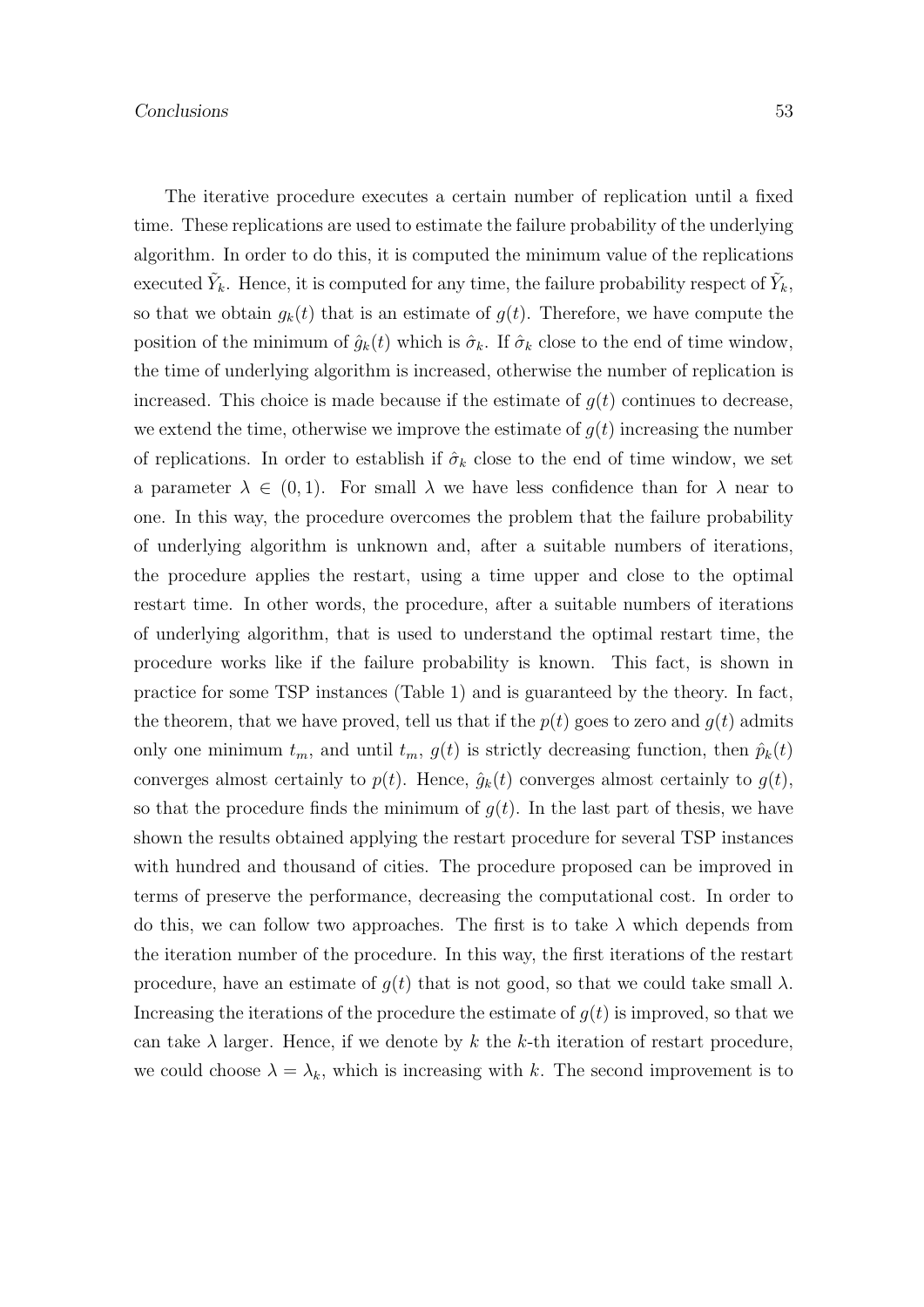reduce the time window when the estimate of  $g(t)$  is good enough. In this way, the last replications are executed for less time than the previous replications.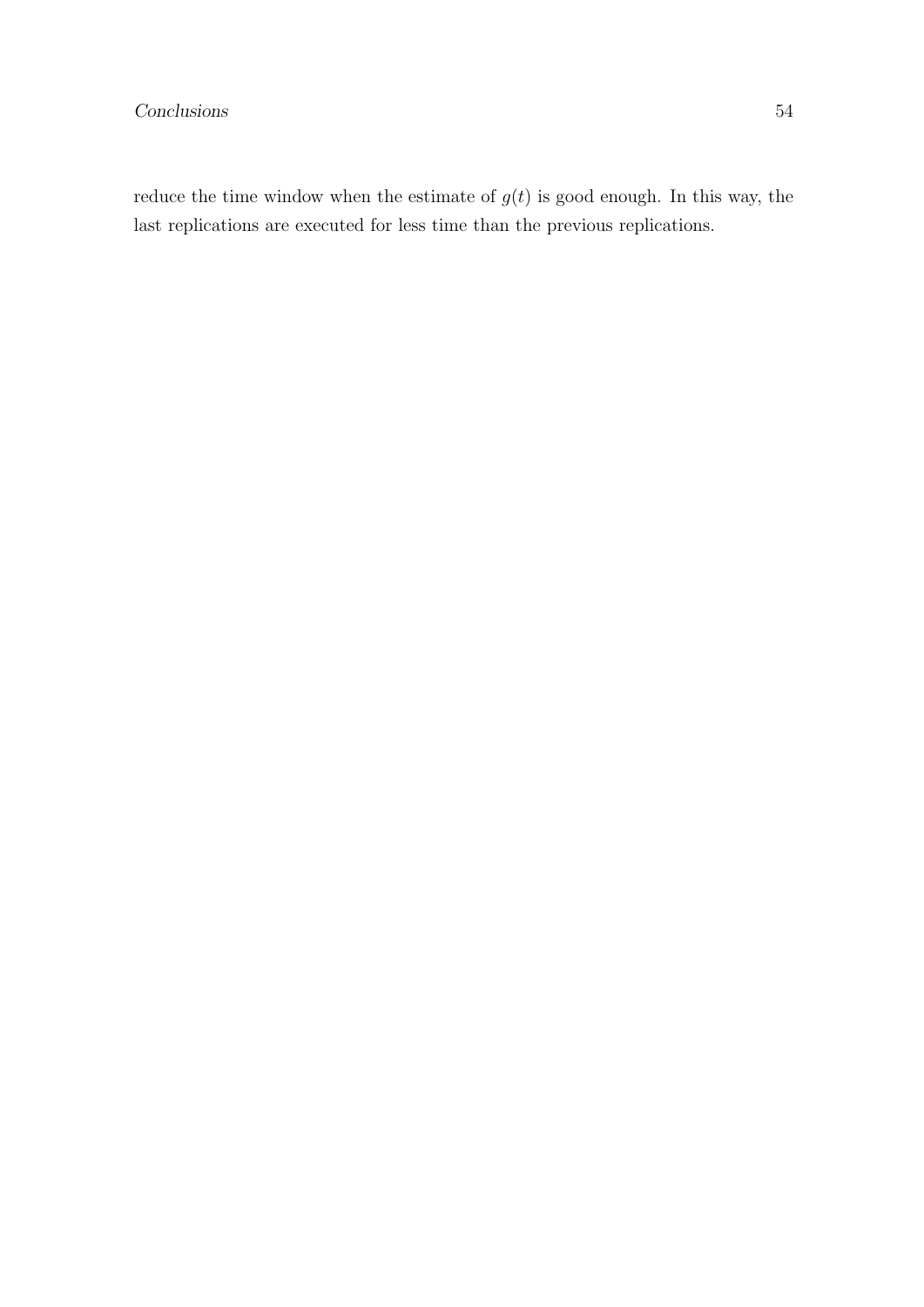# Bibliography

- [1] D. L. Applegate, R. M. Bixby, V. Chvátal, and W. J. Cook. The Traveling Salesman Problem. Princeton University Press, 2006.
- [2] F. Barahona and L. Lad´anyi. Branch-and-cut based on the volume algorithm: Steiner trees in graphs and max cut. IBM Research Report RC22221, 2001.
- [3] R. Bellman. Combinatorial processes and dynamic programming. American Mathematical Society, Combinatorial Analysis, Proceedings of Symposia in Applied Mathematics(10):217–249, 1960.
- [4] R. Bellman. Dynamic programming treatment of the travelling salesman problem. J. Assoc. Comput. Mach, 9:61–63, 1962.
- [5] B. Bullnheimer, R.F. Hartl, and C. Strauss. A new rank-based version of the ant system: a computational study. Central European Journal for Operations Research and Economics, 7(1):25–38, 1999.
- [6] L. Carvelli and G. Sebastiani. Some issues of ACO algorithm convergence, chapter 4. INTECH, 2011.
- [7] V. Cerny. Thermodynamical approach to the traveling salesman problem: An efficient simulation algorithm. *Journal of Optimization Theory and* Applications, 45:41–51, 1985.
- [8] S.A. Cook. The complexity of theorem-proving procedures. *Proc. 3rd Ann.* ACM. Symp. on Theory of Computing, 1971.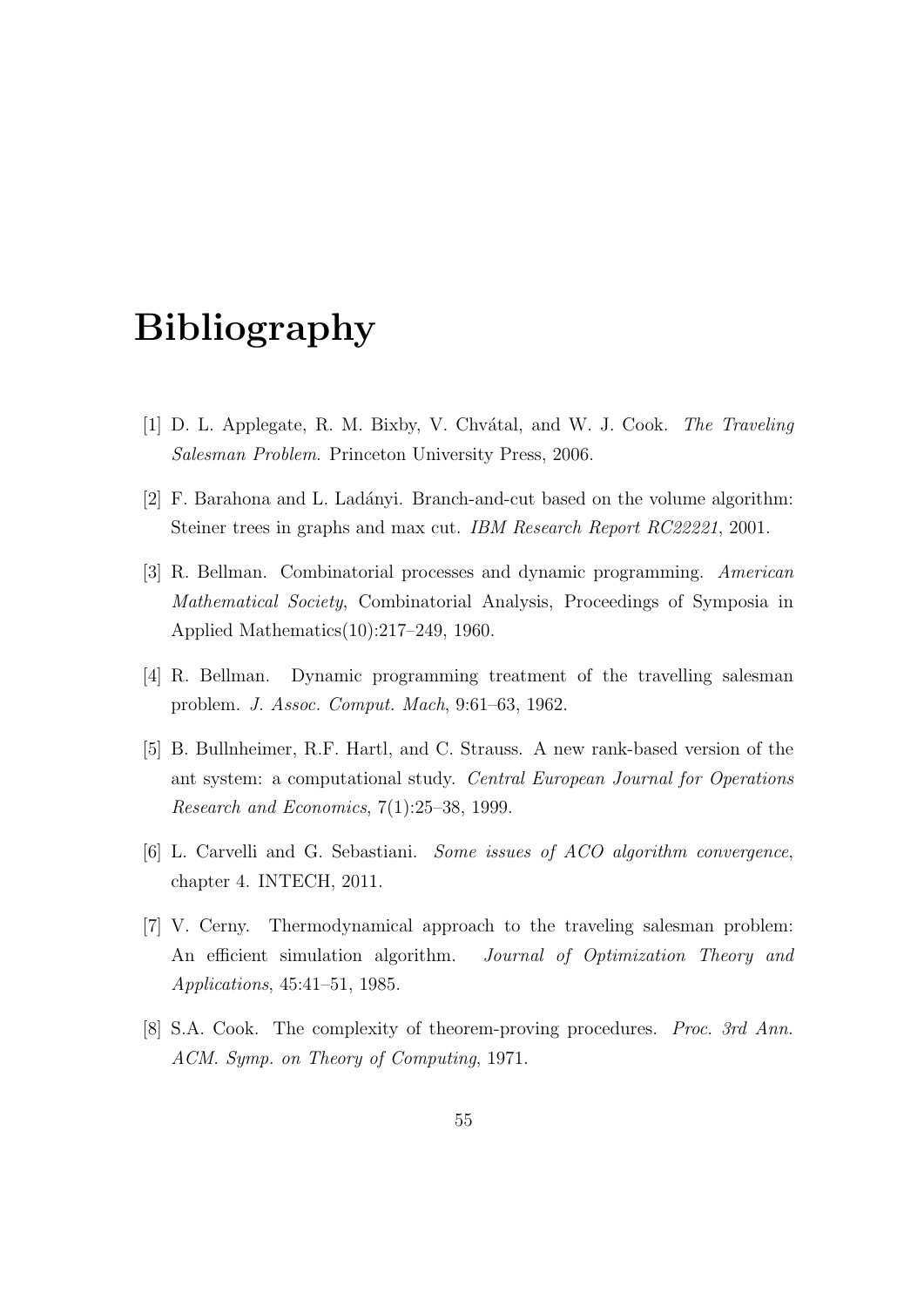- [9] A. Croes. A method for solving traveling salesman problem. Opns. Res., 5:791– 812, 1958.
- [10] M. Dorigo and G. Di Caro. The Ant Colony Optimization metaheuristic. New Ideas in Optimization, 1999.
- [11] M. Dorigo, V. Maniezzo, and A. Colorni. Positive feedback as a search strategy. Technical Report, Politecnico di Milano, 1991.
- [12] M. Dorigo, V. Maniezzo, and A. Colorni. Ant system: Optimization by a colony of cooperating ants. IEEE Trans. on System, Man, and Cybernetics, 26, 1996.
- [13] M. Dorigo and T. Stützle. Ant Colony Optimization. MIT Press, 2004.
- [14] M.R. Garey and D.S. Johnson. Computers and Intractability: A Guide to the Theory of NP-Completeness. Freeman, San Francisco, CA,, 1979.
- [15] M.J.J. Garvels and D.P. Kroese. A comparison of restart implementations. Proceeding of the 1998 Winter Simulation Conference, pages 601–609, 1998.
- [16] M.J.J. Garvels and D.P. Kroese. On the entrance distribution in restart simulation. *RESIM '99*, 1999.
- [17] F. Glover. Tabu search-part 1. ORSA Journal of Computing, 1(2):190–206, 1989.
- [18] D.E. Goldberg, B. Korb, and K. Deb. Messy genetic algorithms: Motivation, analysis, and first results. Complex Systems, 3:493–530, 1989.
- [19] W.J. Gutjahr. A graph based ant system and its convergence. Fut. Gener. Comput. Sys, 16:873–888, 2000.
- [20] W.J. Gutjahr. Aco algorithms with guaranteed convergence to the optimal solution. Information Processing Letters, 82:145–152, 2002.
- [21] W.J. Gutjahr. First steps to the runtime complexity analysis of ant colony optimization. Computer and Operations Reasearch, 35:2711–2727, 2008.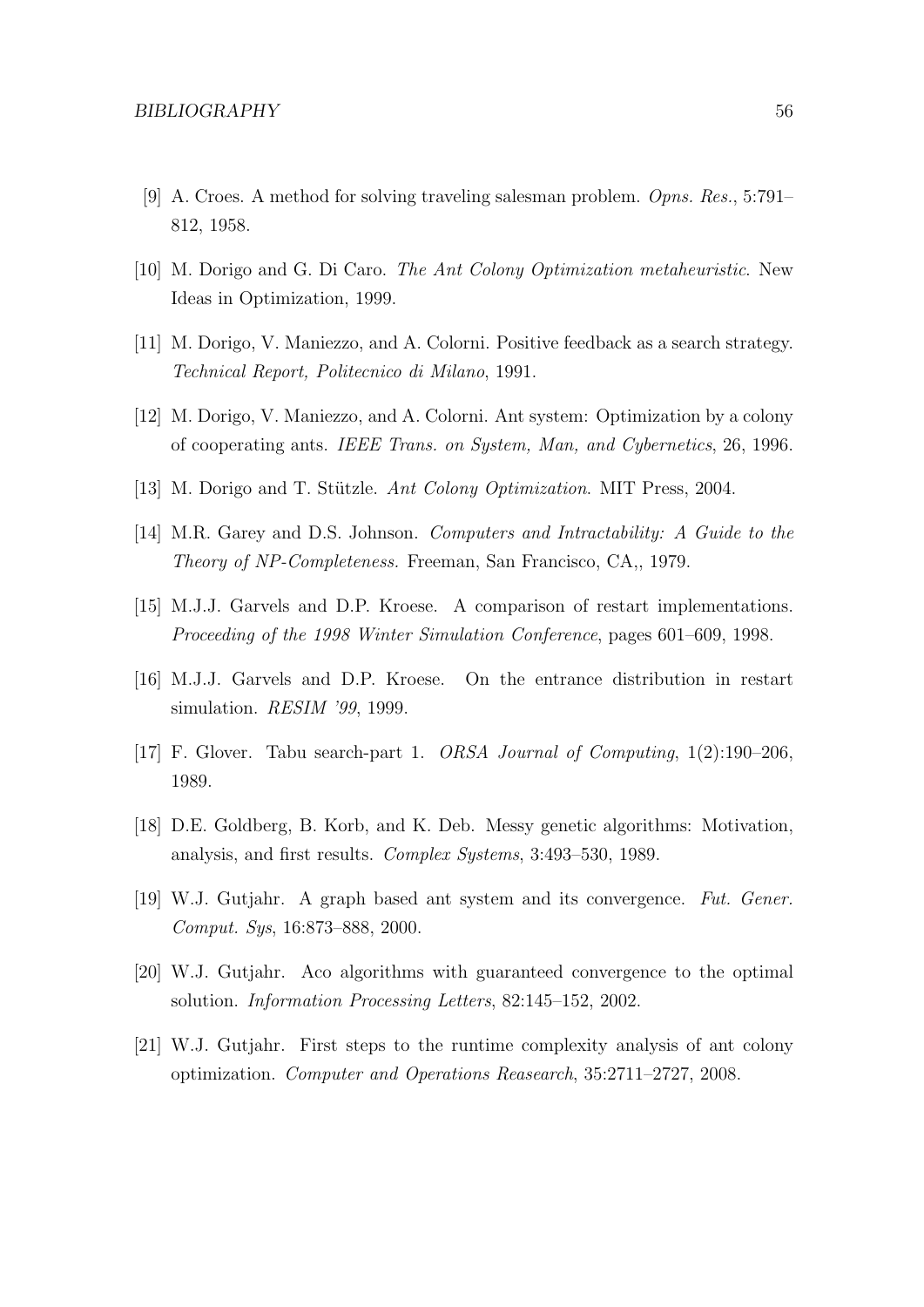- [22] W.J. Gutjhar. A generalized convergence result for the graph-based ant system. Probability in the engineering and informational sciences, 17:545–569, 2003.
- [23] W.J. Gutjhar and G. Sebastiani. Runtime analysis of ant colony optimization with best-so-far reinforcement'. Meth. Comput. Appl. Prob., 10:409-433, 2008.
- [24] M. Held and R. M. Karp. A dynamic programming approach to sequencing problems. Journal of the Society for Industrial and Applied Mathematics, 10(2):196–210, 1962.
- [25] K. Helsgaun. An effective implementation of the lin-kernighan traveling salesman heuristic. European Journal of Operational Research, 126(1):106–130, 2000.
- [26] R.Z. Hwang, R.C. Chang, and R.C.T. Lee. The searching over separators strategy to solve some np-hard problems in subexponential time. Algoritmica, 9:398–423, 1993.
- [27] D. S. Johnson, L. A. McGeoch, and E. E. Rothberg. Asymptotic experimental analysis for the held-karp traveling salesman bound. Proceedings of the Seventh Annual ACM-SIAM Symposium on Discrete Algorithms, pages 341–350, 1996.
- [28] R. M. Karp. Dynamic programming meets the principle of inclusion and exclusion. per. Res. Lett., 1(2):49–51, 1982.
- [29] R.M. Karp. Reducibility among combinatorial problems. Complexity of Computer Computations, pages 85–103, 1972.
- [30] S. Kirkpatrick, C. D. Gelatt, and M. P. Vecchi. Optimization by simulated annealing. Science, 220(4598):671–680, 1983.
- [31] S. Kohn, A. Gottlieb, and M. Kohn. A generating function approach to the traveling salesman problem. ACM Annual Conference ACM Press, pages 294– 300, 1977.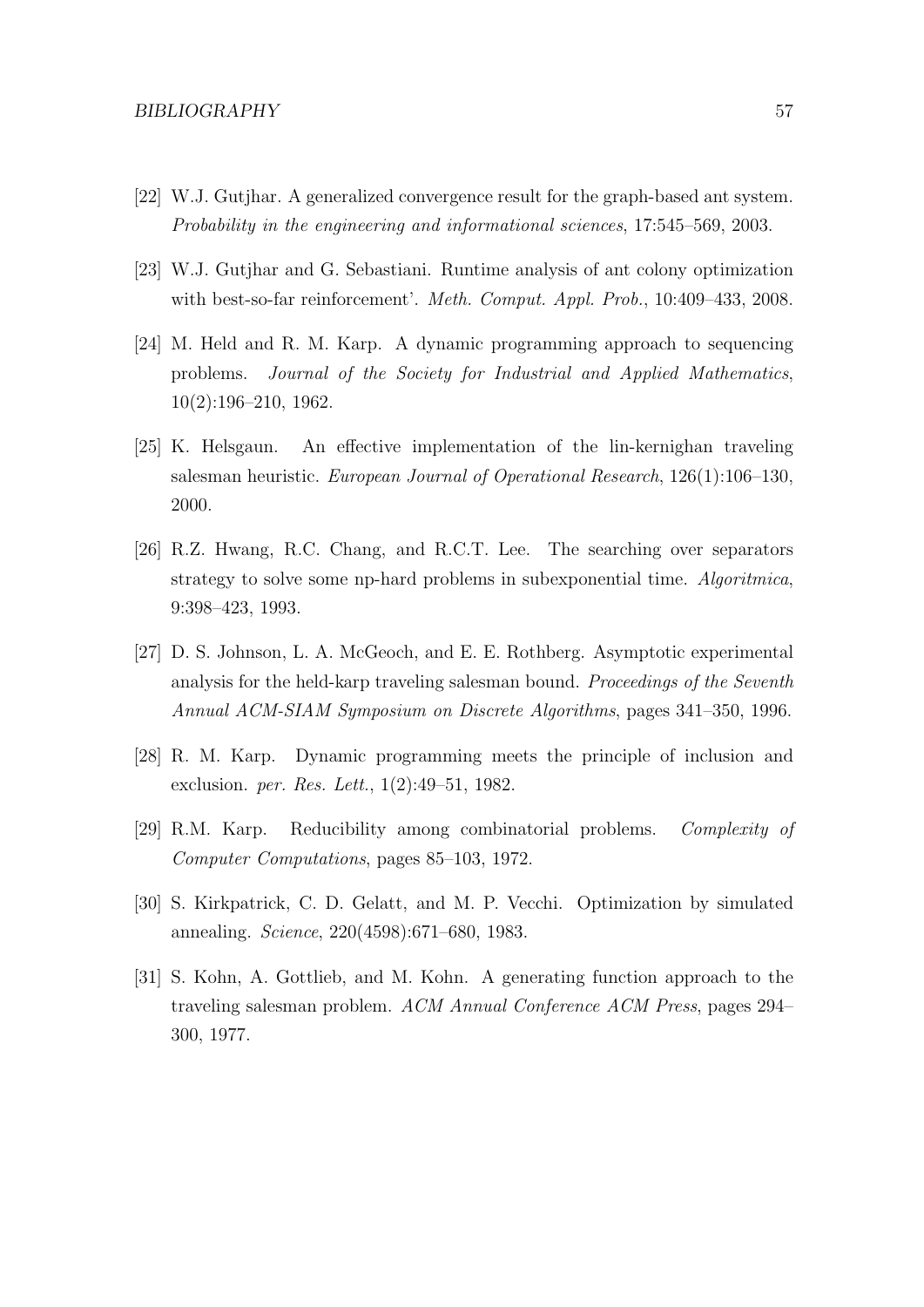- [32] S. Lin. Computer solutions of the traveling salesman problem. The bell system technical journal, pages 2245–2269, December 1965.
- [33] S. Lin and B.W. Kernighan. An effective heuristic algorithm for the travelingsalesman problem. Oper. Res., 21:498–516, 1973.
- [34] F. Neumann and C. Witt. Runtime analysis of a simple ant colony optimization algorithm. Proc. ISAAC 06, Springer LNCS 4288:618–624, 2006.
- [35] S. Olivera, S. Hussin, T. Stützle, A. Roli, and M. Dorigo. A detailed analysis population-based ant colony optimization algorithm for the tsp and the qap. Technical Report TR/IRIDIA/2011-006, IRIDIA, February 2011.
- [36] G. Sebastiani and G.L. Torrisi. An extended ant colony algorithm and its convergence analysis. Methodology and Computing in Applied Probability, 7:249–263, 2005.
- [37] T. Stützle. Parallelization strategies for ant colony optimization. *Proceedings* of PPSN-V, Fifth International Conference on Parallel Problem Solving from Nature, Springer-Verlag, 1498:722–731, 1998.
- [38] T. Stützle and H.H. Hoos. Max-min ant system. Fut. Gener. Comput. Sys., 16:889–914, 2000.
- [39] Stützle T. and Hoos H.H. The max-min ant system and local search for the travelling salesman problem. pages 309–314, 1997.
- [40] P. Toth and D. Vigo, editors. The vehicle routing problem. SIAM Monograph on Discrete Mathematics and Applications, 2002.
- [41] A. Turing. On computable numbers, with an application to the entscheidungsproblem. Proc. London Math Soc., 42, 1936.
- [42] A.P.A. Van Moorsel and K. Wolter. Analysis and algorithms for restart. IEEE Computer Society: Proceedings of the 1st International Conference on the Quantitative Evaluation of Systems, pages 195–204, 2004.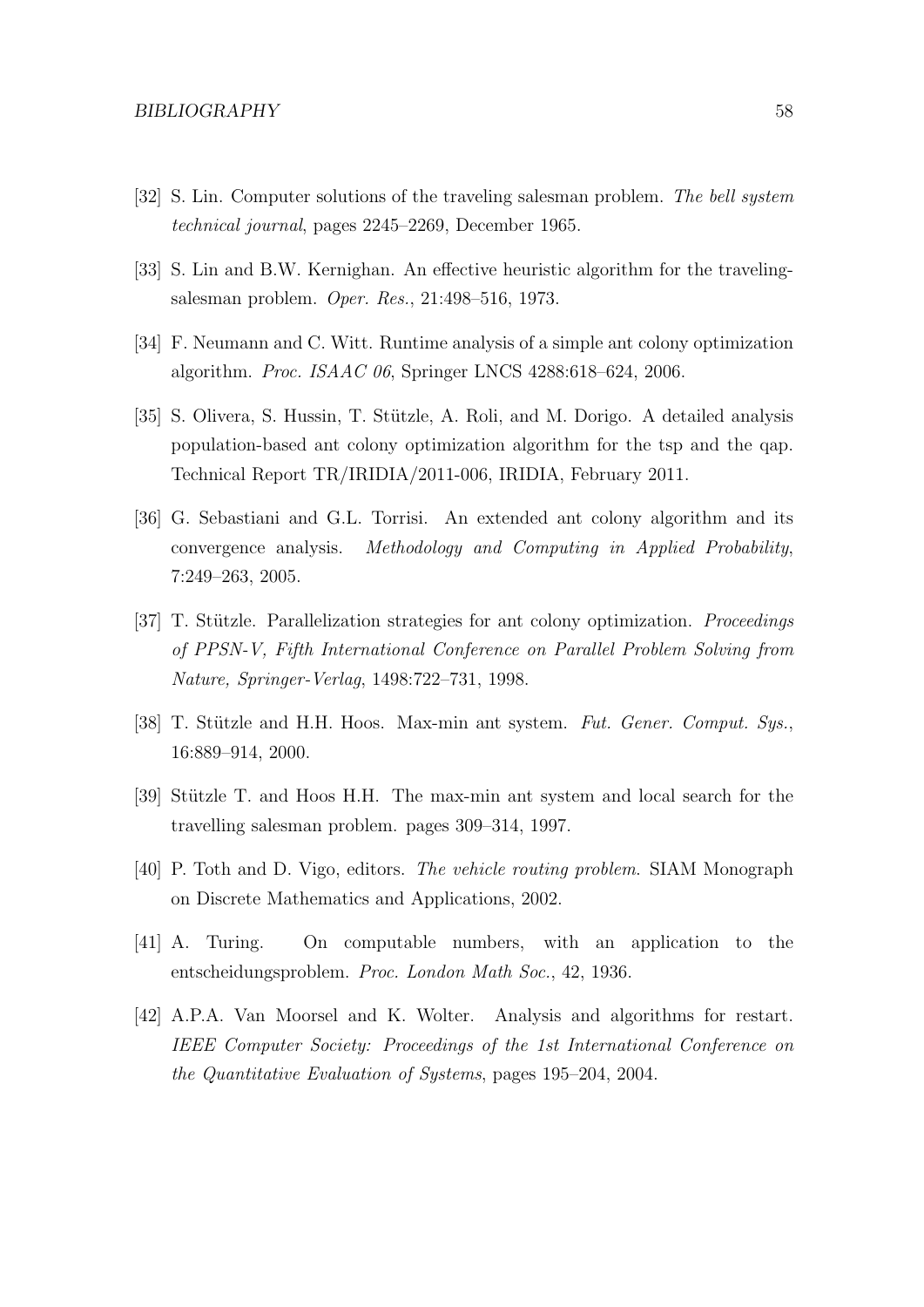[43] G.J. Woeginger. Exact algorithms for np-hard problems. *OPTIMA*, 68, 2002.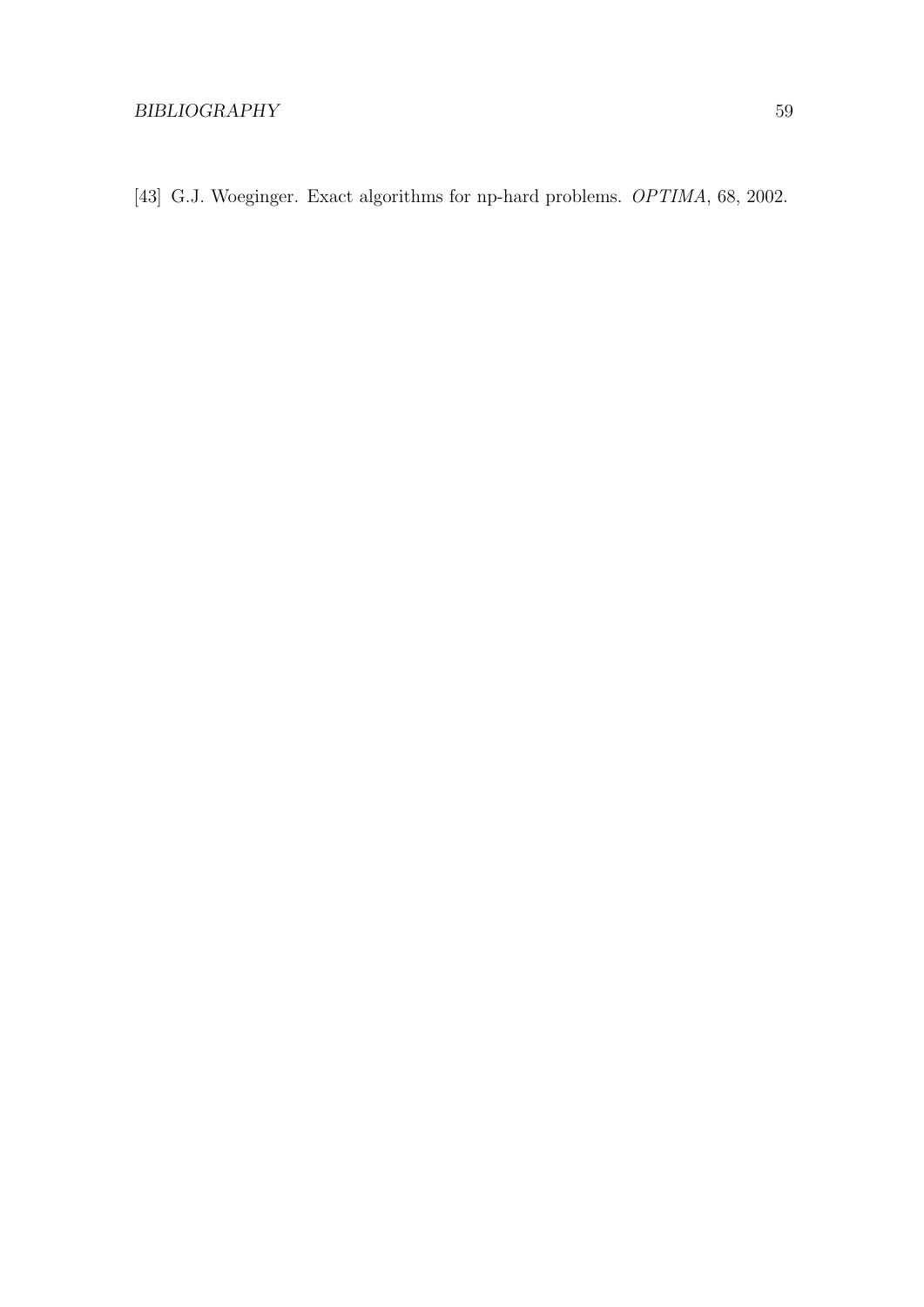# Appendix A

# ACO implementation code

- 1  $\#$ include <iostream>
- 2  $\#include$  <stdio.h>
- <sup>3</sup> #include <stdlib.h>
- 4 #include <string.h>
- <sup>5</sup> #include <math.h>
- <sup>6</sup> #define n points 194
- $\tau$  #define new\_dim 18
- <sup>8</sup> #define num sub pb 7
- <sup>9</sup> #define T 5000
- <sup>10</sup> #define TLOC 1000
- 11 #define IA 16807
- 12 #define IM 2147483647
- 13 #define AM  $(1.0/IM)$
- <sup>14</sup> #define IQ 127773
- <sup>15</sup> #define IR 2836
- 16 #define NTAB 32
- $17 \#$ define NDIV  $(1+(IM-1)/NTAB)$
- <sup>18</sup> #define EPS 1.2e−7
- <sup>19</sup> #define RNMX (1.0−EPS)
- <sup>20</sup> #define MAXFLDS 3 /∗ maximum possible number of fields ∗/
- 21 #define MAXFLDSIZE 10000 /\* longest possible field + 1 = 31 byte field  $*/$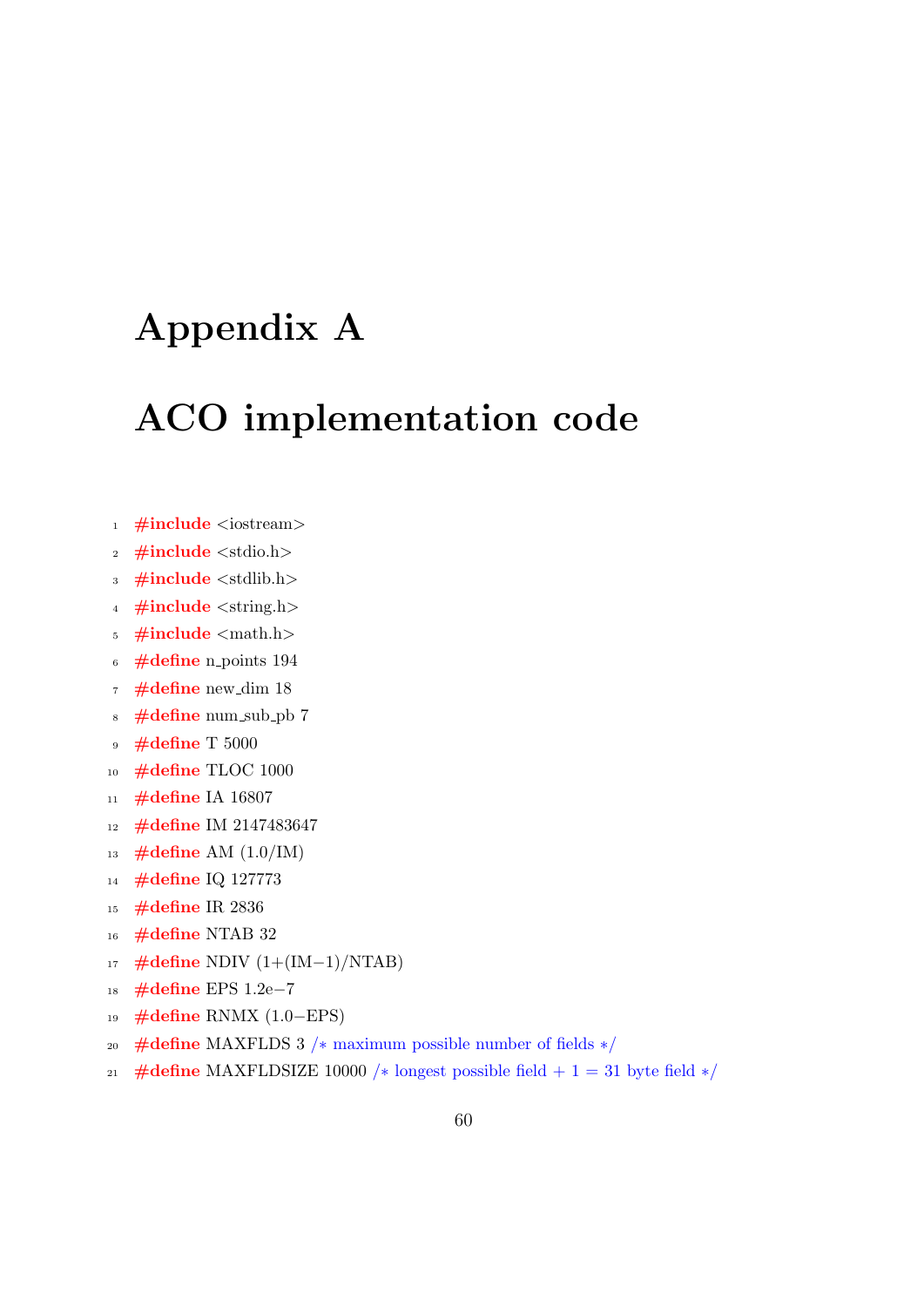```
<sup>22</sup> \#define bufsize 1024
_{23} #define nAnts 25
24
25
26 void edit matrix distance (float \text{ Cities}[n\text{-points}][2], double \text{ M}[n\text{-points}][n\text{-points}])27 \quad28 int i,j;
29 for(i = 0; i < n_points; i++){
30 for(j = 0; j < n-points; j + 1}
31
32 M[i][j]=sqrt((Cities[i][0]−Cities[j][0])∗
33 (Cities[i][0]−Cities[j][0])+(Cities[i][1]−Cities[j][1])∗
34 (Cities[i][1]−Cities[j][1]));
35 }
36 }
37 return;
38 }
39
40 void set diff(int set [n_points], int setNew[n_points], int elem, int lung )
41 {
_{42} int i, k=0;
43 for (i=0;i<n_points;i++44 \Big\{if(\text{set}[i]!=\text{elem})46 \left\{47 \quad \text{setNew}[k] = \text{set}[i];48 k++;49 }
50
\hspace{1.5cm} 51 \hspace{3.2cm} \Big \}52 return;
53 }
54
```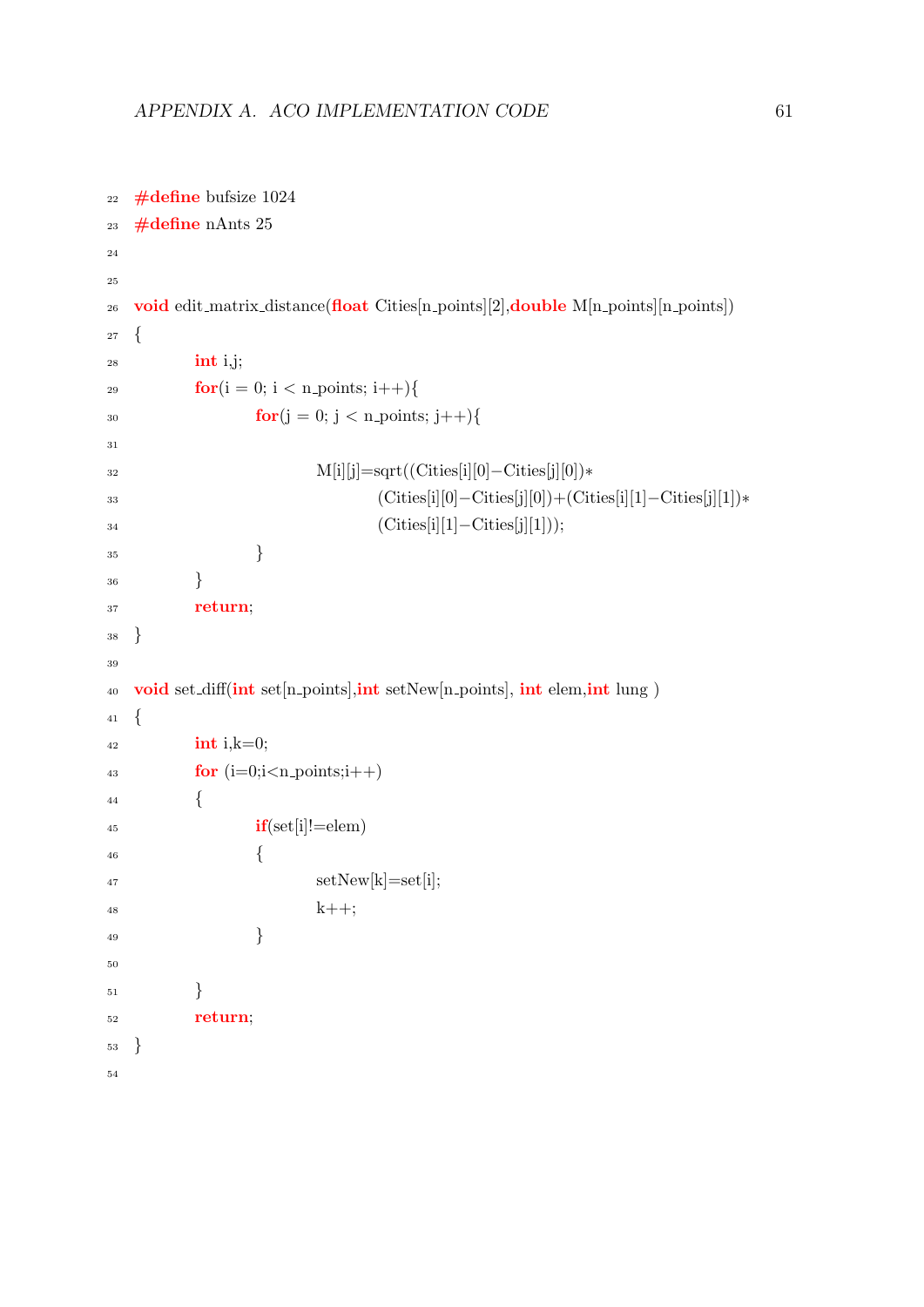```
55
56 void set diff local(int set[new_dim], int setNew[new_dim], int elem, int lung )
57 {
58 int i,k=0;
\mathbf{for} (i=0;i<new_dim;i++)
60 {
if(st[i]!=\text{elem})62 \qquad \qquad \left\{\text{63} setNew[k]=set[i];
64 k++;65 }
66
67 }
68 return;
69 }
70
71 float minimo(float a, float b){
\mathbf{r}_2 if (a<b)73 return a;
74 else
75 return b;
76 }
77
78 float massimo(float a, float b){
\mathbf{r}<sup>79</sup> if (a>b)
80 return a;
81 else
82 return b;
83 }
84
85
86 int pos_massima(double v[n_points],int lung,double a)
87 \quad {\bf{int}} \text{ } j, i = 0;
```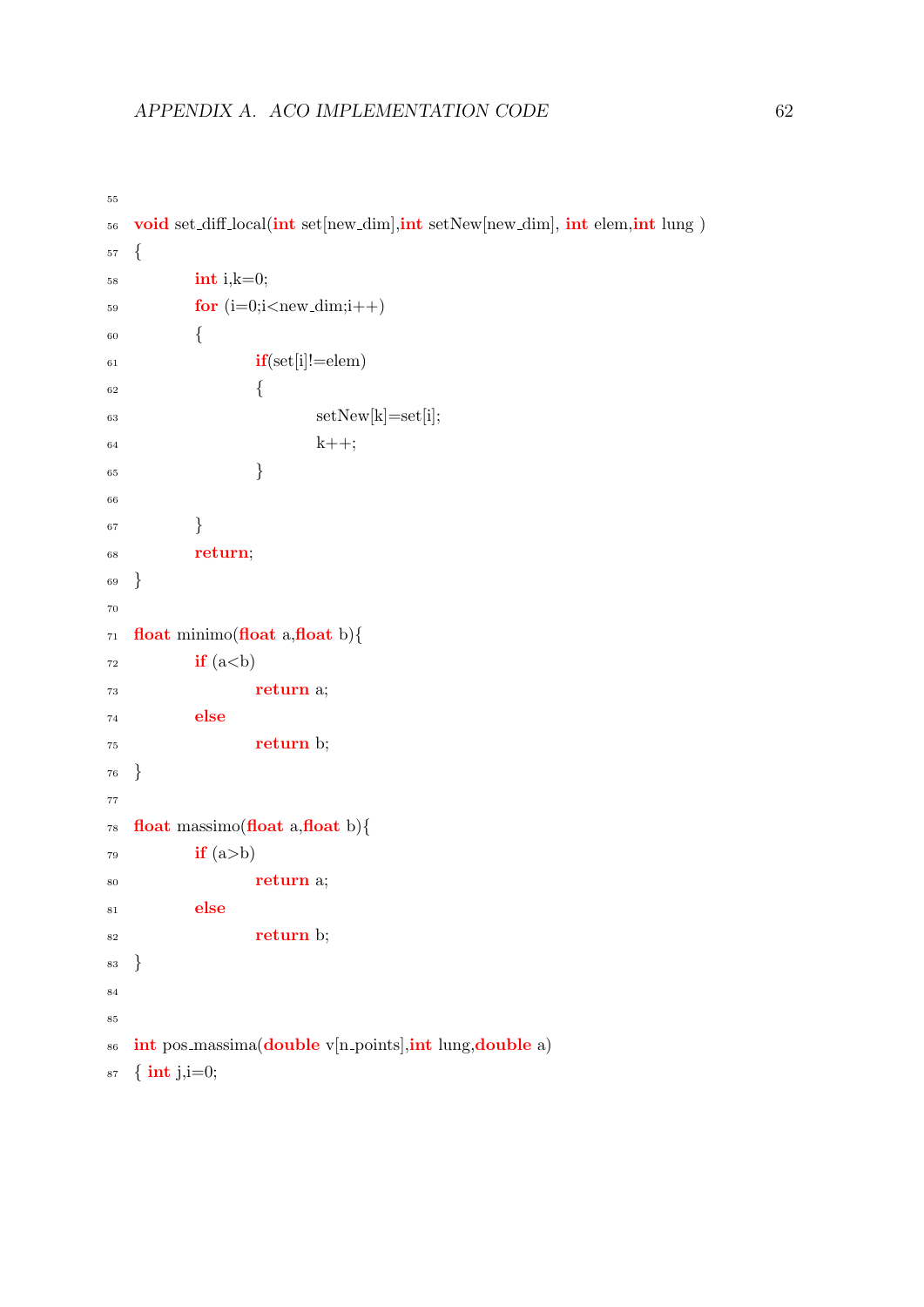```
88 double w[lung],mass=−1;
\frac{\sin t}{\cos t} = -1;
90 for(j=0;j<lung;j++){
91 w[j]=v[j];92 }
93
94 while(mass<a)
95 {
_{96} mass=w[i];
97 pos=i;
98 i++;99 }
100
101 return pos;
102 }
103
104
105 float ran1(long *idum)
106 {
107 int j;
108 long k;
109 static long iy=0;
110 static long iv[NTAB];
111 float temp;
112
113
114 if (*idum \leq 0 || !iy) {
115 if (-(*idum) < 1) *idum=1;116 else ∗idum = -(\ast idum);117 for (j=NTAB+7;j>=0;j-−) {
118 k=(\text{idum})/IQ;119 ∗idum=IA∗(∗idum−k∗IQ)−IR∗k;
120 if (*idum < 0) *idum += IM;
```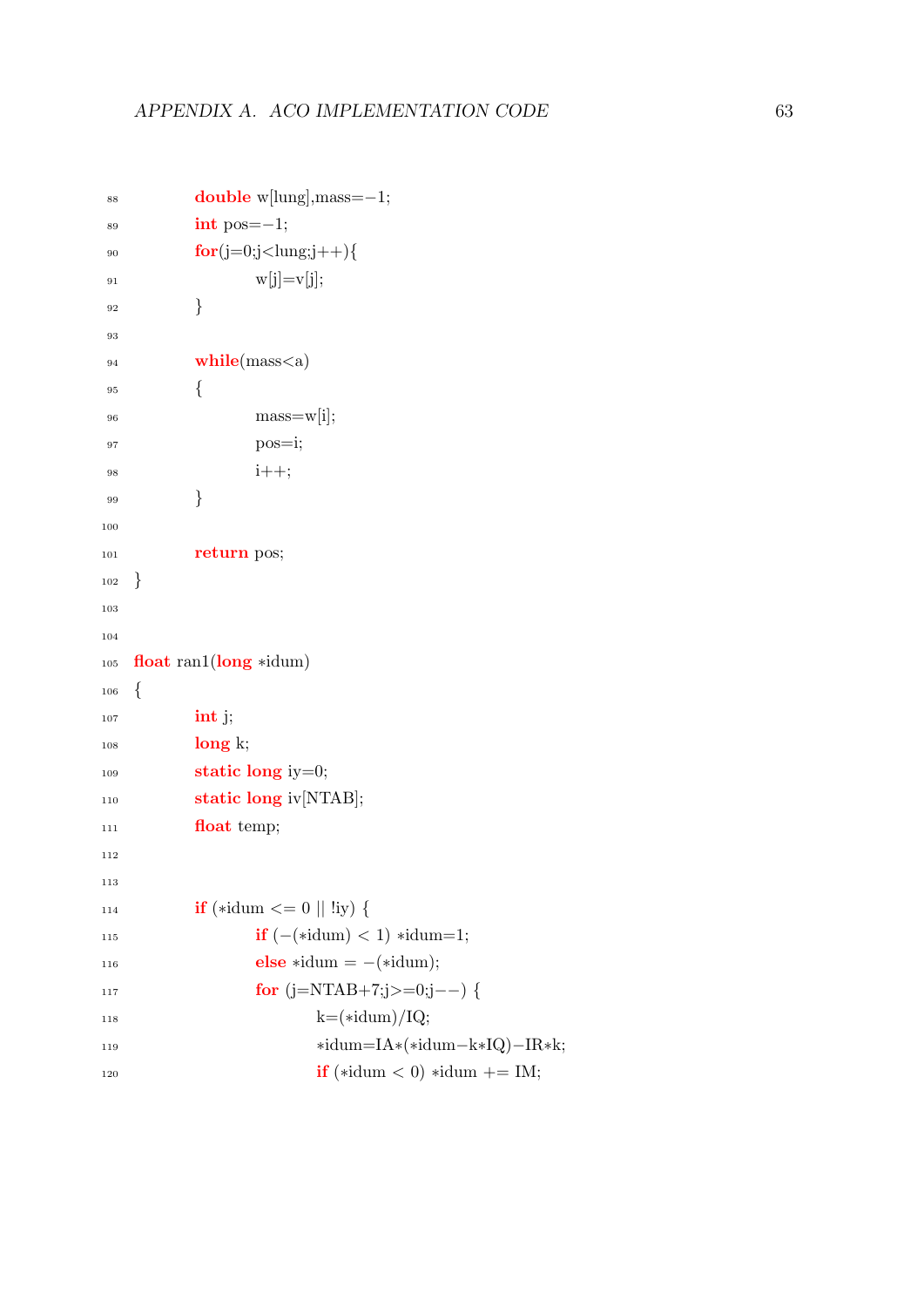```
121 if (j < NTAB) iv[j] = *idum;\left\{\n \begin{array}{ccc}\n 1 & 2 & \\
 2 & 3 & \\
 3 & 4 & \\
 4 & 5 & \\
 5 & 6 & \\
 6 & 7 & \\
 7 & 8 & \\
 8 & 9 & \\
 1 & 2 & \\
 1 & 3 & \\
 2 & 4 & \\
 3 & 6 & \\
 4 & 1 & \\
 5 & 1 & \\
 6 & 1 & \\
 7 & 1 & \\
 8 & 1 & \\
 9 & 1 & \\
 1 & 1 &amp123 123 123124
\begin{array}{c} \n 125 \n \end{array}k=(\ast idum)/IQ;127 ∗idum=IA∗(∗idum−k∗IQ)−IR∗k;
128 if (*idum < 0) *idum += IM;129 j=iy/NDIV;
130 iy=iv[j];
iv[j] = *idum;_{132} if ((temp=AM*iy) > RNMX) return RNMX;
133 else return temp;
134
135 }
136
137 void opt 3(int Pat[n_points], int NewPat[n_points], int cit[3])
138 {
139 float dist;
int i,j,pos_0,pos_1,pos_2;141 \qquad \qquad pos_0=cit[0];
_{142} pos_1 = cit[1];pos_2 = cit[2];144 for(i=0;i<pos_0;i++)
145 NewPat[i]=Pat[i];
146 j=0;
147 for(i=pos_0; i<pos_1; i++){
148 NewPat[i]=Pat[pos_1-1-j];
149 \t\t j++;\begin{matrix} 150 \end{matrix} \qquad \qquad \begin{matrix} \end{matrix}i=0; j=0;152 for (i = pos_1; i < pos_2; i++){
153 NewPat[i]=Pat[pos_2-1-j];
```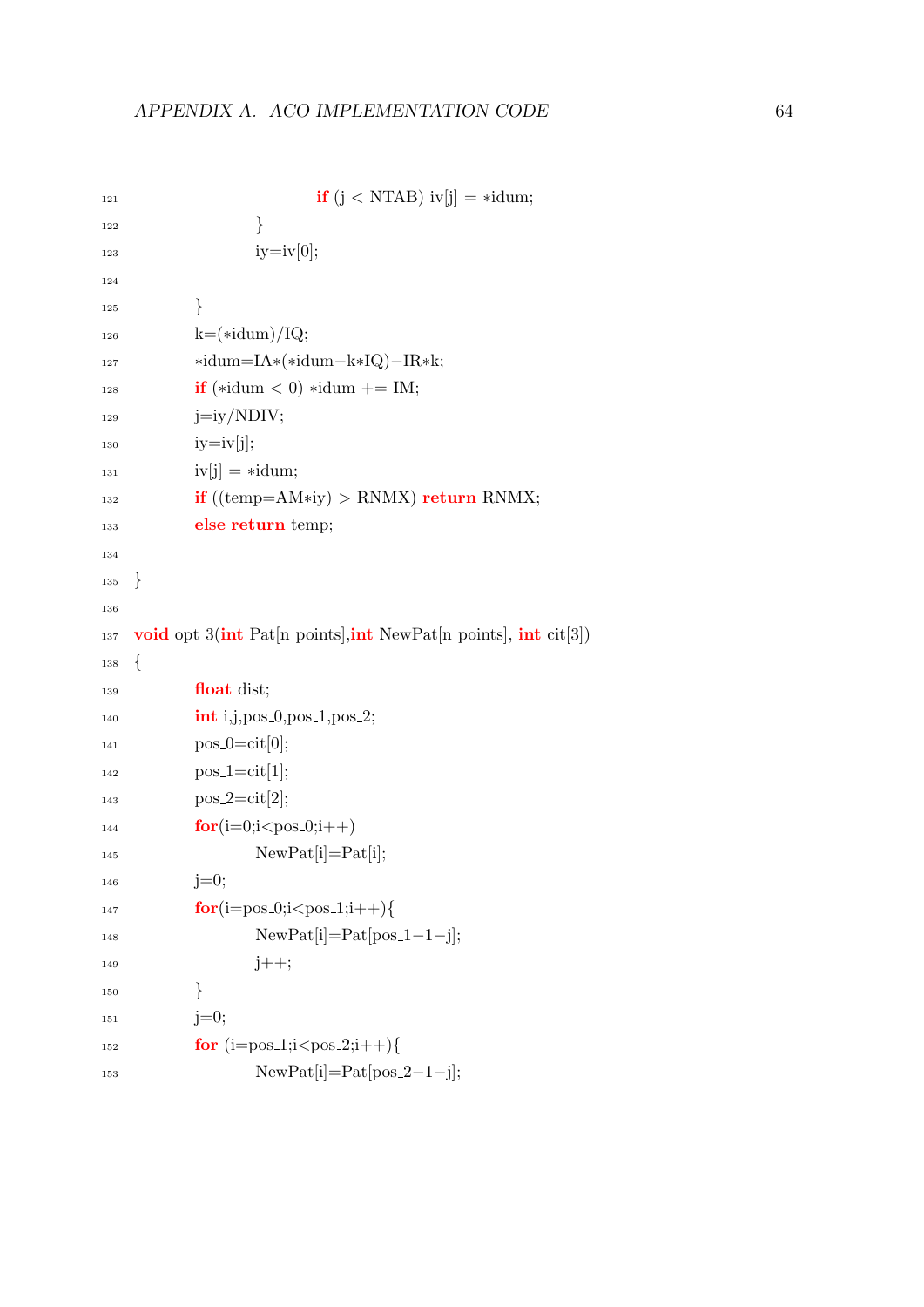```
154 j++;
155 }
156 for (i=pos_2; i < n_points;i++){
157 NewPat[i]=Pat[i];
\begin{matrix} 158 \end{matrix} \qquad \qquad \Big\}159 }
160
161 void opt 3.2(int Pat[n_points], int NewPat[n_points], int cit[3])
162 \quad \left\{163 float dist;
164
int i,j,pos_0,pos_1,pos_2;166 \qquad \qquad pos_0=cit[0];
167 \text{ pos.}1 = \text{cit}[1];168 \qquad \qquad pos_2=cit[2];
169 for(i=0;i<pos_0;i++)170 NewPat[i]=Pat[i];
i=0; i=0;172 for(i=pos_0;i<pos_0+pos_2-pos_1;i++){
173 NewPat[i]=Pat[pos_1+j];
174 j++;175 }
j=0;177 for (i = pos_0 + pos_2 - pos_1; i < pos_2; i++){
178 NewPat[i]=Pat[pos_0+j];
179 \quad j++);
\begin{matrix} 180 \end{matrix} \qquad \qquad \begin{matrix} \end{matrix}181 j=0;
182 for (i=pos_2; i < n_points; i++)183 NewPat[i]=Pat[pos_2+j];
184 j++;
\begin{matrix} 185 \end{matrix} \qquad \qquad \Big\}186 }
```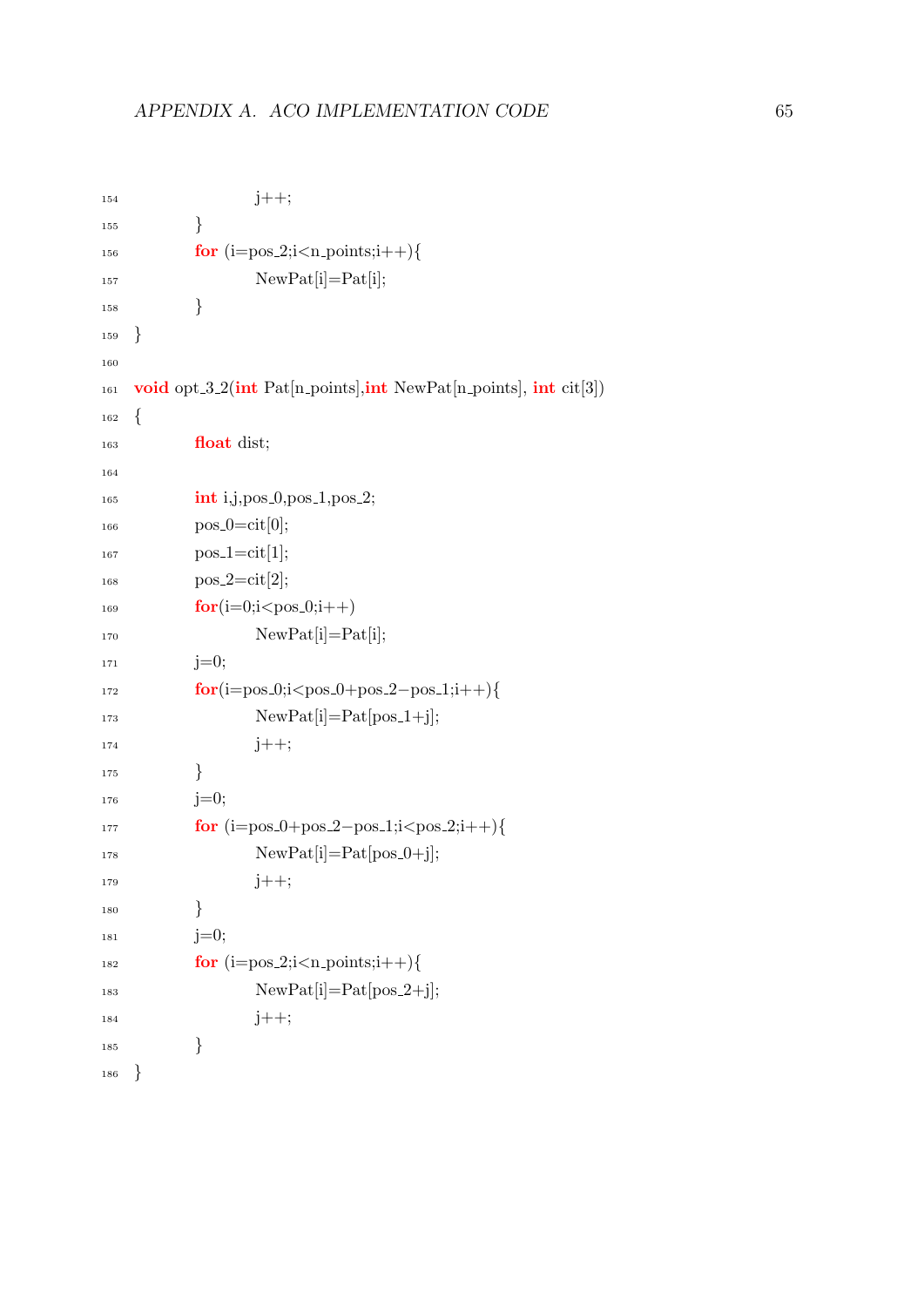```
187
188
189
190
191
192
193 double verify_opt(double M[n_points][n_points],int Pat[n_points],double value_dist)
194
195 {
196 int iOp,jOp,hOp,bestCit2[2],bestCit3[3],kOp ,flag=0,i,j,pos_0,pos_1,pos_2,pos_3,NewPat[n_points];
197 double dist1,dist2,gain1,gain2,gain3,gain2bis,gain1bis,gain3bis,gain=0;
198
199 for(iOp=0;iOp<n_points−5;iOp++)
200 {
201 for(jOp=iOp+2;jOp<n_points-3;jOp++)
202 \left\{ \begin{array}{c} 202 \end{array} \right.pos_0 = iOp + 1;_{204} pos_1 = jOp+1;\text{gain1}=\text{M}[\text{Pat}[\text{pos}_0-1][[\text{Pat}[\text{pos}_0]]]-\text{M}[\text{Pat}[\text{pos}_0-1]]][\text{Pat}[\text{pos}_0-1]]];206 gain1bis=M[Pat[pos_0-1]][Pat[pos_0]]–M[Pat[pos_1]][Pat[pos_0-1]];
if((gain1>0)||(gain1bis>0))208 \Big\{209
210 for(kOp=jOp+2;kOp\lt n\_points-1;kOp++)211 \left\{pos 2=kOp+1;
213
\text{gain2}=\text{gain1}+\text{M}[\text{Pat}[\text{pos}_-1-1][\text{Pat}[\text{pos}_-1]]]-M[Pat[pos_1]][Pat[pos_2]];216
\frac{1}{217} if ((\text{gain1}>0) \&\& (\text{gain2}>0))218 \Big\{\text{gain3} = \text{gain2} + \text{M}[\text{Pat}[\text{pos}_-2]] [\text{Pat}[\text{pos}_-2-1]] -
```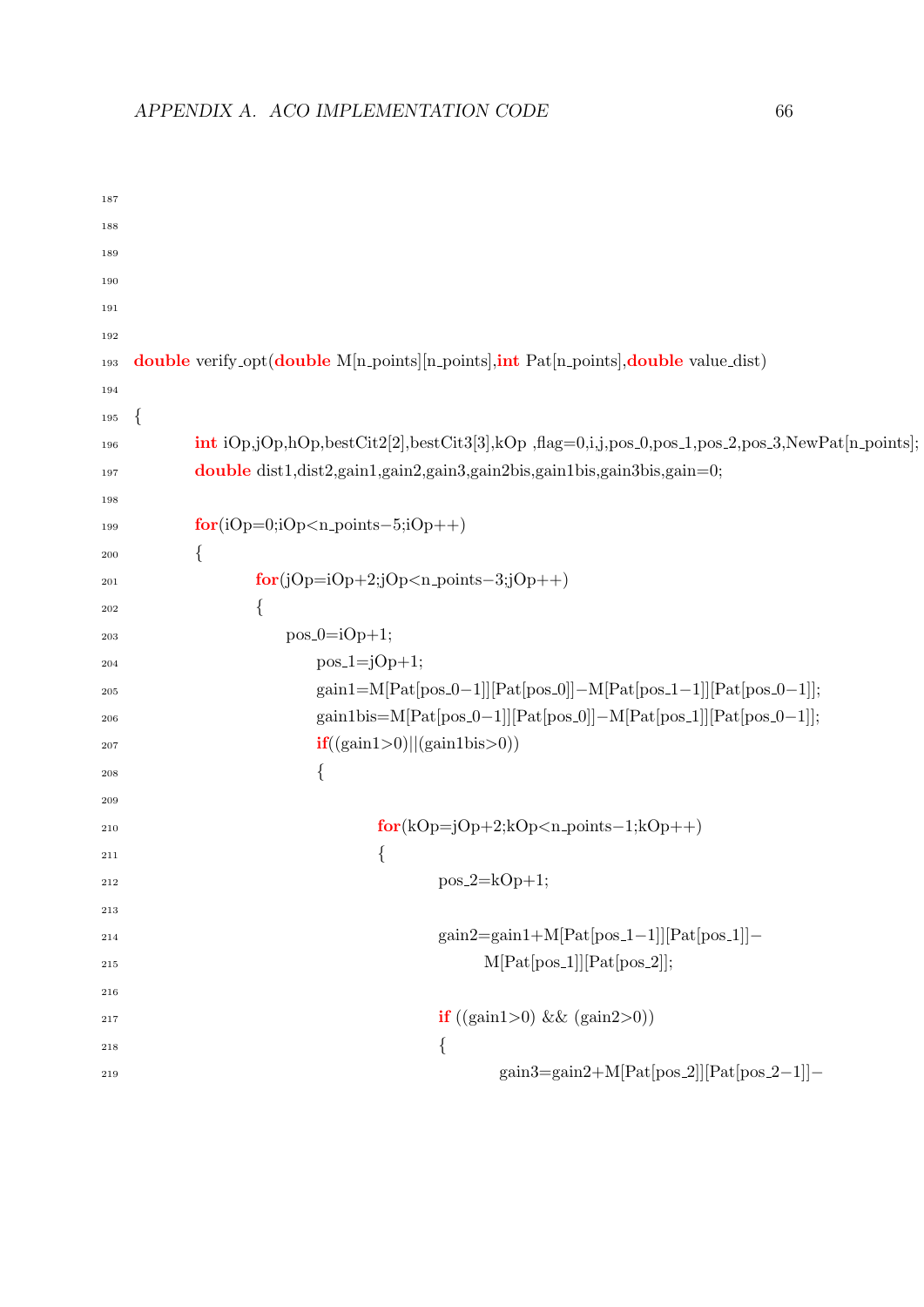| 220       |      |      |      |      |      |                | $M[Pat[pos_2-1]][Pat[pos_0]],$                                                                                                                                           |
|-----------|------|------|------|------|------|----------------|--------------------------------------------------------------------------------------------------------------------------------------------------------------------------|
| 221       |      |      |      |      |      |                |                                                                                                                                                                          |
| $222\,$   |      |      |      |      |      | if(gain3>gain) |                                                                                                                                                                          |
| 223       |      |      |      |      |      |                |                                                                                                                                                                          |
| 224       |      |      |      |      |      | $\{$           |                                                                                                                                                                          |
| 225       |      |      |      |      |      |                | flag= $2;$                                                                                                                                                               |
| 226       |      |      |      |      |      |                | $\texttt{bestCity}0]{=}\texttt{pos.0};$                                                                                                                                  |
| 227       |      |      |      |      |      |                | $bestCity[1] = pos_1;$                                                                                                                                                   |
| 228       |      |      |      |      |      |                | $bestCity[2] = pos2;$                                                                                                                                                    |
| 229       |      |      |      |      |      |                | gain=gain3;                                                                                                                                                              |
| 230       |      |      |      |      |      | $\}$           |                                                                                                                                                                          |
| 231       |      |      |      |      | $\}$ |                |                                                                                                                                                                          |
| 232       |      |      |      |      |      |                | $\texttt{gain2bis}\texttt{=}\texttt{gain1bis}\texttt{+}\texttt{M}[\texttt{Pat}[\texttt{pos}\texttt{\_1}\texttt{--1}]][\texttt{Pat}[\texttt{pos}\texttt{\_1}]]\texttt{-}$ |
| 233       |      |      |      |      |      |                | $M[Pat[pos_1-1]][Pat[pos_2]],$                                                                                                                                           |
| 234       |      |      |      |      |      |                | if $((gain1bis>0) \&& (gain2bis>0))$                                                                                                                                     |
| 235       |      |      |      |      | $\{$ |                |                                                                                                                                                                          |
| 236       |      |      |      |      |      |                | gain3bis=gain2bis+M[Pat[pos_2]][Pat[pos_2-1]]-                                                                                                                           |
| 237       |      |      |      |      |      |                | $M[Pat[pos_2-1]][Pat[pos_0]];$                                                                                                                                           |
| 238       |      |      |      |      |      |                | if(gain3bis>gain)                                                                                                                                                        |
| 239       |      |      |      |      |      |                |                                                                                                                                                                          |
| 240       |      |      |      |      |      | $\{$           |                                                                                                                                                                          |
| 241       |      |      |      |      |      |                |                                                                                                                                                                          |
| 242       |      |      |      |      |      |                | flag= $3;$                                                                                                                                                               |
| 243       |      |      |      |      |      |                | $bestCity[0] = pos_0;$                                                                                                                                                   |
| 244       |      |      |      |      |      |                | $bestCity[1] = pos_1;$                                                                                                                                                   |
| $\bf 245$ |      |      |      |      |      |                | $bestCity[2] = pos2;$                                                                                                                                                    |
| $\bf 246$ |      |      |      |      |      |                | gain=gain3bis;                                                                                                                                                           |
| $\bf 247$ |      |      |      |      |      | $\}$           |                                                                                                                                                                          |
| $\bf 248$ |      |      |      |      | $\}$ |                |                                                                                                                                                                          |
| 249       |      |      |      | $\}$ |      |                |                                                                                                                                                                          |
| 250       |      |      | $\}$ |      |      |                |                                                                                                                                                                          |
| 251       |      | $\}$ |      |      |      |                |                                                                                                                                                                          |
| $\bf 252$ | $\}$ |      |      |      |      |                |                                                                                                                                                                          |
|           |      |      |      |      |      |                |                                                                                                                                                                          |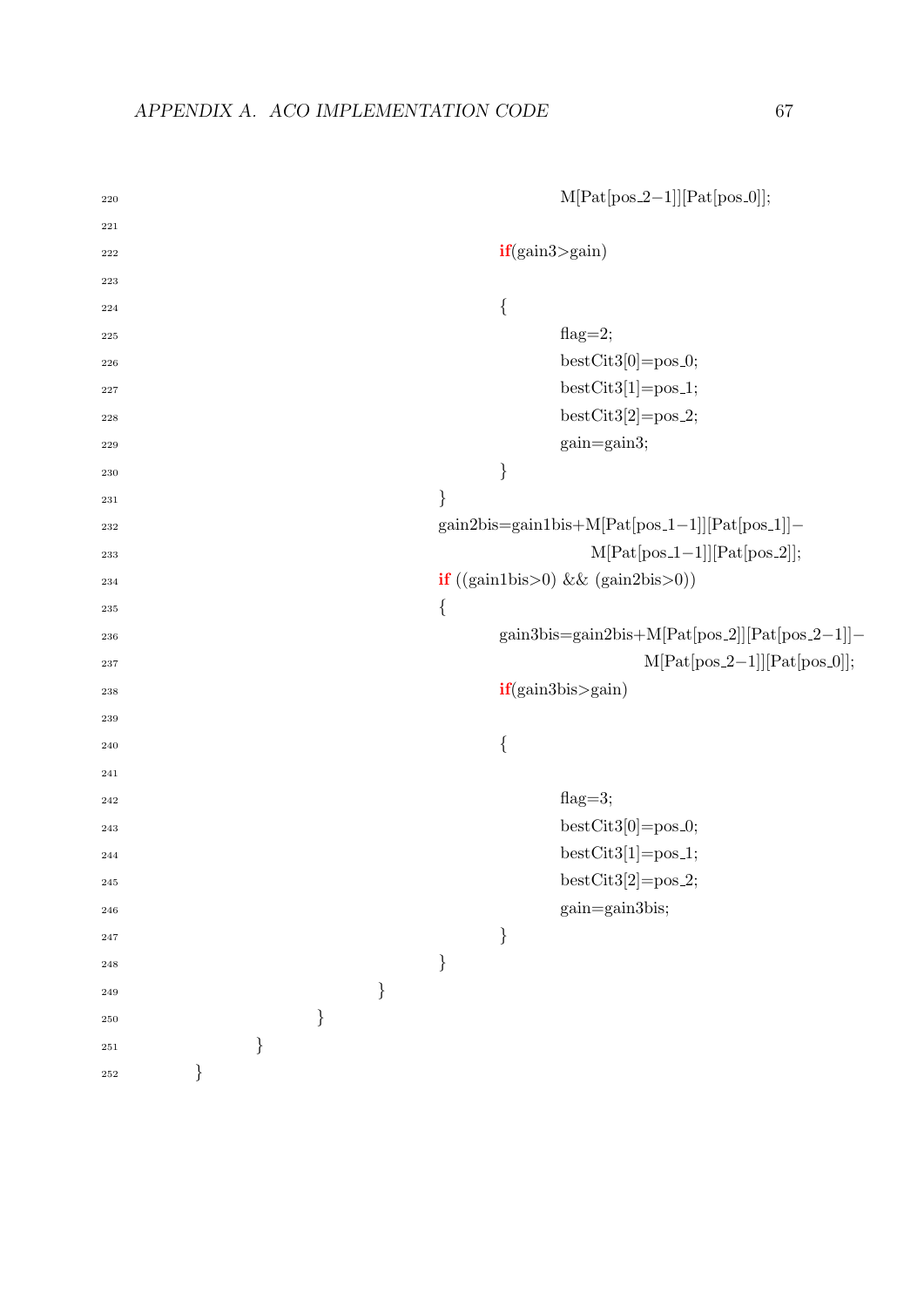```
if(\text{flag} == 2)254 {
255 opt 3(Pat,NewPat,bestCit3);
256 for (i=0; i < n points; i++)
Pat[i]=NewPat[i];258 }
259 else if(flag==3)
260 {
261
_{262} opt 3.2(Pat,NewPat,bestCit3);263 for (i=0;i< n_points;i++)
Pat[i]=NewPat[i];{\bf 265} \qquad \qquad {\bf \Big\}}266
267 value dist=value dist−gain;
268 return value dist;
269 }
270
271
272
273
274
275 void tsp(double M[n_points][n_points], double sol[T], int bestPat[n_points], long h )
276 {
277 double N[n\_points][n\_points];278 int i,jj,iDim,bestPatPart[n points],bestPat2[n points],iAnt,cont2=0,j,iLoc;
<sup>279</sup> int iTime,w,k,setExpl[n_points],pat[n_points],ncities,ipat,lSetExpl,div,contator[n_points];
<sup>280</sup> double fMinAnt,taumin,taumax,rho,tau[n_points][n_points],dist,appo[n_points],somma;
281 double fMin,fMinBis,fMin2,fMin3,dim,a,solLocal,solLocal2,fMinLocal,solLocalOpt;
282 long ∗idum;
<sup>283</sup> int par, par1, new_dim_2;
284 int bestPatLocal[new dim],bestPatLocalOpt[new dim],bestPatLocalAppo[new dim];
_{285} idum=\&h;
```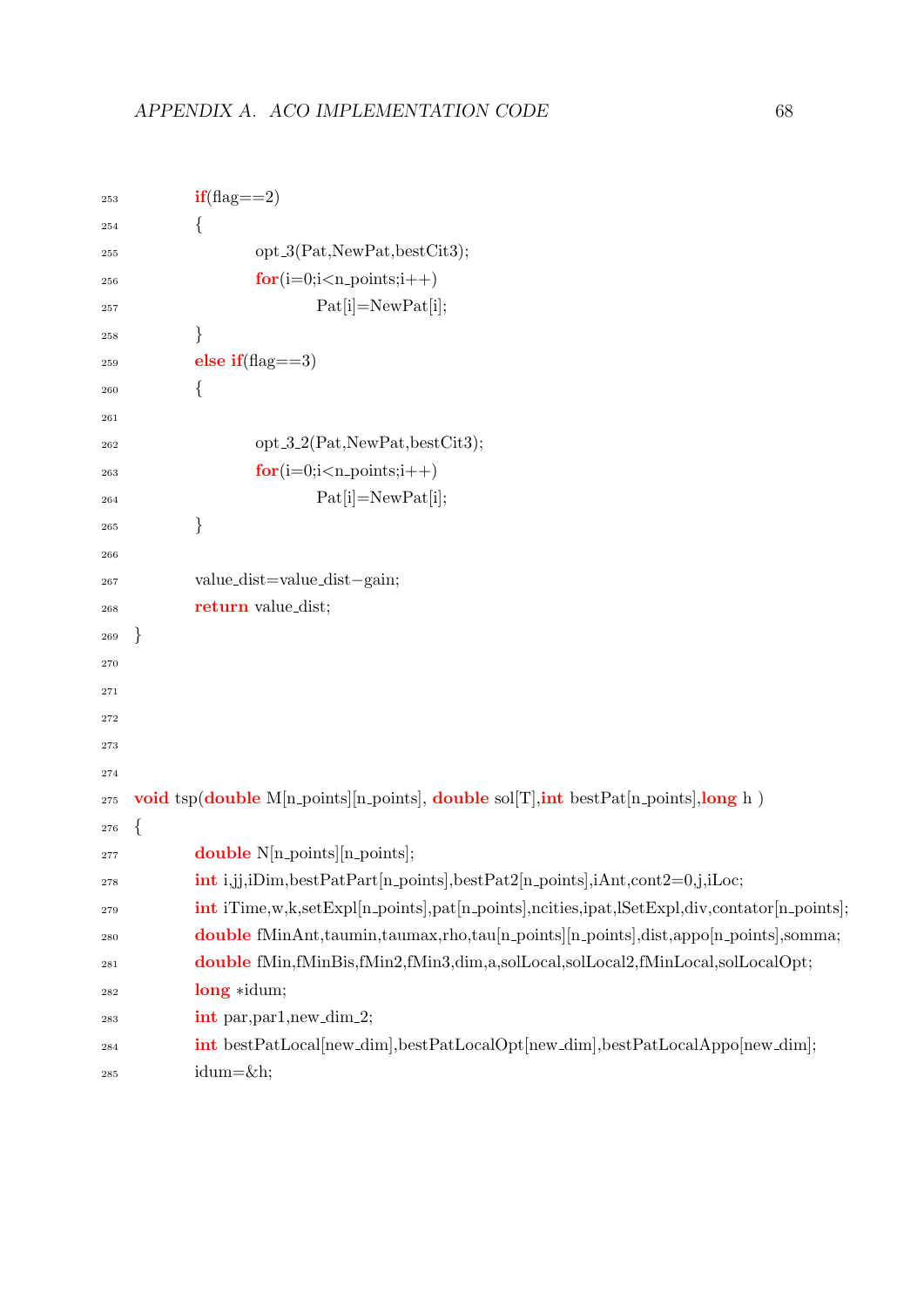| 286     | $rho=0.26;$                                                                                                                                     |
|---------|-------------------------------------------------------------------------------------------------------------------------------------------------|
| 287     | $taumax=10000;$                                                                                                                                 |
| 288     | $tammin=0;$                                                                                                                                     |
| 289     |                                                                                                                                                 |
| 290     | $for(i=0;i< n_$ points; $i++)$                                                                                                                  |
| 291     | {                                                                                                                                               |
| 292     | for $(j=0;j < n$ -points; $j++)$                                                                                                                |
| 293     |                                                                                                                                                 |
| 294     | $N[i][j]{=}M[i][j]{\ast}M[i][j]{\ast}M[i][j]{\ast}M[i][j]{\ast}M[i][j]{\ast}M[i][j]{\ast}M[i][j]{\ast}M[i][j];$                                 |
| 295     | }                                                                                                                                               |
| 296     | for $(i=0;i-points;i++)$                                                                                                                        |
| 297     | {                                                                                                                                               |
| 298     | for $(j=0; j < n$ -points; $j++)$                                                                                                               |
| $\,299$ | {                                                                                                                                               |
| 300     | $tau[i][j]=t{\text{aumax}};$                                                                                                                    |
| 301     | }                                                                                                                                               |
| 302     | }                                                                                                                                               |
| 303     | fMin=1000000000;                                                                                                                                |
| 304     | $par1=0;$                                                                                                                                       |
| 305     | for $(iTime=0; iTime$                                                                                                                           |
| 306     | {                                                                                                                                               |
| 307     | $if$ (iTime $\leq=25$ )                                                                                                                         |
| 308     | $par=30;$                                                                                                                                       |
| 309     | $if$ (iTime>25 && iTime<=75)                                                                                                                    |
| 310     | $par=5;$                                                                                                                                        |
| 311     | else if(iTime>75 && iTime<=125)                                                                                                                 |
| 312     | $par=3;$                                                                                                                                        |
| 313     | else if(iTime>125 && iTime<=250)                                                                                                                |
| 314     | $par=2;$                                                                                                                                        |
| 315     | else $if(iTime>250)$                                                                                                                            |
| 316     | $par=1;$                                                                                                                                        |
| 317     | $\textbf{if}(\text{if} \text{Time} == 26 \mid \text{if} \text{Time} == 76 \mid \text{if} \text{Time} == 126 \mid \text{if} \text{Time} == 251)$ |
| 318     | $par1=0;$                                                                                                                                       |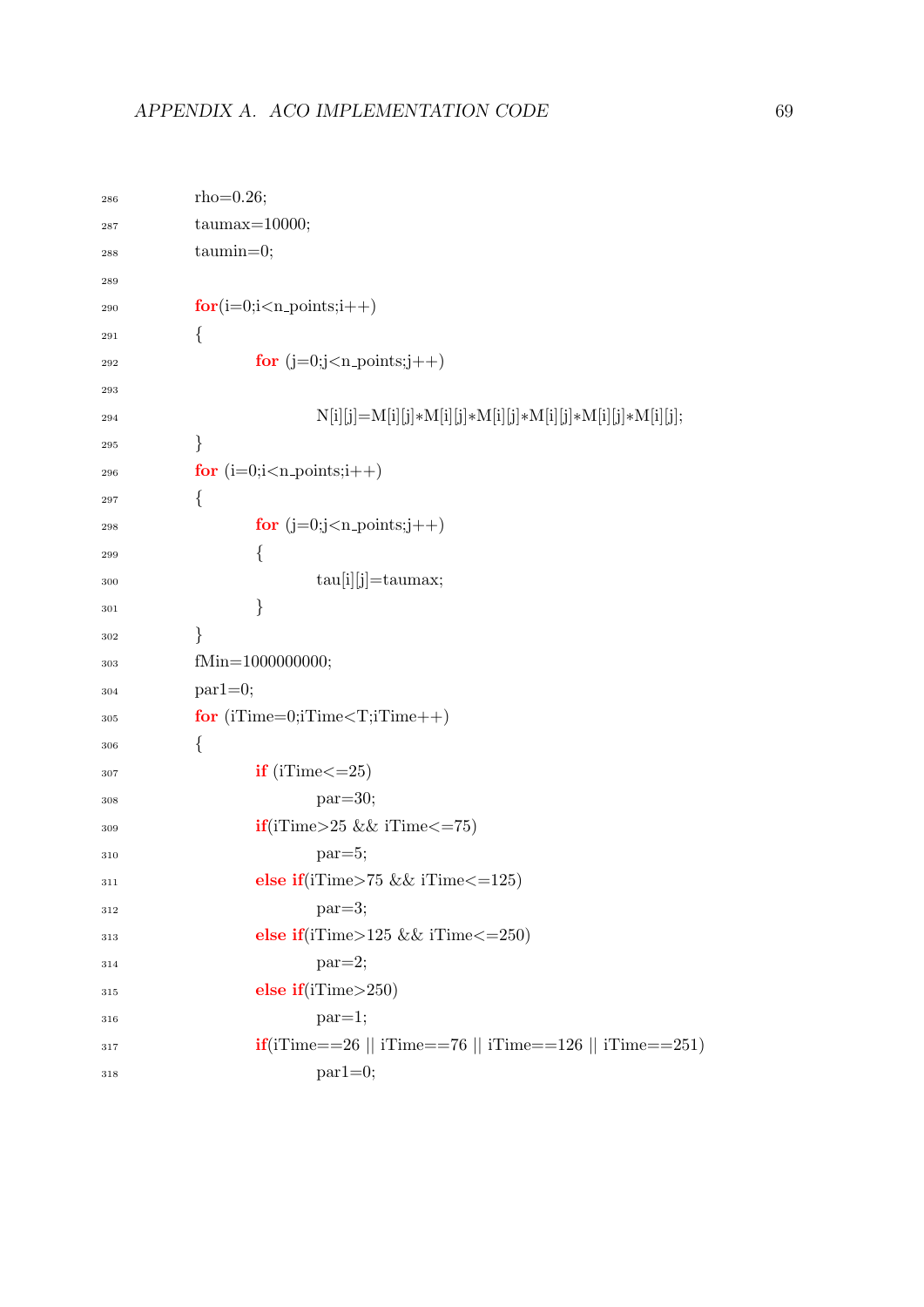| 319     | $if($ iTime==251)                                              |
|---------|----------------------------------------------------------------|
| 320     | $par1=0;$                                                      |
| 321     | fMinAnt=1000000000;                                            |
| 322     | for $(iAnt=0;iAnt< nAntsi; iAnt++)$                            |
| 323     | $\{$                                                           |
| 324     | for $(i=0;i-points;i++$                                        |
| 325     | $\{$                                                           |
| 326     | $setExp[i]=i;$                                                 |
| 327     | $contator[i]=0;$                                               |
| 328     | $\}$                                                           |
| 329     | $ncities=1;$                                                   |
| 330     | $i=0;$                                                         |
| 331     | $lSetExpl=n-points-1;$                                         |
| 332     | set_diff(setExpl,setExpl,i,lSetExpl);                          |
| 333     | $ipat=0;$                                                      |
| 334     | $pat[ipat]=i;$                                                 |
| 335     | $dist=0;$                                                      |
| 336     | $while(n cities < n-points-1)$                                 |
| 337     | $\{$                                                           |
| 338     |                                                                |
| 339     | $for(j=0;j$                                                    |
| 340     | {                                                              |
| 341     | $appo[j]=0;$                                                   |
| 342     | }                                                              |
| 343     | $ipat++;$                                                      |
| 344     | $somma=0;$                                                     |
| 345     | $for(j=0;j$                                                    |
| 346     | $\verb somma=somma+tau[i][setExpl[j]]/(N[i][setExpl[j]]);$     |
| 347     | }                                                              |
| 348     |                                                                |
| 349     | $for(j=0;j$                                                    |
| 350     | $appo[j] = \frac{tau[i][setExp[i]]}{N[i][setExp[i]]}$ *somma); |
| $351\,$ |                                                                |
|         |                                                                |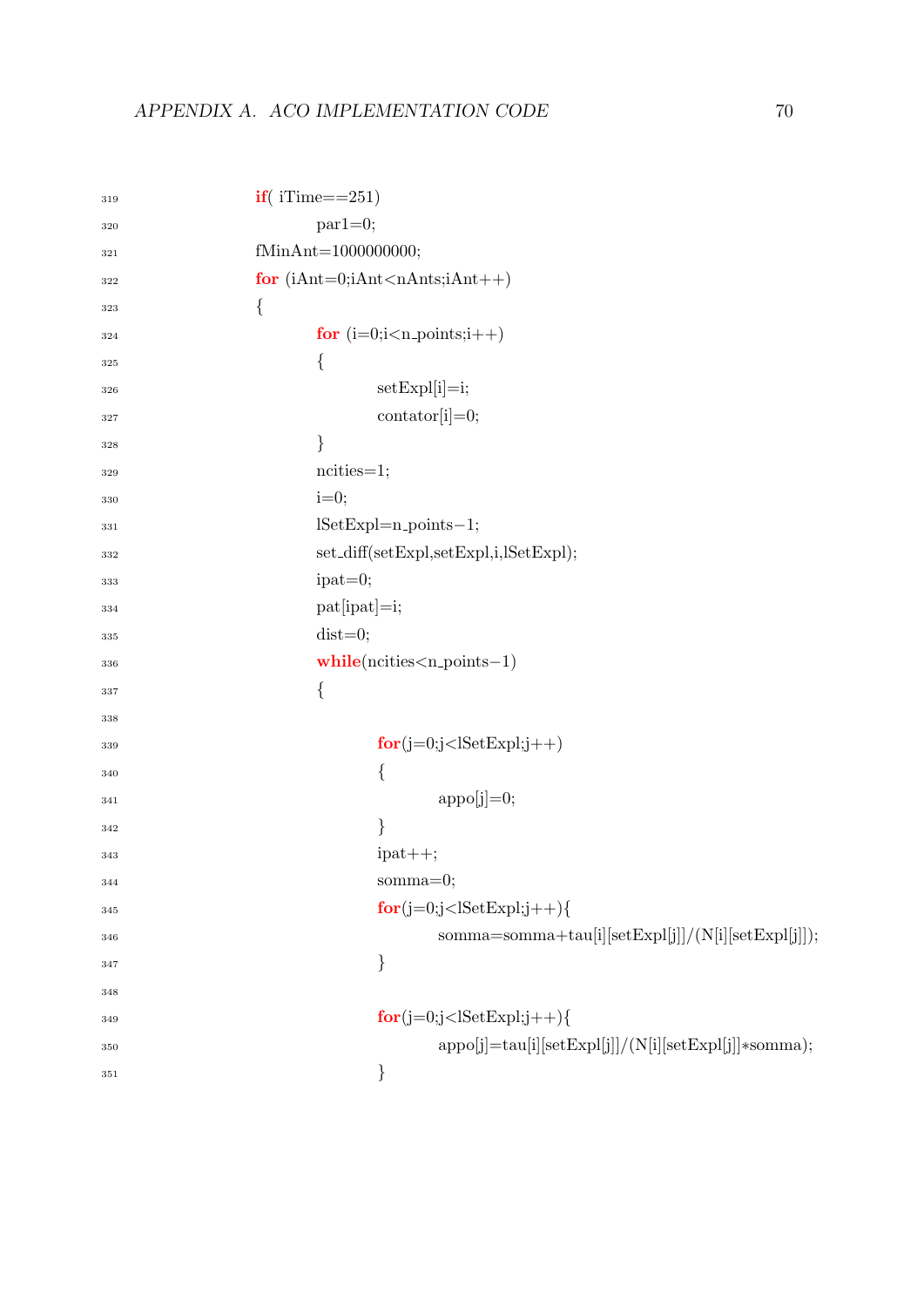| $for(j=1;j353{354appo[j]=appo[j]+appo[j-1];355\}356a = \text{ran1}(\text{idum});357w=pos_massima(appo,lSetExpl,a);358w = setExp[w];359pat[ipat]=w;360dist=dist+M[i][w];361i = w;362set_diff(setExpl,setExpl,i,lSetExpl);363lSetExpl--;364ncities++;365\}366367pat[ipat+1]=setExp1[0];368dist = verify\_opt(M, pat, dist);369if(dist370{371fMinAnt=dist;372for(i=0;i< n_points;i++)373bestPatPart[i]=pat[i];374\}375}376if(par-par1>1) {377for (i=0; i < n-points;i++)378\{379for (j=0;j< n_points;j++)380{381tau[i][j] = (1 - rho) * tau[i][j];382}383$ | 352 |                                                                   |
|---------------------------------------------------------------------------------------------------------------------------------------------------------------------------------------------------------------------------------------------------------------------------------------------------------------------------------------------------------------------------------------------------------------------------------------------------------------------------------------------------------------------------------------------------------|-----|-------------------------------------------------------------------|
|                                                                                                                                                                                                                                                                                                                                                                                                                                                                                                                                                         |     |                                                                   |
|                                                                                                                                                                                                                                                                                                                                                                                                                                                                                                                                                         |     |                                                                   |
|                                                                                                                                                                                                                                                                                                                                                                                                                                                                                                                                                         |     |                                                                   |
|                                                                                                                                                                                                                                                                                                                                                                                                                                                                                                                                                         |     |                                                                   |
|                                                                                                                                                                                                                                                                                                                                                                                                                                                                                                                                                         |     |                                                                   |
|                                                                                                                                                                                                                                                                                                                                                                                                                                                                                                                                                         |     |                                                                   |
|                                                                                                                                                                                                                                                                                                                                                                                                                                                                                                                                                         |     |                                                                   |
|                                                                                                                                                                                                                                                                                                                                                                                                                                                                                                                                                         |     |                                                                   |
|                                                                                                                                                                                                                                                                                                                                                                                                                                                                                                                                                         |     |                                                                   |
|                                                                                                                                                                                                                                                                                                                                                                                                                                                                                                                                                         |     |                                                                   |
|                                                                                                                                                                                                                                                                                                                                                                                                                                                                                                                                                         |     |                                                                   |
|                                                                                                                                                                                                                                                                                                                                                                                                                                                                                                                                                         |     |                                                                   |
|                                                                                                                                                                                                                                                                                                                                                                                                                                                                                                                                                         |     |                                                                   |
|                                                                                                                                                                                                                                                                                                                                                                                                                                                                                                                                                         |     |                                                                   |
|                                                                                                                                                                                                                                                                                                                                                                                                                                                                                                                                                         |     | $dist=dist+M[setExp1[0]][pat[0]]+M[setExp1[0]][pat[n-points-2]];$ |
|                                                                                                                                                                                                                                                                                                                                                                                                                                                                                                                                                         |     |                                                                   |
|                                                                                                                                                                                                                                                                                                                                                                                                                                                                                                                                                         |     |                                                                   |
|                                                                                                                                                                                                                                                                                                                                                                                                                                                                                                                                                         |     |                                                                   |
|                                                                                                                                                                                                                                                                                                                                                                                                                                                                                                                                                         |     |                                                                   |
|                                                                                                                                                                                                                                                                                                                                                                                                                                                                                                                                                         |     |                                                                   |
|                                                                                                                                                                                                                                                                                                                                                                                                                                                                                                                                                         |     |                                                                   |
|                                                                                                                                                                                                                                                                                                                                                                                                                                                                                                                                                         |     |                                                                   |
|                                                                                                                                                                                                                                                                                                                                                                                                                                                                                                                                                         |     |                                                                   |
|                                                                                                                                                                                                                                                                                                                                                                                                                                                                                                                                                         |     |                                                                   |
|                                                                                                                                                                                                                                                                                                                                                                                                                                                                                                                                                         |     |                                                                   |
|                                                                                                                                                                                                                                                                                                                                                                                                                                                                                                                                                         |     |                                                                   |
|                                                                                                                                                                                                                                                                                                                                                                                                                                                                                                                                                         |     |                                                                   |
|                                                                                                                                                                                                                                                                                                                                                                                                                                                                                                                                                         |     |                                                                   |
|                                                                                                                                                                                                                                                                                                                                                                                                                                                                                                                                                         |     |                                                                   |
|                                                                                                                                                                                                                                                                                                                                                                                                                                                                                                                                                         |     |                                                                   |
|                                                                                                                                                                                                                                                                                                                                                                                                                                                                                                                                                         |     |                                                                   |
|                                                                                                                                                                                                                                                                                                                                                                                                                                                                                                                                                         | 384 | $\big\}$                                                          |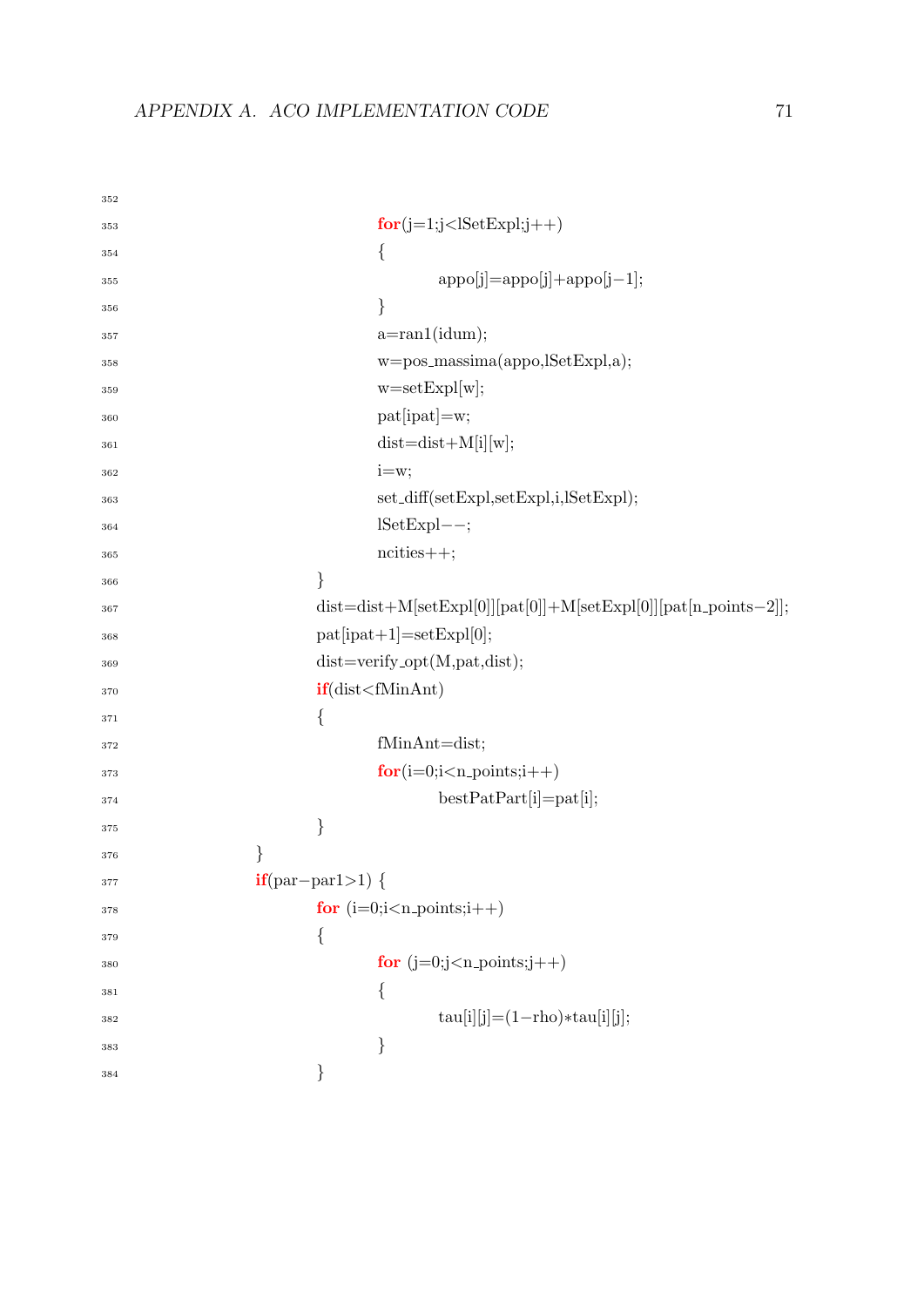| 385     | $for(k=1; k < n_{\text{-points}}; k++)$                                                           |
|---------|---------------------------------------------------------------------------------------------------|
| 386     | {                                                                                                 |
| 387     | $tau[ketPart[kl]]bestPatPart[k-1]]=$                                                              |
| 388     | $tau[bestPart[k]][bestPatPart[k-1]] + 1/fMinAnt;$                                                 |
| 389     | $tau[letPart[kt-1]][bestPatPart[k]]]=$                                                            |
| 390     | $\text{tau}[\text{bestPatPart}[k-1]][\text{bestPatPart}[k]] + 1/\text{fMinAnt};$                  |
| 391     | }                                                                                                 |
| 392     | $tau[0]][bestPatPart[0]][bestPatPart[n-points-1]]=$                                               |
| 393     | $\text{tau}[\text{bestPatPart}[0]] [\text{bestPatPart}[n\_\text{points}-1]] + \text{ 1/fMinAnt};$ |
| 394     | $\text{tau}[\text{bestPatPart}[n\_\text{points}-1]][\text{bestPatPart}[0]]\text{=}$               |
| 395     | $tau[0]] + 1/fMinAnt;$                                                                            |
| 396     | for $(i=0; i < n$ -points; $i++$ )                                                                |
| 397     | {                                                                                                 |
| 398     | for $(j=0; j < n$ -points; $j++$ )                                                                |
| 399     | {                                                                                                 |
| 400     | $tau[i][j] = minimo(taumas, massimo(tau[i][j], taumin));$                                         |
| 401     | }                                                                                                 |
| 402     | }                                                                                                 |
| 403     | $par1++;$                                                                                         |
| 404     |                                                                                                   |
| 405     | }                                                                                                 |
| 406     | if(fMinAnt < fMin)                                                                                |
| 407     | {                                                                                                 |
| 408     | fMin=fMinAnt;                                                                                     |
| 409     | $for(i=0;i-points;i++)$                                                                           |
| $410\,$ | $bestPat[i] = bestPatPart[i];$                                                                    |
| 411     | $\}$                                                                                              |
| 412     |                                                                                                   |
| 413     | for $(i=0;i-points;i++$                                                                           |
| 414     | $\{$                                                                                              |
| 415     | for $(j=0; j < n$ -points; $j++$ )                                                                |
| 416     | $\{$                                                                                              |
| 417     | $tau[i][j] = (1 - rho) * tau[i][j];$                                                              |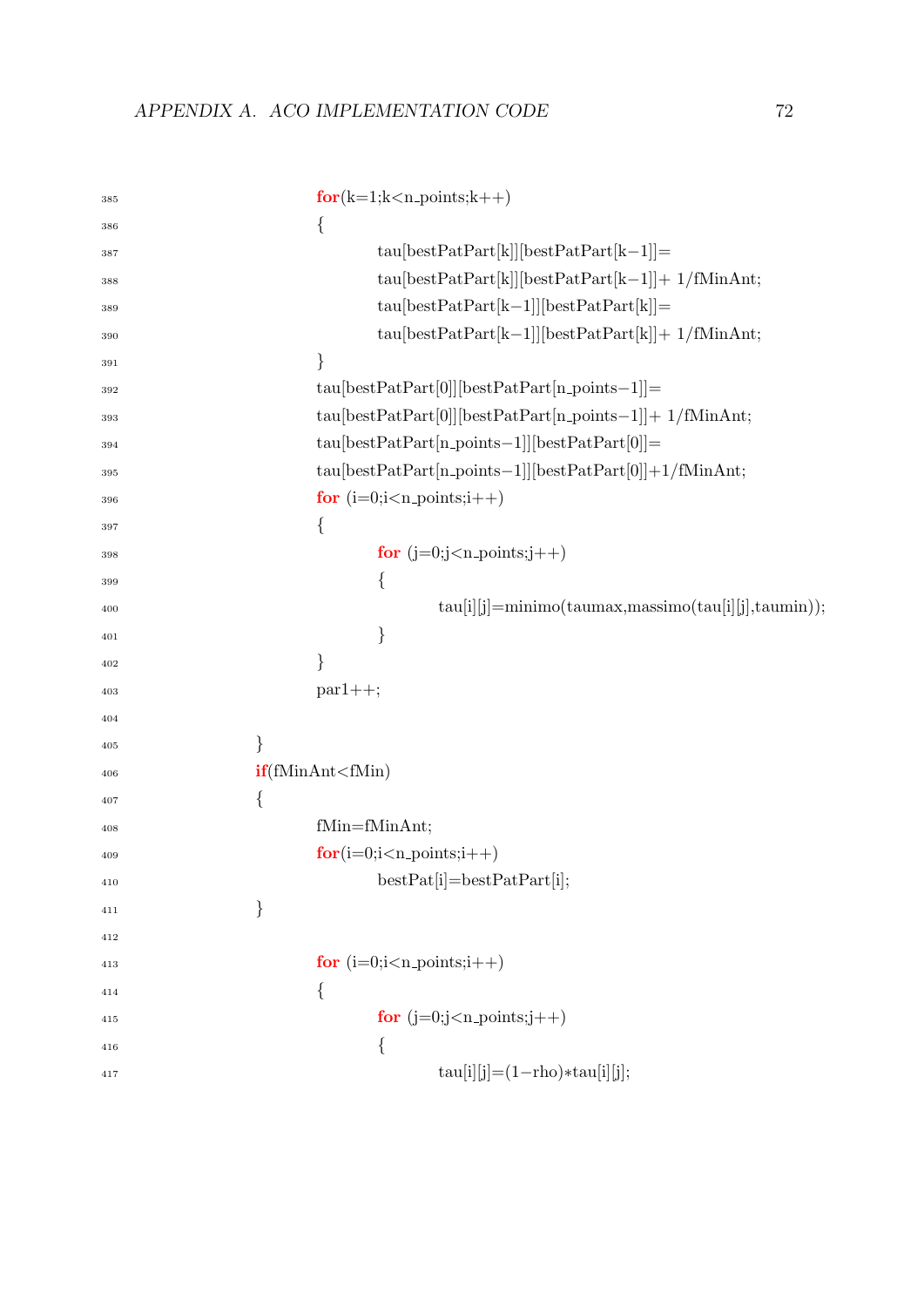| 418 |   | $\}$                                                                                  |
|-----|---|---------------------------------------------------------------------------------------|
| 419 |   | $\}$                                                                                  |
| 420 |   | $for(k=1; k < n_$ -points; $k++)$                                                     |
| 421 |   | $\{$                                                                                  |
| 422 |   |                                                                                       |
| 423 |   | $tau[letPat[k]][bestPat[k-1]]=$                                                       |
| 424 |   | $tau[kstPat[k]][bestPat[k-1]] + 1/fMin;$                                              |
| 425 |   |                                                                                       |
| 426 |   | $tau[letPat[k-1]][bestPat[k]] =$                                                      |
| 427 |   | $tau[kstPat[k-1]][bestPat[k]] + 1/fMin;$                                              |
| 428 |   |                                                                                       |
| 429 |   | }                                                                                     |
| 430 |   | $tau[0]][bestPat[n.points-1]]=$                                                       |
| 431 |   | $\text{tau}[\text{bestPat}[0]] [\text{bestPat}[n\text{-points}-1]] + \text{ 1/fMin};$ |
| 432 |   |                                                                                       |
| 433 |   | $tau[bestPat[n\_points-1]][bestPat[0]] =$                                             |
| 434 |   | $tau[bestPat[n\_points-1]][bestPat[0]]+1/fMin;$                                       |
| 435 |   |                                                                                       |
| 436 |   |                                                                                       |
| 437 |   | for $(i=0;i < n$ -points; $i++$ )                                                     |
| 438 |   | $\{$                                                                                  |
| 439 |   | for $(j=0;j< n_$ points; $j++)$                                                       |
| 440 |   | {                                                                                     |
| 441 |   | $tau[i][j] = minimo(taumas, massimo(tau[i][j], taumin));$                             |
| 442 |   | $\}$                                                                                  |
| 443 |   | $\}$                                                                                  |
| 444 |   |                                                                                       |
| 445 |   | }                                                                                     |
| 446 |   |                                                                                       |
| 447 |   | sol[iTime]=fMin;                                                                      |
| 448 |   | $taumax=1/(rho*fMin);$                                                                |
| 449 |   | $\text{taumin}=\text{taumax}/(2*n\text{-points});$                                    |
| 450 | } |                                                                                       |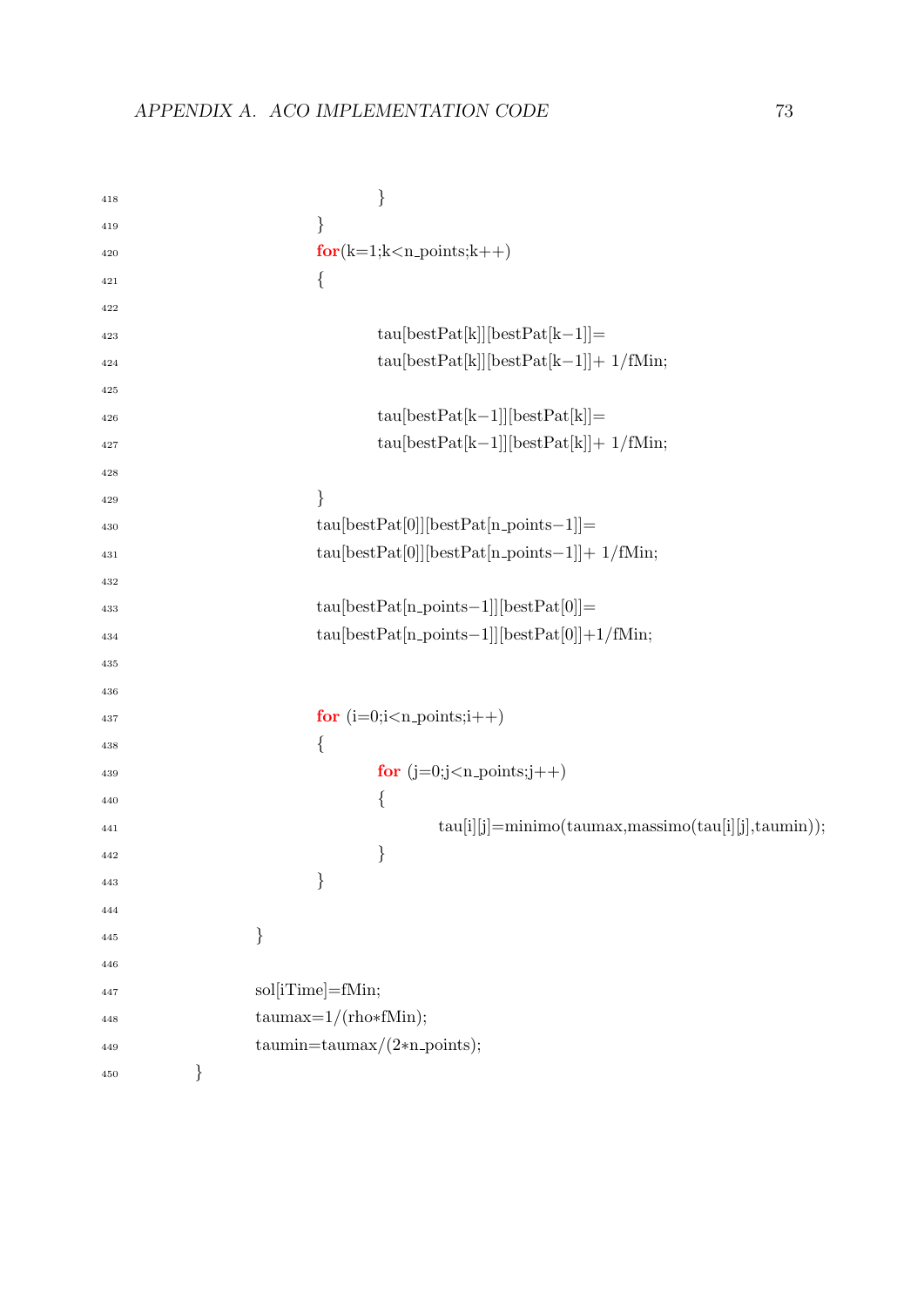```
451 printf("\n_MinimoAco=%f\n",fMin);
452 return;
453 }
454 int main( )
455 {
456 FILE *fp;
\text{int } \text{fid}, \text{iRep}, \text{nRep}=1, \text{i};458 float s[n_points][2];
459 double sol[T];
\text{int } \text{idx}=0, \text{bestPat}[\text{n} \text{ points}];461 int idx2;
462 char c;
463 char ∗tok;
464 char ca[10000];
465 char∗p;
466 double M[n_points][n_points];
467
468 char arr[MAXFLDS] = \{0\};469 f_p = f^{\prime}(q2.txt", "r");_{470} if (fp == NULL)
1^{471} printf("File_doesn't_exist\n");
472 else {
473 while (c != EOF) {
c = \text{getc(fp)}; /* get one character from the file*/
475 fgets (ca, 10000, fp);
idx2=0;\text{tok} = \text{strtok}(\text{ca}, ";");478 while (tok != NULL)
479 \left\{i\mathbf{f}(\text{idx}2 == 0)481 \left\{482
483 }
```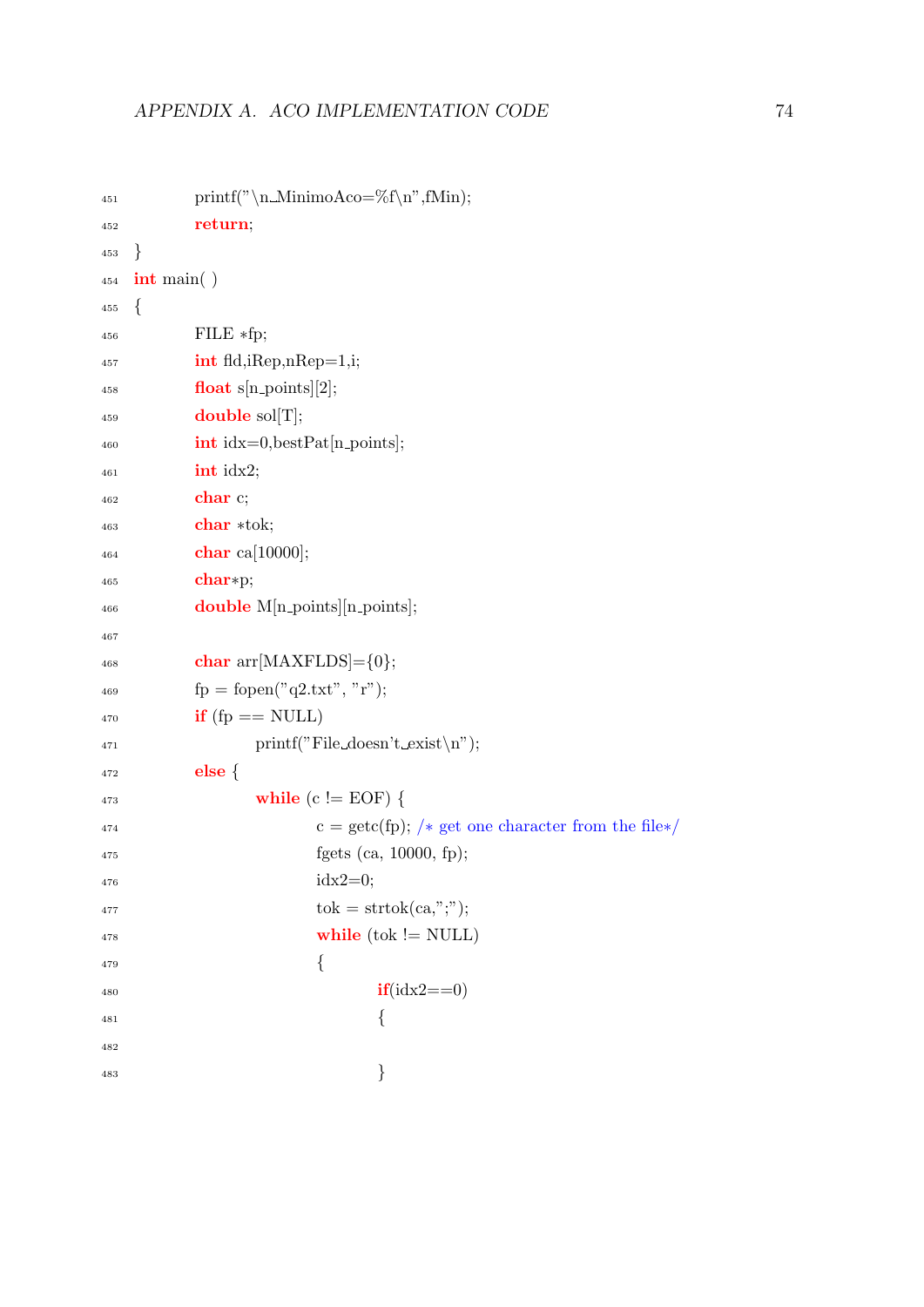```
484 else if (idx2 == 1)s[idx][0]=atof(tok);486
487 else if(idx2==2)
s[idx][1]=atof(tok);489
idx2++;491
492
_{493} tok = strtok(NULL, ";");
494
495
496 }
\frac{1}{497} idx++;
498 }
499 }
500 fclose(fp);
501 FILE ∗ pFile;
502 FILE ∗ pFilenew;
_{503} pFile = fopen ("qt194simple10bis.txt","w+");
_{504} pFilenew = fopen ("solqt194simple10bis.txt","w+");
505 int contatore=0;
506 for (i=0; i < n-points;i++){
507 contatore++;
508 }
509 edit matrix distance(s,M);
_{510} for (iRep=0;iRep<nRep;iRep++){
tsp(M, sol, bestPat,-(iRep+23));512 for (i=0;i<T;i++)513 fprintf(pFile,"%f.",sol[i]);
\mathbf{for}(i=0;i\leq n\text{-points};i++)515 fprintf(pFilenew,"%d ",bestPat[i]);
516 }
```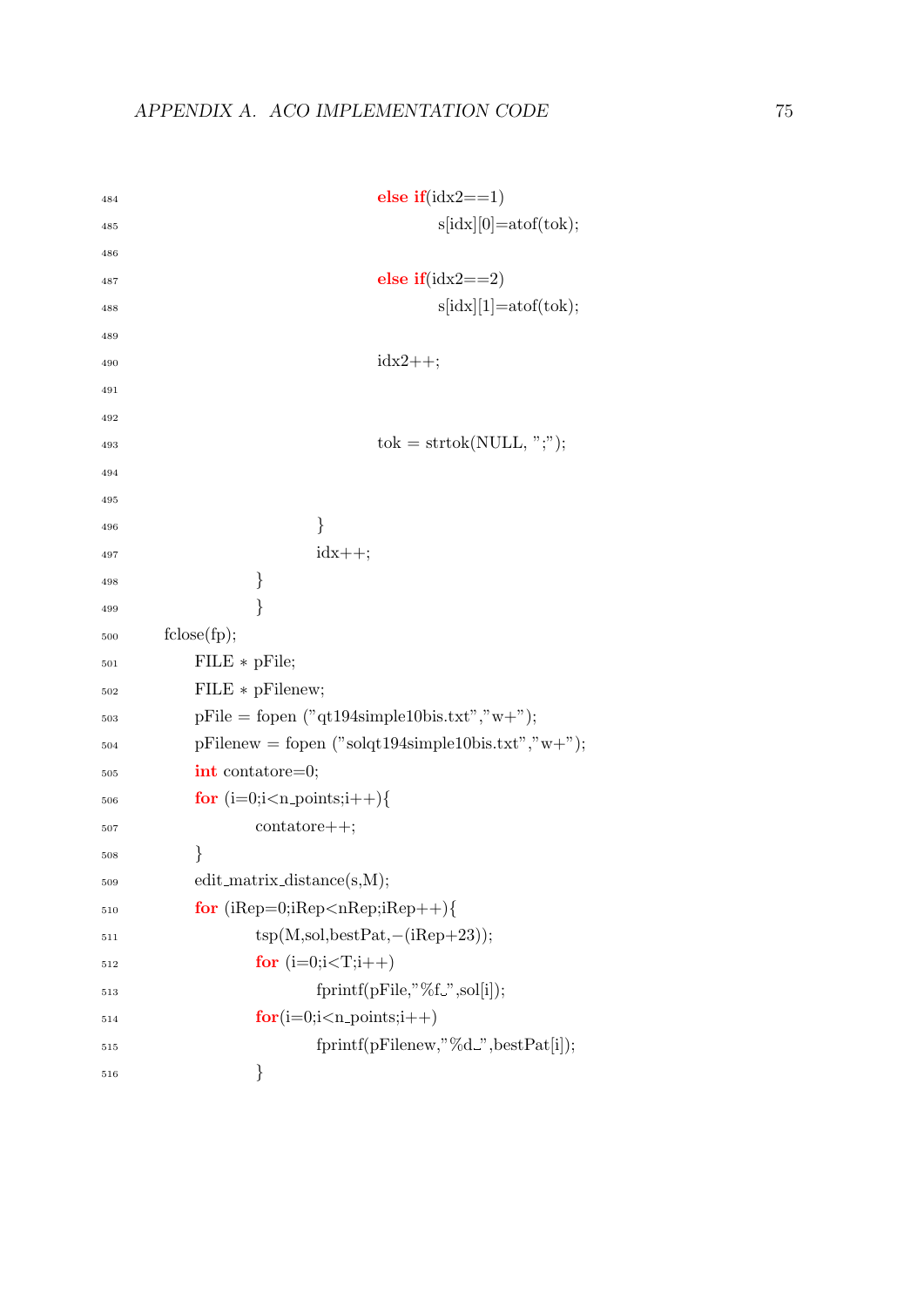return 0;

}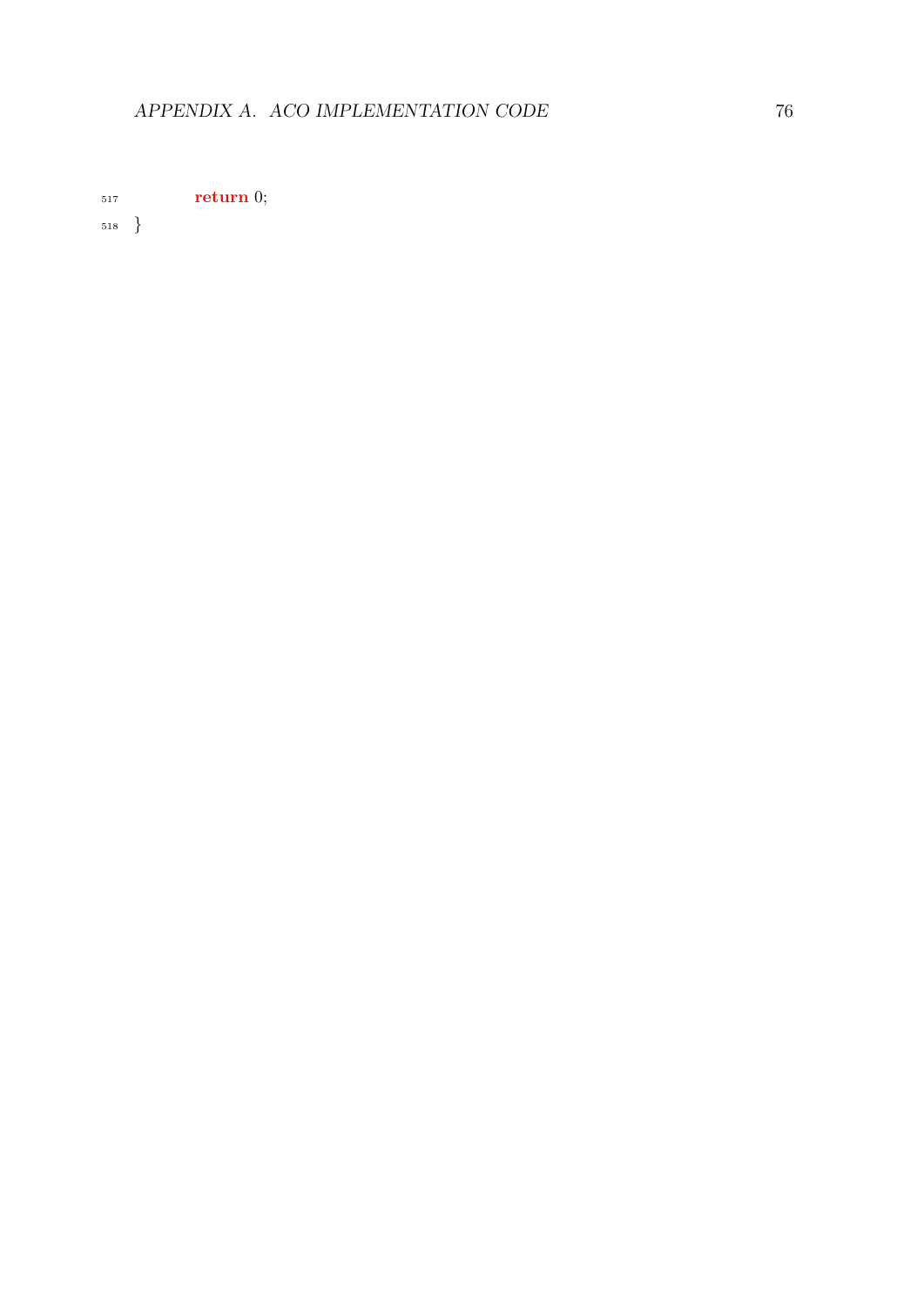## Appendix B

## ACO for pseudo boolean functions

```
1 function risultato=funzione_4(x)
```

```
\frac{1}{2} risultato=abs(sum(x)–(length(x)–1)/2);
```

```
3 end
```

```
4
```

```
5 nRep=1000;
```

```
- 6 T=20000;
```

```
7 \quad N=20;
```

```
A = zeros(T,1);
```

```
9 B=A;
```

```
10 \text{cont}(T,1)=0;
```

```
11 for w=1:nRep
```

```
12 tau=1/2*ones(N,1);
```

```
13 taumin=.3∗ones(N,1);
```

```
14 taumax=.7∗ones(N,1);
```

```
_{15} rho=rho_1(T);
```

```
16 nAntsNumbers=1;
```

```
17 nFcn= @funzione 4;
```

```
18 fMax=−1000000;
```

```
19 iTime=1;
```

```
20 while iTime \leq T
```
<sup>21</sup> for iAntNumber=1:nAntsNumbers